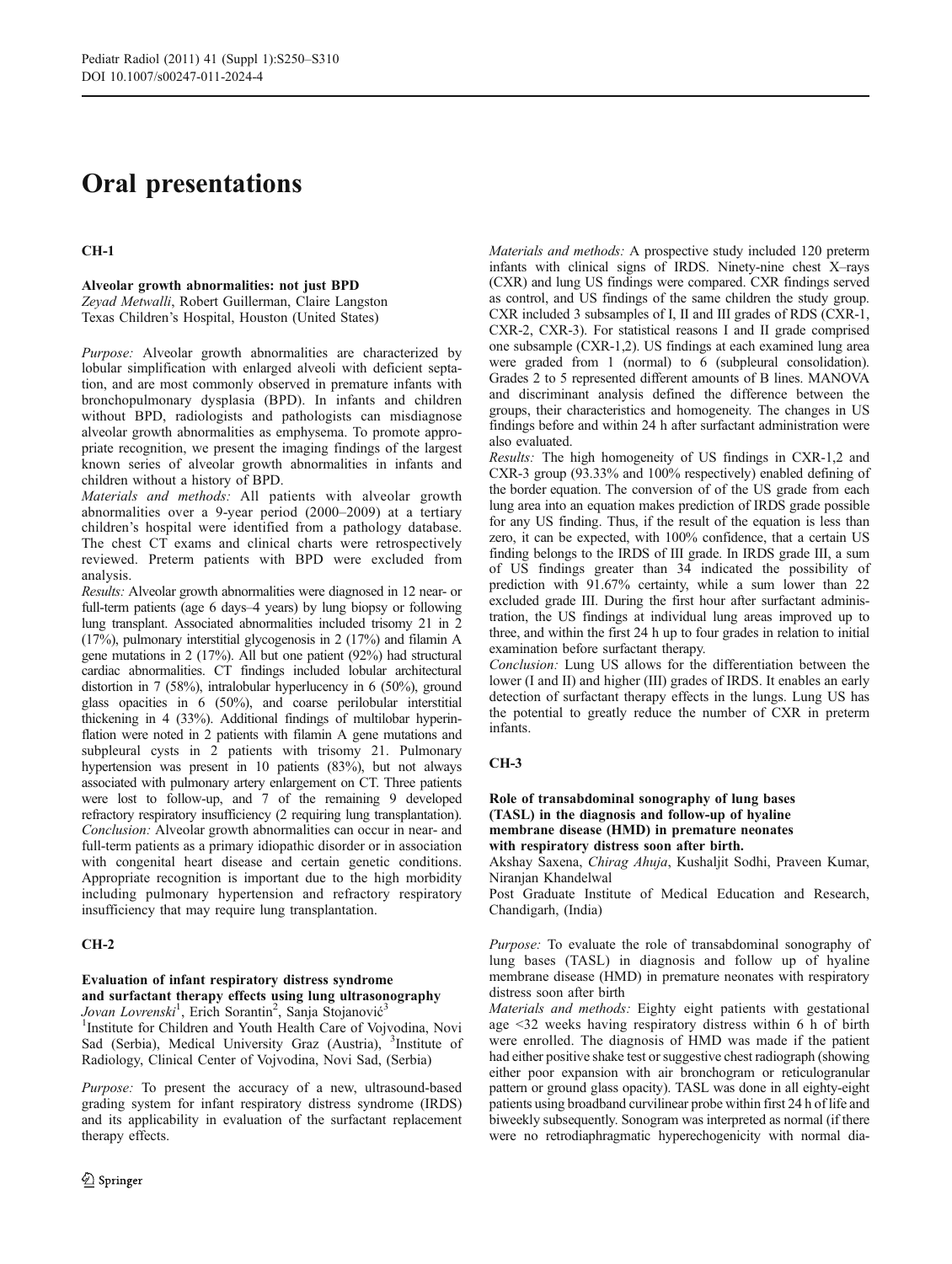phragm echo complex); as HMD pattern (consisting of diffuse retrodiaphragmatic hyperechogenicity replacing completely the normal diaphragm complex) or broncho-pulmonary dysplasia (BPD) pattern (corresponding to the same hyperechogenicity as that of the HMD pattern but less diffuse and less homogeneous).Biweekly follow up was done for patients showing HMD pattern to normalization,BPD, death or discharge from the hospital.

Results: Diagnosis of HMD was made in 38 patients. TASL had 85.7% sensitivity, 75% specificity, 88.88% positive predictive value and 69.2% negative predictive value for the diagnosis of HMD. During follow up TASL, 26/27(96.2%) of patients who showed HMD pattern initially and did not develop bronchopulmonary dysplasia (BPD) showed complete resolution on the 14th day. All patients who showed BPD pattern on the 17th day developed clinical BPD at day 28 of life. Day 14 appears to be the earliest day at which abnormal sonographic pattern (HMD or BPD pattern) was predictive of clinical BPD on day 28.

Conclusion: TASL is a useful adjunct to chest X ray in the diagnosis of HMD. It can also be used in the follow up of HMD to (i) predict BPD early and (ii) decrease the cumulative radiation dose administered to neonates.

### CH-4

## Prediction of bronchopulmonary dysplasia using lung ultrasonography within the first 24 h of life

Jovan Lovrenski<sup>1</sup>, Erich Sorantin<sup>2</sup>, Sanja Stojanović<sup>3</sup>

<sup>1</sup>Institute for Children and Youth Health Care of Vojvodina, Novi Sad (Serbia), Medical University Graz (Austria), <sup>3</sup>Institute of Radiology, Clinical Center of Vojvodina, Novi Sad (Serbia)

Purpose: To present a new grading system for lung ultrasonography (US) findings and its application in early prediction of bronchopulmonary dysplasia (BPD).

Materials and methods: Lung US was performed within the first 24 h of life in 120 preterm infants with clinical signs of respiratory distress syndrome (RDS). Thirty of them developed BPD, all below 31 gestational week, weighing less than 1,500 g. The control group was formed based on these criteria. US findings at each examined lung area were graded from 1 (normal) to 6 (subpleural consolidation). Grades 2–5 represented different amounts of B lines. Prediction possibilities of BPD development and its mild and severe forms (type 1 and 2), both clinical and radiographic, were evaluated. MANOVA and discriminant analysis defined the difference between the groups, their characteristics and homogeneity.

Results: Statistically significant difference was verified between US findings of the study and the control group at each lung area. Homogeneity of the study and the control group was 83.33% and 94.12% respectively. Groups of BPD clinical types 1 and 2 had a homogeneity of 91.7% and 88.9%, while for radiographic types 1 and 2 homogeneity was 93.75% and 92.86% respectively. The high homogeneity enabled defining of border equations for the each data set. The implementation of the US grade from each examined lung area into equation makes prediction of BPD development, as well as its clinical and radiographic type, possible for any preterm infant with US finding within the first 24 h of life. Thus, if the result of the border equation for the first data set is less than zero, the confidence that the patient will not develop BPD is 94.12%. Pleural thickness also showed statistically significant difference between the study (confidence interval  $\overline{C}$ ) 1.74–2.02 mm) and the control  $\overline{C}$  (CI 1.40–1.63 mm) group.

Conclusion: Lung ultrasonography findings might enable an early prediction of BPD. Their association with clinical parameters should be considered in studies to come.

### CH-5

## Volumetric inspiratory/expiratory chest computed tomography (CT) findings in bronchopulmonary dysplasia (BPD)

Frederick Long<sup>1</sup>, Yuchung Yan<sup>2</sup>, Robert Castile<sup>1</sup>

<sup>1</sup>Nationwide Children's Hospital, Columbus (United States), <sup>2</sup>Beijing Childrens Hospital, Beijing (China)

Purpose: to describe volumetric inspiratory/expiratory high resolution CT (HRCT) findings in infants with moderate to severe new BPD using a comprehensive scoring system and examine associations with lung function and clinical severity.

Materials and methods: 55 infants with clinically refractory BPD (age  $45\pm34$  wks, birth weights  $775\pm256$  g) underwent volumetric controlled ventilation CT and infant pulmonary functioin tests (PFTs). CT (GE lightspeed VCT at 80–100 kVp, 15 mAs, 1.25 mm, Edose 2–3 mSv) was performed using controlled ventilation at 25 and 0 cm H20 pressure. CT was scored by lobe by two "blinded" radiologists using a 0–3 Likert scale for: triangular subpleural (TO) and linear (LO) opacities, architectural distortion (AD), atelectasis (ATX), air trapping (AT), bulla (B), emphysema (E), ground glass (G), bronchiectasis (BE) and bronchial wall thickening (BT). CT findings were correlated with FEV0.5, FEF25-75 and clinical severity score (ventilator mean airway pressure x FiO2 at 36 wks post conceptual age).

*Results:* Mean CT scores ( $\pm$ SD) were: TO-10.1 $\pm$ 4.3, LO-8.5 $\pm$ 4.7, AD-6.5 $\pm$ 4.0, ATX-6.1 $\pm$ 2.9, AT-5.0 $\pm$ 3.9, B-2.1 $\pm$ 3.6, E-0.3 $\pm$ 0.7, BT-0.3 $\pm$ 0.7, BE-0.2 $\pm$ 0.9, and G-0.2 $\pm$ 09. FEV0.5, FEF25-75 correlated significantly ( $p$ <.05) with AT ( $r$ = -0.51, -0.64), AD ( $r = -0.45, -0.63$ ), and ATX ( $r = -0.27, -0.34$ ), respectively. Severity score correlated significantly with AD ( $r=0.55$ ), TO ( $r=$ 0.37), LO  $(r=0.36)$ , and AT  $(r=0.31)$ . CT findings were equally distributed throughout the lungs.

Conclusion: Interstitial/fibrotic changes (TO, LO, AD), ATX and AT were the most frequent CT findings in patients with difficult to treat BPD. All the frequent CT score abnormalities correlated significantly with lung function and/or clinical severity.

### CH-6

## Usefulness of Doppler US in the diagnosis of pulmonary pathology in children

Gloria del Pozo Garcia, Carmen Gallego, Julio Arevalo, David Coca, Miguel Rasero, Gabino Gonzalez de Orbe Hospital Universitario, Madrid (Spain)

Purpose: To determine the value of spectral and color Doppler US to differentiate lung lesions in children.

Materials and methods: US findings of 37 lung lesions were prospectively analyzed. Localization, size, echotexture, visualization of air bronchograms and cystic changes, presence of color Doppler flow (low, moderate, increased) and its spectral doppler pattern (quadriphasic high RI, low RI) was assessed. US findings were compared to the initial radiographs taken at the time of diagnosis and at follow up, and with available CTs and clinical evolution.

Results: Ultrasound showed 14 cases with sparce air bronchograms and decreased vascularity corresponding to pneumonias (11 with homogeneous echotexture, 3 with heterogeneous parenchyma, having a complicated course); 17 homogeneous consolidations with air bronchogram and moderate or increased vascularity corresponding to resolving pneumonias; 5 homogeneous consolidations with increased vascularity and crowding of the vessels corresponding to atelectasis; and 1 consolidationn with cystic changes changes and a lower IR in spectral Doppler US corresponding to a cystic adenomatous malformation (CCAM). A high IR spectral pattern was detected in all lesions with the exception of the CCAM.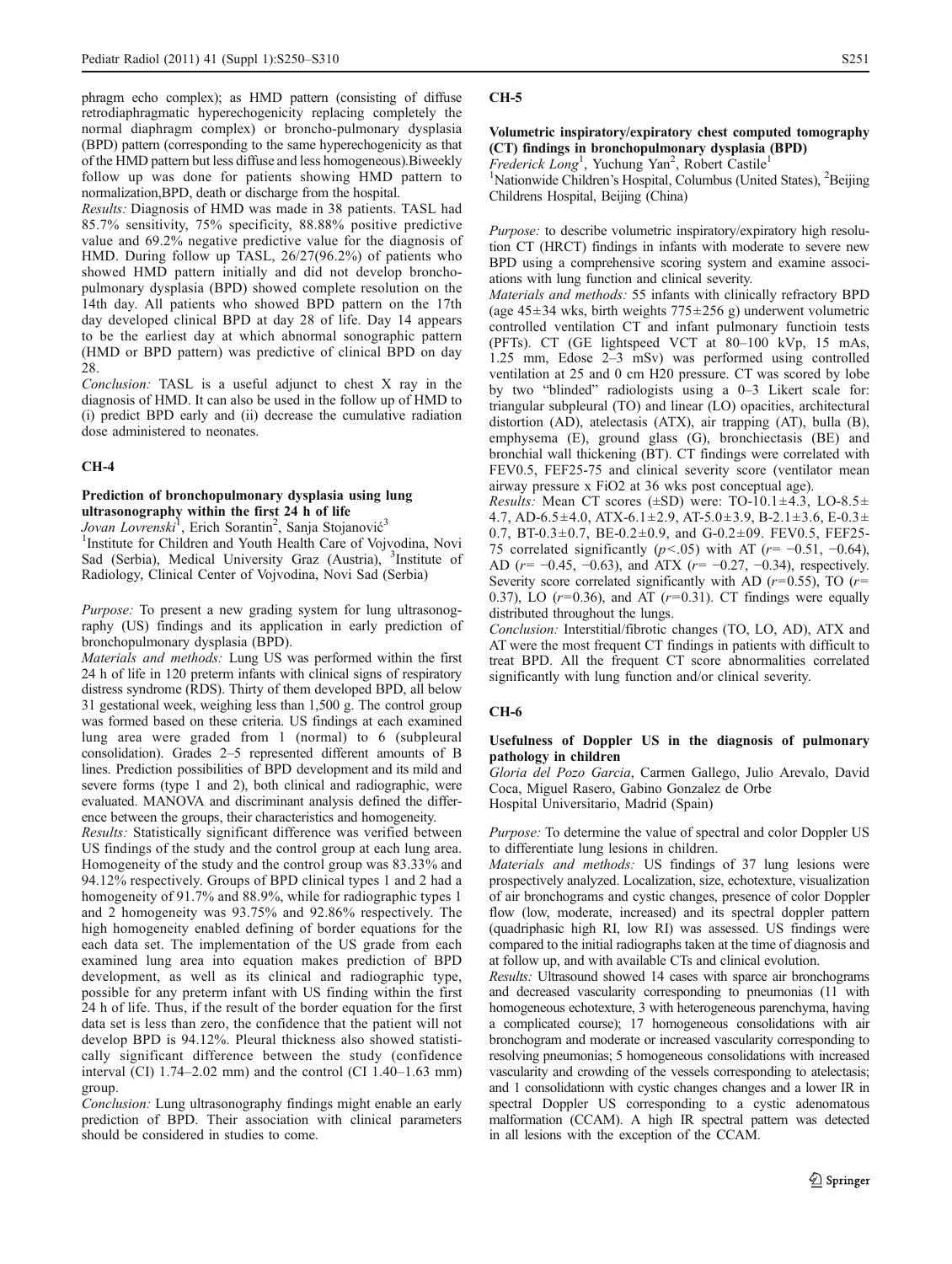Conclusion: Color Doppler US may be used to differentiate atelectasis from pneumonia (relative number of vessels) and to evaluate for pneumonia resolution (homogeneous, increased air bronchograms and highly vascularized). Spectral Doppler US was useful in differentiating inflammatory from other lung pathologies. Spectral Doppler US however was not useful to differentiate atelectasis from pneumonia.

## CH-7

## Preoperative multi-detector computed tomograpy (MDCT) evaluation of congenital lung anomalies in children: comparison of axial, multiplanar, and 3D images

Edward Lee<sup>1</sup>, Donald Tracy<sup>1</sup>, Soran Mahmood<sup>1</sup>, Christopher Weldon<sup>1</sup>, David Zurakowski<sup>1</sup>, Phillip Boiselle<sup>2</sup>

<sup>1</sup>Children's Hospital Boston and Harvard Medical School, Boston, <sup>2</sup><br><sup>2</sup> Beth, Israel, Deaconess, Medical Center, and Harvard, Medical <sup>2</sup>Beth Israel Deaconess Medical Center and Harvard Medical School, Boston, (United States)

Purpose: To compare the preoperative diagnostic accuracy of axial, multiplanar and 3D MDCT images for evaluating congenital lung anomalies in pediatric patients, and to assess the potential added diagnostic value of multiplanar and 3D MDCT images in this setting.

Materials and methods: We used our hospital information system to identify all consecutive pediatric patients who had both a preoperative MDCT angiography examination and a pathologically proven congenital lung anomaly between June 2005 and February 2010. Each MDCT examination was reviewed independently by two experienced pediatric radiologists for the types, location, associated mass effect, and associated anomalous vessels of congenital lung anomalies on axial, multiplanar, and 3D MDCT images. Final diagnosis was determined by surgical and pathological findings. Diagnostic accuracy, confidence level of diagnosis (scale 1–  $3, 1$  = highest and  $3$  = lowest), perceived added diagnostic value of multiplanar or 3D MDCT images (scale  $1-\overline{5}$ ,  $5 =$ highest and  $1 =$  lowest), and interobserver kappa agreement were evaluated.

Results: The final study cohort consisted of 46 children (28 males and 18 females; mean age 5.6 months±6 months). Histopathological diagnoses included congenital pulmonary airway malformation  $(n=19; 41\%)$ , sequestration  $(n=15; 33\%)$ , congenital lobar emphysema ( $n=7$ ; 15%); and bronchogenic cyst ( $n=5$ ; 11%). Both independent reviewers correctly diagnosed types, location, associated mass effect, and associated anomalous arteries of all congenital lung anomalies with high accuracy (100%) and confidence level (mean confidence level <1.2) on each type of image display. However, for the detection of anomalous veins, multiplanar and 3D images were associated with greater diagnostic accuracy and higher confidence level than axial images. Specifically, diagnostic accuracy for detection of anomalous veins  $(n=$ 15; 33%) was 60% (9 of 15 cases) for axial MDCT images, 80% (12 of 15 cases) for multiplanar MDCT images, and 100% (15 of 15 cases) for 3D MDCT images (Friedman test,  $p=0.011$ ). Confidence levels for detection of anomalous veins was significantly higher with 3D MDCT images (mean level  $=1.0$ ) and multiplanar MDCT images (mean level  $= 1.5$ ) compared to axial MDCT images (mean level = 2.6) (Friedman test,  $p < 0.01$ ). Both multiplanar and 3D MDCT images were found to provide added diagnostic value for accurately detecting anomalous veins associated with congenial lung anomalies (paired t-tests,  $p < .0012$ ).

Conclusion: Axial MDCT images allow for an accurate diagnosis of types, location, associated mass effect, and anomalous arteries of congenital lung anomalies, but supplemental multiplanar and 3D MDCT images add diagnostic value for the evaluation of congenital lung lesions associated with anomalous veins.

## CH-8

## Diagnosis of tracheobronchomalacia — At last a reliable, noninvasive four-dimensional technique

Zhi Yie Judith Tan<sup>1</sup>, Michael Ditchfield<sup>2</sup>, Ramsden Andrew<sup>2</sup>, Marcus Crossett<sup>1</sup>

<sup>1</sup>Southern Health, Clayton, <sup>2</sup>Monash Childrens'Hospital (Australia)

Background: Tracheobronchomalacia in children, especially neonates and infants, is an important cause of respiratory difficulties but is non-specific in its clinical presentation. It is commonly associated with prolonged intubation and congenital heart disease. Previous means of assessing the airway include bronchography, bronchoscopy and more recently CT. These all have issues with reliability, need for intubation and contrast administration. Singlelevel conventional multi-slice CT has the issue of respiratory movement out of the plane of interest.

Purpose: To report our experience with a new technique of assessment of tracheobronchomalacia in infants using a 320 detector row CT with 16 cm of volumetric coverage.

Materials and methods: Six infants (age 2 weeks to 8 months, 3/6 male) at a tertiary paediatric centre with complex respiratory disease whose airways were assessed for tracheobronchomalacia using a volumetric 320-detector row CT. The entire lung volume (three-dimensions) was examined over one respiratory cycle  $(\leq 1)$  s). In one patient intravenous contrast was administered for assessment of possible vascular airway compression. The patients were free breathing at atmospheric pressure, one was intubated. The studies were assessed by a paediatric radiologist and senior radiology registrar for: i) visualisation of the trachea, major and tertiary bronchi for fixed and dynamic airway narrowing; ii) assessment of the lung parenchyma; iii) assessment of vascular structures; iv) radiation dose.

Results: In all cases the main airway and lung parenchyma and vascular structures (double aortic arch, pulmonary arterial sling) were well demonstrated. The pathologies identified were: diffuse tracheobronchomalacia in association with severe bronchopulmonary dysplasia (2 cases), focal tracheomalacia in isolation (1 case) and associated with vascular anomalies (2 cases). One study was normal, excluding tracheobronchomalacia as a cause of the respiratory difficulties. The mean radiation dose was 1.89 mSv (range 0.58– 2.98 mSv).

Conclusion: Volumetric 320-detector row CT enables threedimensional imaging over an entire respiratory cycle without intubation and at low radiation dose compared to the other modalities previously used in its assessment. It provides comprehensive assessment for tracheobronchomalacia and its associations.

## CH-9

## Evaluation of the baseline pre-HAART chest x-ray in pediatric patients

Nasreen Mahomed, Mbaliso MBAKAZA

University of Witwatersrand, Johannesburg (South Africa)

Background: Approximately 60,000 pediatric patients are infected with HIV in South Africa annually. Subsequent to having the world's largest HIV epidemic, South Africa also has the largest antiretroviral therapy programme in the world.

Purpose: To evaluate the baseline pre-haart chest, X-ray, HAART subjectively and to subcategorize the radiographic pattern according to CD4 class

Materials and methods: A total of 57 paediatric patients eligible to start antiretroviral therapy were included. Parameters evaluated on baseline pre-haart chest, X-ray, HAART included hilar and Mediastinal lymphadenopathy, Air space disease, Parenchymal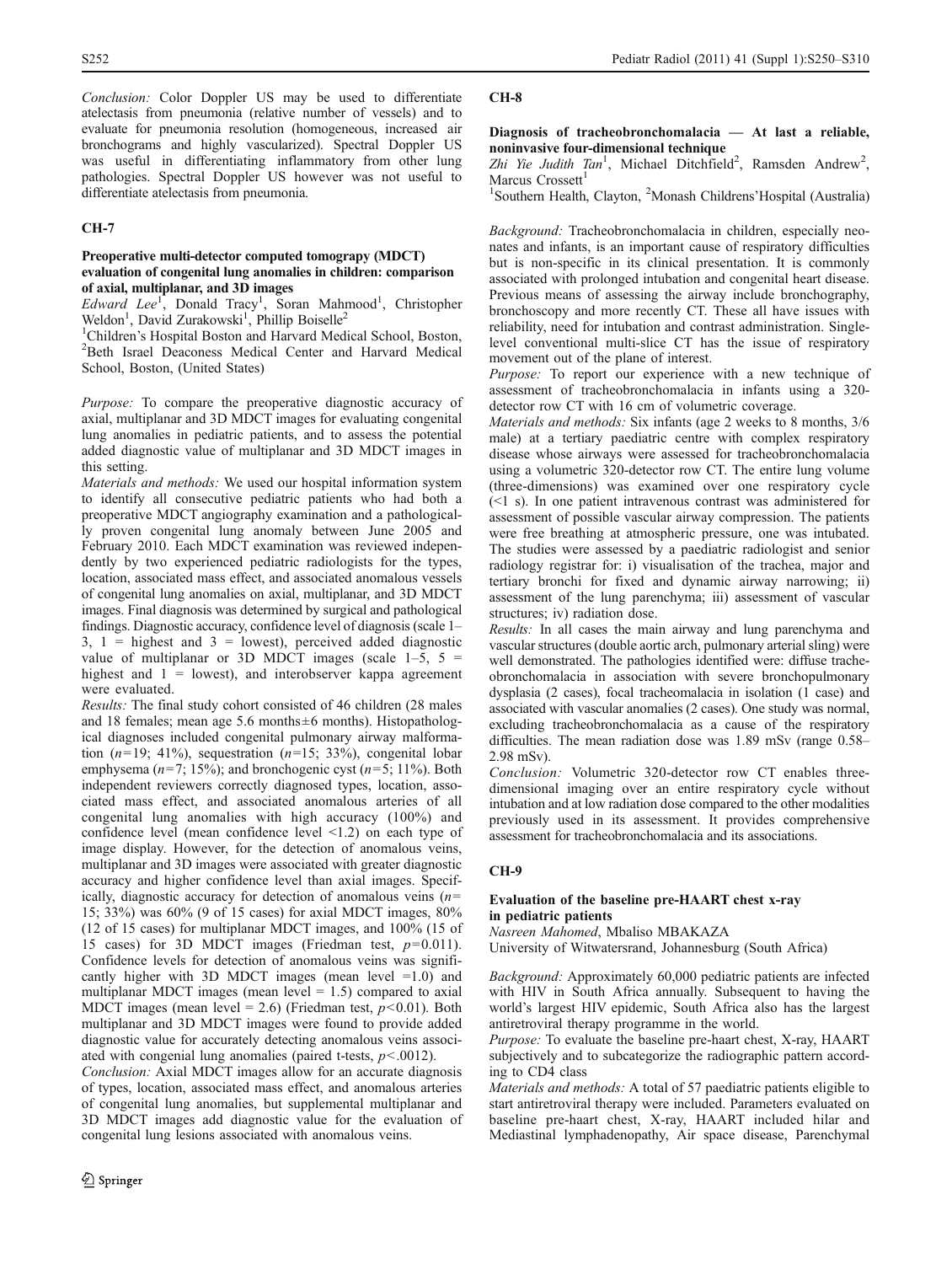(interstitual) disease, Bronchiectasis, Cavities, Lobar collapses, Pleural reactions and cardiomegaly

Results: 50/57 (87.7%) had an abnormal chest X-ray (CXR); 48/57 (84%) had hilar nodes; 7/57 (12.3%) had mediastinal nodes, Interstitial parenchymal disease; 6/57 (10.5%) had miliary infiltrate  $(\leq 2$  mm),  $16/57$  (28%) had a reticular nodular infiltrate (nodular  $>2$  mm); 12/57 (21%) had airspace consolidation, chronic lung disease assessed by bronchiectasis and cavities; 3/57 (5,3%) had bronchiectasis; 7/57 (12.3%) had cavities; 1/57 (1.8%) had lobar collapses; 3/57 (5.3%) had pleural reactions; 2/57 (3.5%) had cardiomegaly; 22/24 (91.7%) of patients with CD4 less than 15% had abnormal CXR; 18/20 (90%) of patients with CD4 between 15 and 24% had abnormal CXR; 10/13 (76.9%) of patients with CD4 greater than 25% had abnormal CXR.

Conclusion: This study demonstrates that radiological abnormalities on pre-HAART chest X-ray are very common with 87.7% of patients having an abnormal chest X-ray. Hilar nodes were the commonest finding, followed by a reticular nodular infiltrate. Despite the high prevalence of hilar nodes, lobar collapses was only demonstrated in 1.8% of patients. Features of chronic lung disease were low. Pleural and pericardial effusions were uncommon. Sub-categorization of patients according to CD4 counts demonstrated that patients with the lowest CD4 counts had the highest incidence of abnormal chest X-Ray with hilar nodes and reticular nodular infiltrate having the highest prevalence.

### CH-10

## Serial evaluation of children following lung transplantation for bronchiolitis obliterans: comparison of high resolution computed tomography with detailed lung function assessment including lung clearance index.

Jim Carmichael, Alister Calder, Helen Spencer

Great Ormond Street Hospital, London (United Kingdom)

Purpose: 1) To evaluate longitudinal changes in lung structure and function in children following lung transplantation using both inspiratory/expiratory computed tomography (CT) and detailed lung function indices including lung clearance index by multiple breath washouts (LCI-MBW), a sensitive global measure of lung function. 2) To determine whether CT or LCI-MBW are earlier indicators of development of bronchiolitis obliterans syndrome (BOS) than spirometry.

Materials and methods: We evaluated all CT studies in a cohort of 42 children following lung transplantation. We included all CT studies performed more than one year following lung transplantation. We excluded CT studies performed for acute indications, and those studies performed without expiratory sections. The CT scans were scored by two radiologists, blinded to the clinical details and lung function data, using an established scoring system. We evaluated bronchial wall thickening, bronchial dilatation, mosaic attenuation and air trapping in standardised areas. Kappa statistics were used to assess interobserver agreement. CT findings will be compared with findings from serial lung function evaluations including LCI. Results: 147 scans in 42 children met inclusion criteria. In an initial assessment of 37 studies in 10 children by the two observers, CT scores demonstrated good intra-observer correlation:  $(k=0.7)$  for bronchial wall thickening/dilatation/mosaic attenuation. Good correlation was also found between observers for air trapping  $(k=0.65)$ . Lung function data will be made available for comparison once CT scoring is complete to maintain blinding.

Conclusion: This study will show the evolution over time of lung structural and functional changes in children following lung transplantation. We will be able to demonstrate the relative merits of CT versus LCI, a more sensitive test of lung function than spirometry, in the early identification of children with BOS.

### CH-11

### Limited, fast-MRI as an alternative to CT for preoperative evaluation of pectus excavatum

Krista Birkemeier, Daniel Podberesky

Cincinnati Children's Hospital Medical Center, Cincinnati (United States)

Purpose: The purpose of this work is to propose magnetic resonance imaging (MRI) as a feasible, rapid, and ionizing radiation free alternative to CT for the preoperative evaluation of pectus excavatum.

Materials and methods: Forty-seven patients, ranging in age from 8 to 36 (mean 14.8) years, referred for preoperative imaging of pectus excavatum underwent limited, axial balanced steady-state free precession magnetic resonance imaging (MRI) of the chest, with a limited patient charge, at full inspiration (I), end expiration (E), and stop quiet breathing (QB). This provided a quick and lower cost protocol. A pediatric radiology fellow and staff independently performed a blinded retrospective review with calculation of Haller index (HI) and asymmetry index (AI) at the level of greatest anterior-posterior chest narrowing, and measurement of the greatest degree of sternal tilt (ST) at each phase of respiration. The intraclass correlation coefficient (ICC) was used to determine inter-rater reliability. Qualitative measure of right heart compression (RH\_C) at I and E was documented and analyzed with a weighted Cohen's Kappa coefficient. Additionally, HI's of 3 patients that underwent MR and CT within the same year are reported for comparison. Exam time was also determined.

*Results:* ICC reliability was almost perfect  $(0.81-1)$  for HI I (0.98), HI\_E (0.93), HI\_QB (0.89), AI\_I (0.88), AI\_E (0.89), and ST\_E (0.82). ICC reliability indicated substantial agreement (0.61–0.8) for AI\_QB (0.73), ST\_I (0.75), and ST\_QB (0.79). RH\_C\_I (kappa 0.4681,  $p=0.0410$ ) and RH\_C\_E (kappa 0.4156,  $p=0.0559$ ) showed moderate (0.41–0.60) inter-reader agreement with a wide confidence interval (0.0742, 0.8620). CT/MR HI in three patients with both studies measured 3.1/3.2, 4.6/4.9, and 2.4/2.4. Mean exam time was 10 min. Conclusion: Limited MRI is a reliable and cost-effective alternative to CT for preoperative assessment of pectus excavatum. MRI is fast, free of ionizing radiation, and there is excellent inter-reader reliability for measurements of chest wall deformity, particularly for the HI.

### CH-12

Comparison of radiation dose, image quality, and scan time in pediatric high-resolution chest CT using volumetric 320-detector row, helical 64-detector row, and non-contiguous axial acquisitions

Daniel Podberesky<sup>1</sup>, Alan Brody<sup>1</sup>, Terry Yoshizumi<sup>2</sup>, Erin Angel<sup>3</sup>, Greta Toncheva<sup>3</sup>, John Egelhoff<sup>1</sup>, Colin Anderson-Evans<sup>2</sup>, Chris Alsip<sup>1</sup>, David Dow<sup>4</sup>, Shelia Salisbury<sup>1</sup>, Donald Frush<sup>2</sup>

<sup>1</sup>Cincinnati Children's Hospital Medical Center, Cincinnati, <sup>2</sup>Duke Medical Center, Durham, <sup>3</sup> Toshiba America Medical Systems, University of Cincinnati College of Medicine (United States)

Purpose: To determine organ radiation dose estimates, scan time, and image noise for clinical high resolution computed tomography (HRCT) protocols on a 320-detector row scanner in volume and helical acquisition modes, and in non-contiguous axial mode on a 64-detector row scanner using a pediatric anthropomorphic phantom.

Materials and methods: Lung, heart, thymus, esophagus, breast, and spine organ doses were measured using twenty metal oxide semiconductor field effect transistor (MOSFET) dosimeters (Best Medical Canada Lmt.). Dose and scan time were determined for volumetrically and helically acquired HRCT protocols in a 5-year old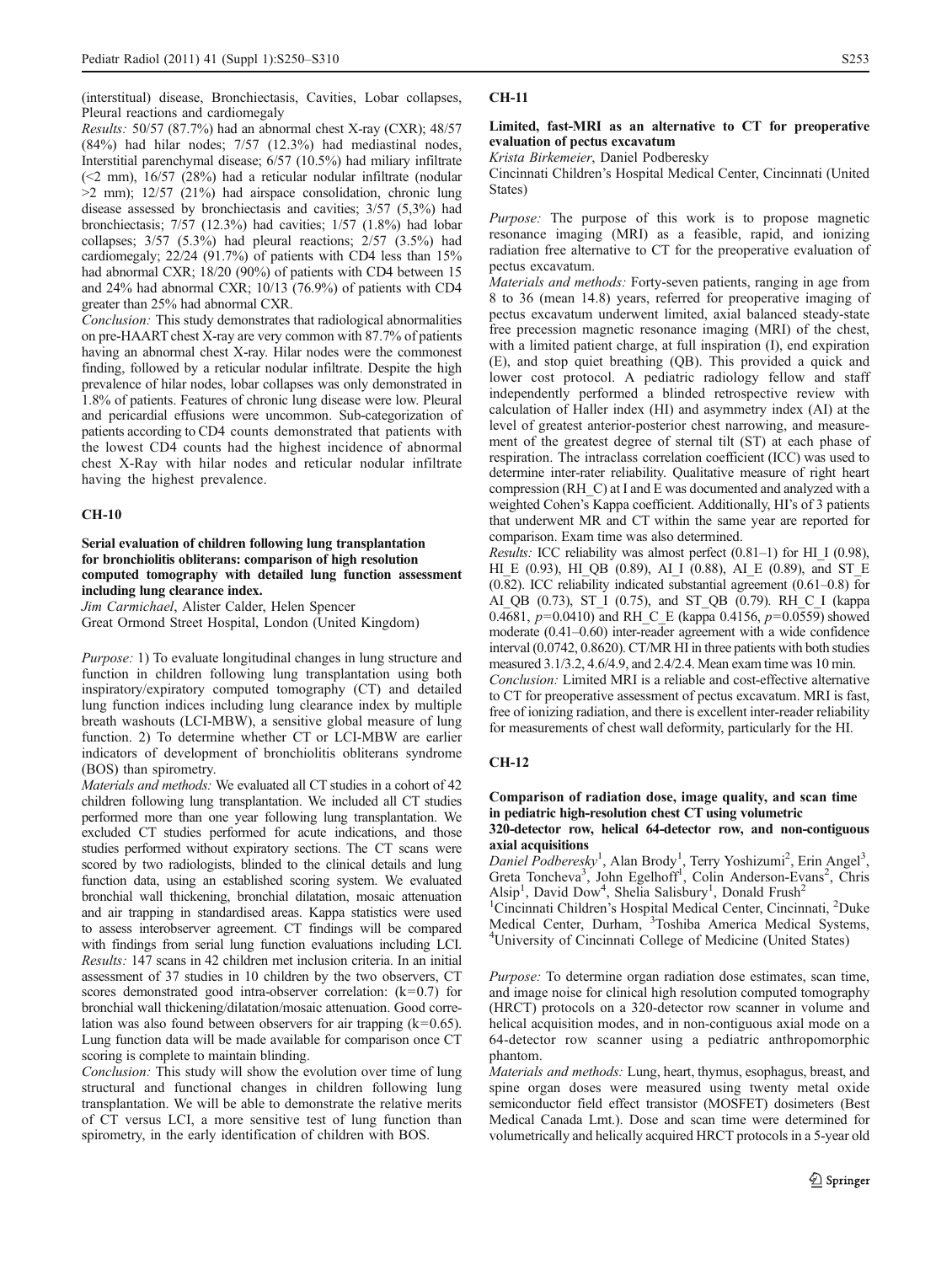anthropomorphic phantom (CIRS Tissue Simulation Technology) on a 320-detector scanner (Aquilion One, Toshiba Medical Systems), and in the same phantom in non-contiguous axial mode on a 64 detector scanner (Aquilion 64, Toshiba Medical Systems), using similar clinical pediatric acquisition parameters. Multiple runs for each protocol were averaged to estimate maximum dose to each organ. Image noise was assessed as the standard deviation of Hounsfield units using multiple representative regions of interest in identical anatomical locations within the lungs, mediastinal soft tissue and spine on each protocol.

Results: There was a statistically significant decrease in the mean maximum organ dose between the volume and non-contiguous axial scans respectively for the following organs: lung with means of 0.18 vs. 0.41 cGy ( $p$ <.0001); thymus with means of 0.23 vs. 0.42 cGy ( $p$ )  $=0.0109$ ; breast with means of 0.18 vs. 0.36 cGy ( $p=0.0242$ ); and esophagus with means of 0.20 vs. 0.34 cGy ( $p=0.0196$ ). There was a statistically significant decrease in the mean maximum organ dose between the helical and non-contiguous axial scans respectively for the following organs: lung with means of 0.23 vs. 0.41 cGy  $(p<.0001)$ ; heart with means of 0.21 vs. 0.42 cGy ( $p=0.0396$ ); and thymus with means of 0.24 vs. 0.42 cGy  $(p=0.0241)$ . There was a statistically significant improvement in the median image noise between volume, helical, and non-contiguous axial scans respectively for lung (29.05 vs. 79.30 vs. 70.65,  $p=0.0005$ ) and for soft tissue (38.80 vs. 111.25 vs. 89.9,  $p=0.0313$ ). Scan times for the volume, helical, and noncontiguous axial acquisitions were 0.35, 3.9, and 9 s, respectively.

Conclusion: Volumetric HRCT on a 320-detector row CT scanner resulted in a decrease in chest organ doses of 2–30% in comparison to similar helically acquired scans, and a decrease in chest organ doses of 42–56% in comparison to non-contiguous axial scans using standard pediatric acquisition parameters. These organ dose savings were obtained while significantly decreasing image noise in lung and soft tissue with volumetric scanning. The reduced scan time with volumetric studies can also potentially reduce the need for sedation and decrease motion artifact. In addition, the volumetric acquisition allows for true isotropic multiplanar and 3-dimensional reformations.

### CH-13

## Ultrafast sub-milliSievert Flash CTA of the chest

Sjirk Westra<sup>1</sup>, Xinhua Li<sup>1</sup>, Bob Liu<sup>1</sup>, Mithya Barreto<sup>2</sup>, Sarabjeet<br>Singh<sup>1</sup>, Mannudeep Kalra<sup>1</sup>, Suhny Abbara<sup>1</sup>, James Thrall<sup>1</sup><br><sup>1</sup>Massachusetts General Hospital, Boston, <sup>2</sup>Siemens Healthcare Inc (United States)

Purpose: To demonstrate the feasibility of ultrafast high-pitch CTA of the chest with sub-milliSievert (mSv) dose, and to use estimates of effective dose and measurements of breast dose from these exams to optimize the balance between dose and image quality.

Materials and methods: On a dual source scanner (Siemens Definition Flash), we performed 19 CTAs of the chest in 17 children (1–18, median 10 year); 18/19 were done without sedation. Indications were coronary imaging in 8, congenital heart disease in 6, rule out pulmonary AVM in 2 and cardiac tumor in 1 patient. Scan parameters were kV=80 (<10 y) or 100 (>10 yr), pitch=3.0,  $128 \times 0.6$  mm slice acquisition and 0.28 s gantry rotation time. Tube current was automatically modulated according to body habitus (CARE Dose4D). We recorded patient weight, diameter, effective mAs, CTDIvol, DLP and scan acquisition time. After correction of console CTDIvol and DLP (which are in reference to a 32 cm phantom) for pediatric body size (16 cm phantom), we calculated effective dose (ED) with ageappropriate conversion DLP-ED factors. In 9/19 scans we measured surface area dose (SAD) over the breasts with solid state dosimeters. We measured noise in HU in the descending aorta, normalized to 1.5 mm slice thickness. Two radiologists evaluated 4 aspects of image quality (including visualization of coronaries) on a 5 point scale

Results: All scans were acquired in <0.5 s. Corrected CTDIvol varied between 0.6 and 8.0 mGy (mean 2.8±2.0 mGy). Calculated ED varied between 0.1 and 2.1 mSv (mean 0.99±0.81 mSv). In 16/19 scans, ED was <1 mSv. Retrospectively, ED could have been reduced to <1 mSv in 2 out the remaining 3 scans. Measured breast SAD varied between 0.3 and 6.9 mGy (mean  $3.6 \pm 2.3$  mGy). We found no correlation between patient weight and diameter with dose parameters and measured noise. Image quality was only unacceptable for diagnosis in our lowest dose exam (0.12 mSv), which was successfully repeated at 0.24 mSv. Image noise did not affect diagnostic acceptability in all 18 diagnostic scans, which all adequately imaged the coronaries

Conclusion: Sub-mSv chest CTA at high speeds obviating sedation and controlled ventilation is feasible in children, with diagnostic image quality.

## CH-14

### Low-dose radiation CT angiograms are as accurate

as standard chest CT in the diagnosis of congenital lung lesions Monica Epelman, Dustin Bermudez, Zhu Xiaowei, Kreiger Portia, Kenneth Liechty, Jeffrey Hellinger

Children's Hospital Of Philadelphia, Philadelphia (United States)

Purpose: Recent data have suggested that ionizing radiation from CT scans can increase the risk of malignancy. We hypothesize that low-dose CT angiography (CTA) is of equal or greater accuracy to standard CT and exposes the pediatric patient to significantly lower levels of radiation.

Materials and methods: This is a retrospective chart review of children who have undergone resection of a congenital lung lesion between July 2003 and December 2008 at our institution. Low-dose CTA has been employed since July 2006. Data for each patient were collected in accordance with our Institutional Review Board protocol. Results: A total of 119 children from the standard chest CT group and 114 from the low-dose CTA group were analyzed. Age and gender at the time of surgical resection were similar between the two groups and all differences revealed non-significant p-values. Similar frequencies were also noted for the various types of lesions (including cases of bronchial atresia, congenital pulmonary airway malformations, sequestrations, infantile lobar hyperinflation and hybrid lesions) between the two groups. The radiation dose was significantly lower for children who underwent low-dose CTA (7.9 mSv less per child, range of low dose CTA: 0.25–3.8 mSv,  $p<0.01$ ). The presence of an aortic feeder `vessel, indicative of pulmonary sequestration, was not missed in the low-dose CTA group. Standard chest CT, however, was found to have missed 4 instances in which a feeder vessel from the thoracic or abdominal aorta was providing blood supply to the congenital lung lesion.

Conclusion: No significant demographic or clinical differences exist between our two study groups. Low-dose CTA can diagnose congenital lung lesions with significantly lower radiation exposure. The ability to detect systemic feeders with greater accuracy suggests that low-dose CTA should become the new standard of care in the evaluation of children with congenital lung lesions.

## CH-R1

### Mediastinal stacking and aorto-carinal syndrome in children with right lung volume loss—a cause of contralateral left main bronchus compression

Savvas Andronikou<sup>1</sup>, Matthys J van Wyk<sup>1</sup>, Pierre Goussard<sup>2</sup>, Robert P  $\text{Gie}^2$ 

<sup>1</sup>University of the Witwatersrand, Johannesburg <sup>2</sup>University of Stellenbosch (South Africa)

Background: An abnormal relation between the superior mediastinal structures may cause compression of the left main bronchus from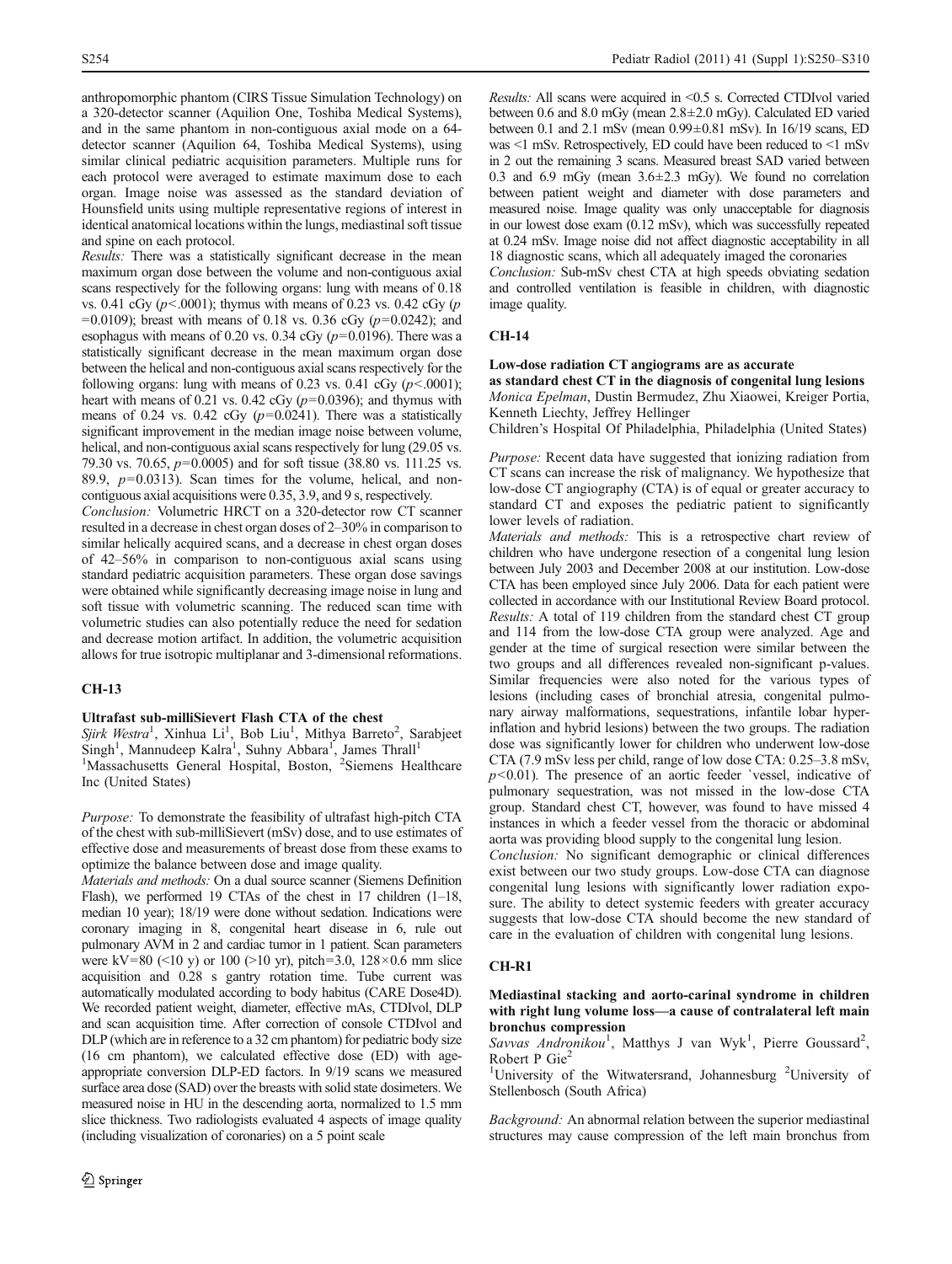mediastinal 'stacking'. A descending aorta in the midline may compress the carina and left main bronchus - aorta-carina compression syndrome. Patients with right-sided pneumonectomy and exaggerated compensatory response may lead to stretching and compression of other airways. TB causes compression predominantly of the bronchus intermedius with displacement of the mediastinum similar to right pneumonectomy. We propose that this is a cause of mediastinal stacking and compression of the left main bronchus which contributes to the severity of disease.

Purpose: To quantify the configuration of the mediastinal structures in children with right lung volume loss due to TB causing compression of the left main bronchus.

Materials and methods: Children with pulmonary TB and right lung volume loss on CT were included in this paper, as were 10 patients who had normal CT scans. CT scans were evaluated in the axial plane at the level of the: 1) Main pulmonary trunk and bifurcation to determine a) 'Anti-clockwise rotation of the aorta' b) 'Left Pulmonary artery rotation' c) 'Pulmonary outflow tract rotation' d) 'Right carinal angle' e) 'Left carina angle' f) 'Carinal angle' g) 'Carina Aorta distance' h) 'Aortic Lift' 2) Passage of the left main bronchus between the left main pulmonary artery and the aorta to measure: a) 'Aorta-right-pulmonary distance' b) 'Aortaleft-pulmonary distance' c) Left-interpulmonary distance'.

Results: Quantifications which reached statistical significant difference between the two groups included 'Left Pulmonary artery rotation'  $(p=0.05)$ ; 'Right carinal angle'  $(p=0.01)$ ; Aorta-left-pulmonary distance' ( $p=0.05$ ); 'Aorta-right-pulmonary distance' ( $p=0.01$ ).

Conclusion: A form of mediastinal stacking occurs in children with right lung volume loss due to TB that is successfully quantified with a variety of angles and measures. These can be used to predict impending worsening airway compromise in children already suffering from TB airway compression and advocate for surgical decompression.

### CH-R2

## Low dose dynamic pulmonary computed tomography in infants and small children

S Bruce Greenberg

Arkansas Children's Hospital, Little Rock (United States)

Purpose: Wide-detector computed tomography (CT) allows for simultaneous imaging of the entire airway and lungs in infants and small children. Multiple phases created by continuous scanning during respiration are viewed dynamically, allowing for more complete airway and pulmonary evaluation than static CT. My purpose was to evaluate if low dose techniques can be applied to dynamic airway and lung CT in infants and small children.

Materials and methods: The study included 15 infants and small children (mean age 8.1 months, SD 6.2 months) with persistent respiratory difficulty that underwent dynamic pulmonary CT (9 with intravenous contrast and 6 without contrast). Intubated patients had respirator rates set at 40 bpm. Continuous mode wide detector scans were performed at 350 msec gantry rotation for 1.4 s at 80 kVp. The formula:  $mA = [(kg X 2.5) + 5] \div 0.35$  was used to determine mA for non-intravenous contrast patients. Some contrast enhanced studies for simultaneous vascular and airway evaluation used greater mA. Detectors used 0.5 mm collimation. The effective dose for each patient was calculated using the method of Thomas and Wang. T-tests were performed to compare patient ages and effective dose measurements.

Results: All studies were diagnostic, frequently providing critical information not available by other diagnostic tests. Dynamic evaluation of tracheo/bronchomalacia, bronchiectasis and air trapping were especially enhanced. No significant difference in age between contrast (8.0 months, SD 7.5 months) and noncontrast (8.2 months, SD 5.6 months) groups was present ( $p=$ 0.95). The mean effective dose for a all patients was 1.8 mSV (SD 1.3 mSV). The contrast group mean effective dose was greater [2.2 mSV (SD 1.7 mSV)] than the non-contrast group 1.5 mSV (SD 0.9 mSV), but the difference was not significant  $(p=0.29)$ . 11 of 15 examinations had effective doses less than 1.5 mSV (73%). Conclusion: Wide-detector dynamic CT is ideal for the evaluation of the airway and lungs in infants and small children with persistent respiratory distress. Effective doses are low, typically less than 2 mSV.

Disclosure: The author is on the Toshiba speaker bureau and is a Vital Images consultant

## CH-R3

### The pulmonary high-resolution CT findings of Langerhans cell histiocytosis in infants

Xinyu Yuan, Surong Li, Li Che

Capital Institute of Pediatrics, Beijing (China)

Purpose: To study the features of lung HRCT images of Langerhans cell histiocytosis (LCH) in infants, and the relationship of the CT manifestations with the age at onset and the course of the disease.

Materials and methods: HRCT data of 23 patients were reviewed retrospectively. All patients were divided into two groups (interstitial group, nodule-air cysts group) based on the findings of HRCT. The age at onset and course of disease were compared between the two groups.

Results: HRCT findings of 86.96% were found abnormalities. The HRCT patterns included interstitial lung disease, solitary or diffuse nodules and air cysts. The median course of the two groups (interstitial and nodular) was 3.0 (0.7–12.0) months and 6.0 (3.0–24.0) months, respectively. There was significant difference between two groups  $(P<0.05)$ . Totally 15 patients were followed up with HRCT after chemotherapy, 12 patients returned to normal, 2 patients remained abnormalities, and one patient died. Conclusion: The HRCT findings of LCH in infants included interstitial changes, nodules, and (or) air cysts. Interstitial changes are the major abnormality in the early stage, and then evolve to nodular and (or) air cystic patterns with aggravation. The patients without diffused nodules and (or) air cysts in the lung would have good prognosis.

### CV-1

## Quantification of the distribution of the normal human fetal circulation using MRI

Mike Seed<sup>1</sup>, Christopher Macgowan<sup>1</sup>, Lars Grosse-Wortmann<sup>1</sup> Mike Seed<sup>1</sup>, Christopher Macgowan<sup>1</sup>, Lars Grosse-Wortmann<sup>1</sup>, Derek Wong<sup>2</sup>, Grattan Michael<sup>3</sup>, Edgar Jaeggi<sup>1</sup>, Susan Blaser<sup>1</sup>, Shi-Joon Yoo

<sup>1</sup>Hospital for Sick Children, Toronto, <sup>2</sup>Children's Hospital of Eastern Ontario, <sup>3</sup> Children's Hospital of Western Ontario, London (Canada)

Purpose: Metric optimised gating (MOG) is a new technique designed for fetal scanning where no ECG signal is available for conventional gating. It employs an image metric to find the average heart rate for each acquisition. The average heart rate is then used to retrospectively segment oversampled data to the correct cardiac phase. The objective of this study was to quantify the flow volume distribution of the normal human fetal circulation using phase contrast (PC) MRI with MOG after validating the technique using an in-vivo fetal vessel simulation.

Materials and methods: In a model devised to simulate fetal vessels, we compared neck vessel flow measurements by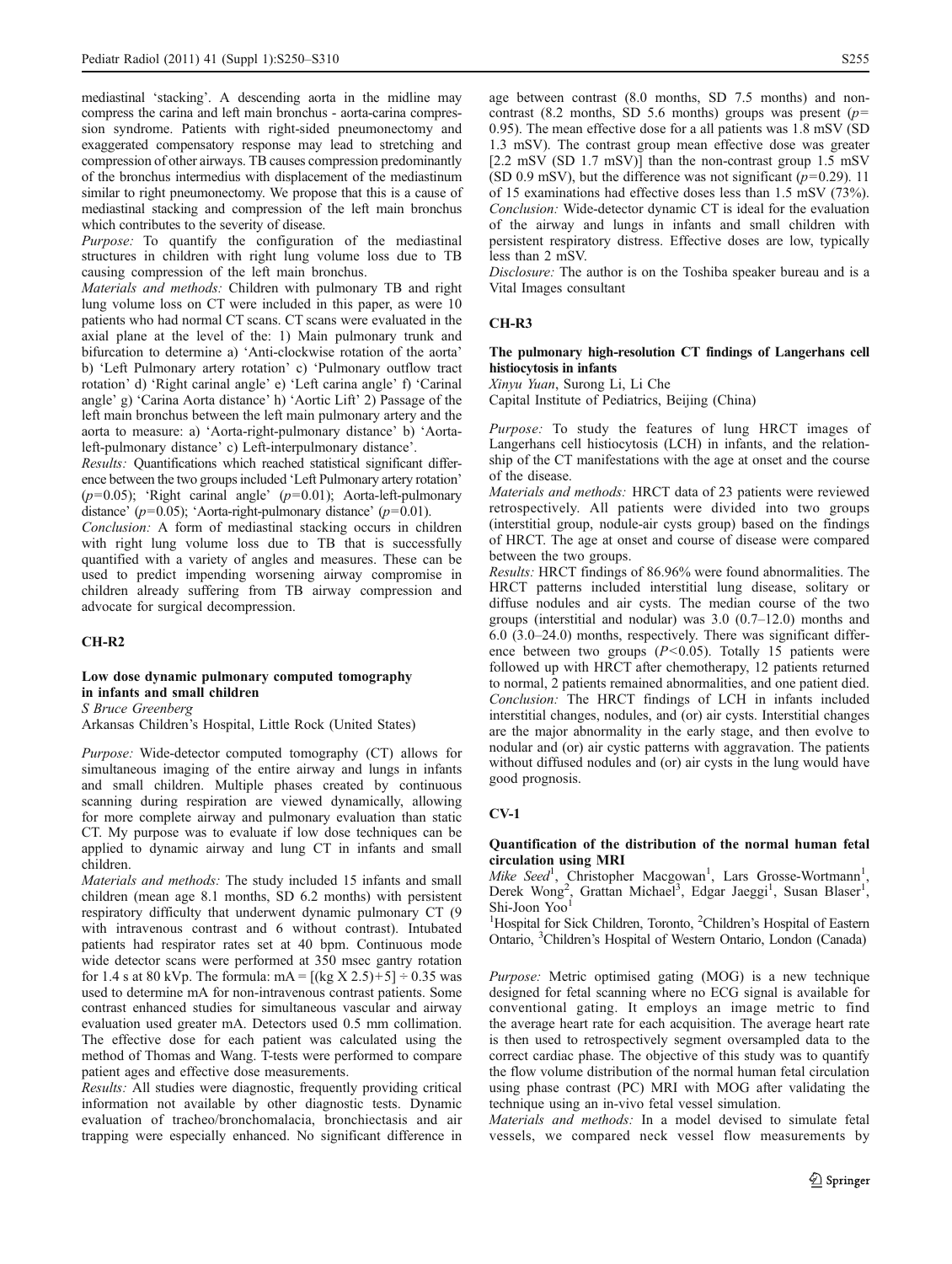conventional pulse gated PC MRI (gold standard) with MOG PC measurements. Volunteer heart rates were maintained at normal fetal heart rates using an MRI compatible bicycle. MOG PC flow measurements of the major vessels were then made in 20 human fetuses with normal hearts (gestational age range 33–38 weeks, mean 36 weeks).

Results: There was no significant difference between MOG and conventional gated flow volumes in the simulation. The following MRI PC mean flow volumes (ml/kg/min) and corresponding proportions of the combined ventricular output were obtained from the human fetal vessels (\* indicates those values extrapolated from the other measurements); main pulmonary artery: 334 (62%), ascending aorta 190 (35%), ductus arteriosus 217 (41%), descending aorta 256 (48%), superior vena cava 134 (25%), umbilical vein 145 (27%), pulmonary blood flow\* 112 (21%), foramen ovale\* 93  $(17\%)$ .

Conclusion: MRI PC using MOG can be used to measure the distribution of the human fetal circulation near term. These values are similar to previous measurements made in fetal lambs and ultrasound estimates made in humans, although we have found more variation in the shunt volume across the patent foreman ovale (PFO), the pulmonary blood flow and ductus arteriosus flow, which might reflect individual variation in PFO anatomy and resultant changes in the  $PO<sub>2</sub>$  of pulmonary arterial and ductus arteriosus blood.

## CV-2

### Preliminary experience with magnetic resonance imaging in evaluation of fetal congenital heart disease Zhu Ming

Shanghai Children's Medical Center, Shanghai (China)

Purpose: The role of fetal magnetic resonance imaging (MRI) as an additional tool to ultrasound has grown exponentially; however, fetuses with congenital heart disease diagnosed by MRI have rarely been reported. We review 32 cases of fetal congenital heart diseases confirmed by postnatal operation and report our preliminary experience with fetal MRI in the evaluation of fetal congenital heart disease.

Materials and methods: Between 2005 and 2010, 32 fetuses with congenital heart disease were evaluated using ultrasound and MRI. All prenatal MRI was performed using a 1.5-T unit. Imaging sequences included a multiplanar fast imaging employing steadystate acquisition (FIESTA) sequence, non-gated cine FIESTA and a single-shot fast spin-echo (SS-FSE) sequence. Among these 32 cases, fetal cardiac MRI was performed at 17–34 weeks' gestation (mean 25 weeks). 90% MRI was performed between 20 and 30 weeks' gestation. The age of the pregnant women ranged from 22 to 38 years (mean 28 years).

Results: Fetal MR examination yielded the same diagnosis as postnatal surgery in 78% of patients (25 of 32). The diagnostic sensitivity of fetal echocardiographic examination by a fetal cardiac specialist was 84% (27/32). The 32 cases of congenital heart diseases included ventricular septal defect, atrioventricular canal defects, coarctation of the aorta, interruption of the aortic arch, tetralogy of Fallot, transposition of great arteries, double outlet right ventricle, hypoplastic left ventricle syndrome, tricuspid atresia and single ventricle. Most cases were complex congenital heart diseases. Conclusion: Unlike ultrasound imaging, MRI is unaffected by maternal and fetal conditions such as obesity, uterine myoma, twins and oligohydramnios, which particularly impair echocardiographic visualization of the fetal heart. MR imaging avoids exposure to ionizing radiation and has no adverse effects on the human fetus. We accordingly believe that fetal cardiac MRI can be an additional tool for fetal echocardiographic examination.

## CV-3

## Anomalous aortic origin of coronary artery: pre- and post-operative cross-sectional imaging features in children

Andrada Popescu<sup>1</sup>, Cynthia K. Rigsby<sup>2</sup>, R. Andrew deFreitas<sup>3</sup>, Sunjay Kaushal<sup>3</sup>, Stanley T. Kim<sup>3</sup>

<sup>1</sup>Northwestern Memorial Hospital, Chicago, <sup>2</sup>Childrens Memorial Hospital, Chicago, <sup>3</sup>Children's Memorial Hospital, Chicago (United States)

Purpose: To evaluate the pre- and post-operative imaging and clinical presentation of children with anomalous aortic origin of a coronary artery (AAOCA). AAOCA from the opposite sinus of Valsalva (SOV) is a rare congenital anomaly with the potential to cause myocardial ischemia and sudden death.

Materials and methods: Retrospective review of all coronary computed tomography angiography (CTA) and magnetic resonance angiography (MRA) studies performed from 2006 to 2010 identified 42 cases of AAOCA. For all identified cases, the imaging appearance of the coronary ostium was evaluated and categorized as round, oval or slit-like; proximal take off was characterized as normal or obliquely oriented; proximal intramural course length was measured; and narrowest and distal more normal caliber anomalous coronary diameter was measured. All evaluations were performed on a 3D workstation. Results: 32 patients had CTA, 10 had MRA and 3 had CTA and MRA, ages 0 to 19 years (mean age 10.4 years). 35 patients had a right AAOCA arising from the left SOV (RAAOCA) and 4 had a left AAOCA arising from the right SOV (LAAOCA). Single coronary artery was found in 3 patients, 2 arising from the right and 1 from the left SOV. Of the 35 patients with RAAOCA, 22 (62%) had symptoms of chest pain or syncope and 13 (38%) had no symptoms. 7 (100%) of patients with LAAOCA and single coronary arteries were symptomatic (chest pain). 29 (69%) had a slit-like ostium and oblique proximal course. Intramural coronary artery length ranged from 1.3 to 11 mm. 30% decrease in diameter of the proximal AAOCA in the intramural region was identified. 25 (59%) had surgical repair, 21 (84%) with RAAOCA and 4 (16%) with LAAOCA. Postoperative coronary CTA demonstrated no neo-ostial stenosis, normal origin obliquity and normal proximal caliber in all cases.

Conclusion: AAOCA can be identifed in children. Imaging features that can be seen and described even in young children include slitlike orifice, oblique origin, and narrowed coronary diameter in the intramural region. Children with RAAOCA may be asymptomatic while those with LAAOCA are likely to be symptomatic.

## CV-4

## Assessment of pulmonary insufficiency in Fallot patients by cine MRI—is cine imaging sufficient?

Erich Sorantin<sup>1</sup>, Luis Riera<sup>2</sup>, Robert Marterer<sup>2</sup>, Franz Quehenberger<sup>3</sup> <sup>1</sup>Division of Pediatric Radiology, Graz, <sup>2</sup>Div. of Pediatric Radiology, Dep, of Radiology, Medical University Graz, <sup>3</sup>Dep. of Medical Statistics, Information and Documentation, Medical University Graz (Austria)

Background: Pulmonary insufficiency (PI) is regarded one of the most important factors in the follow-up of Fallot patients. Cardiac MRI (cMRI) represents the method of choice for monitoring ventricular and valve function.

Purpose: Assessment of PI in Fallot patients using CINE and Velocity Encoding Imaging (VENC) based on cMRI.

Materials and methods: cMRI was performed as part of the routine follow-up in 79 Fallot patients (mean age  $20\pm7.3$  y, f:m=32:47). cMRI consisted of biventricular volumetry, CINE imaging of left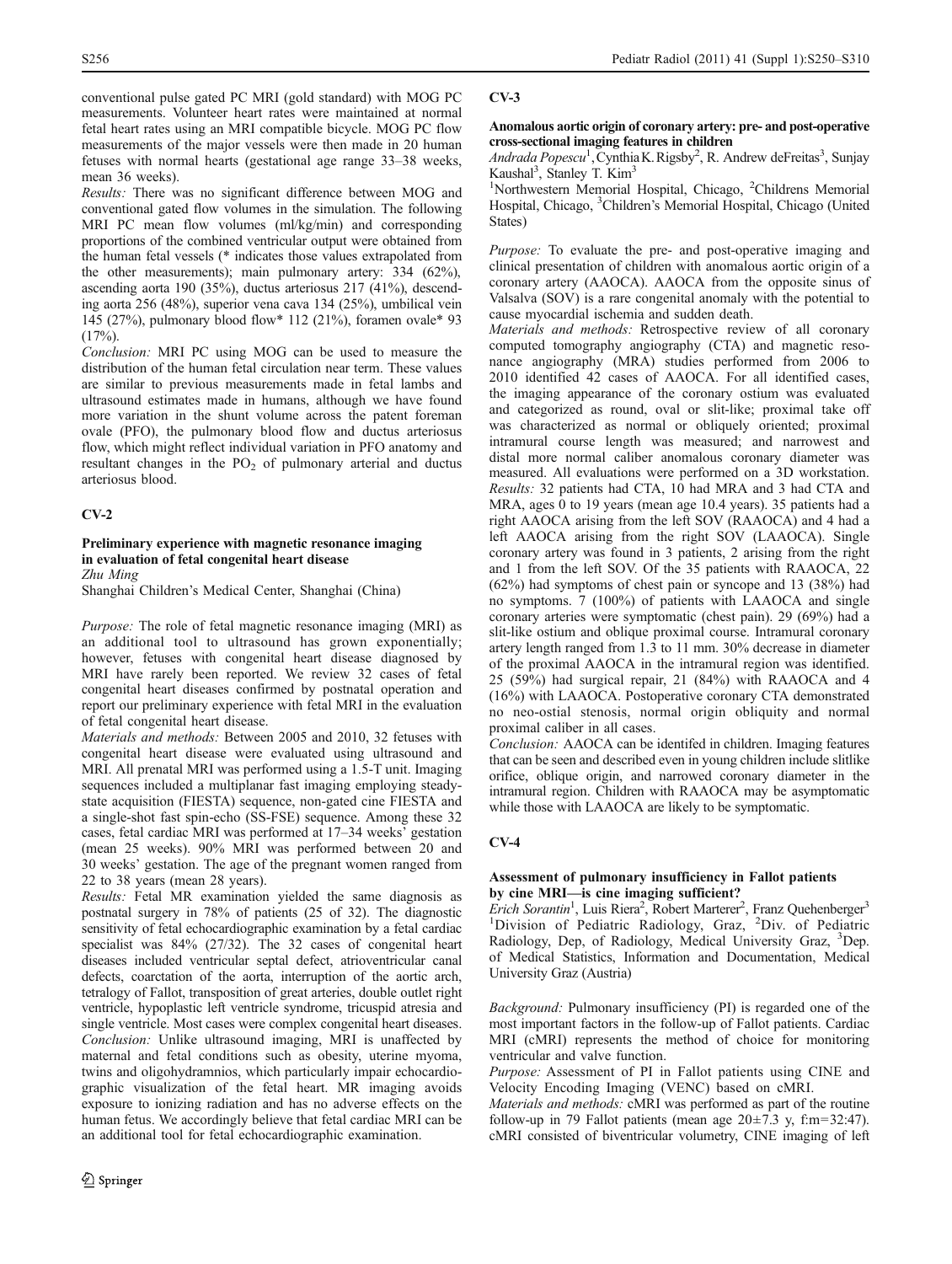and right ventricular outflow tract and assessement of the pulmonary and aortic valve by VENC Imaging. For quantitative evaluation, Argus software installed by the manufacturers on the MRI machine was used. According to international guidelines, 4 grades of PI could be differentiated by visual inspection. Based on VENC imaging the regurgitation fraction (RF) of a valve could be calculated as the fraction of backward volume divided by forward volume. RF was correlated with the PI grades using the Spearman rank correlation coefficient and RF variation within the different visual PI grades was computed. For statistical evaluation, the open source softare R-Project ([http://www.r-project.org/\)](http://www.r-project.org/) was used.

Results: At visual inspection, PI was found in all but three patients with the following distribution: grade 1: 7(9%), grade 2: 15 (19%), grade 3: 25(31%) and grade 4: 29(37%). Therefore 68% of patients suffered from high grade PI.On VENC imaging, pulmonary RF was found to be on average  $36\pm17\%$ ,  $50\%$  of patients revealed a RF of more than 39.1%. A statistically significant correlation between visual PI grading and VENC based RF coud be found found  $(p<0.0001)$  but there was considerable RF variation and overlap between the visual PI groups: RF in grade 1: 9.6±6.5, grade 2: 30±17, grade 3: 40±11, grade 4: 46±11.

Conclusion: In our Fallot study group the majority of patients suffered from high grade PI. Due to the high variation of VENCbased RF within the visual PI grades, it seems advisable to use RF for monitoring pulmonary valve function. PI grading based on visual inspection of CINE images is therefore not favorable.

## CV-5

Evaluation of the pulmonary valve function under physical stress using cMRI—could it be a prognostic value in the follow-up of TOF patients in the future?

Robert Marterer, Erich Sorantin, Bert Nagel Medical University Graz, (Austria)

Background: Cardiac magnetic resonance imaging (cMRI) is the gold standard in radiological imaging for follow-up examinations of Tetralogy of Fallot patients (TOF). The data acquisition is conducted during physical rest, so that the adaptability of the heart to everyday physical burdens is not recorded. At rest, a pulmonary insufficiency (PI) exists in the majority of TOF patients and PI should decrease normally during physical stress due to shortening of the diastolic phase.

Purpose: The aim of the pilot study was the assessment of pulmonary valve function during rest and physical activity.

Materials and methods: 9 TOF patients participated in this prospective pilot study. The MR stress test was an extension of the routine follow-up MRI examination and was confirmed by a local ethics committee. For the MR stress test with a rubber band, an own investigation protocol was created. Validation of the stress protocol was given by volunteers beforehand. cMRI protocol included at rest biventricular volumetry, CINE imaging of the left and right ventricular outflow tract and VENC imaging of the aortic and pulmonary valve. After stress, VENC imaging of the aortic and pulmonary valve was repeated. In addition all patients performed a spiroergometry on the same day and the lactate values at maximal physical stress served as reference values.

Results: cMRI at rest - pulmonary backward volume/BSA: 17.86± 13.79 ml/m2, pulmonary regurgitation fraction (RF): 34.47± 23.60%; cMRI after exercise - heart rate increase: 22.74± 20.05% ( $p$ <0.05), lactate load end: 48.9% of the maximum lactate load at spiroergometry, pulmonary backward volume/BSA: 12.92 ±17.99 ml/m2, pulmonary RF: 21.04±23,02%; Spiroergometry: lactate load end: 8.24±2.99 mmol/l.

Conclusion: Under physical stress there was a statistically significant decrease of the PI  $(p<0.05)$ . As a trend it can be seen that the improved PI under physical stress could be a prognostic value for the patients - meaning that an increase of PI during physical stress indicates a loss of normal adaptability and therefore worsening of pulmonary valve function.

## CV-6

### Systemic-pulmonic collateral flow differences observed in children with functional single ventricles from bidirectional Glenn to Fontan palliations

Adeka McIntosh, Marc Keller, Matthew Harris, Mark Fogel, Kevin Whitehead

Children's Hospital of Philadelphia, Philadelphia, (United States)

Purpose: To quantify and compare systemic-pulmonic collateral flow(SPCF) in children with single ventricle physiology following Bidirectional Glenn superior cavopulmonary connection (SCPC) and Fontan total cavopulmonary connection (TCPC)

Materials and methods: A retrospective review was conducted in 98 children with functional single ventricle palliated either by SCPC or TCPC who had cardiac MRI from 2008 to 2010. Flow in the pulmonary arteries, pulmonary veins, neoaorta, inferior venal cava (IVC), and superior venal cava (SVC) was measured by phase contrast MRI and also imaged by contrast-enhanced magnetic resonance angiography (CE-MRA).

Results: Sixty-two children had SCPC and 36 had TCPC. The average age in the SCPC group was 28 months(+/− 13) with an average body surface area (BSA) of 0.51 m2  $(+/- 0.08)$ . The average age in the TCPC group was 116 months (+/− 96) with an average BSA of 1.02 m2 (+/−0.48). The percentage of neoaortic output going to collaterals in the SCPC group was 34% (+/− 12%) vs 28%  $(+/-10\%)$  in the TCPC group,  $p=0.015$ . The percentage contribution of SCPF to the overall pulmonary blood flow in the SCPC group was  $50\%$  (+/−  $17\%$ ) vs  $32\%$  (+/−  $13\%$ ) in the TCPC group,  $p$ <0.001. Indexed SPCF in the SCPC group was 1.6 L/min/ m2 (+/− 0.83), while in the TCPC group it was 1.2 L/min/m2 (+/− 0.66),  $p=0.002$ .

Conclusion: Aside from the surgically created cavopulmonary connections, a substantial additional amount of SCPF occurs and can be both measured and imaged by MRI. Despite interval growth of children between operations, a decrease in indexed SCPF occurs between SCPC and TCPC which is not merely a lower percentage of SPCF owing to the new IVC flow contribution. BSA-indexed SPCF is significantly lower in children with single ventricle physiology following completion of Fontan palliation when compared to SPCF with Bidirectional Glenn physiology. The underlying reason(s) for this regression of SPCF following TCPC remains unknown.

## CV-7

### Evaluation of asplenia syndrome with bilateral tracheal bronchi using multidetector CT and MRI Zhu Ming

Shanghai Children's Medical Center, Shanghai, China

Purpose: The purpose of this study was to report 10 cases of asplenia syndrome with bilateral tracheal bronchi and to evaluate the utility of mutidetector computed tomography (MDCT) and magnetic resonance imaging (MRI) for the determination of bilateral tracheal bronchi.

Materials and methods: From February 2005 to December 2010, 8566 consecutive children with congenital heart disease underwent MDCT or MRI examination in Shanghai Children's Medical Certer. Minimun intensity projection reconstruction was performed to evaluate tracheobronchial tree in every case using a GE AW4.2 workstation.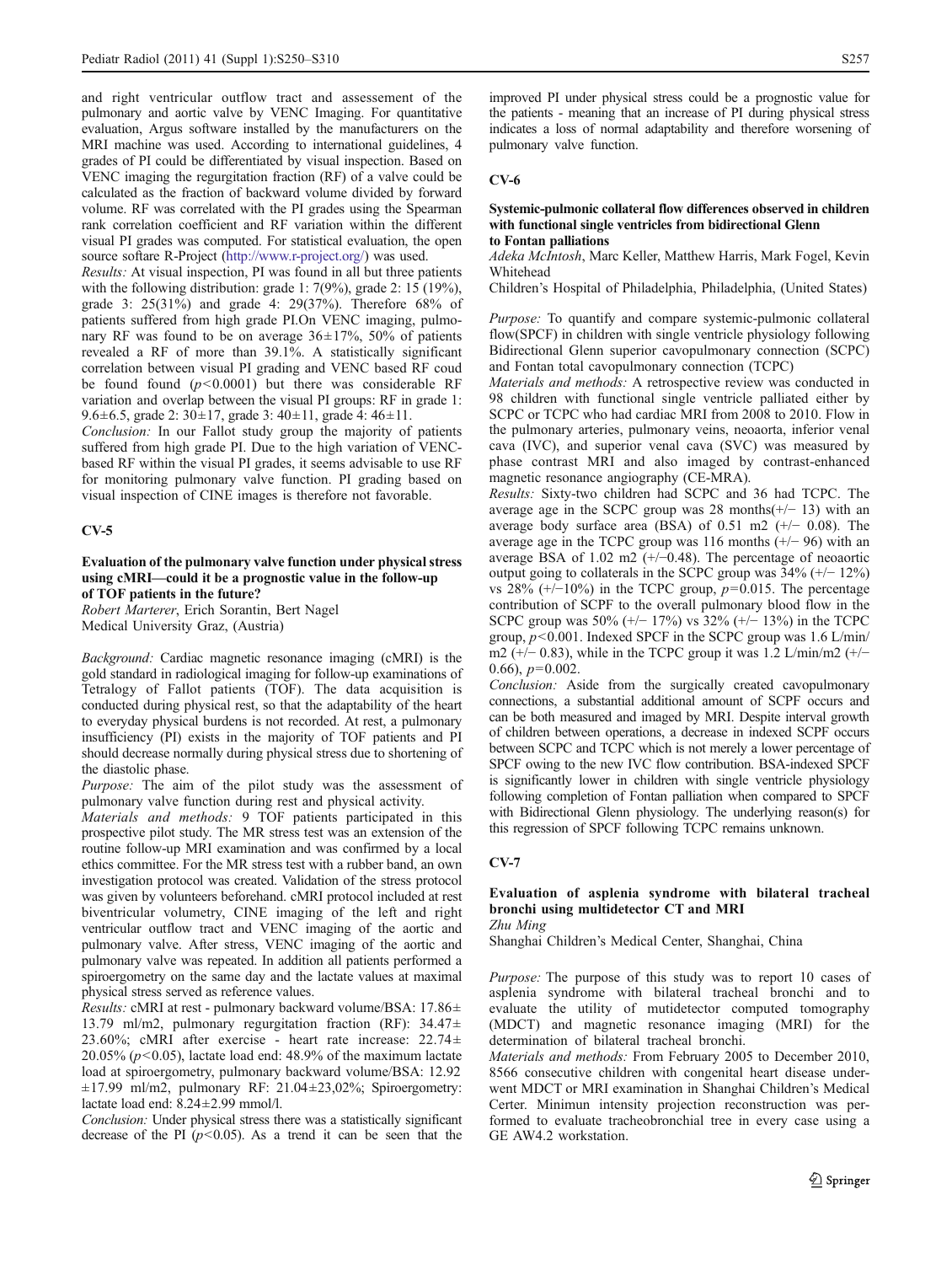Results: Bilateral tracheal bronchi was found in 10 (0.1%) patients with congenital heart disease. The pathologic type of the congenital heart disease in this group was very distinct. All of the 10 patients had asplenia syndrome. All 10 cases of bilateral tracheal bronchi were confirmed by cardiac surgery or bronchoscopy. The diagnostic sensitivity of MDCT or MRI was 100% (10/10).

Conclusion: MDCT and MRI were reliable, non-invasive imaging techniques for the diagnosis of bilateral tracheal bronchi. The tracheal bronchus usually exits in the right lateral wall of the trachea. Patients with asplenia syndrome lack a spleen, and they typically have a bilateral right-sided tendency. Bronchi of both sides can be considered right-side bronchi in patients with asplenia syndrome. Thus, the bilateral tracheal bronchi can be considered bilateral right bronchi.

## CV-8

Late gadolinium enhancement (LGE) MR in the assessment of restrictive right ventricular (RV) fibrosis after biventricular repair of pulmonary atresia and intact ventricular septum Wendy Lam, Xc Liang, Eddie Cheung, Sj Wong, Yf Cheung Queen Mary Hospital (Hong Kong)

Purpose: Little is known of the prevalence of restrictive RV physiology, the extent of RV fibrosis, and the functional implications of RV diastolic dysfunction in long-term survivors of pulmonary atresia and intact ventricular septum (PAIVS) with a biventricular circulation.We tested if RV restrictive physiology is prevalent and related to RV fibrosis and exercise capacity, and if RV LGE score is a good clinical outcome indicator.

Materials and methods: Twenty-seven patients were recruited after biventricular repair of PAIVS. RV fibrosis was assessed by late gadolinium enhancement (LGE). Analysis of the RV and LV function, flow analysis of the pulmonary artery were obtained. LGE imaging was performed from 10 min after intravenous injection of gadolinium-DTPA 0.2 mmol/kg. To analyze the extent of RV LGE, a scoring system based on division of the right ventricle into 7 segments was adopted. For the left ventricle, a standard 17-segment model was used. Their RV function and score were compared with 27 healthy controls.

Results: Twenty-two (81%) patients demonstrated restrictive RV physiology. They had higher RV LGE scores, and greater percentage predicted maximum oxygen consumption. The RV LGE score correlated positively with exercise duration and percentage predicted maximum oxygen consumption. They had greater forward flow per cardiac cycle across the pulmonary trunk. The forward flow per cardiac cycle further correlated with percentage predicted VO2 max.

Conclusion: Restrictive RV physiology is prevalent in patients after biventricular repair of PAIVS, while the corresponding RV diastolic dysfunction is related to the magnitude of RV fibrosis and associated with better exercise capacity. RV LGE score was a good indicator of the patients' clinical outcome.

## CV-9

## Post-processing noise reduction restores image quality of low dose computed tomography angiography (CTA) S Bruce Greenberg, Sadaf Bhutta

Arkansas Children's Hospital, Little Rock, (United States)

Purpose: The target CTA technique reduces effective dose in pediatric patients compared to retrospective gating by restricting imaging to a portion of the electrocardiogram (ECG) cycle. In a prior study, the target technique applied to children <5 years old significantly reduced patient effective dose, but with a significant loss of image quality. Our purpose was to determine if image quality could be restored by using a noise reduction algorithm.

Materials and methods: The study included 10 target and 9 retrospective gated cardiac CTA examinations performed on children <5 years old. The mean effective dose of the target group was 2.6 mSV, a 68% dose reduction compared to the retrospective gated group. In addition to standard reconstructions for both groups, the target group had denoised reconstructions created by using an anisotropic edge preserving smoothing filter. The CTA quality index (CTA QI) was calculated for all reconstructions. The CTA QI is defined by the equation: CTA QI=γ $\Phi$ . γ is a measure of Hounsfield unit uniformity in the z-axis and defined as  $\gamma = (H1-H2)/H1$  where H1 and H2 are the measured mean Hounsfield units in the descending aorta at different levels. Φ is a measure of standard deviation in the xy plane at the two measured levels and is defined as  $\Phi = \sqrt{(SD12)+(SD22)}/2$  where SD1 and SD2 are the standard deviations at each level. An ideal CTA QI score is zero. The CTA QI scores for each group were compared using nonpaired t tests.

Results: The mean CTA QI scores for each group were: retrospective group 0.79 (SD 0.42), standard reconstruction target group 1.96 (SD 1.00) and denoised reconstruction target group 0.77 (SD 1.16). The standard reconstruction algorithm target group CTA QI was significantly worse than the retrograde study images  $(p=0.004)$  indicating image degradation. The denoised group CTA QI score was significantly better than the target group standard reconstruction  $(p=0.024)$  and not significantly different than the retrospective gated images  $(p=0.964)$ .

Conclusion: The use of denoising software applied to target technique datasets allows for both significant radiation dose reduction compared to retrospective gating and restoration of image quality.

Disclosure: The author is at the Toshiba speaker bureau and is a Vital Images consultant.

## CV-10

Quantitative assessment of blood flow with 4D phase-contrast MRI and autocalibrating parallel imaging compressed sensing Albert Hsiao<sup>1</sup>, Michael Lustig<sup>2</sup>, Marcus Alley<sup>1</sup>, Mark Murphy<sup>2</sup>, Shreyas Vasanawala<sup>3</sup>

<sup>1</sup>Stanford University Stanford, <sup>2</sup>University of California, Berkeley<sup>2</sup>,  $\frac{3}{5}$ Lucile Bockard Childrens Hospital, Stanford (United States) Lucile Packard Childrens Hospital, Stanford (United States)

Purpose: Quantification of blood flow is an essential part of the congenital heart MRI exam, generally performed with 2D phasecontrast MRI (PC-MRI). 4D PC-MRI, because of its volumetric nature, may reduce operator-dependence, but is lengthy. Combined parallel imaging and compressed-sensing may reduce imaging time and improve image quality. However, it is unclear whether flow measurements remain accurate with a nonlinear compressed-sensing image reconstruction. Here we assess the accuracy of flow quantification using these techniques.

Materials and methods: Patients referred for cardiac MRI evaluation were recruited for a 4D PC-MRI with intravenous gadofoveset. 13 patients were included (4 months–10 years) with a body surface area (BSA) of  $0.3-1.37$  m<sup>2</sup>. The 4D scan used poisson-disc k-space undersampling; images were reconstructed with both parallel imaging alone (ARC, GE) and with compressedsensing (L1-SPIRiT) separately applied to each flow-encoding. Exams were performed with flip angle 12–15°, TR 3.74–5.35, TE 1.36–2.16, 2–4 views/segment, and ky and kz total acceleration factors of 1.6–5. Ventricular volumes and 2D PC-MRI flow calculations were performed on a GE Advan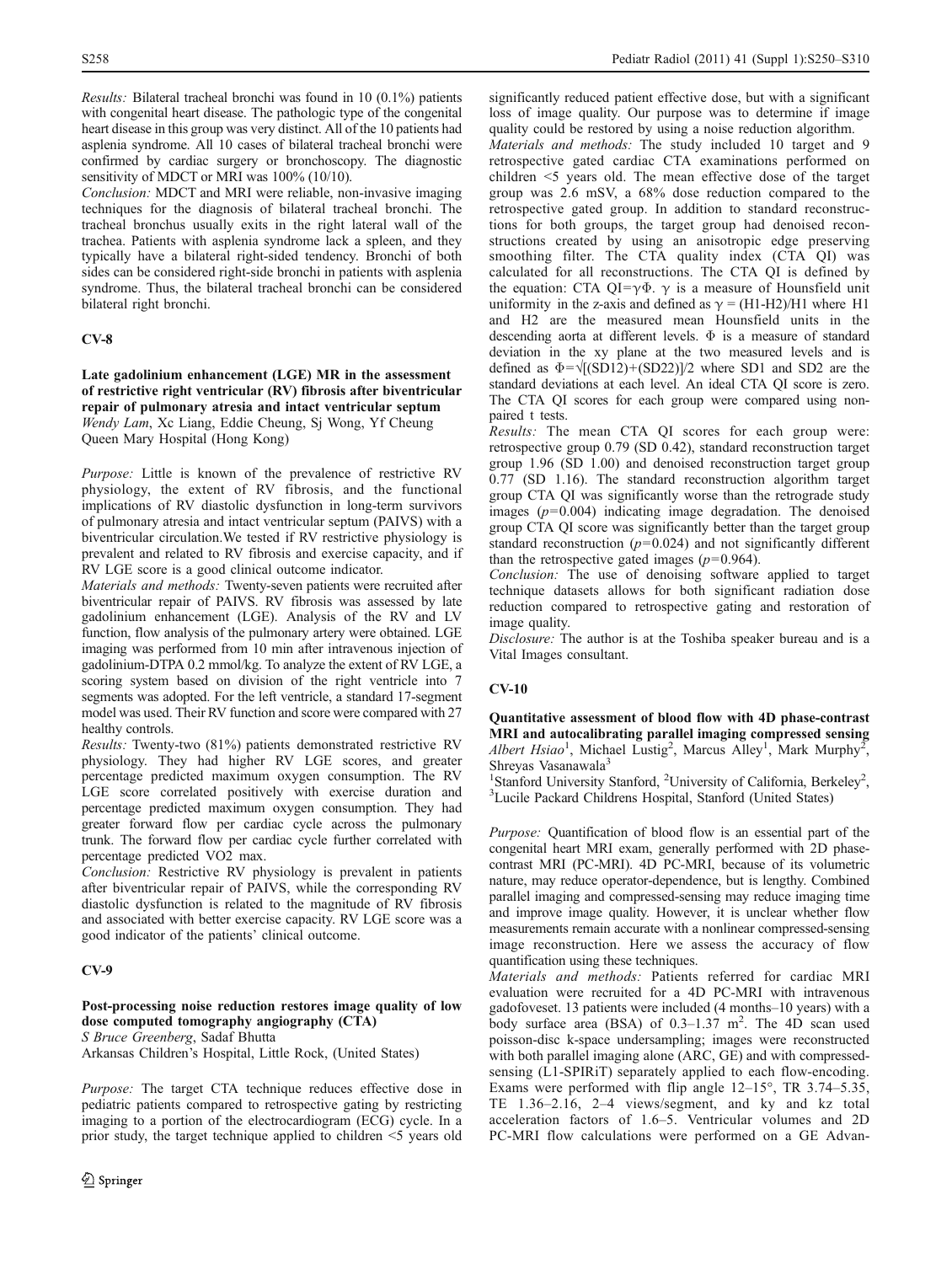tage workstation. Custom software was developed for 4D PC-MRI flow and ventricular measurements.

Results: 4D PC flow rates at the aortic and pulmonary valves were tightly-correlated with and without compressed-sensing (Qs:  $r=0.97$ , Qp:  $r=1.00$ ), spanning flow rates from 0.85 to 5.79 L/min. Using L1-SPIR-iT, 4D PC flow rates also correlated well with 2D PC (Qs:  $r=0.94$ , Qp:  $r=0.98$ ), even with combined acceleration as high as 10x. Despite the presence of valvular regurgitation, these flow rates also correlated with cine SSFP ventricular volumes (Qs:  $r=0.87$ , Qp:  $r=0.87$ ) and 4D PC-MRI ventricular segmentations,  $(Os, r=0.86)$ , with no mean difference on Bland-Altman analysis.

Conclusion: We demonstrate nearly identical quantitative blood flow measurements can be obtained from 4D PC-MRI with parallel imaging alone (ARC) or with a nonlinear compressedsensing reconstruction (L1-SPIR-iT). Measured flow rates also correlate well with 2D PC, SSFP and 4D PC-MRI volumes.

### CV-11

### Pediatric cardiomyopathies: evaluation with advanced magnetic resonance imaging

Shobhit Madan, Michael Mishra, Gayathri Sreedhar, Sameh Tadros

Children's Hospital of Pittsburgh, Pittsburgh (United States)

Purpose: Advanced cardiac magnetic resonance imaging (CMRI) sequences are critical for timely assessment of pediatric cardiomyopathies (CMs). The purpose of this retrospective study was to evaluate the CMRI parameters pertinent to specific CMs.

Materials and methods: Approval from the institutional review board was obtained. 57 patients(pts)with an initial clinical suspicion for CM were examined on 1.5T MRI scanner.12 pts were evaluated for left ventricular noncompaction(LVNC), 42 for arrhythmogenic right ventricular dysplasia(ARVD), 1 pt with myocarditis and LV mass, 1 pt with CM and multiple coronary artery aneurysms secondary to Kawasaki disease(KD), 1 pt with family history of hypertrophic CM and septal hypertrophy. Noncompacted to compacted myocardium(NC/C) ratio of  $\geq$  2.3 at enddiastole below papillary muscle in 4-chamber SSFP sequence was used to diagnose LVNC. Dilated right ventricle(RV), dilated RV outflow tract (RVOT), abnormal wall motion, mural fat or myocardial delayed enhancement(MDE) were the criteria for ARVD. Bi-ventricular function, mass and MDE were used to evaluate myocarditis, hypertrophic and dilated CM.

Results: 10 pts were excluded because of lack of data due to arrhythmia.  $\frac{47}{9}$  pts (M=27,F=20; mean age = 14.11+4.2 yrs; BSA  $= 1.6 + 0.4$  kg/m2) were included in the final assessment. 8 out of 12 pts(Mean age  $= 8+3.9$ ) were positive for LVNC with a mean (NC/C) ratio of 3.1;LVEF (56+8%); LVEDV (123+33 ml); LVEDVI(80+14 ml/m2); FS(32+6.8%). 2 out of 9 pts had MDE of the NCM. 1 patient(Male, age=15) diagnosed with ARVD had marked RV dilatation(RVEDV = 292 ml; RVEDVI = ml/m2) with evidence of very low RVEF(17%), dilated RVOT, systolic bulge of the RVOT and hypertrabeculation of RV. The rest of the pts evaluated for ARVD had a mean RVEDV=118–+43 ml and  $RVEF = 45+6%$ . 2 out of 9 pts with LVNC had a history of Brugada syndrome; 5 out of 9 patients were evaluated for non-LVNC causes and were incidentally found to have LVNC on CMRI. A pt with myocarditis had a thrombus in the LV apex, which was differentiated from a neoplasm by the absence of MDE.

Conclusion: Advanced CMRI techniques are critical for diagnostic and follow-up assessment for appropriate clinical management of varied pediatric CMs.

### CV-R1

### CT determination of intramural course of malignant aberrant coronary artery

Frandics Chan, Deirdre Sheahan, Shreyas Vasanawala, Richard Mainwaring, Mohan Reddy, Frank Hanley, Beverly Newman Lucile Packard Children's Hospital, Stanford (United States)

Purpose: Interarterial aberrant coronary artery (IACA) is associated with sudden death. The presence of intramural course of the IACA permits surgical unroofing to relieve the obstruction, while its absence requires coronary translocation or bypass. We test if CT and MRI coronary angiography can reliably determine intramural coronary artery.

Materials and methods: From 2004 to present, patients who had IACA imaged by cardiac CT or MRI and had surgical correction were identified with retrospective IRB approval. Surgical findings served as the standard of reference. Each study was anonymized and presented independently to three cardiac radiologists. They interpreted the type of IACA and its anatomic characteristics, such as location of the coronary origin. The certainty of intramural course was scored on a five-point scale. Interobserver variability was evaluated with the kappa coefficient. The accuracy of intramural interpretation was assessed by the area under the receiver operating characteristic curve(ROC) area. Statistical significance of anatomic characteristics was tested with the Fisher's exact test.

Results: 16 cases (15 CT and 1 MRI) were identified. Age ranged from 1 month to 46 years, average 13 years. There were 10 cases of RCA from the left coronary cusp, 3 cases of RCA from the LMCA, 1 case of LMCA from the right coronary cusp, and 2 cases of coronary origin above the sinotubular junction. 13 cases were found to have intramural coronary in surgery. The ROC areas for detecting intramural coronary were 0.81, 0.67, and 0.38 for the three readers. Interobserver variability was great  $(k=0.03)$ . The best sensitivity and specificity were 0.77 and 1.00. In one reader, there was a significant correlation between intramural course and tapered coronary narrowing  $(p=0.0018)$ . There was no correlation with the origin of the IACA, angle of take off, and closeness to the aortic root relative to the pulmonary trunk.

Conclusion: No anatomic detail firmly predicts intramural course, with the possible exception of coronary narrowing. The large interobserver variability points to the need for standardization of imaging findings and interpretation.

## EM-1

### Liver elastometry in healthy children and patients with cystic fibrosis (CF)

Clemens Wirth, Verena Wiegering, Kerstin Klotz, Negar Mahlmeister, Meinrad Beer

Institute of Radiology, Unniversity of Wuerzburg, (Germany)

Purpose: To evaluate the feasibility of sonographic hepatic elastometry using Acoustic Radiation Force Impulse (ARFI) in children. To compare healthy children and pediatric patients with CF

Materials and methods: 34 healthy controls (0–15 y/o) and 25 patients with CF (3–25 y/o) were included in the study. In addition to an abdominal routine scan three-fold elasticity measurements using ARFI (Acuson S2000; Siemens Medical Solutions, Erlangen, Germany) were conducted in 5 standardized planes: segment II, III, V/VI, VII/ VIII in a transversal and segment VII/VIII in a transcostal approach. Results: Elasticity measurements were possible in all patients. The transcostal approach showed the lowest variability in the control group(Mean +/− SD: 1.24 +/− 0.21 m/s; Mean of SD: 0.18). Mean of the CF group was significantly higher in the CF group(1.61 +/− 0.81 m/s;  $p<0.05$ ).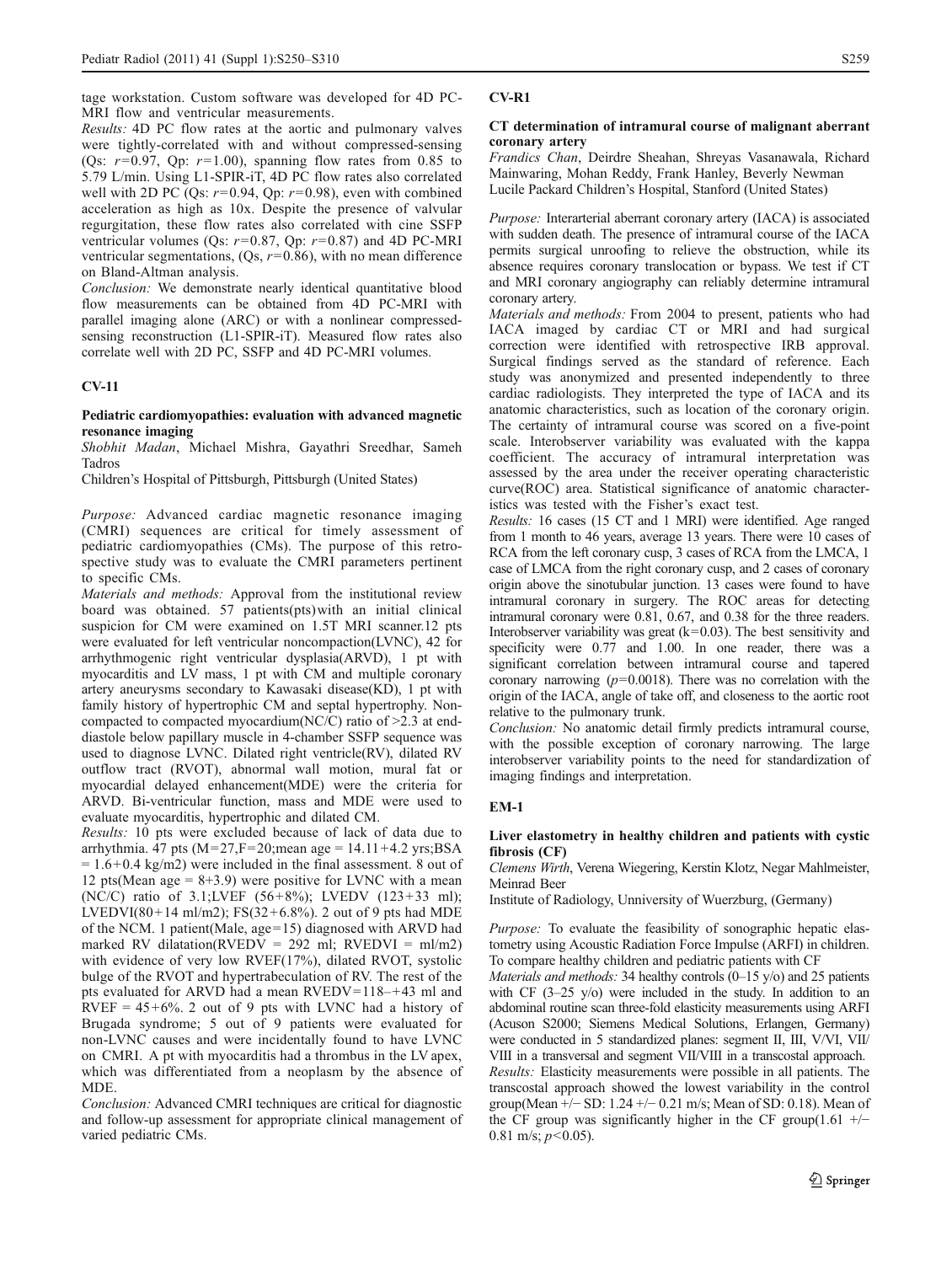Conclusion: Liver elasticity imaging in children using ARFI is fast and reproducible. The transcostal approach shows the lowest variability. Elasticity imaging shows higher liver stiffness in patients with CF and might reflect hepatic involvement due to CF-associated liver disease.

## EM-2

### Value of quantitative viscoelasticity mapping of paediatric liver using supersonic shear imaging in the assessment of hepatic fibrosis: a preliminary clinical study

Stephanie Franchi-Abella, Lucie Corno, Monique Fabre, Emmanuel Gonzales, Danièle Pariente

Hôpital Bicêtre, Paris (France)

Purpose: Non invasive assessment of hepatic fibrosis is a major challenge to avoid liver biopsies in children. Supersonic Shear Imaging (SSI) is a real-time ultrasound imaging concept that quantitatively measures local tissue stiffness in kPa and provides a color-coded map of tissue stiffness . There is actually no study published concerning paediatric applications. The aim of this study is to evaluate the correlation between the elasticity of the liver measured with SSI and liver fibrosis assessed by liver biopsy in children.

Materials and methods: We prospectively studied 36 children with chronic liver disease that underwent SSI using a linear or a curved ultrasonic probe to measure liver stiffness in kPa (10 measures/ patient) and liver biopsy with METAVIR Score for reference. Results are expressed by mean +/− standard deviation (Sd). Statistical analysis is limited by the small sample.

Results: Seventeen of the 36 children had a liver transplant, 8 had biliary atresia, 5 had other cholestasis and 6 had miscellaneous hepatopathy. According to the METAVIR score, 4 of the 36 children were F0, 17 were F1, 5 were F2, 4 F3 and 6 F4. Young's modulus for each METAVIR score were in kPa: F0 (6,84+/ −2,28)), F1 (9.77 +/− 3,12), F2 (15,45 +/− 4,30), F3 (25,82 +/− 23,05); F4 (45,70+/− 23,82). Sd was high in F3 and F4 groups. SSI and METAVIR score seemed to be well correlated in 25 patients (70%). In 11 patients (30%), the SSI values seemed not to be well correlated with fibrosis: 4 of them had cholestasis, 3 had venous stasis, one had a sepsis and one subcapsular necrosis after liver transplantation, 2 did not have particular pattern on biopsies. Conclusion: SSI seems to be a promising non-invasive and rapid ultrasonic method for assessing liver fibrosis in children. Further evaluation is necessary to confirm its accuracy and to establish the cut-off values for each fibrosis stage and better identify factors that could lead to over- or underestimation of liver fibrosis in order to establish the indications and limits of this technique. This study is on-going.

## EM-3

### Acoustic radiation force impulse (ARFI): a preliminary study of liver elastography in children

Mehrak Anooshiravani, Michela Tempia, Anne-Laure Rougemont, Sylviane Hanquinet

Geneva University Children's Hospital, Geneva (Switzerland)

Purpose: To define the normal wave velocity values in healthy livers in children using a new ultrasound technique that combines impulse elastography (ARFI) with imaging. We also report preliminary measurements in the evaluation of fibrosis in different hepatic pathologies.

Materials and methods: Acoustic radiation force impulse imaging (Acuson S2000 ultrasound system, Siemens Healthcare) was performed with two different probes; linear 9 MHz or convex 4 MHz depending on the size of the child. The measurements were obtained in m/sec. 1) To establish normal values, ARFI was performed by two pediatric radiologists in 100 children aged 1 day to 16 years undergoing abdominal ultrasound for non-hepatic etiologies. For each patient we performed 5 measurements with breath-hold or, if not possible, with normal breathing and then obtained an average. We also did the measurements at three different depths in 20 children. 2) We obtained ARFI values in 90 children with different hepatic pathologies (congenital fibrosis, biliary atresia, Caroli disease, Alagille syndrome, metabolic diseases, portal vein thrombosis, liver transplants etc.) and compared these with the degree of fibrosis based on histological staging.

Results: Normal values in children were between 1.11 and 1.21 m/s (average of 1.15 m/s). These measurements seemed independant of the type of breathing, the depth of the tissue sampling and the age of the child. The interobserver agreement seemed very good. We present our preliminary results in the evaluation of liver fibrosis in different pathologies with histological correlation.

Conclusion: The gold standard for the evaluation of liver fibrosis in children is biopsy, an invasive technique. ARFI is a simple, reproducible and non-invasive technique already used in adults which has the advantage of real-time imaging during measurements. Our preliminary results in pediatric diffuse hepatic pathologies show a good evaluation of fibrosis which may result in less biopsies in the future.

## EM-4

## Cine MRI technique in pediatric radiology

Tamara Feygin, Larissa T. Bilaniuk, Avrum N. Pollock, Arastoo Vossough, Leslie Sutton, Robert A. Zimmerman

The Children's Hospital of Philadelphia, Philadelphia (United States)

Purpose: To demonstrate the utility of real-time cine-MRI in the evaluation of various pathologic entities of the central nervous (CNS) and upper gastrointestinal (GI) systems in fetuses and pediatric patients.

Materials and methods: We retrospectively reviewed MRI examinations performed between 2005 and 2009 comprising, in addition to conventional sequences, real time cine techniques. We divided these studies into the following groups: 1) 380 fetal MRIs with True fast imaging with steady-state precession (FISP) cine imaging for evaluation of different organ systems functions in real time; 2) 65 brain MRIs in children with obstructive hydrocephalus with Integrated Parallel Aquisition Techniques (IPAT) cine and/or Phase Contrast (PC) cerebro spinal fluid (CSF) flow imaging, including 24 examinations following endoscopic third ventriculostomy and 6 examinations performed after endoscopic fenestration of arachnoid cysts; 3) 11 MR Cine "fluoroscopy" examinations in healthy volunteers and a patient with 22Q deletion for swallowing and phonation evaluation and for detection of the position of ligament of Treitz.

Results: Real-time cine MRI techniques successfully depicted normal and abnormal organs/systems function related to motion/ flow of fluid. Fetal cine MR sequences were useful for evaluation of impairment/preservation of swallowing in fetuses with cervical masses causing pharyngeal/tracheal obstruction. Normal anatomy and abnormality of fetal great vessels and heart, such as coarctation of aorta and cardiac aneurysm were demonstrated in real time. Both IPAT and PC Cine MR Techniques were shown to be equally valuable in evaluation of site of obstruction in postnatal hydrocephalus and in evaluation of the functioning of ventriculostomy and cyst fenestration sites. Detailed depiction of soft palate motion, esophageal peristalsis and gastroesophageal fuction were demonstrated in volunteers.

Conclusion: Cine-MRI is an easy performed, fast technique for assessment of intracranial CSF flow dynamics and evaluation of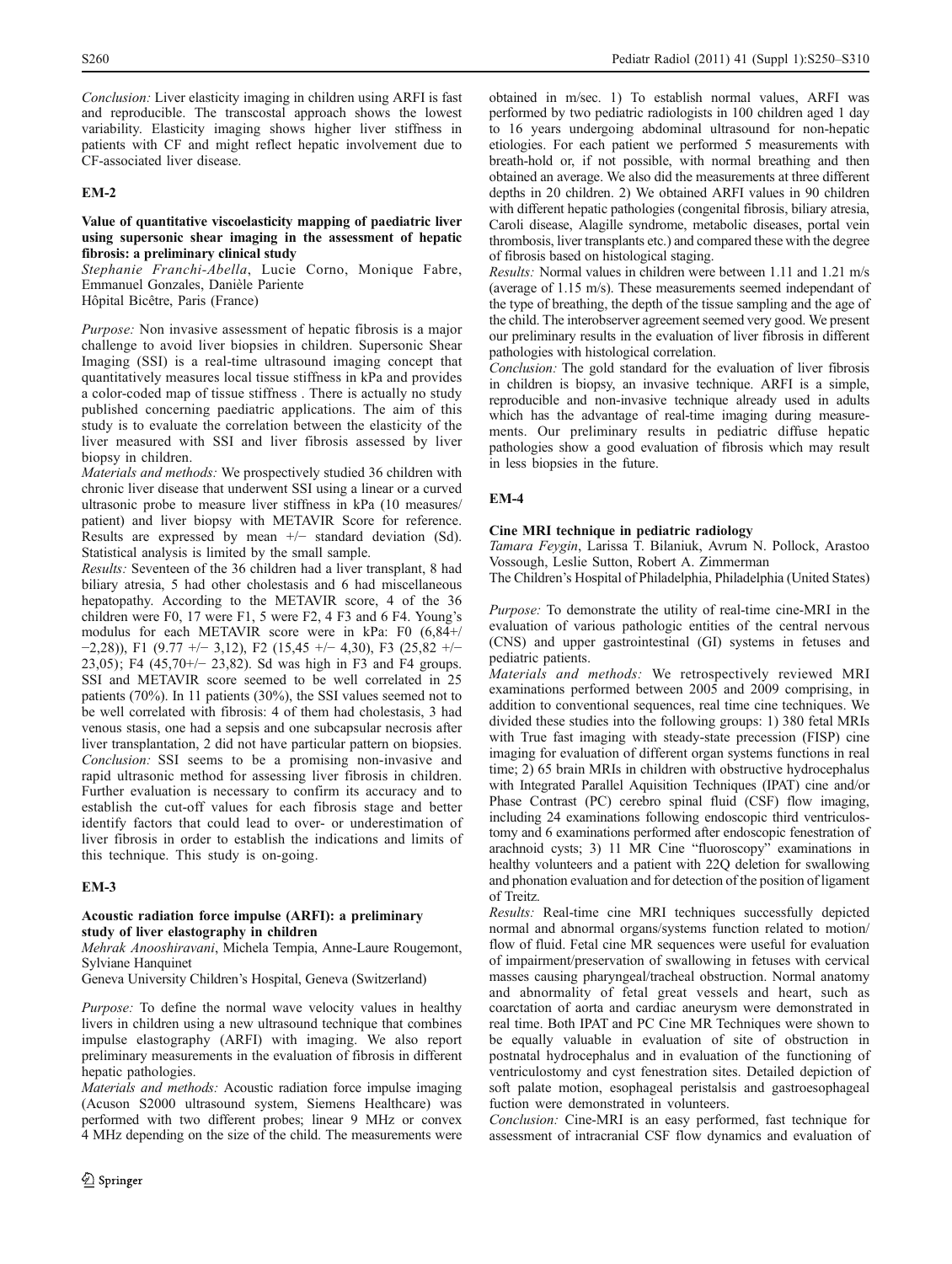effectiveness of endoscopic neurosurgical procedures performed to divert CSF flow. It appears to be a useful tool for evaluation of functioning various organs/systems both in fetuses and children.

### EM-5

### Pineapple juice for neonatal gut MRI

Owen Arthurs, Martin Graves, Andrea Edwards, Ilse Joubert, Pat Set, David Lomas

University of Cambridge, Cambridge (United Kingdom)

Purpose: Vomiting in very young infants will be frequently investigated by the X-ray fluoroscopy upper GI contrast study (UGI) for abnormalities such as malrotation. We are developing an MR equivalent of this test, but the optimal contrast medium for MR imaging of the neonatal gut is unclear. Ideally it should be easily visualized (either T1w or T2w), well tolerated, but readily distinguishable from pre-existing bodily fluid. Several commercial fruit juices (e.g. pineapple) may be suitable as they have a short T1 (high in manganese). Here, we evaluate an interactive MR sequence incorporating an Inversion Recovery (IR-prep) pulse, to image pineapple juice (PJ) within the neonatal gut.

Materials and methods: Interactive MR was performed using an in-house developed pulse sequence that allows real-time variation of Inversion Recovery pulse timing (TI) during interactive T2 weighted (SSFSE) pulse sequences. The T1 of different contrast media was measured and compared : water, Iopamidol (Gastromiro, Bracco), Neocate (amino-acid based milk fomula) and three dilute pineapple juices (PJ A-C). We then tested the optimal solution during an upper GI contrast study using interactive MR, as part of an ethically approved study.

Results: The T1 relaxation times of pineapple juice was short (PJ-A 290 ms, PJ-B 285 ms, and PJ-C 240 ms) compared to other contrast media (Gastromiro 810 ms, Neocate milk 900 ms). In vitro, a TI of 500–600 ms effectively suppressed background fluid whilst PJ-C gave the highest signal. However, in-vivo, an interactively adjusted TI of 1000 ms provided optimal suppression of bowel fluid and high signal for PJ in a neonatal male.

Conclusion: In vivo, pre-existing bowel contents can be effectively nulled using an inversion recovery pulse during interactive MRI. The ability to optimise the TI allows relatively long T1 bowel contents to be suppressed, whilst short T1 PJ acts as a positive contrast medium to allow accurate delineation of the gut. This strategy may allow the examination to be tailored to the individual in real-time, making interactive MR a suitable alternative to the UGI series.

## EM-6

## Utilizing surgical specimen sonography to improve US detection of appendicitis and the normal appendix in patients with abdominal pain

Terri Love, MD, John Wendel, Sandra Allbery, Lisa Wheelock Omaha Childrens' Hospital and Medical Center, Omaha (United States)

Background: Obstacles to improving the sensitivity of ultrasound (US) in the identification of the appendix include a lack of expertise, a lack of perseverance, and a financial disincentive. Given recently renewed attention to the risk of ionizing radiation in pediatric patients, it is time to evaluate whether innovative training techniques may be used to increase the rate of appendix detection by sonography. This study assesses the effect of a single one-hour lecture on the sonographic appearance of the appendix followed by US of 25 surgical appendix specimens, on the rate of appendix visualization.

Materials and methods: Quantification of baseline identification of the appendix was performed by retrospective review of US exams performed July 2008–June 2009. The test period for improved performance was evaluated by a retrospective review of exams performed February 2010–January 2011. An Acuson Sequoia 512 model with 15L8 transducers and the "superficial" exam preset were used for both sonography of patients and specimens, with occasional use of 9L4 and 6C2 probes. The rate of in vivo visualization before and after the training program will be assessed utilizing the paired sample T-test in February 2011.

Results: From July 2008 to June 2009, the baseline rate of appendix visualization was 34/60 (57%). After our training program, the initial seven months' data show an increase in sensitivity to 72/101 (71%). Preliminary evaluation of data suggests a statistically greater rate of identification of the appendix after implementing our training program. An additional five months' data will be presented at the completion of the study.

Conclusion: A one hour lecture supplemented by sonography of 25 surgical appendix specimens has been shown to significantly improve rates of appendix visualization within 1 year to rates approaching those reported by Wiersma et al. (5) and Peletti et al. (4). Our study suggests that a single lecture followed by evaluation of a relatively small number of surgical specimens can lead to significantly improved rates of appendix identification in pediatric patients with RLQ pain.

## EM-7

### How much better is small intestine contrast sonography (SICUS) than sonography in diagnosing inflammatory bowel disease in children?

Ildikó Várkonyi, Anna Nyitrai M.D., Gábor Veres M.D., Éva Kis M.D. Semmelweis University Budapest (Hungary)

Purpose: Diagnosis of inflammatory bowel disease (IBD) is based on clinical data and imaging findings. Noninvasive modalities without radiation play an increasing role. Sonography (US) is the first choice modality if IBD is suspected in children, although it is limited by intestinal gas. This limiting factor can be avoided by filling the bowel with fluids (polyethylene glycol or mannitol) on SICUS (Small Intestine Contrast Ultrasonography).

Materials and methods: Thirty-six children (16 M, 20 F, aged 4– 18.5 years, mean 13.6 years) with suspected or proven IBD between February 2009 and May 2010, 31 with Crohn disease and 5 with ulcerative colitis were retrospectively evaluated. All patients (pts) underwent abdominal US followed by SICUS. Filling fluid for SICUS was mannitol in 14 pts and PEG in 22. For evaluation purposes, the GI-tract was divided into 8 sections: 1. esophagus, 2. stomach, 3. duodenum, 4. terminal ileum, 5. cecum and ascending colon, 6. transverse colon, 7. descending colon and sigma, 8. rectum. Results: Findings on US and SICUS were retrospectively compared. The same bowel sections were found to be pathological in 25 (69%) pts. More sections could be found by SICUS in 5  $(14%)$  pts. In 1 patient  $(3%)$  the number was the same, but was detected in other localisations by the two methods. In 4 (11%) pts fewer pathological sections could be shown by SICUS than by US. Bowel depiction of SICUS versus US was subjectively compared as well: in 7 (19%) pts both were of the same value. Lumen narrowing could be better visualized in 8 (22%) pts, alterated peristalsis of the pathological segments in 9 (25%), wall stiffness in 6 (17%). Normal peristalsis of a thickened segment could be demonstrated on SICUS in 2 pts, loss of haustration in 2 pts, and wall thickening could be better depicted in 3 pts. Prestenotic dilatation and fistulas were proven only by SICUS in 1 pt.

Conclusion: SICUS was able to show more details of bowel pathology compared with US in pediatric patients with IBD.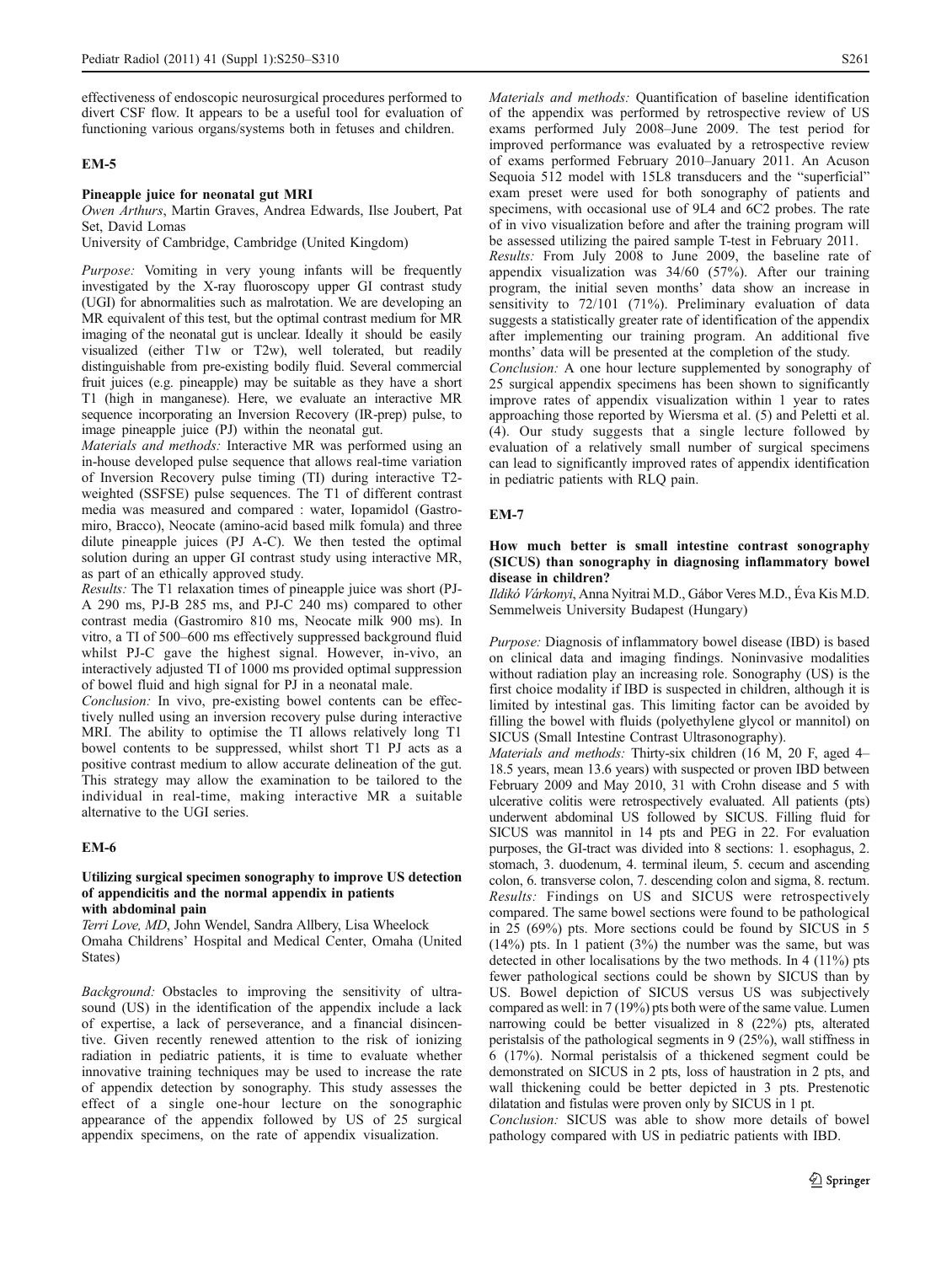## EM-8

### Diffusion-weighted imaging as a marker of activity in paediatric Crohn disease

Jorge Davila, Nagwa Wilson, David Grynspan, David Mack, Barry Smith, Elka Miller

Children's Hospital of Eastern Ontario, Ottawa (Canada)

Purpose: magnetic resonance enterography (MRE) is being used broadly in the assessment of Crohn's Disease (CD). There are a few reports describing diffusion-weighted imaging (DWI) as a sequence that can be used to better assess CD. The purpose of this study is to correlate Apparent Diffusion Coefficient (ADC) values to the activity of paediatric CD in different segments of affected bowel.

Materials and methods: 27 patients with proven CD underwent MRE including DWI with b value 1000. Diffusion was considered restricted when the bowel wall showed high signal on b 1000 and low signal on ADC map. ADC values were measured separated and blinded (from the MRE results) in the jejunum, ileum, terminal ileum, ascending, transverse, and descending colon. Findings were correlated with the pathology results of the biopsies taken by upper and lower endoscopy performed within the three-month time frame of MRE. In cases where the biopsies were taken outside this time frame, the Paediatric Crohn's Disease Activity Index (PCDAI) was used in conjunction to MRE findings (bowel wall thickening, hyperaemia and abnormal peristalsis in cine MRE) to determine the segments of bowel that show activity of CD. Mean differences of the ADC values were calculated for active and non active CD. Area under the receiver operating characteristic (ROC) curve was also calculated.

Results: 22 of 27 patients had active CD according to biopsy and PCDAI. All of them showed at least one segment of bowel with restriction diffusion and 1 of the 5 patients with non active disease showed restriction diffusion in at least one segment of bowel. 54 of the 162 evaluated segments of bowel were positive, 100 were negative and 8 were not assesed due to previous surgical resection. The mean ADC value of the segments of bowel with active CD was 0.001432 (+/− 0.0003) and non active CD was 0.002887  $(0.0006)$  ( $p<0.0001$ ). The area under the ROC curve was 0.975 (0.948–1.00;  $p < 0.0001$ ). Taking the ADC value of 0.00198, sensitivity was 0.963 and specificity was 0.97.

Conclusion: DWI is an excellent MR sequence to assess for activity of CD. It can be used solely or as a complementary tool in the assessment of CD. Poor distension of the bowel may cause false positives.

## EM-9

Intestinal MRI in inflammatory bowel disease in paediatric patients: the added value of diffusion-weighted imaging (DWI). Ignasi Barber, Lina Cadavid, Amparo Castellote, Marina Alvarez, Goya Enriquez

Hospital Materno-Infantil Vall d'Hebron, Barcelona (Spain)

Purpose: To assess the value of DWI for the evaluation of bowel inflammatory changes in paediatric patients with Crohn's disease. Materials and methods: MR imaging was performed after the administration of 500–1000 mL of oral hyperosmolar solution (Plantago ovata or polyethylene glycol) one hour before the scan. The images were obtained using 1.5-T using T2 WI, T1 WI before and after Gad administration, and DWI with body signal supression (DWIBS) under free-breathing. We evaluated the intestinal wall thickening (3–6 mm considered as moderate and >6 mm severe), mucosal uptake (moderate if it was less than the uptake of renal cortical, and severe if higher) and extraintestinal complications (fistulas, lymphadenopathy hyperemia mesenteric stenosis or abdominal free fluid). We also evaluated areas of relatively impeded diffusion on DWIBS and correlated this findings with morphological data of the MR. In many cases fusion of T2 WI and DWI was also made. The MR findings were also correlated with clinical markers and endoscopic studies.

Results: We evaluated 26 MRI studies in 23 patients (age range 5– 17 years) with inflammatory ileocolonic CD. MRI findings were confirmed on the endoscopic studies in all cases. MRI underestimated colonic involvement in 1 patient and was not assessable in 3 patients. Correlation between areas of intestinal involvement, evaluated with morphological criteria and Gadolinium enhancement, and areas of relative diffusion restriction on DWI was very good in almost all the studies (18 studies), in 2 cases areas of apparent restricted diffusion were not represented by anatomical anomalies. In the other 6 cases the complete imaging protocol (including DWI and Gad administration) could not be completed. Conclusion: DWI with body suppression is useful to detect intestinal inflammatory changes on Crohn's disease. DWI has a high lesion-to-background contrast, which may increase lesion detection rate while decreasing image interpretation time. A larger number of patients need to be evaluated for statistical analysis.

## EM-10

## NdH/dT: a new quantitative measure of tumor response using diffusion-weighted imaging

Stephan Voss, Moti Freiman, Robert Mulkern, Simon Warfield Children's Hospital Boston, Boston (United States)

Purpose: Diffusion Weighted Imaging (DWI) has been proposed as an imaging bio-marker for quantitative evaluation of tumor response to therapy. Changes in Apparent Diffusion Coefficient (ADC) values are inversely correlated with tumor cellularity and serve as a surrogate for treatment response. Changes in ADC are complex, due to pre- and post-treatment heterogeneity observed within human tumors. The purpose of this work was to develop a new approach that encapsulates overall tumor diffusivity change over time to provide a quantitative assessment of global tumor response.

Materials and methods: Data from 7 pts (3 NB, 2 Wilms, 1 Adrenal CA, 1 VM) were evaluated. Each dataset consisted of structural and DW images, pre- and post-Rx. DWI was typically performed with b-values of 0, 500, 800 sec/mm2. ADC maps were calculated using custom software. Regions of interest (ROIs) were segmented manually and ADC cumulative sum histograms were computed and differentiated over time. Areas under the curve were calculated to provide a single number that encapsulates global change in ADC. Positive values indicate increased diffusivity; negative values represent reduction in ADC. This measure was computed for both tumor (dH/dTt) and for healthy organs (dH/dTh). Next, the overall tumor response was normalized relative to normal tissues (NdH/dT =  $(dH/dTt)$ ) (dH/dTh)) to account for global changes in body diffusivity due to Rx. Thus, positive values >1 provide a true measure of increased diffusivity in tumor.

Results: The proposed measurement was calculated for each pt, and compared to tumor response as defined qualitatively and by RECIST. Comparison of quantitative ADC cumulative sum histograms pre- and post-Rx confirmed treatment response, or lack thereof. Representative NdH/dT values for 3 cases were: 0.37, 2.97, and 6.02 and correlated with qualitative assessment of diffusivity change.

Conclusion: These data present a method of assessing global tumor response to therapy based on diffusion imaging. The NdH/dT are simple and intuitive to interpret, encompass the entire tumor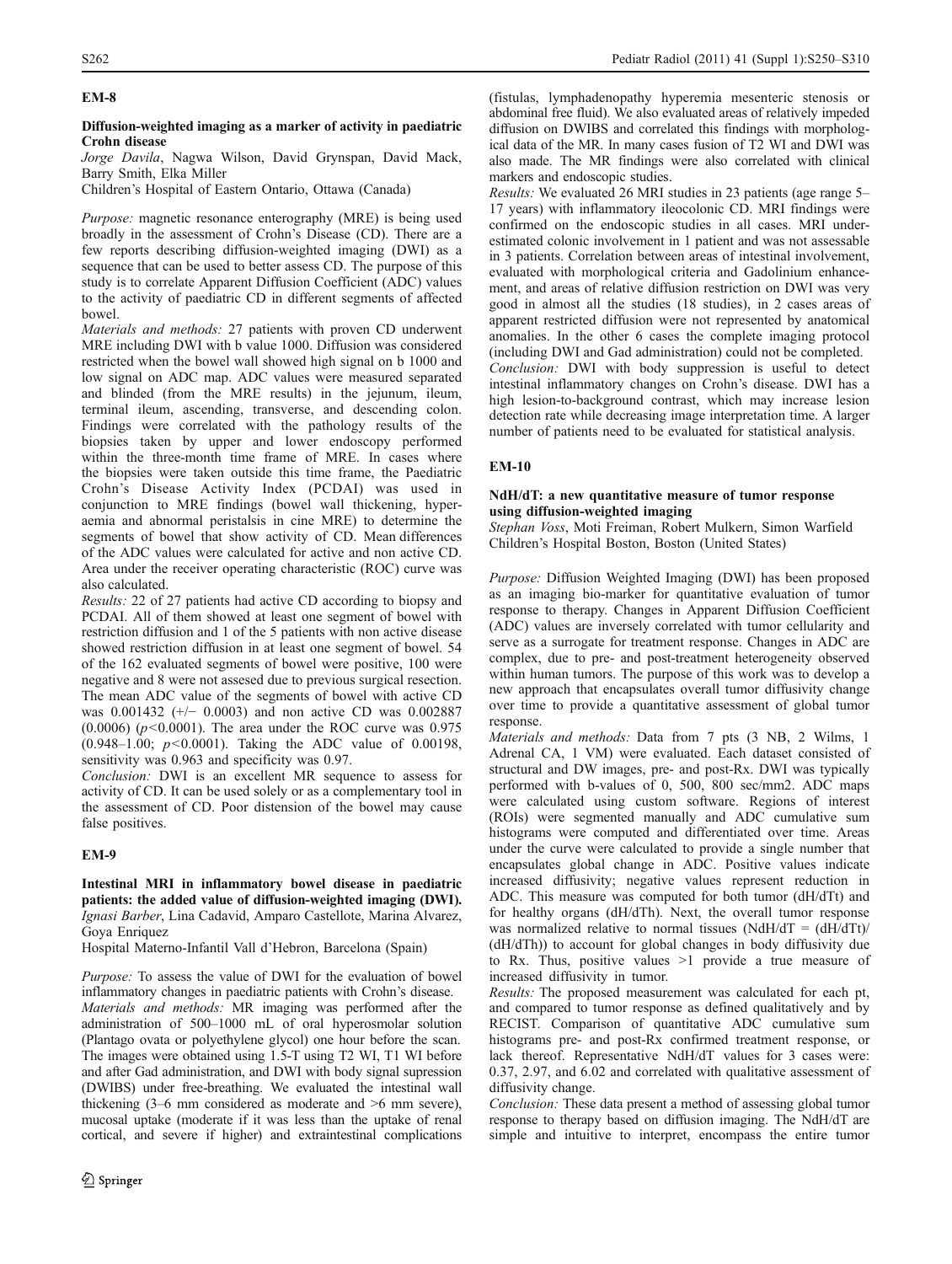response, account for tumor heterogeneity, and are comparable or superior to qualitative evaluation and size-based response criteria.

## EM-11

### Dedicated pediatric high-density torso phased-array coil for submillimeter isotropic abdominal MRI

Shreyas Vasanawala<sup>1</sup>, Thomas Grafendorfer<sup>2</sup>, Paul Calderon<sup>2</sup>, Greig<br>Scott<sup>1</sup>, Marcus Alley<sup>1</sup>, Michael Lustig<sup>2</sup>, Anja Brau<sup>2</sup>, Arvind Sonik<sup>1</sup>, Peng Lai<sup>2</sup>, Vijay Alagappan<sup>2</sup>, Brian Hargreaves<sup>1</sup> <sup>1</sup>Stanford University, Stanford <sup>2</sup>GE Healthcare (United States)

Background: We design and construct a pediatric high-density phased-array torso coil for highly accelerated MRI, testing

whether it enables sub-millimeter isotropic resolution. Materials and methods: A 32-channel torso phased array was designed/constructed to fit an average 7 year old child. Preamplifier oscillation was mitigated via feedback compensation. Phantom tests assessed signal-to-noise ratio (SNR) and coil decoupling. 8 consecutive children referred for abdominal 3T MRI who had millimeter resolution volumetric T1 and T2 scans were identified. Ages were 2–5 years. Coronal 3D T2 FSE had acceleration factor of 8,  $320 \times 320$  matrix, FOV 22-30 cm, and 0.8 mm slices in 6/ 8 cases, 0.6 mm for 1/8, and 1 mm for 1/8. Coronal enhanced fatsat 3D SPGR with poisson-disc k-space sampling had acceleration 7.2–8 (mean 7.8), matrix 288×288, FOV 24–30 cm, and 0.8 mm slices (5 cases) or 1 mm (3 cases). Routine clinical axial 2D FSE T2 and axial 3D navigated enhanced dual-echo SPGR were also obtained. 2 radiologists graded on a 5 point scale the following: 3D scan SNR at source slice thickness (0.6–1 mm), 3D scan SNR at 3 mm slices, aliasing artifacts of 3D scans, 3D T2 axial reformat sharpness versus conventional 2D axial T2, spatial resolution adequacy of 3D T1 axial reformats, and 3D T1 axial reformat sharpness relative to navigated axial T1.

Results: Phantoms, SNR, coil decoupling, and g-factor were better than that of an adult coil. 3D T2: 8/8 cases had diagnostic SNR on thin source images and 3 mm slices, 7/8 had only mild aliasing artifacts and 1/8 had none. Reformat sharpness was slightly inferior to 2D T2 in 2/8, equivalent in 3/8, and superior in 3/8. 3D T1: Thin source image SNR was slightly limited in 2 cases, but of diagnostic quality on 3 mm slices for all cases. No coherent aliasing artifacts were noted. Axial reformats were diagnostic in 8/ 8 cases; 3/8 had mildly inferior reformat sharpness compared with direct axial images.

Conclusion: A high-density pediatric torso coil may enable true isotropic millimeter resolution volumetric abdominal T1 and T2 MRI with diagnostic quality SNR and reformats.

## EM-12

### Virtual neonatal autopsy — developing a clinically useful CT protocol.

Nathan Dobbs, Kamran Ali, Charles McGuire, Debbie Desilet-Dobbs, Curt Dorn, William Palko

Kansas University Wichita, (United States)

Purpose: Determining the cause of death of a neonate can be medically challenging as well as taxing to the infant's family. CT is proposed as useful in determining a cause of death. Due to physiologic differences of neonates compared to other pediatric and adult cases, a specific protocol was developed.

Materials and methods: From 4/1/10-10/31/10, 17 CTs were completed. Helical CT was performed on a 64 slice GE unit: slice thickness-5 mm; pitch-0.5. Scans were obtained at 120 kV and mA from 80 to 600. Gestational age ranged from 23 wks to term. Correlation with standard autopsy was made in 4 cases.

Results: Post-mortem CT scanning was initially protocoled using standard pediatric settings.This low mA returned images of low diagnostic value. As dose reduction is no longer an issue, mA was increased to 600 and auto-mA was disabled. Time after death is important in post mortem CT. As the time interval increases, so does the density of static blood, leading to potential confusion of intravascular blood for pathology. This was most noticeable in the dural sinuses and the cardiac atria. Thus, scans are most useful when obtained soon after death. Other findings were initially concerning for hemorrhage, then were determined as normal for neonates. These included increased attenuation of the germinal matrix and dense meconium within the bowel. CT demonstrated renal calculi in patients requiring frequent Lasix, and in other cases showed increased liver density, correlating with multiple transfusions. CT was also effective in the evaluation of support line placement. Limitations of CT included lack of microscopic evaluation of solid organs and fluid collections. Illustrating the need for a non-invasive post-mortem evaluation, consent was given for only 4 autopsies in the 17 cases. CT correlated with many of the findings made on autopsy and provided detail of intracranial contents that would not have otherwise been available. Conclusion: Post-mortem CT virtual autopsy is a non-invasive method to aid in determination of the cause of death in neonates.

## EM-13

### Dynamic 3D pulmonary perfusion in cystic fibrosis

Janaka Wansapura, Tam Le, Ian Chaves, Rhonda VanDyke, Gary McPhail, Raouf Amin, Robert Fleck

Cincinnati Children's Hospital (United States)

Purpose: Chronic pulmonary infection and the progressive destruction of lung parenchyma are major causes of morbidity in Cystic fibrosis (CF). There is evidence in CF that abnormally low pulmonary perfusion carries a high risk of death independent of the presence of pulmonary hypertension. Here we evaluate the feasibility of quantifying pulmonary perfusion in CF patients using dynamic 3D gadolinium enhanced MRI.

Materials and methods: Fourteen patients with CF and six control patients were studied. 3D gradient echo images with fat saturation in the thoracic cavity were obtained every 1.0 to 1.5 s after power injection of Gd-DTPA. Perfusion data were analyzed using custom built software. An arterial input function was defined in the main pulmonary artery using a region growing technique. The pulmonary blood flow (PBF) was calculated according to the modified indicator dilution theory using a singular value decomposition method to deconvolve the time concentration curve. From the maps of PBF, pulmonary blood volume (PBV) and mean transit time (MTT), maps were generated and the mean values were assessed in the inferior and superior lobes of the lungs.

*Results:* CF patients (mean age =  $16.8$  years, mean FEV1=79%) were stratified depending on their forced expiratory volume in 1 s as: FEV1≥100%, 80%–99%, 60%–79%, and <60%. PBF and PBV were increased and MTT decreased in CF patients with a baseline FEV1≥100% of predicted compared to controls. Subjects with a FEV1%≥100% had higher blood flow by approximately 30% than healthy controls. While blood flow to the upper lobes decreased in a dose dependent manner across the 4 groups with CF, flow to the lower lobes in patients with FEV1%<60% exceeded the flow in patients with FEV1 between 60%–99%. PBF and PBV were decreased and MTT increased in CF patients with a baseline FEV1<99% of predicted when compared to controls in a dose dependent fashion.

Conclusion: Our results show that pulmonary perfusion abnormalities begin with a state of hyper-perfusion when CF patients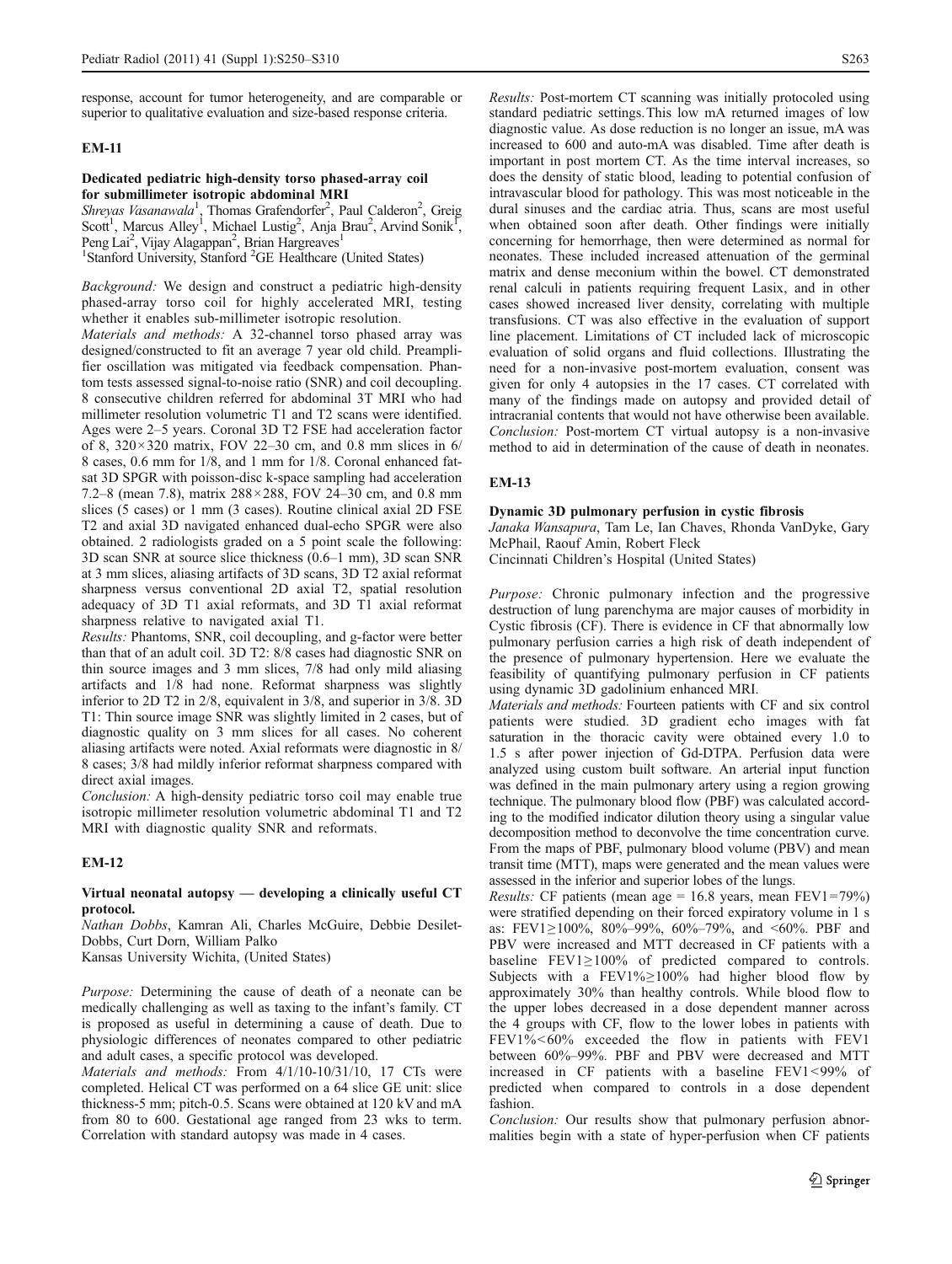have normal lung function. A large loss of lung perfusion is observed when lung functions are only mildly decreased. The data strongly suggest that pulmonary vascular remodeling begins at very mild lung disease and therefore might precedes destruction of the lung parenchyma and loss of lung function.

## EM-14

### Oxygen-enhanced functional low-field MRI of the lung in very low birth weight infants with and without bronchopulmonary dysplasia (BPD)

Clemens Wirth, Sandra Weiß, Daniel Stäb, Helge Hebestreit, Herbert Köstler, Meinrad Beer

Institute of Radiology, University of Wuerzburg, (Germany)

Purpose: To assess functional lung abnormalities in formerly very low birth weight infants (VLBW) with and without BPD in compared with children born at term without lung pathology in an oxygen-enhanced open low-field MRI.

Materials and methods: 40 children aged 7-12 years were included in this study. 10 children had BPD, 15 were VLBW without BPD (non-BPD) and 15 formerly term infants served as controls. Sagital T1-weighted single inversion Multi-Gradientecho sequences were acquired for both lungs at an open low-field MRI (Magnetom Open 0.2 Tesla, Siemens Medical Solutions, Erlangen, Germany). Acquisition was performed in 2 cycles: whilst breathing ambient air, then 100% oxygen via a breathing mask. The mean relative change of the T1 relaxation time  $(\Delta T1)$ between the two cycles was calculated after pixelwise subtraction of the parameter maps. ΔT1 of the different groups was compared statistically.

Results: ΔT1 of the different groups was calculated as follows: CON 10.7 +/− 2.3%; Non-BPD 10.8 +/− 3.0%; BPD 9.2 +/− 3.1%. ΔT1 was significantly lower in the BPD group compared to both other groups (Mann–Whitney-U;  $p$ <0.05). There was no significant change of ΔT1 between the Non-BPD and the control group ( $p=0.93$ ).

Conclusion: Functional oxygen-enhanced MRI shows significant differences of ΔT1 in patients with BPD compared to children without BPD, reflecting probable long term functional sequelae of disturbed pulmonary vascular and alveolar development of the disease.

## EM-R1

## Comprehensive cardiac flow and function assessment with 3D-time-resolved volumetric phase-contrast MRI

Albert Hsiao, Marcus Alley, Frandics Chan, Robert Herfkens, Shreyas Vasanawala

Stanford University, Stanford (United States)

Purpose: Comprehensive MRI assessment of cardiac flow and function is a lengthy, operator-dependent exam with multiple 2D phase-contrast (2D PC) and cine 2D steady state free precession (SSFP) scans. Techniques to quantify flow from 3D time-resolved phase contrast (4D PC) MRI have been previously reported and validated. Ideally, 4D PC MRI should provide ventricular volume and function as well. To achieve this aim, we (1) describe acceleration to obtain finer resolution, (2) develop methods to extract ventricular volumes from 4D PC data, and (3) assess the accuracy of volume and ejection fraction measurements relative to short axis stack cine SSFP. Materials and methods: With IRB approval, we investigated 26

patients with congenital heart disease. The first 13 patients previously had 4D PC acquisitions with parallel imaging acceleration in the phase direction. The last 13 patients had 4D PC scans with 2Dacceleration (phase and slice) to obtain higher spatial resolution.

Ventricular volumes from short-axis stack cine SSFP and aortic and pulmonic flow from 2D PC-MRI were obtained on a GE Advantage workstation. 4D PC flow was obtained with custom software, which was extended to also obtain ventricular volumes.

Results: Stroke volumes obtained by cine SSFP and 4D PC-MRI were tightly correlated in both populations, slightly improved in the latter group  $(r=0.88, 0.96)$ , spanning a range from 9 to 107 mL. Excluding ventricles with inlet or outlet valvular insufficiency, cardiac outputs were closely matched between 4D PC flow and ventricular measurements  $(r=0.97, 0.93)$ , while 2D PC flow and SSFP ventricular measurements were also wellcorrelated  $(r=0.93, 0.83)$ . Ejection fractions measured by SSFP and 4D approaches were comparable, but better correlated in the later, higher-resolution patient population  $(r=0.39, 0.75)$ .

Conclusion: We demonstrate a method to assess ventricular volumes and ejection fraction from 4D PC magnitude data, and show tight correlation with flow and volume measurements by conventional methods. With high spatial resolution from 2D acceleration and the new software, 4D PC now provides flow, ventricular volumes, and function in a single acquisition.

## EM-R2

## Dynamic imaging of conjoined twins

Kieran McHugh, Agostino Pierro, Edward Kiely

Great Ormond Street Hospital for Children, London (United Kingdom)

Purpose: to show video files of CT and MRI studies of conjoined twins with thoracic, abdominal or pelvic conjunction.

Materials and methods: Our centre, almost certainly, has had the greatest experience with conjoined twins in the world. This would be both from a pre-surgical radiological assessment (we receive referred cases for pre-operative evaluation from all over the world) and later surgical separation.

Results: In oral presentation format, six recent cases of thoracoabdominal fusion will be played in scroll through viewing to give radiologists a better insight into, and feel for, the complexities regarding the imaging of conjoined twins. Four pairs of twins were female. The mean age at first cross-sectional imaging was 2 months (range 1–8 months). Three twins were omphalopagus in type, two ischiopagus and one parapagus. One pair, who required emergency surgical separation, died. Ten pre-operative CT studies and five pre-operative MRI examinations were performed.

Conclusion: Our experience has already been written up in journals. The printed page, however, does not allow a scrollthrough or cine type assessment of the imaging sequences, specifically the MRI or CT examinations. Lessons learnt to improve CT and MR imaging will be presented. These lessons include better communication with the ward staff (by personally going to the ward to see the twins and family), intubation for breath-holding sequences, and methods to ensure the optimal timing of contrast-enhancement.

## EM-R3

### The value of hybrid bone SPECT/CT in children

Helen Nadel

British Columbia Children's Hospital, Vancouver (Canada)

Purpose: 1. To review a consecutive series of bone SPECT/CT studies to determine the utility of hybrid imaging technique in a pediatric population. 2. To retrospectively identify specific pediatric indications or populations for this technique.

Materials and methods: 118 bone SPECT/CT studies were performed consecutively from 2007 to 2010. Bone SPECT was acquired first as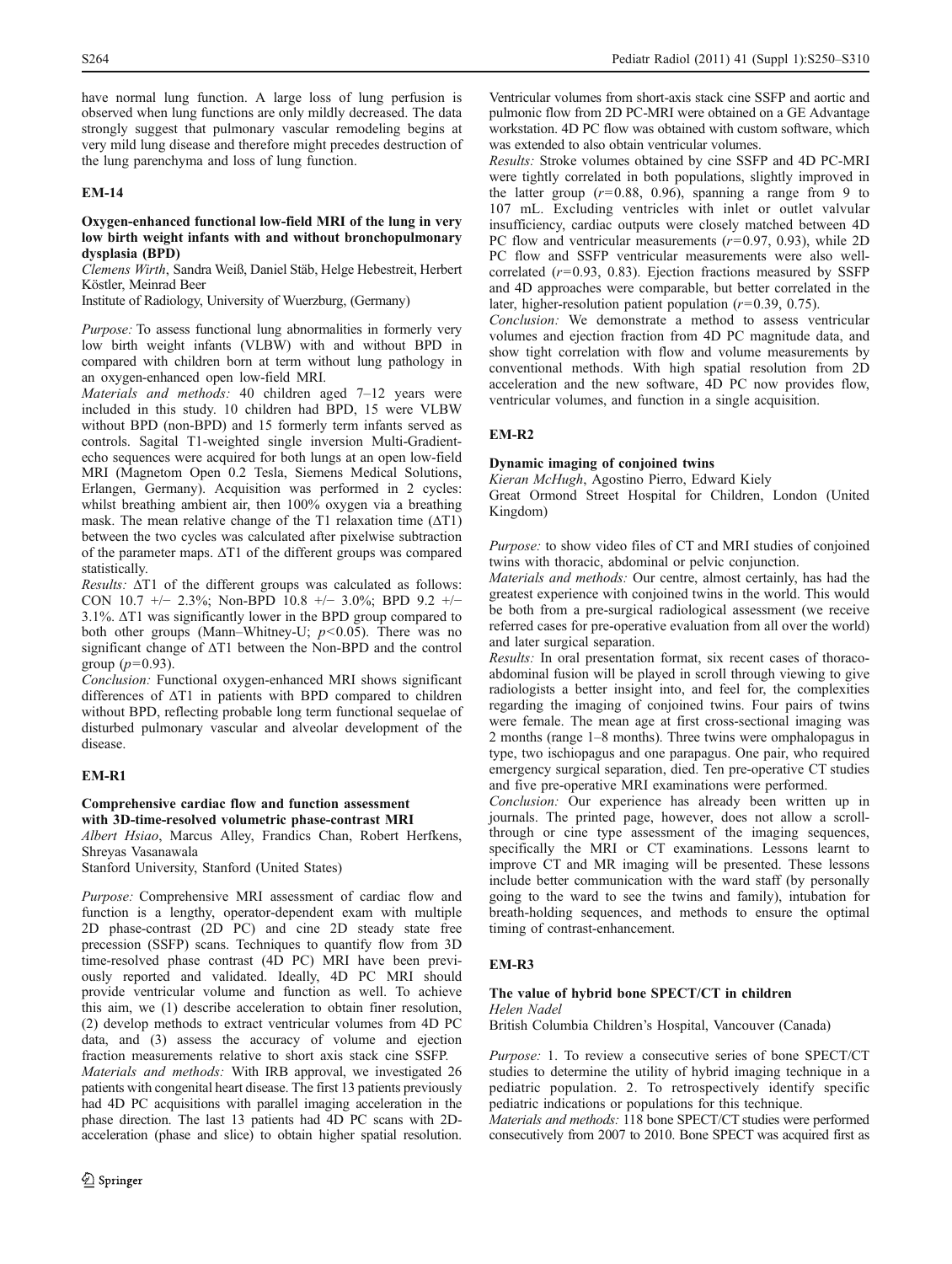part of a bone scintigraphic examination. A non-attenuation corrected helical CT scan (6 slice) was acquired in the same position on the hybrid SPECT/CT scanner to co-register to the SPECT area of interest. CT images were reconstructed for bone and soft tissue windows; co-registered to the SPECT study; and displayed as multiplanar projections.

Results: On retrospective review, there were 80 positive studies; 38 negative studies. Positive diagnoses included: fracture (27), developmental/variant (14), osteoid osteoma (9), spondylolysis (7), infection (6), tumor-or tumor-like condition (4), arthropathy (4), avascular necrosis (AVN) (3), osteochondral defect (OCD) (3), reflex sympathetic dystrophy (RSD) (1), prosthesis loosening (1), heterotopic ossification (1). In all positive cases, a specific diagnosis was suggested by the hybrid study. A specific diagnosis was made by bone SPECT/CT on 8/11 studies of neurodevelopmentally delayed non-verbal children presenting with a change in behaviour and suspected pain: fracture (4), heterotopic ossification (1), spondylolysis (1), OCD (1), developmental variant (1). True negative results were confirmed In 5/5 patients with known prior diagnosis of neoplasm.

Conclusion: Hybrid bone SPECT/CT improves the specificity of already sensitive but non-specific bone scintigraphy. It is particularly helpful in the neurodevelopmentally delayed nonverbal child to determine a specific cause for a change in behaviour or suspected pain.

Disclosure: The author has received an honorarium from Siemens Nuclear Medicine Canada as a speaker at an Imaging Symposium.

### FN-1

## Results of the Society of Pediatric Radiology (SPR) Fetal Imaging Task Force survey

Lucia Carpineta<sup>1</sup>, Judy Estroff<sup>2</sup>, Christopher Cassady<sup>3</sup>

<sup>1</sup>McGill University Health Center/Montreal Children's Hospital, Montreal (Canada), <sup>2</sup>Children's Hospital, Boston, <sup>3</sup>Texas Children's Hospital (United States)

Purpose: To assess practices in fetal MR, with attention to the type of center performing such studies, indications, case load and type, techniques used, physicians performing fetal MR, work habits and training of fetal imagers, added value of fetal MR, organizational practices and educational needs of fetal imagers.

Materials and methods: The Fetal Imaging Task Force sent out an online 38-question survey to all the members of the SPR. The survey was open 01/06/2009 to 31/10/2010.

Results: 89 responses were received from 76 sites on 4 continents. Most fetal MR appears to be performed in large centers in university hospitals  $(\sim 1/2$  in children's hospitals). Most centers have been providing fetal MR for 10 years or less. The annual case loads vary widely, with just under 1/2 of sites reporting 50 cases or less and only  $~18\%$  reporting  $~200$  cases/year, with these higher volumes at sites also offering fetal interventions. Most centers have 2–3 fetal imagers, and the majority have had no formal training in fetal MR. Most fetal imagers read fetal MR is in addition to other clinical work. Referrals came mostly from obstetricians or their imaging facilities, with 1/2 of respondents receiving referrals also from fetal care centers. Only 35% of respondents conduct systematic US before the fetal MR; the rest accept the report of an outside US as sufficient prior to fetal MR. Although various indications are accepted, neuro evaluations predominate.  $\sim$  2/3 of sites perform a full fetal survey, while  $\leq$ 2/ 3 also routinely evaluate maternal structures. Trends were noted in imaging protocols. 84% of respondents reported unsuspected findings on MRI "sometimes" or more. Only 15% of respondents reported MR "rarely" added to the US diagnosis. >1/2 of sites have a fetal care center, most of which are run by obstetricians/MFMs. Most respondents were in favor of formal fetal MR education and creation of an SPR Fetal Imaging Consultation Service.

Conclusion: Survey results are helpful in understanding the current models of practice for radiologists working in centers offering fetal MR in order to provide appropriate resources for education and consultation to pediatric radiologists.

#### FN-2

### Diffusion-weighted imaging (DWI) of the fetal brain in utero: reproducibility study and normal values

Marianne Alison, Agnès Sartor, Nadia Belarbi, Bogdana Tilea, Emilie Josserand, Corinne Alberti, Jean Francois Oury, Monique Elmaleh-Berges, Guy Sebag

Hôpital Robert Debré, Paris (France)

Purpose: To study the intra and inter-observer reproducibility of measurements of Apparent Diffusion Coefficient (ADC) of the fetal brain. To determine regional normal values during the 3rd trimester of pregnancy.

Materials and methods: Retrospective study of 101 fetal brain MRI with DWI, performed at a mean age of 33 weeks of gestation (range: 30 to 381/2) from November 2005 to May 2009 on a 1.5T scan (Philips Medical system). Patients were referred for extracerebral malformation, suspicion of brain anomaly on ultrasound, family history or maternal indication. Patients referred for ventriculomegaly, infection or abnormal dopplers were excluded. Inclusion criteria were singleton, normal fetal brain morphology, signal and biometry, with a normal follow-up at birth. EPI sequence with b-factor 0 and 700 s/ mm2 was performed. ROI-based measurements for ADC values were performed in the centrum semi ovale, frontal and occipital white matter, basal ganglia, cerebellum hemispheres and pons. Intra and inter-observer reproducibility study (between 4 operators) was performed on 27 cases.

Results: Depending on the anatomic location, the measurement precision varied from 0.3 to 0.43 mm2/sec for intraobserver and from 0.25 to 0.52 mm2/sec for interobserver. Regional ADC was not significantly different between right and left hemispheres. ADC decreased with gestational age in all brain areas. Mean values of ADC were 1.84–1.91, 1.26 and 1.48.mm2/sec respectively for white matter, basal ganglia and cerebellum. A normal fronto-occipital gradient was observed: the mean ADC was higher in frontal than in occipital white matter, but this gradient was inverted in some individuals. ADC was always higher in the white matter than in the cerebellum and the white matter/cerebellum ADC ratio increased with gestational age.

Conclusion: Intra and interobserver reproducibility of measurement of fetal brain ADC are moderate and should be taken into account for individual diagnosis. Normal regional gradient and gestational variation of ADC are demonstrated.

### FN-4

## Dynamic evaluation of the secondary palate during fetal swallowing: a novel application for cine-FIESTA MRI

Neil Lester, Susan Connolly, Carol Barnewolt, Robert Mulkern, Judy Estroff

Children's Hospital Boston, (United States)

Purpose: While T2-weighted single shot fast spin echo (SSFSE) imaging is the workhorse sequence of fetal MRI for evaluating fetal palatine anatomy, its ability to evaluate the fetal secondary palate can present a dilemma due to inadequate contrast related to direct apposition of the fetal tongue, secondary palate, and nasopharyngeal soft tissues. This study aims to use CINE FIESTA MRI to better evaluate the secondary palate during fetal swallowing.

Materials and methods: Fetal imaging was performed with a 1.5T scanner using an 8 channel body coil array. In addition to standard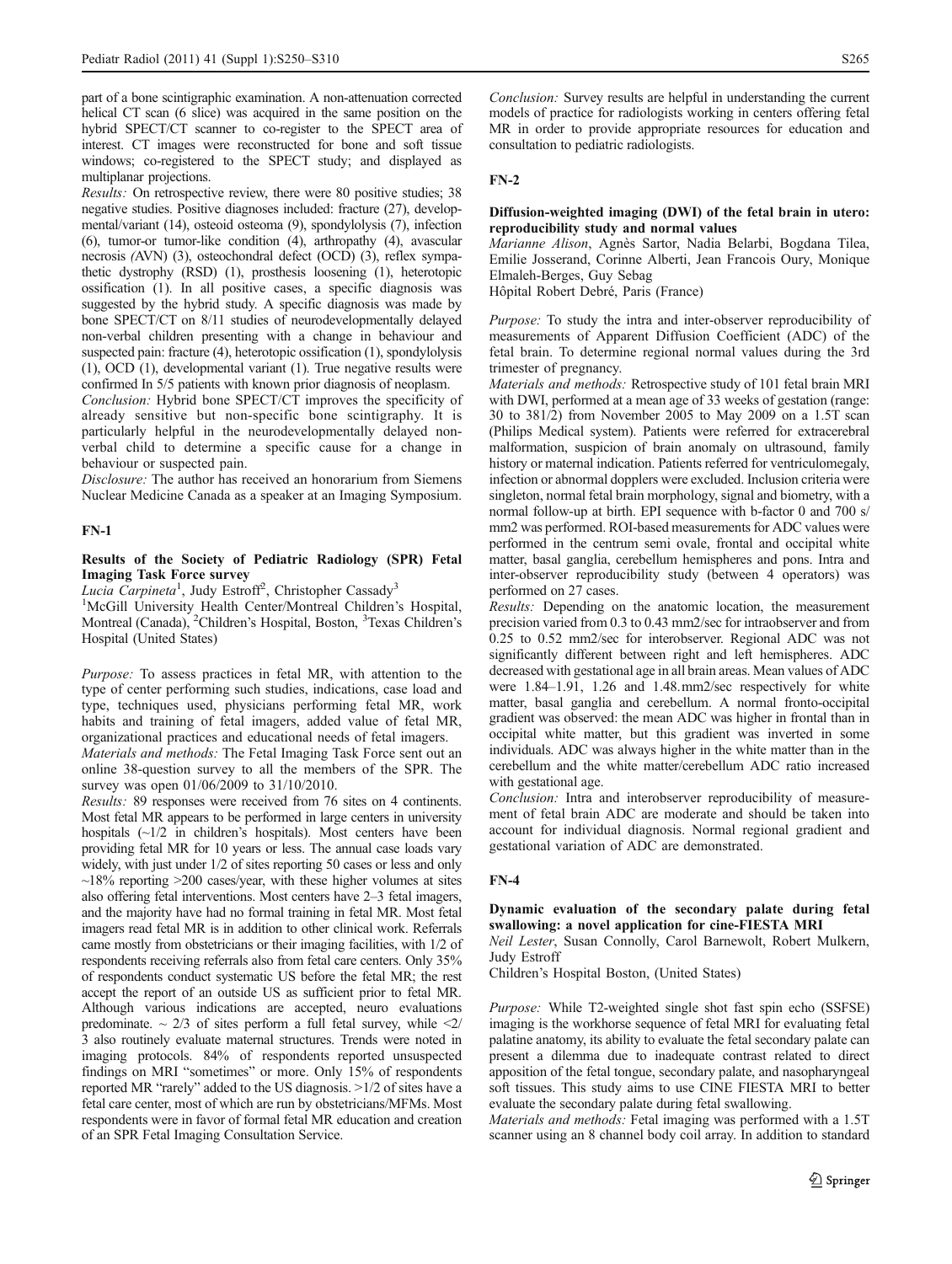Results: 39 cases were reviewed. In 25 of these cases, CINE imaging was performed in addition to standard T2-weighted SSFSE imaging. With CINE imaging capturing dynamic fetal swallowing events, excellent contrast between the bony hard palate, muscular soft palate, tongue, and swallowed fluid distending the mouth and nasopharynx, allowed accurate depiction of the region of the entire fetal palate in general, and the secondary palate in particular. CINE imaging successfully confirmed a diagnosis of either intact or cleft secondary palate suspected by standard T2-weighted FSE imaging in 16 of 25 cases, and CINE imaging was the only sequence on which a diagnosis could be made in 2 of 25 cases.

Conclusion: Dynamic imaging during fetal swallowing with CINE FIESTA MRI consistently and reliably demonstrates the integrity, or lack thereof, of the fetal secondary palate, and as such, is a useful adjunctive technique to standard T2-weighted SSFSE imaging.

## FN-5

## Predictive factors in fetal survival with isolated left congenital diaphragmatic hernia

Teresa Victoria, Michael Bebbington, Enrico Danzer, Alan W Flake, Mark P Johnson, Scott N Adzick, Holly Hedrick Children's Hospital of Philadelphia, Philadelphia (United States)

Purpose: Prior studies have evaluated the correlation of MRI measured fetal lung volumes (FLV) with survival and postnatal ECMO use in fetuses with isolated left congenital diaphragmatic hernias (L-CDH). The goal of this study is to determine the prognostic value of MRI-FLV in L-CDH fetuses when both prenatal and postnatal care are provided by the same institutional team. We also evaluate the prognostic value of stomach position and volume of herniated liver.

Materials and methods: With IRB approval, all fetal MR studies of isolated L-CDH from 1/1997 to 7/2010 were reviewed. Study inclusion criteria: all pre- and postnatal care performed at our hospital, MR images available for review, gestational age >21 weeks, and no additional chromosomal/congenital anomalies. Total lung volume (TLV), MR observed/expected lung volume (O/ E LV), and percentage of herniated liver were calculated. The position of stomach relative to the heart was noted. A neonatal chart review was performed for treatment and outcome data. Statistical tests included t-test for continuous variables, chi-square for dichotomous variables, ANOVA and multivariate logistic regression.  $p < 0.05$  was considered significant.

Results: 70 patients met criteria and were included in the study. The overall survival was 64%. In patients with liver up, survival was 43% while in the liver down group survival was 96%. Using O/E LV as a proxy measure for pulmonary hypoplasia, survival was 15% if O/E< 25, 71% if the O/E was 25–35, and 78% if O/E>35 ( $p$ <0.05). The percent of herniated liver was less in survivors than in nonsurvivors:  $16.8\% \pm 9.0$  (mean  $\pm$  SD) vs  $25.5 \pm 15.2$  ( $p=0.03$ ). All 9 fetuses with the stomach below the diaphragm survived, while survival with an intrathoracic stomach was  $60\%$  ( $p=0.02$ ). On multivariate analysis only liver herniation and MR O/E LV <25 were statistically significant predictors of survival  $(p<0.05)$ .

Conclusion: The presence of herniated liver and the severity of lung hypoplasia as reflected by the MR O/E ratio are statistically significant prognostic indicators of survival in the fetus with isolated L-CDH.

## FN-6

## Prenatal US imaging of congenital lung lesions (CLL): proper reporting of salient findings alleviates postnatal confusion

Laurent Garel, Françoise Rypens, Andrée Grignon, Josée Dubois, Chantale Lapierre, Denis Filiatrault, Marie-Claude Miron, Julie Dery, Jean Claude Decarie, Gilles Perreault

Univeristy Hospital of Sainte-Justine, Montreal (Canada)

Purpose: Prenatal recognition of CLL has markedly increased, thanks to routine obstetrical US. Postnatal confusion (imaging and management) is, in part, linked to improper wording of the fetal findings.

Materials and methods: Retrospective review of 100 CLL seen in the last 10 years in a single institution with pre- postnatal correlations. Critical analysis of the prenatal descriptors and conclusions as in the reports. Suggested standardized descriptive terms for improving postnatal management: timing of conspicuity (WGA); location of lesion (upper lobe (UL), lower lobe (LL), suprarenal); shape, geometry and echostructure of lesion (cysts, diffuse hyperechogenicity, bronchocele); systemic vascular feeder or not.

Results: 1. Overall appropriate reporting (80% of cases): mid 2nd trimester cystic lesions referred as congenital pulmonary airway malformation (CPAM) or hybrid when evidence of systemic vascular supply; triangular posterobasal echogenic lesions with systemic feeder properly referred as pulmonary sequestration (PS); mid 2nd trimester suprarenal lesions adequately reported as PS or hybrid. 2. Inappropriate reporting (20% of cases): diffusely echogenic CLL without systemic vascularization systematically called microcystic CPAM, because of the rare recognition of bronchocele, suggesting a bronchial atresia component in echogenic CLL and because trapping (idiopathic or secondary) was not suggested as a potential cause, especially in UL location.

Conclusion: 1. Description of CLL was inappropriate in the diffusely echogenic lesions without systemic vessel. 2. Although prenatal imaging features are not inclusive of all findings at pathology, some patterns allow for a "leading" diagnosis. 3. Bronchocele conspicuity in fetal CLL is worth being searched for. 4. There were no tumors in the early cystic CLL, nor any malignancy on follow-up of CLL.

## FN-7

## Antenatal and postnatal diagnosis and follow-up of renal vein thrombosis

Fred Avni, Michel Wlasdorff Erasme Hospital, Brussels, Belgium

Purpose: 1) to compare the pre- and postnatal imaging data of renal vein thrombosis in the fetus and neonate (RVT) 2) to compare the prognosis and follow-up of pre- and postnatally occurring RVT

Materials and methods: we have collected through a multicentric survey (Group for research in pediatric and perinatal imaging - GRRIF-), cases with fetal or acute neonatal diagnosis of RVT. We have reviewed the imaging features techniques (including fetal MRI) at diagnosis and during follow-up. We have reviewed the clinical circumstances and morbi-mortality of the patients.

Results: 12 cases of fetal RVT and 5 cases of acute neonatal RVT were collected. Among the 12 fetal RVT, 6 displayed the classical acute phase pattern - enlarged kidney without cortico-medullary differentiation (CMD) and/or hyperechoic thick stripes-; 6 had the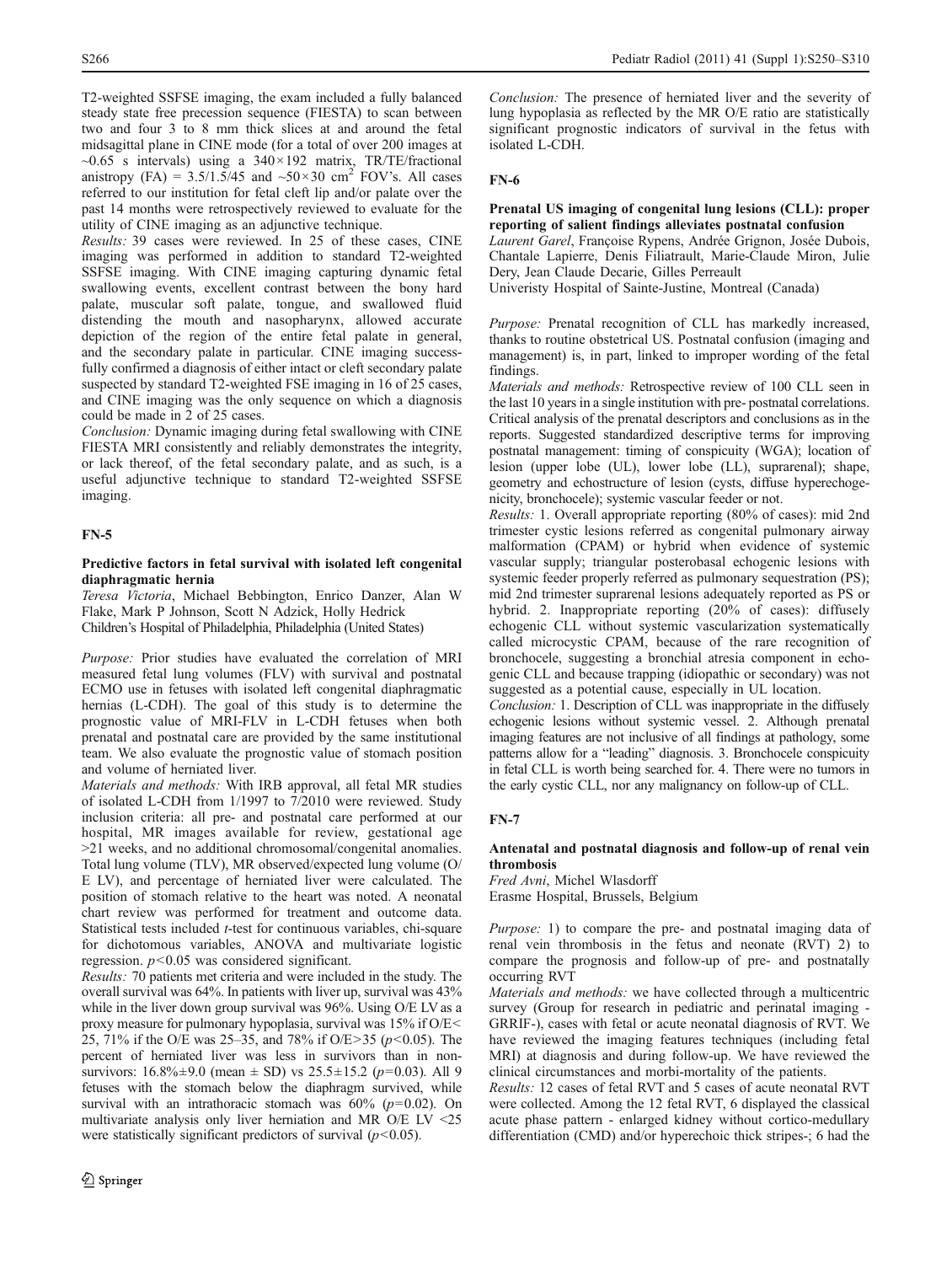sequelar pattern - normal size kidney with CMD and thin hyperechoic stripes. 6 cases were bilateral; there were 4 associated adrenal hemorrhage. A thrombus was found in 4 cases witnin the IVC or/and Renal vein. In two of these fetuses, the affected kideny shrunk. There was no sign of renal failure or other clinical symptom. Among the 5 cases with neonatal onset, only one was bilateral; they all displayed the typical acute appearance. The patient with bilateral RVT evolved towards renal failure and died rapidly. The affected kidney in one other case stopped growing and appeared "dysplastic" but without renal failure.

Conclusion: In our series, fetal RVT occured more frequently than post natally onset acute RVT. The imaging features of pre- and postnatally diagnosed RVT are similar. Prognosis is appearantly better in prenatal than post natal RVT.

## FN-8

### Ultrasonographic study of postnatal renal growth in premature infants

Yun-Jung Lim, Woo Sun Kim, Su-Mi Shin, Jung-Eun Cheon, In-One Kim, Yoo Jin Kim, Ji Young Kim, Kyung Mo Yeon Seoul National University (South Korea)

Purpose: To determine the normal range of renal size and postnatal renal growth in premature infants by ultrasound and to look for the parameter that has an effect on postnatal renal growth in premature infants.

Materials and methods: Informed consent was obtained from parents. Ultrasound (US) was prospectively performed in 125 premature infants, defined as gestational age (GA) below 37 weeks  $(GA 23-36$  weeks M:F=65:60). Large for gestational age, offspring of diabetic mother, and infant with hydronephrosis or congenital renal anomaly were excluded. Initial US was performed within the first 72 h of life and again at every 2 weeks until postmenstrual age (PMA) 40 weeks. After the expected date of delivery, US was repeated at 1 and 6 months of corrected age. US was performed by one pediatric radiologist. Renal sizes of premature infants were compared with those of fetus from published data (J Urol. 2007; 178:2150–4.) Correlation between renal size and GA, gender, birth weight, height, and body surface area were investigated retrospectively. Wilcoxon's signed rank and 1 sample t-test was used for statistical analysis.

Results: Renal size in premature infant gradually increased with GA. The left renal length was significantly larger than the right one (p-value <0.0001). Renal size was correlated with GA, birth weight, height, and body surface area. There was the best correlation between renal size and birth weight ( $p$ <.0001). At 28 to 33 weeks of GA, renal length was significantly smaller than that of fetus  $(p<.01)$ , while there was no significant difference between above two data beyond 34 weeks of GA.

Conclusion: By the use of US, normal range of renal length and postnatal renal growth was determined in premature infants. Birth weight showed the best correlation with renal size in premature infant.

## FN-9

Hypoxic ischemic injury: intestinal appearances and perfusion measurements using ultrasound and dynamic color Doppler sonography in neonates submitted to therapeutic hypothermia. Guilherme Cassia, Ricardo Faingold, Linda Morneault, Guilherme Sant'Anna, Anna Ben Ely

Montreal Children's Hospital, Montreal (Canada)

Purpose: The aim of this retrospective study was to evaluate intestinal gray-scale ultrasound (US) appearances and intestinal perfusion intensity (IPI) in neonates with Hypoxic Ischemic Injury (HII), submitted to hypothermia treatment.

Materials and methods: Gray-scale abdominal US images of the bowel and DICOM color Doppler videos of the mural blood flow were acquired with an 11LW4 MHz linear transducer to assess the IPI. The videos were analyzed by 2 radiologists using the Pixelflux Chameleon software, which allows automatic quantification of color Doppler data from a region of interest (ROI), by dynamically assessing color pixels and flow velocity during the heart cycle. The IPI, bowel wall thickness and echotexture were evaluated in all neonates. Evidence of sloughed mucosa was defined as the presence of a halo of echogenic material with echotexture similar to the mucosa, within the intestinal lumen.

Results: A total of 28 neonates were included: 16 male, 12 female, mean gestational age 39±2 weeks, birth weight 3469±607 g, US performed at 17.1±10.5 h of life. Seven neonates died, and 6 of them had sloughed mucosa on US. The presence of sloughed mucosa was highly predictable of mortality with a sensitivity  $= 86$ , specificity =  $100$ , PPV=100 and NPV=95. Bowel wall was relatively thicker in the neonates that died  $(1.600\pm0.39 \text{ mm} \text{ vs.}$  $1.439\pm0.31$  mm  $p<0.01$ ). There was a trend to decreased mural perfusion  $(0.040 \pm 0.015$  cm/s vs.  $0.052 \pm 0.029$  cm/s) in neonates that died.

Conclusion: Intestinal US and Color Doppler perfusion measurements performed in neonates with HII, during hypothermia, provided important information. Neonates that died had significantly increased bowel wall thickness and a trend towards decreased mural perfusion. The presence of sloughed intestinal mucosa was highly associated with mortality. The software Pixelflux Chameleon was acquired with a grant from Canadian Heads of Academic Radiology (CHAR-GE Development Award).

## FN-10

### Thrombosis associated with umbilical artery catheterization

Natalia Simanovsky<sup>1</sup>, Zivanit Ergaz Shaltiel<sup>1</sup>, Katya Rozovsky<sup>2</sup>, Nurith Hiller<sup>1</sup>, Benjamin Bar Oz<sup>1</sup>

<sup>1</sup>Hebrew University Hadassah Medical Center, P.O. Box 24035, Mount Scopus, Jerusalem (Israel), <sup>2</sup>Children's Hospital of Eastern Ontario, Ottawa (Canada)

Purpose: Umbilical artery catheter (UAC) is used for management of critically ill infants. The insertion of UAC may be associated with thrombus formation. Complications include renal failure, hypertension, septicemia and death. It is unclear how common subclinical thrombi are and what their implication is. Thrombolytic and antithrombotic treatments were proved effective, but some series detected spontaneous resolution in half the infants, and spontaneous regression in all neonates.Our aim was to reveal the incidence of UAC related thrombosis, to define the risk factors associated with thrombi formation, and to establish indices of arterial resistance.

Materials and methods: 60 infants who had UAC were included. The catheter was situated in the descending thoracic aorta. The UAC position was confirmed by an X-ray. Abdominal US and Doppler examinations of the renal arteries were carried out during the first week after the UAC withdrawal. Infants who had aortic thrombosis were followed until thrombus resolution.

Results: We found a frequency of 31.6% (19/60) of UAC related arterial thrombosis. Two of the male infants who had aortic thrombosis also had umbilical vein thrombosis. We had M/F ratio of 14/5, significantly higher than among infants with UAC who did not develop thrombi. In all infants, spontaneous resolution of the thrombus was observed in less than 1 year of follow-up. There was no difference in the time of resorption between sexes. Only one newborn with UAC related thrombosis had transient hypertension. Two infants suffered from transient oliguria with increased creatinine levels that resolved sponta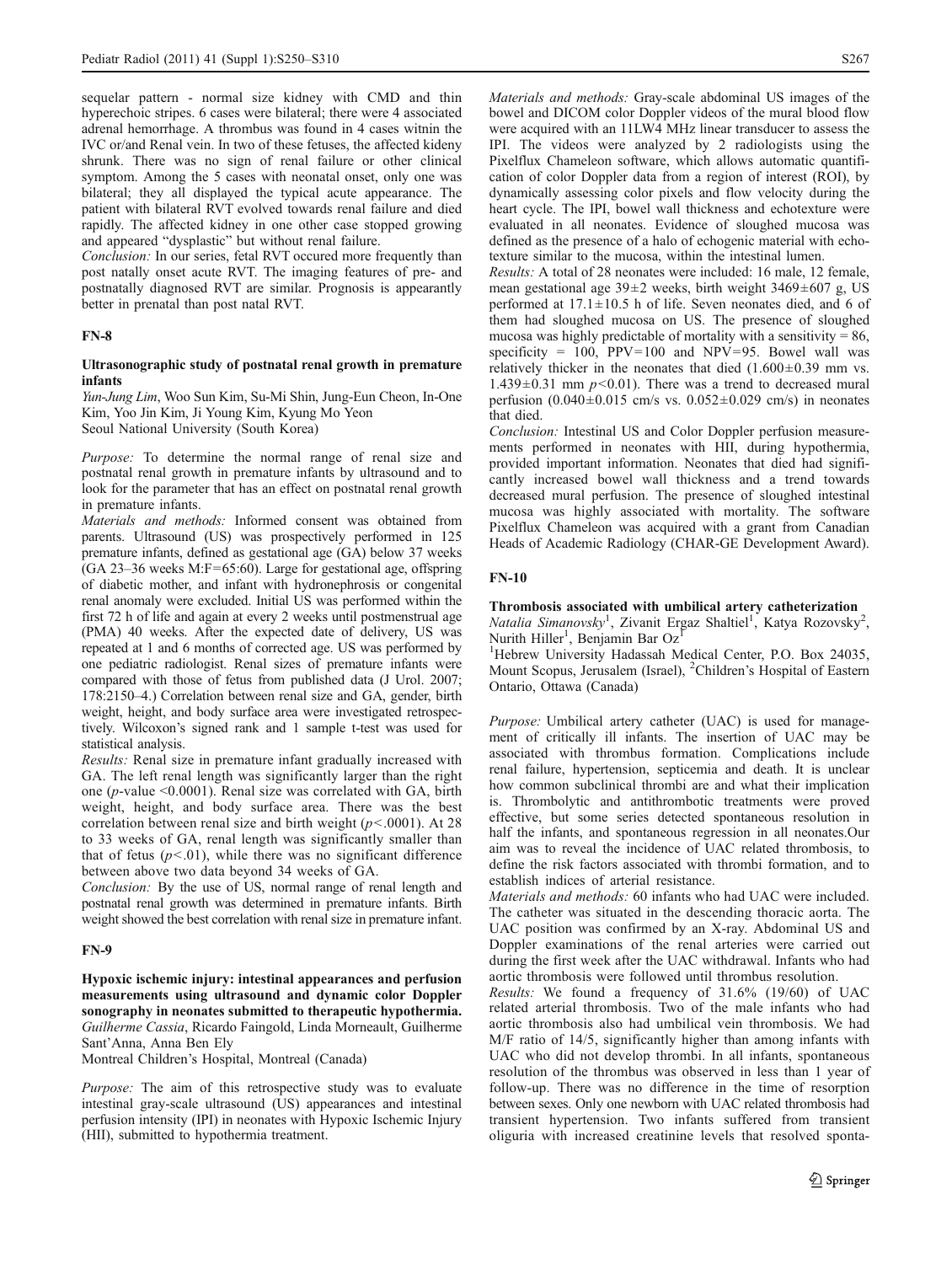neously. None of the babies had limb color changes or reduced pulses. No statistical significance was found in resistive indices of renal arteries between the infants with and without thrombus.The only statistically significant risk factor for thrombi formation was catheter time in situ.

Conclusion: The UAC related thrombosis in our cohort was a self resolving disease, with few transient complications that did not necessitate medical treatment.

## FN-11

## Cerebellar injury in very low birth-weight infants—preliminary results at a tertiary institution

Michalle Soudack, Lisa Raviv-Zilka, Aviva Ben-Shlush, Jeffrey Jacobson

Edmond and Lily Safra Children's Hospital, Tel Hashomer (Israel)

Background: Cerebellar hemorrhages are not uncommon in premature infants and despite the associated morbidity may be clinically silent. They can exist with or without supratentorial injuries and often go unnoticed on ultrasound examinations performed via the standard anterior fontanel approach.

Purpose: The purpose of this study was to determine the prevalence of cerebellar lesions in very low birth weight infants on routine head ultrasound examinations with mastoid fontanel views.

Materials and methods: Between January 2008 and June 2009, 512 premature newborns (defined as less than 37 weeks gestational age) were hospitalized in the premature or neonatal intensive care departments at our institution. All infants had at least one head ultrasound examinations including both anterior and mastoid fontanel scans. The 125 very low birth weight (equal or less than 1500 g at birth) newborns constituted the study group. The hospital's Institutional Review Board approved this retrospective study and informed consent was waived.

Results: There were 70 female and 55 male patients weighing 465 to 1500 g (average 1120 g) born at 23–36 weeks (mean 30 weeks) gestational age. Eighteen infants (14%) had sonographic evidence of central nervous system hemorrhage including 4 posterior fossa lesions, interpreted as bleeds. Three were associated with supratentorial hemorrhages and one was isolated. All cerebellar lesions were clearly demonstrated via the mastoid fontanel and none were initially seen by the standard anterior fontanel views. We are presently following up these infants in the hospital's outpatient clinic. Conclusion: Cerebellar injury is not an uncommon finding in very low birth weight neonates and is best diagnosed with the mastoid fontanel approach. Mastoid views should be included in routine head ultrasound examinations.

## FN-12

### The spectrum of associated brain lesions in cerebral sinovenous thrombosis: relation to gestational age and outcome

Rutger A.J. Nievelstein<sup>1</sup>, K. Kersbergen<sup>1</sup>, F. Groenendaal<sup>1</sup>, M. Benders<sup>1</sup>, H. Van Straaten<sup>2</sup>, R. Nievelstein<sup>1</sup>, L. De Vries<sup>1</sup> <sup>1</sup>UMC Utrecht, Utrecht, <sup>2</sup>Isala Clinics, Zwolle (the Netherlands)

Purpose: To describe different patterns of associated brain lesions in preterm and full-term infants with cerebral sinovenous thrombosis (CSVT) and to assess whether these different patterns are related to gestational age at onset.

Materials and methods: MR scans of all neonates (6 preterm, 24 full-term) with suspected CSVT, collected over a 7 year period in 2 neonatal intensive care units, were evaluated to assess patterns of associated brain lesions. Comparisons between the two gestational age groups were made.

Results: CSVT was confirmed on MR-venography in 26 out of 30 neonates (6 preterm, 20 36 weeks gestational age). The

straight (85%) and superior sagittal (65%) sinus were most often affected. Several sinuses were involved in 81%. White matter damage affecting the entire periventricular white matter was seen in 5/6 preterm infants. Intraventricular haemorrhage (IVH) was common in both groups (4/6 preterm; 16/20 fullterm). Frontal punctate white matter lesions with restricted diffusion (15/20) and thalamic haemorrhage associated with IVH (11/20) were the most frequent lesions in full-term infants. Focal infarction was present in 20% of full-term infants. Six infants died in the neonatal period (4 preterm, 2 full-term). Follow-up MRIs at 3 months in all survivors showed evolution of the lesions with frontal atrophy in 13/20 (12 full-term) and delayed myelination in 7/20 (6 full-term).

Conclusion: Preterm and full-term neonates show different patterns of associated brain lesions. Extensive white matter damage is the predominant pattern of injury in the preterm infant, while an IVH associated with a thalamic haemorrhage and punctate white matter lesions are more common in the full-term infant.

## FN-13

### Brain MRI based choice of best time for transition of the great arteries surgery: inside brain protection

Yevgeniya Yershova, Tetyana Yalynska, Andrey Maximenko, Illya Yemets

Ukranian Children's Cardiac Centre Kyiv (Ukraine)

Background: We consider immediate postnatal arterial switch operation (ASO) as the best way of brain injury protection due to elimination of postnatal hypoxemia and post- BAS thromboembolic risk.

Purpose: The goal of our research is to compare diffusion-weighted imaging (DWI) brain morphology of newborns with TGA during first hours after birth and before ASO, define the number of pre- and post-surgical brain complications in both groups. To draw a parallel between reviled pre-surgical brain injury and the level and duration of postnatal hypoxemia and BAS.

Materials and methods: 69 newborns with TGA underwent brain MRI with ADC measurement in basal ganglia, thalamus, optic radiation, corticospinal tracts, frontal and parietal white matter. Group A: 56 newborns with TGA had MRI before ASO, mean age  $6.1 \pm 3.9$  days, SaO2  $70.2 \pm 13.4\%$ . Group B: 13 newborns with TGA, mean age at MRI 3±3.9 h, including 10 with additional MRI after ASO, mean age for ASO 3h36min, age for postoperative MRI 10.8±3.2 days, pO2 31.9±5.6, SaO2 67.2± 18.8%.

Results: Group A: 29(53%) newborns with brain injury before ASO with white matter injury (WMI) prevail 21(72%), 4 patients had additional injury of basal ganglia. Mean age of patients with WMI 7.25 $\pm$ 4.2 days, average SaO<sub>2</sub> 60.2 $\pm$ 13.7% vs 4.6 $\pm$ 3.1 days and SaO2 77.5±8.4% without WMI. 8 patients had focal stroke, 2 of them with WMI, all these underwent BAS at the age 5 days +. Group B: none of the patients had preoperative brain injury, 4 (40%) patients had postsurgical WMI, 3 of them had small subdural hemorrhage, no one had stroke or basal ganglia injury. ADC decrease in most areas of measurements though stayed closer to normal limits compared to group A.

Conclusion: Newborns with TGA more suffer from preoperative brain injury, mostly WMI, influenced by the level and duration of postnatal hypoxemia. Strokes are rare and mostly connected to thrombembolia after late BAS. Upon early TGA surgery intracerebral injuries are limited to WMI occurring rarely comparing to preoperative injury (53% vs 40%). Our research shows that the best TGA surgery time is first hours after birth but no later than 5 postnatal days.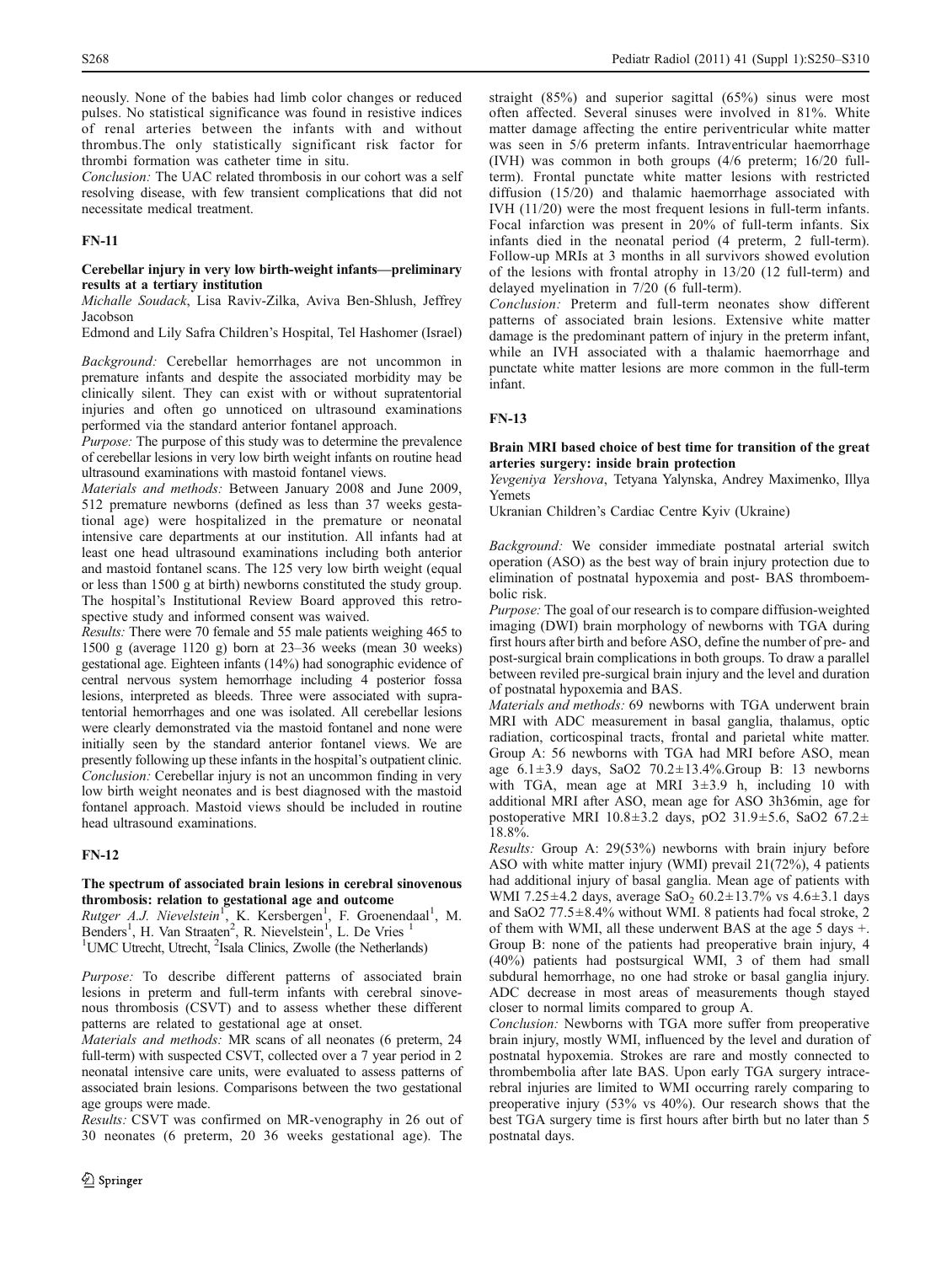## FN-14

## A potential new marker for fetal karyotype abnormality: dense, premature ossification of the calcaneum on post mortem fetal radiograph

Susan Morris, Denise Robinson, Edgar Lazda, Gordon Vujanic University Hospital of Wales, Cardiff (United Kingdom)

Purpose: The significance of very dense and prematurely ossified calcanea on post mortem fetal radiographs was investigated and found to be strongly associated with fetal karyotype abnormalities. This is a previously unreported association which can also be seen on ultrasound from 12 weeks gestation and is therefore a potential new marker for fetal chromosomal abnormality.

Materials and methods: A review of 580 fetal post mortem radiographs performed between January 2005 and December 2010 identified 22 cases with abnormally dense, prematurely ossified calcanea. A further 3 cases with skeletal dysplasia were excluded. Correlation with autopsy findings, chromosomal analysis and where possible, ultrasound findings was undertaken.

Results: There were 22 cases of very dense calcanea with gestational ages from 12 to18 weeks. 15 cases had confirmed abnormal karyotype: 7 Triploidy, 4 Trisomy 21, 3 trisomy 18 and one MonosomyX. Three cases had multiple features consistent with Triploidy at autopsy but no karyotype available. Two cases with normal karyotype had multiple structural abnormalities. Two cases of early spontaneous miscarriage had no karyotype data and had extensive maceration. In 4 cases of Triploidy, where ultrasound images were available, the prematurely ossified calcaneum was easily seen retrospectively from 12 weeks gestation. Relevant ultrasound images were not available for the other cases

Conclusion: The normal fetal calcaneum begins to calcify from 18 to 20 weeks gestation and is visible on X-ray from approximately 20 weeks. The presence of very densely ossified calcanea on post portem fetal radiograph prior to this gestation is strongly associated with karyotype abnormalities. This may be of diagnostic value in cases of unexplained miscarriage. On ultrasound the ossification centre of the calcaneum is usually visible from 20 to 24 weeks gestation. The ultrasound finding of a bright, prematurely ossified calcaneum is a potential new marker for fetal karyotype and structural abnormality. The significance of this finding for prenatal diagnosis warrants further large scale investigation.

### FN-R1

## National survey of obstetric and pediatric specialists' attitudes regarding pregnancy management

Stephen Brown<sup>T</sup>, Jeffrey Ecker<sup>2</sup>, Johanna Mailhot<sup>3</sup>, Elkan Halpern<sup>4</sup>, Sadath Sayeed<sup>5</sup>, Terry Buchmiller<sup>6</sup>, Christine Mitchell<sup>1</sup>, Karen Donelan<sup>7</sup>

<sup>1</sup>Children's Hospital Boston and Harvard Medical School, Boston <sup>2</sup>Vincent, Memorial, Obstatric, Service, Massachusetts, General <sup>2</sup>Vincent Memorial Obstetric Service, Massachusetts General Hospital, Boston <sup>3</sup>Department of Health Policy and Management, Harvard School of Public Health Boston <sup>4</sup>Institute for Technology Assessment, Massachusetts General Hospital, Boston <sup>5</sup>Division of Newborn Medicine, Children's Hospital Boston; Division of Medical Ethics, Harvard Medical School, Boston <sup>6</sup>Department of Surgery, Children's Hospital Boston, Boston, MA; Advanced Fetal Care Center, Boston, <sup>7</sup>Mongan Institute of Health Policy (United States)

Background: Pregnancy management for congenital fetal conditions increasingly involves both fetal care pediatrics specialists (FCPs) and obstetric-based maternal-fetal medicine specialists (MFMs). This trend raises issues of whether pregnant patients

will receive different information or clinical options depending on where and from whom they receive care.

Purpose: To profile the practices, counseling, and recommendations of FCPs and MFMs for pregnancies with diagnosed fetal conditions.

Materials and methods: Self-administered survey of 434 MFMs and FCPs in 21 states, with \$70 prepaid incentive. Response rate was 60.9% for MFMs and 54.2% for FCPs. Main outcome measures: Specialists' attitudes regarding patients' decisions to terminate a pregnancy, importance of providing selected information, and appropriate timing of pediatric specialist consultation, and their reported proportions of patients who terminate the pregnancy. Bivariate and multivariate analyses assessed differences between groups and whether differences persisted for key dependent variables.

Results: For three fetal conditions, Down syndrome, Congenital Diaphragmatic Hernia (CDH), Spina Bifida: MFMs were more likely than FCPs to support a decision to terminate the pregnancy (Down syndrome 52% vs. 35%,  $p<0.001$ ; CDH 49% vs. 36%,  $p<0.001$ ; Spina Bifida 54% vs. 35%,  $p<0.001$ ); MFMs were more likely to think that offering options for pregnancy termination is of high importance (Down syndrome  $90\%$  vs.  $70\%, p < 0.001$ ; CDH 88% vs. 69%, p<0.001; Spina Bifida 88% vs. 70%, p<0.001). FCPs were more likely to say it is important to offer personal contact with individuals or families with the condition (MFM vs. FCP responses, respectively, Down syndrome  $50\%$  vs.  $60\%$ ,  $p=$ 0.008; CDH 46% vs. 54%,  $p=0.035$ ; Spina Bifida 53% vs. 61%,  $p<$ 0.024); MFMs reported higher rates of pregnancy termination among their patients (Down syndrome  $29.6\%$  vs.  $9.2\%$ ,  $p<0.001$ ; CDH 12.9% vs. 7.8%,  $p<0.027$ ; Spina Bifida 18.8% vs. 11.5%,  $p<$ 0.018). 75% FCPs and 54% MFMs thought that pediatric-specialist consultation with the pregnant woman should take place prior to the decision to continue or terminate for Down syndrome  $(p<0.001)$ .

Conclusion: Our study suggests that prenatal counseling about congenital fetal conditions varies considerably between MFMs and FCPs, and may affect options offered to patients and outcomes for these pregnancies.

## FN-R2

### Correlations between pre- and postnatal cerebral MRI

Amira Dhouib, Amira Dhouib, Eléonore Blondiaux, Marie-Laure Moutard, Thierry Billette de Villemeur, François Chalard, Jean-Marie Jouannic, Hubert Ducou le Pointe, Catherine Garel Hôpital d'Enfants Armand-Trousseau, Paris (France)

Purpose: To evaluate the diagnostic accuracy of fetal cerebral Magnetic Resonance Imaging (MRI) on a large cohort and to compare pre-and postnatal MRI data.

Materials and methods: This was a prospective study (2006– 2009). The inclusion criteria were: absence of termination of pregnancy, fetal death or stillbirth and at least one postnatal MR examination. The pre- and postnatal diagnoses established by MRI were compared and divided into five subgroups: same diagnosis (group 1), same diagnosis but different appearance related to the natural course of the disease (group 2), different diagnosis (group 3), same diagnosis with additional findings discovered on the postnatal MRI examination (group 4), or same data as for group 2, associated with additional findings (group 5). The prognostic impact of a possible disagreement between pre-and post-natal findings was evaluated.

Results: 100 fetuses were included. Fetal MRI was performed at a mean gestational age of 33 weeks (24–39 weeks) and postnatal MRI, at a mean age of 3.5 months. Group 1 ( $n=52$ ), group 2 ( $n=$ 32), group 3 ( $n=4$ ), group 4 ( $n=11$ ) and group 5 ( $n=1$ ). In 16 cases, the postnatal diagnosis was different from the prenatal one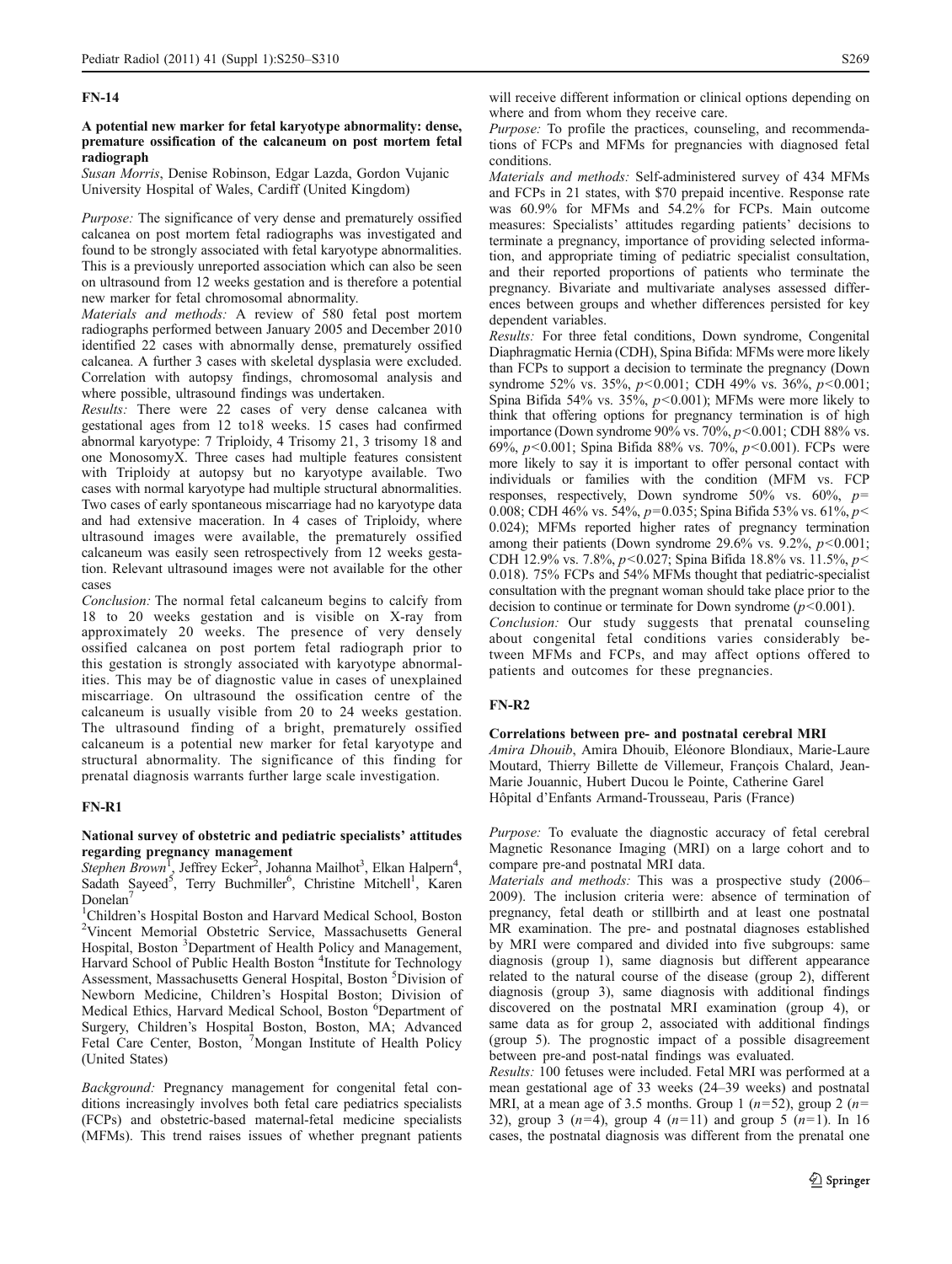(mostly corpus callosum anatomy, cortical and migration disorders) with a prognostic impact in 10/16 cases. In 8 cases, 2 postnatal MRI were performed. In 1 case, postnatal MRI showed subependymal heterotopias which were not detectable on the first examination.

Conclusion: Pre and postnatal MRI data showed good agreement in 84%. Disagreement had a prognostic impact in 10% of the cases.

## FU-1

## Effectiveness of pre-medication and pre-warming for suppression of fluorodeoxyglucose (FDG) uptake in brown adipose tissue

Michael Gelfand<sup>1</sup>, Jessica Huang<sup>2</sup>, Susan Sharp<sup>1</sup>

<sup>1</sup>Cincinnati Children's Hospital, Cincinnati <sup>2</sup>University of Cincinnati College of Medicine, Cincinatti (United States)

Purpose: Both pre-medication and pre-warming have been shown to decrease the frequency of brown adipose tissue visualization in young patients undergoing F-18-FDG PET imaging. In children and adolescents with lymphoma, both brown adipose tissue and abnormal lymph nodes may be found in the same anatomic regions. The purpose of this study is to determine the effectiveness of a combined program of pre-warming and pre-medication for suppression of brown adipose tissue uptake in children and adolescents with lymphoma.

Materials and methods: 84 F-18-FDG PET/CT scans of 35 pediatric and adolescent lymphoma patients were reviewed. All patients were warmed for 30–60 min prior to radiopharmaceutical injection. 63 patients also received pre-medication with fentanyl IV 10 min prior to radiopharmaceutical injection; fentanyl was not administered if patients were already receiving opiate pain medications or had previous adverse reactions to fentanyl. FDG uptake in brown adipose tissue was graded for severity: grade I uptake was minimal in amount and did not affect scan interpretation and grade II uptake was moderate or large in amount and required careful correlation of foci of FDG uptake with co-registered CT to facilitate differentiation of brown adipose tissue activity from lymph node uptake.

Results: Of the 84 scans, there was grade I brown adipose tissue uptake in 3 (3.6%) and grade II uptake in 2 (2.4%). No patient had brown adipose tissue uptake on more than one study.

Conclusion: Brown adipose tissue uptake of FDG that interferes with PET/CT interpretation can be reduced in pediatric and adolescent patients from published rates of 26–31% to less than 3%. This removes a potential source of error in image interpretation, and permits more rapid interpretation of PET/CT studies.

## FU-2

## Differentiation of the normal thymus from mediastinal lymphoma on pediatric PET/CTs

Heike Daldrup-Link<sup>1</sup>, Rakhee Gawande<sup>1</sup>, Aman Khurana<sup>1</sup>, Randy **Hawkins** 

<sup>1</sup>Stanford University, <sup>2</sup>Department of Radiology, University of California, San Francisco (United States)

Purpose: To evaluate the role of PET/CT for the differentiation of the normal and rebound thymus from mediastinal lymphoma and lymphoma recurrence in pediatric patients.

Materials and methods: 75 pediatric oncology patients, who received 351 18F-FDG PET/CT scans, were divided into four groups: (A) patients with anterior mediastinal lymphoma  $(n=16)$ , (B) patients with recurrent anterior mediastinal lymphoma  $(n=5)$ , (C) patients with lymphoma outside of the mediastinum  $(n=16)$ , and (D) control patients with other malignant tumors outside of

the thymus  $(n=38)$ . PET/CT scans were subdivded into five categories: (1) pre-chemotherapy and (2)  $\leq 6$  months, (3) 6– 12 months, (4)  $12-24$  months and (5)  $>24$  months after chemotherapy. Analyses included measurements of the maximum anterior-posterior (AP) and transverse dimensions (TR) of the anterior mediastinal mass or normal thymus on axial CT images as well as measurements of maximum standardized uptake values (SUVmax) of anterior mediastinal mass/normal thymus (T-SUV) and bone marrow at the level of the fifth lumbar vertebra (B-SUV) on PET images.

Results: The AP and TR values were significantly different between Groups A and B compared to groups C and D. The average T-SUV values of prechemotherapy scans of group A was 4.5, group B was 6.9, group C was 1.8 and group D was 1.9. The average T-SUV value of group B (recurrent mediastinal lymphoma) on post chemotherapy scans was 9.2. Thymic rebound was seen in 27 patients in the 6 to 24 months post-chemotherapy scans (Group A  $n=4$ , Group C  $n=6$  and Group D=17). The average T-SUV value of thymic rebound was 2.7.

Conclusion: Thymus infiltration by lymphoma results in more pronounced thymic enlargement compared to thymic rebound. T-SUV is a sensitive biomarker for differentiating mediastinal lymphoma from normal thymus and thymic rebound. A T-SUV of 4.5 or more is a strong predictor of mediastinal lymphoma.

## FU-3

## PET with selective CT at follow-up in pediatric and adolescent patients with lymphoma

Michael Gelfand<sup>1</sup>, Jessica Huang<sup>2</sup>, Susan Sharp<sup>1</sup><br><sup>1</sup>Cincinnati Children's Hospital, Cincinnati, <sup>2</sup>University of Cincinnati College of Medicine, Cincinnati (United States)

Purpose: FDG PET scans in most patients with lymphoma normalize after one or two cycles of chemotherapy, at the first follow-up PET examination. PET/CT may be performed with diagnostic CT, reduced dose localization (loc) CT or microdose CT for attenuation correction (AC) only. In lymphoma patients with normal follow-up PET scans, loc CT may have little or no diagnostic value. The purpose of this study is to determine the fraction of patients in whom one might consider omitting loc CT or limiting loc CT to a few bed positions.

Materials and methods: 84 FDG PET/CT scans of 35 pediatric and adolescent lymphoma patients were reviewed retrospectively. Available follow-up PET scans (from scan 2 through scan 4) were included. Each PET scan alone was reviewed to determine if it could confidently be interpreted as normal without a loc CT. If the PET scan had abnormal or questionable findings, the number of CT bed positions that require rescanning with loc CT to assure the usual level of diagnostic certainty was determined.

Results: When all 84 scans (scans 2, 3 and 4) were considered, 41 PET studies (49%) could be interpreted without a loc CT scan, 6 (7%) needed loc CT of one bed position, 27 (32%) needed a 2 bed position loc CT, 6 (7%) needed a 3 bed position loc CT and 4 (5%) needed a 4 or more bed position loc CT. When only 52 later follow-up scans (scans 3 and 4) were included, 31 (60%) could be interpreted without loc CT, 17 (33%) needed a 1 bed position loc CT, and 3 (8%) needed a 2 or 3 bed position loc CT. The average effective dose (ED) from CT when the selective CT approach is used is 0.59 mSv (including microdose CT for AC), about 11% of the typical 5 mSv ED from loc CT.

Conclusion: Selective use of loc CT in follow-up PET/CT, where the a priori probability of an abnormal study is low, can significantly decrease total ED from CT. This approach requires that the initial PET scan be reviewed to determine how many bed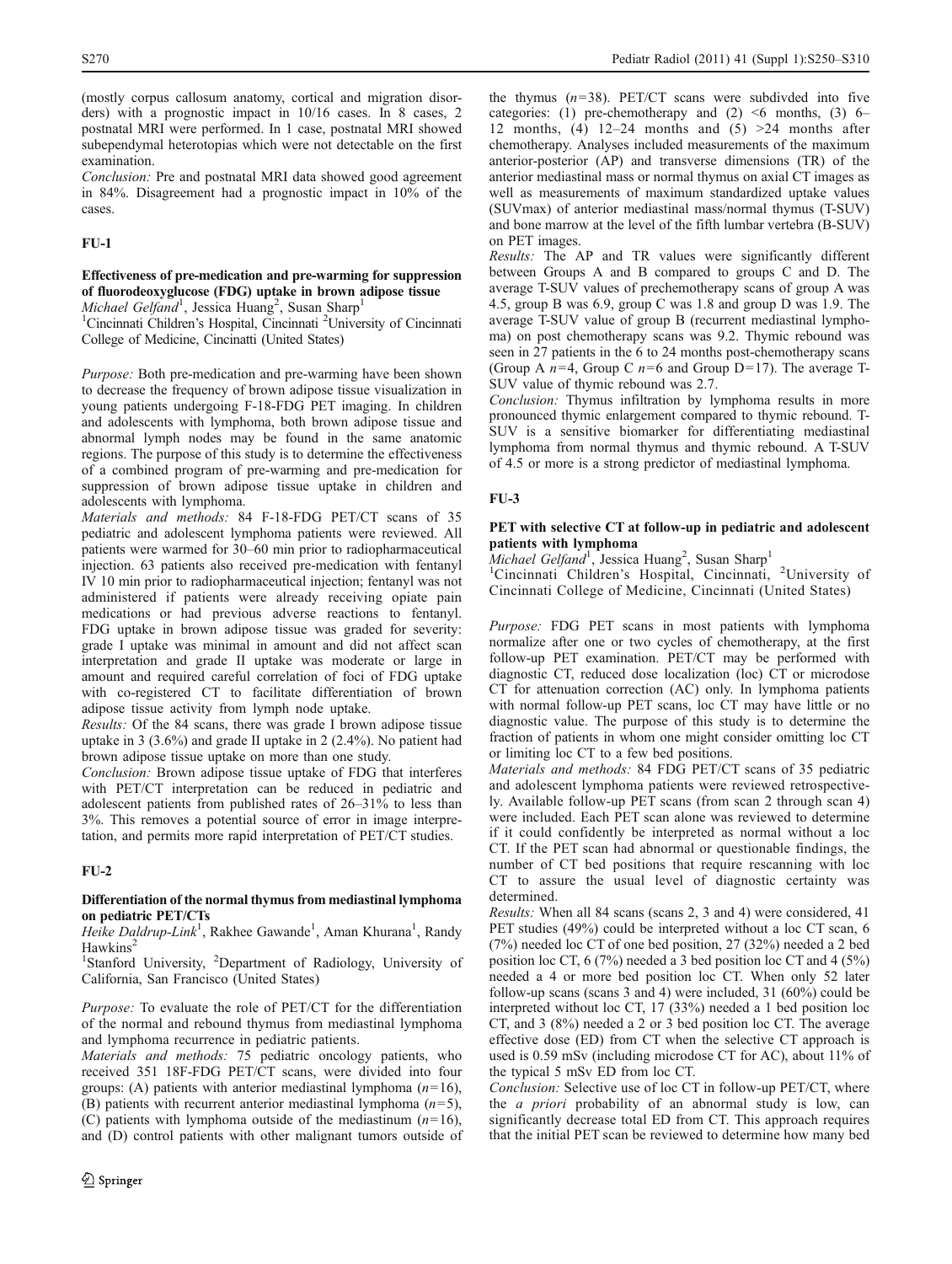positions need to be repeated with loc CT, an approach that is feasible in well-staffed departments.

### FU-4

## MRI vs. PET/CT for detection of focal splenic lesions in paediatric and adolescent lymphoma at initial staging

Shonit Punwani, King Kenneth Cheung, Nicholas Skipper, Alan Bainbridge, Stuart Taylor, Ashley Groves, Sharon Hain, Simona Ben-Haim, Ananth Shankar, Paul Humphries

University College London, London (United Kingdom)

Purpose: Compare performance of MRI (Short TI Inversion Recovery – Half Fourier Single Shot Turbo Spin Echo [STIR-HASTE] ± Dynamic Contrast Enhanced [DCE] Imaging) and PET/CT for detection of focal spleen involvement at initial staging of lymphoma.

Materials and methods: 44 patients (80% of all patients) imaged between August 2007 and January 2010 met study eligibility criteria ( $\leq$ =18 yrs, histological  $\Delta$  lymphoma, pre-treatment MRI and PET/CT staging, post-treatment imaging follow up). Respiratory and electrocardiogram gated axial and coronal STIR-HASTE images of the neck, chest, abdomen and pelvis were acquired with the patient supine using the manufacturer's body and spine array coils and a Siemens 1.5T MR system. Twenty-three of the 44 patients underwent additional DCE-MR imaging of the spleen using axial 3D Fast Low Angle Shot technique (FLASH). Fluorodeoxyglucose (FDG) PET/CT data were acquired by using a dedicated combined in-line GE system. Anonymous STIR-HASTE images of the spleen were first evaluated independently, then in consensus by two radiologists  $(n=21)$ . For patients with DCE-MR  $(n=23)$ , radiologists independently assessed STIR-HASTE, then DCE-MR images, followed by a final consensus of combined MR datasets. PET/CT images of the spleen were independently and then in consensus assessed by two nuclear medicine physicians  $(n=44)$ . At each assessment readers recorded presence or absence of focal splenic disease. An independent expert multi-disciplinary panel derived reference based on all concurrent imaging, clinical details and follow-up formed the reference standard for MRI and PET/CT assessment.

Results: Sensitivity and specificity for detecting focal splenic disease was 100% for STIR-HASTE and STIR-HASTE+DCE-MR, and 83.3% and 87.5% for PET/CT at consensus. Reader concordance was 88.6% for STIR-HASTE MRI (κ=0.73), 95.7% for STIR-HASTE +DCE ( $\kappa$ =0.90) and 84.1% for PET/CT ( $\kappa$ =0.63).

Conclusion: STIR-HASTE MR imaging accurately detects focal splenic involvement by lymphoma and compares favorably with PET/CT. Addition of DCE-MR to STIR-HASTE improves overall reader concordance.

### FU-5

## PET/CT and MRI capability of detection of early soft tissue inflammatory changes in knees of a blood-induced arthropathy rabbit model

Afsaneh Amirabadi<sup>1</sup>, Amer Shammas<sup>1</sup>, Elka Miller<sup>2</sup>, Anguo Zhong<sup>1</sup>, Ruth Weiss<sup>1</sup>, Tammy Rayner<sup>2</sup>, Rahim Moineddin<sup>3</sup>, Harpal Gahunia<sup>1</sup>, Marianne Rogers<sup>4</sup>, Roland Jong<sup>4</sup>, *Andrea Doria*<sup>1</sup><br><sup>1</sup>The Hospital for Sick ChildrenToronto <sup>2</sup>Children's Hospital of

Eastern Ontario, <sup>3</sup>University of Toronto, <sup>4</sup>Mount Sinai Hospital (Canada)

Purpose: Early identification of inflammatory soft tissue changes in hemophilic joints allows for early intervention thus avoiding further joint degeneration. Our purpose was to compare MRI and 18F-FDG PET/CT with regard to their capability of demonstrating interval soft tissue inflammatory effects in knees of a bloodinduced arthropathy rabbit model according to prior limited versus extensive intraarticular blood injections.

Materials and methods: 10 juvenile white New Zealand rabbits were evaluated. Arthritis was induced in one of the rabbits' knees by intra-articular autologous blood injection (1.5 cc/kg). Animals were divided into 2 groups  $(G1, n=5; G2, n=5)$ . G1-rabbits received 8 blood injections into the same knee over 17 weeks and G2-rabbits, 2 injections. PET/CT (60 min after 18F-FDG administration [0.25  $\mu$ Ci/kg]) and unenhanced T1 map sequence at 1.5T MRI were performed at baseline, weeks 5 and 17 of the experiment. FDG uptakes were measured in regions-of-interest (ROIs) within perisynovial soft tissues of arthritic and contralateral knees by maximal standardized uptake (SUVmax) and standardized uptake ratio (SUR) on PET/CT images. Signal to noise ratios (SNRs) of ROIs anatomically-matched to SUVmax ROIs were measured on MR images.

Results: PET: At week 17 all G1 rabbits demonstrated asymmetric increased uptake in their affected knees with higher SUVmax  $(P=$ 0.018). None of the G2 rabbits showed an asymmetric increased uptake. Mean SUR values of G1 at baseline, and weeks 5 and 17 were 1.00, 1.05, and 1.56, respectively. SUR of G1 was higher at week 17 compared to SUR measured at baseline  $(P=0.001)$  and week 5 ( $P=0.002$ ). SUR at week 17 was different for G1 and G2 rabbits (P=0.006). MRI: No SNR changes were identified in affected knees compared to contralateral knees in any of the rabbits at baseline (G1,  $P=0.93$ ; G2,  $P=0.97$ ), weeks 5 (G1,  $P=$ 0.90; G2,  $P=0.96$  or 17 (G1,  $P=0.95$ ; G2,  $P=0.86$ ).

Conclusion: FDG PET/CT was superior to MRI to detect inflammatory soft tissue changes associated with blood-induced arthropathy, which seem to relate to number of prior intraarticular blood injections rather than to time interval in this experimental model.

## FU-6

### Clinical experience with lower dose fluorodeoxyglucose (FDG) pediatric brain PET/CT

Jeffrey Miller, Gerald Mandell, Richard Towbin, John Curran Phoenix Children's Hospital, Phoenix (United States)

Purpose: PET protocols have been revised to establish weightbased recommendations for FDG dose. Current recommendation for brain FDG PET dose is 0.1 mCi/kg. In this retrospective review, we report experience of clinical brain PET performed with FDG doses of 0.075 mCi/kg or less.

Materials and methods: PETs performed with doses of 0.075 mCi/kg or less were identified. Each patient also had prior MRI done for tumor or epilepsy. These MRIs were reviewed prior to PET evaluation. Based on the MRI, PETs were classified by the suspected findings. These categories were 1) high-grade tumor (hypermetabolism), 2) structural epileptogenic lesion (hypometabolism), 3) low-grade tumor (isometabolism) and 4) possible tumor recurrence (hypermetabolism). For tumor surveillance patients, in order to confirm the etiology of lesions that were not biopsied/resected, exams were excluded if a follow-up MRI of greater than 6 months was not available. Exams that met criteria were reviewed to determine if the lesion on MRI was visible on PET and if so, what was its metabolism. Results: 23 PETs met criteria. 6 were excluded due to lack of structural abnormality or follow-up MRI. Either hyper or hypometabolic lesions were identified in 14/23. All 9 done for epilepsy showed hypometabolism within MRI lesions. 5 showed hypermetabolic lesions. 3 of these correlated with high-grade primary tumor and 2 with suspected recurrent tumor. The other 6 suspected tumor recurrences did not show metabolic abnormality and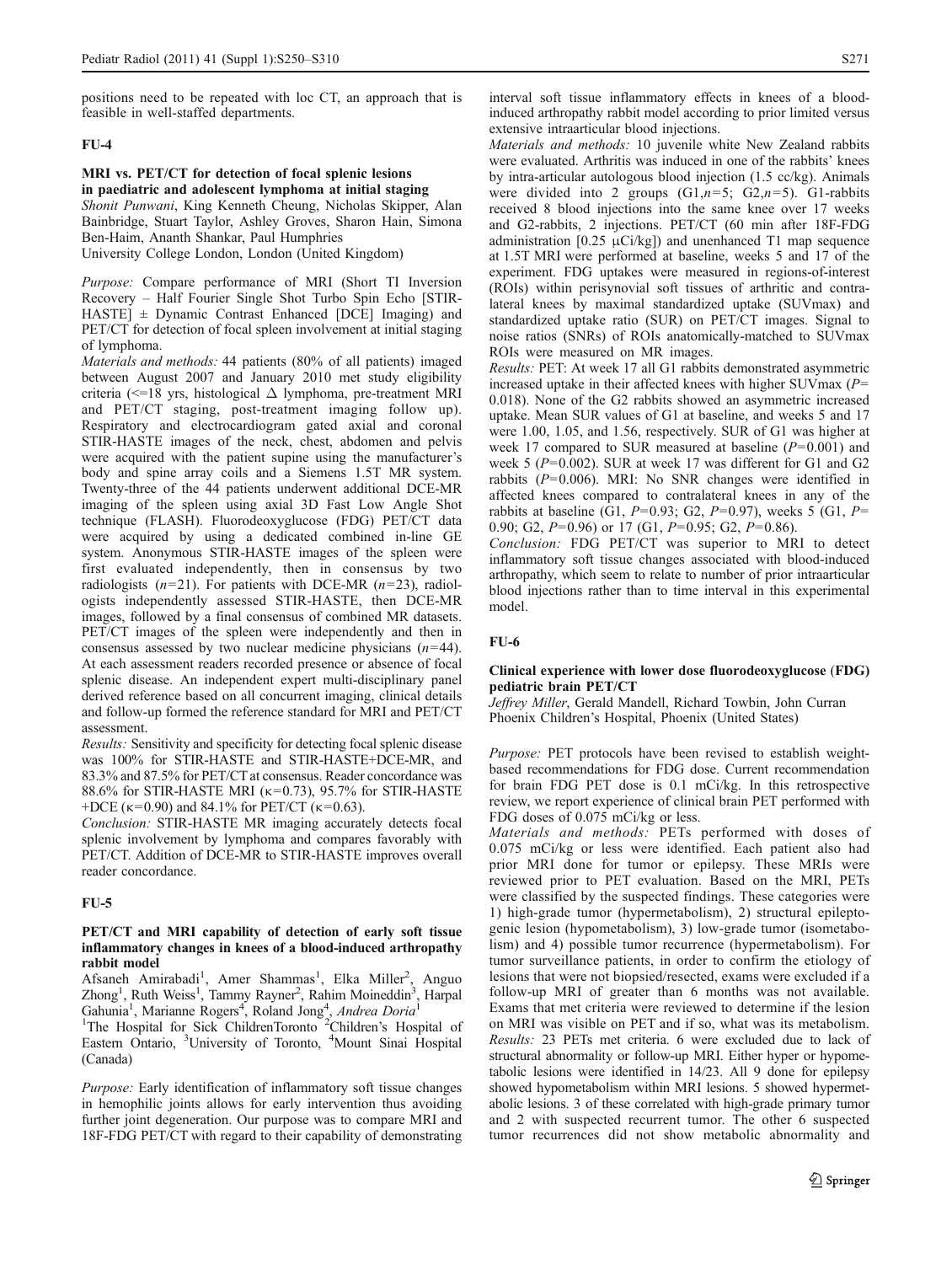Conclusion: In this small series, PET performed with lower than recommended FDG dose maintained a high specificity and sensitivity for the delineation and characterization of lesions seen on MRI. Further clinical experience would be helpful to support the use of reduced FDG dose lower than currently recommended.

## FU-R1

## PET/CT in pediatric rhabdomyosarcoma

Beth McCarville, Matt Krasin, Sheri Spunt, Catherine Billups, Jianrong Wu, Barry Shulkin

St. Jude Children's Research Hospital, Memphis (United States)

Purpose: To assess the value of PET/CT in staging pediatric rhabdomyosarcoma (RMS).

Materials and methods: 30 patients, median age 7.3 years, with newly diagnosed RMS, underwent PET/CT before or on the day of initiating chemotherapy. PET/CTs were retrospectively, independently reviewed by two pediatric radiologists and two nuclear medicine physicians who determined the presence of pulmonary, nodal, bone or bone marrow disease. PET findings were considered positive if FDG avidity was greater than normal tissue without physiologic explanation. PET/CT findings were compared to conventional imaging (CI) (chest CT, MRI or CT of primary site and localregional nodal basin, Tc99m MDP bone scan) reviewed by one pediatric radiologist, bone marrow biopsy and clinical follow-up. Standardized uptake values (SUV)of nodes and pulmonary nodules were correlated with lesion histology using the Spearman's correlation coefficient and the Wilcoxon rank sum test.

Results: Seventeen patients had 37 lymphnodes >1 cm on CI. Nineteen of the 37 were indeterminate for malignancy by CT and 1 was indeterminate by PET/CT. Using clinical assessment as the gold standard, PET/CT had a sensitivity and specificity of 94% and 100% for nodal disease. The median SUVof malignant lymphnodes was 7.9 and of benign 1.5 ( $p$ <0.001). Six patients had 7 pulmonary nodules; 3 nodules could not be identified by PET/CT and 2 were indeterminate by both PET/CT and CI. Only 1 nodule was malignant and this nodule had the highest SUV (3.4). Two patients had bone disease, 1 was identified by bone scan and both by PET/ CT. There were 2 false-positives for bone disease by PET/CT. Four patients had bone marrow disease, 2 were positive on PET/CT while all were negative on bone scan. There was one false positive for marrow disease by PET/CT.

Conclusion: PET/CT appears to be superior to CI in identifying nodal and bone marrow disease in children with RMS and may be superior for the detection of bone metastases. While PET/CT has limited value in the detection of pulmonary nodules the SUV may help distinguish the benign or malignant nature of those that can be detected with this modality. Validation of these findings requires further investigation and larger sample sizes.

## GI-1

### Should the abdominal radiograph be the initial imaging examination in the pediatric patient with abdominal pain?

Gloria del Pozo Garcia, Veronica MuÑoz Carpio, Amaya Hilario, Daniel Hernandez Aceituno, Gabino gonzalez de Orbe, Carmelo Serrano

Hospital Universitario 12 de Octubre, Madrid (Spain)

Purpose: To determine the value of abdominal radiography in the diagnosis of acute abdominal pain in children beyond the neonatal period by comparing the findings of abdominal plain films with those of abdominal ultrasound (US). Final diagnosis was based on surgical findings, enema and/or clinical follow-up.

Materials and methods: During a 3-year period, 1204 abdominal radiographs of children between the ages of 2 months to 14 years were prospectively analyzed. In 550 of these patients abdominal US was also available. All children with suspected appendicitis or intussusception underwent ultrasound evaluation to confirm diagnosis and evaluate perforation prior to surgery. Radiological findings were classified as normal, non-specific and abnormal. Abnormal findings included pneumoperitoneum, bowel obstruction, ileus, fecaliths, target sign, mass effect, urolithiasis and gallstones.

Results: Radiographs of the abdomen were negative in 709 patients, non-specific in 409 and abnormal in 86 children. 224/550 abdominal US showed pathological findings. In those cases, plain radiography was interpreted as negative in 49.5% and abnormal in 32.5%. Pneumoperitoneum was never identified. 98/550 children underwent surgery, of which 44.8% showed negative radiography. Apendicitis (87) and ileocolic intussusceptions (54) were the most frequent findings. In the appendicitis group 14.9% had fecaliths. Only 66% of ileocecal intussusceptions had abnormal plain films.

Conclusion: Appendicitis and intussusception were the most frequently diagnosed pathologies in the child with acute abdomen. Only 14.9% of appendicitis showed underlying specific plain film abnormalities. No signs of free air were detected in plain radiograph . Most intestinal obstructions were caused by appendicitis and intussusceptions. At our institution, plain radiography has been substituted by US as the initial imaging modality for accurate diagnosis of acute non-traumatic pain in children

## GI-2

## The role of delayed repeat ultrasound in children with right lower quadrant pain

Hamzaini Abdul Hamid, Alan Daneman, Georges Azzie, Trent Mizzi

Hospital for Sick Children, Toronto (Canada)

Purpose: Accurate diagnosis of acute appendicitis (AA) at ultrasound (US) obviates the use of CT. The purpose was to determine role of delayed repeat US in improving diagnostic accuracy, sensitivity and specificity in AA and to determine its impact on use of CT, false positive diagnosis of AA and perforation rate.

Materials and methods: Retrospective analysis of clinical, imaging, surgical and histological findings in all patients who presented to Emergency Department with right lower quadrant pain between July 2008 and July 2009. Exclusion criteria: previous appendectomy or for follow up.

Results: 601 patients were included in the study. US was performed in 574(96%). Delayed repeat US was performed in 59(10%) due to equivocal initial US findings. Final diagnosis was AA in 237. The diagnostic accuracy, sensitivity and specificity of first US for AAwas 84%, 98% and 73% respectively when equivocals considered as false positive and 84%, 76% and 95% respectively when equivocals considered false negative. After delayed repeat US these improved to 92%, 98% and 86% respectively (equivocal considered false positive) and 92%, 89% and 95% respectively (equivocals considered false negative). CT was only performed in 74/601(12%). Perforations were seen in  $94(40\%)$ :  $82/206(40\%)$  of those with AA who had only 1 US and 12/31(39%) who had delayed repeat US and/or subsequent CT scan. False positive preoperative diagnosis of AA occurred in 10(4%), 2 of whom had a complicated Meckel diverticulum requiring surgery.

Conclusion: The accuracy, sensitivity and specificity of US for diagnosis of AA improved with the implementation of delayed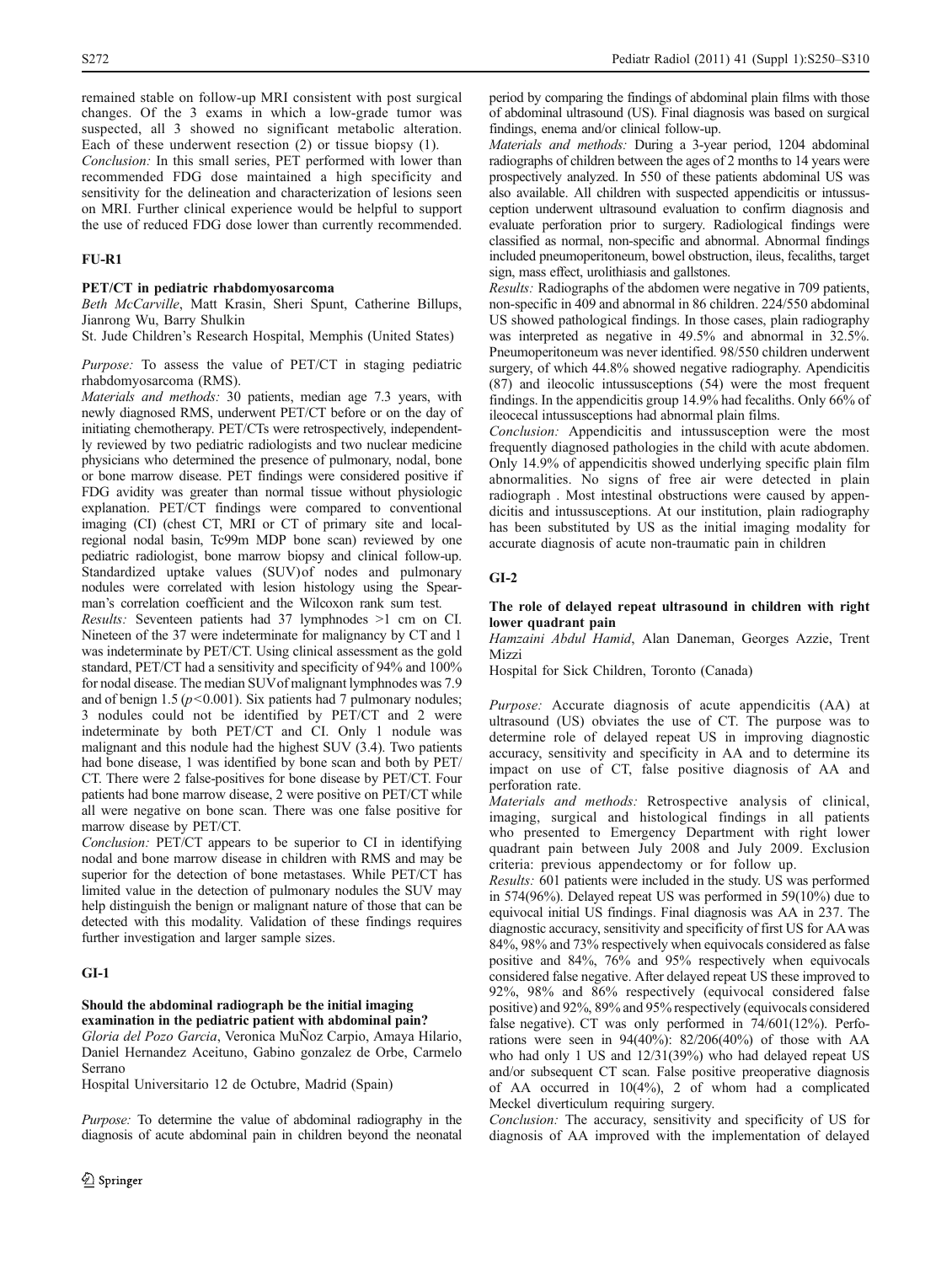repeat US, almost similar to CT. This strategy limited the use of CT in patients with right lower quadrant pain, was not associated with an increased perforation rate and did not contribute to an unacceptable rate of false positive diagnosis of AA.

## GI-3

### Difference in size of abdominal nodes and bowel wall thickness in children with recurrent abdominal pain in comparison with age-matched controls

Winnie CW Chu, Vivian YF Leung, Darshana Dattatray Rasalkar The Chinese University of Hong Kong, Hong Kong (China)

Purpose: Recurrent abdominal pain (RAP) is one of the most common gastrointestinal disorders in children after exclusion of organic causes. Prevalence across nations ranges 10 to 15%. However, there is a lack of definitive valid tools for diagnosis of RAP. The objective of this study is to study the size of abdominal lymph node and thickness of bowel wall in pediatric patients who presented with RAP but without organic cause found on ultrasound screening. Comparison was made with age-matched controls without gastrointestinal complaints.

Materials and methods: From 2005 to 2010, prospective ultrasound studies were carried out in 572 RAP patients (292 girls and 280 boys, age range 3.5 to 16.7, median 9.2 years). 494 age matched controls with no history of gastrointestinal tract (GI) disorders were also recruited for comparison (207 girls and 287 boys, age range 3.0 to 16.9, median 10.1 years). Subjects with any morphological abnormality detected on ultrasound were excluded from analysis. Size and number of the abdominal lymph nodes in the following three sites were measured: hepatoduodenal ligament (HDL), caval-duodenal chain (CDC) and mesenteric regions. Bowel wall thickness was measured at the stomach, jejunum, ascending and descending colon.

Results: Statistically significant difference was found between RAP and controls in the following aspects: (i) mean size of the lymph nodes at HDL, CDC and mesenteric regions were larger in RAP ( $p$ <0.05, Mann–Whitney U test); (ii) RAP children had significantly more lymph nodes  $(P<0.005$ , Chi-square test) on the left side of the abdomen and (iii) bowel wall thickness was increased in all sites in RAP  $(p<0.005$ , linear regression and Mann–Whitney U test).

Conclusion: The above sonographic findings could be considered as ancillary features for diagnosis of RAP after exclusion of organic causes. These features can reassure both clinicians and parents about the diagnosis of RAP, hence avoiding further unnecessary investigation while early medication for symptomatic relief can be commenced.

### GI-4

### Prospective comparison of CT enterography and MR enterography for the evaluation of pediatric Crohn's disease

Michael Gee, Keith Quencer, Mari Mino-Kenudson, Esther Israel, Jeffrey Biller, Aubrey Katz, Mukesh Harisinghani, Katherine Nimkin Massachusetts General Hospital/Harvard Medical School Boston (United States)

Purpose: Determine the accuracy of MR enterography (MR-E) for evaluation of pediatric Crohn's disease imaging features compared with CT enterography (CT-E) imaging standard. Additionally, MR-E and CT-E were compared for detection of active bowel inflammation and chronic fibrosis using a histologic reference standard.

Materials and methods: 21 pediatric patients with histologyproven Crohn's disease were enrolled in a prospective protocol approved by the IRB. All patients underwent CT-E and MR-E examinations on the same day using a combined oral contrast regimen. CT and MRI exams were evaluated in a blinded fashion by experienced pediatric radiologists for the presence of specific Crohn's disease imaging features. In addition, CT and MRI studies were independently reviewed for the presence of active bowel inflammation and chronic fibrosis, and imaging assessment was correlated with histologic reference obtained from endoscopic biopsy or surgical bowel resection.

Results: Compared with CT-E, MR-E demonstrated high accuracy (>80%) for detection of Crohn's imaging features including bowel wall thickening, lymphadenopathy, focal fluid collections, mesenteric inflammatory changes, and fistula formation. When compared with histologic reference, MR-E and CT-E demonstrated similar accuracy (82% vs 78%, respectively), sensitivity (85% vs 94%), and specificity (79% vs 59%) for the detection of active bowel inflammation. In contrast, MR-E demonstrated superior accuracy (78% vs 57%), sensitivity (74% vs 44%), and specificity (82% vs 69%) compared with CT-E for detection of mural fibrosis.

Conclusion: MR-E provides similar accuracy to CT-E for detection of Crohn's disease imaging features and active bowel inflammation in pediatric patients, without the ionizing radiation risk associated with CT. MR-E is superior to CT-E for detection of chronic mural fibrosis, likely due to the superior soft tissue contrast and enhancement kinetics provided by MRI. Non-invasive detection of mural fibrosis would be useful for predicting potential response to biological therapies and identifying possible need for surgical resection, suggesting a unique for MR-E in assessing disease activity.

## GI-5

## Comparison of high resolution bowel ultrasound (US) with MR enterography (MRE) in children with inflammatory bowel disease (IBD).

Sudha Anupindi<sup>1</sup>, Emily Janitz<sup>1</sup>, David Biko<sup>2</sup>, Melkamu Adeb<sup>1</sup>, Kassa Darge<sup>1</sup>

<sup>1</sup>The Children's Hosptial of Philadelphia, Philadelphia<sup>2</sup>National Naval Medical Center, Bethesda, (United States)

Purpose: Show bowel US is sensitive for detecting IBD. Evaluate intra- and extramural bowel pathology on US and correlate with MRE.

Materials and methods: 19 patients with known or suspected IBD (7 F, 12 M, age 14.7+/− 3.3 yrs) had bowel ultrasound and MRE within a 2 month period and histological confirmation of IBD. On US and MRE, 10 bowel segments were evaluated. Number of bowel segments visualized, bowel wall thickening (BWT), bowel wall hyperemia/enhancement (BWH/BWE), abnormal peristalsis on cine, stricture, fistula, abscess, and mesenteric inflammation (hyperechogenicity/high signal) were reviewed by 2 radiologists, blinded to biopsy results. BWH/BWE & mesenteric changes were scored on a 4 point scale  $(0 = normal, 1 = mild, 2 = moderate, 3 = severe)$ .

Results: In 18/19 patients (95%) 8 or more of 10 bowel segments were demonstrated on US. In 1/19 (5%) all segments were seen. On MRE, in 18/19 subjects (95%) 10 bowel segments were seen; in one, 8/10 segments seen due to prior ileocecotomy. Incidence of diseased bowel on US/MRE: terminal ileum (TI) 68.4%/63.2%, cecum 36.8%/ 31.5%, ascending colon (asc)26.3%/26.3%, transverse colon(tran) 26.3%/10.5%, descending 21.0%/21.0%, jejunum 15.8%/21.0% No duodenal disease seen on US or MRE. In diseased segments mean BWT on US/MRE: TI 5.7 mm/8.4 mm, cecum 5.6 mm/8.4 mm, asc 4.9 mm/9.2 mm, trans 4.7 mm/6.7 mm. Higher BWT on MRE may reflect surrounding extramural inflammation.The score of BWH/ BWE for these segments was 2.4–3.0. Mean score for mesenteric changes was 2 for US and MRE. In 1 patient US identified a TI stricture not seen on MRE. Phlegmon on US was seen in 3, 2 of these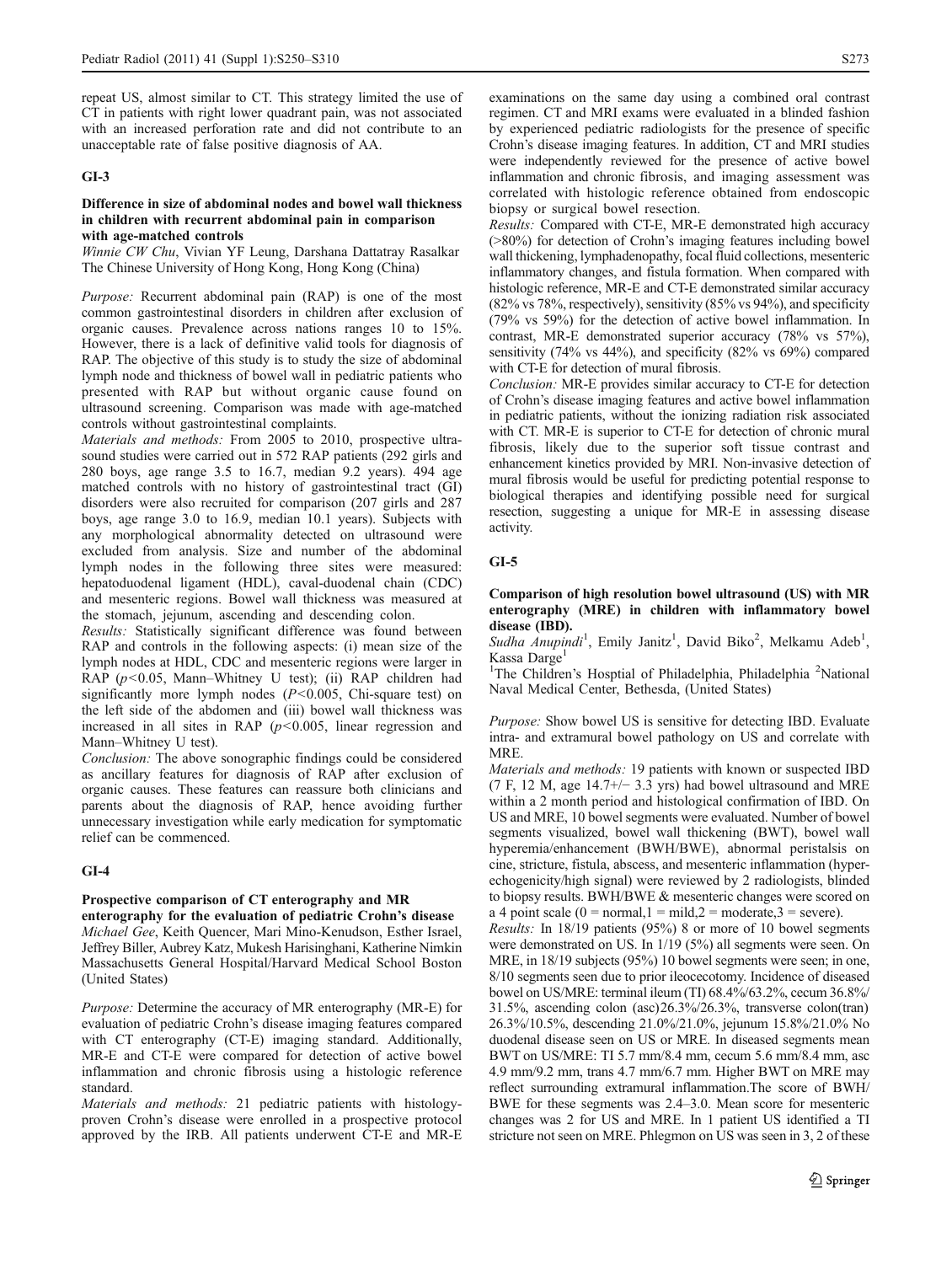had bowel perforation and 1 had an abscess, all confirmed on MRE. Using MRE as reference, sensitivity/specificity for detection of disease on US in the small bowel was 100%/67%and colon 100%/ 90% respectively. Negative predictive value (NPV) for bowel was high, 88-100%.

Conclusion: Compared to MRE, bowel US is sensitive in detecting intra- and extramural bowel pathology. High NPV suggests US should be used as a screening prior to MRE.

## GI-6

### Comparison of gray scale and colour Doppler sonographic findings with plain radiography findings in neonates with necrotizing enterocolitis (NEC)

Akshay Saxena, Gaurav Arora, Kushaljit Sodhi, Praveen Kumar,

Niranjan Khandelwal

Post Graduate Institute of Medical Education and Research, Chandigarh, (India)

Purpose: To compare abdominal sonographic findings with abdominal radiography in neonates clinically suspected to have NEC and to correlate sonographic findings with clinical outcome. Materials and methods: 33 neonates with clinical suspicion of NEC were included in the study group (Group I). 20 neonates with feed intolerance but not suspected to have NEC served as the control group (group-II). Abdominal radiography was performed in group I at the time of enrollment, and during follow up radiographs ascertained whether there was clinical deterioration. Radiographic examinations were followed by sonographic evaluation within 6 h. Sonographic evaluation included thickness, echogenecity and perfusion of bowel wall, pneumatosis, pneumoperitoneum, portal venous gas and peritoneal fluid. Neonates in group II were evaluated by sonography alone. The radiographic findings were compared with sonographic findings. Sonographic findings were also co-related with adverse clinical outcome (defined as patients who required surgical management and/or died because of NEC). Results: 1. The two groups were similar to each other in terms of gestational age, body weight and sex  $(p=0.21,0.20$  and 0.13 respectively). 2. Sonography in group II provided normative data for bowel wall thickness, echogenicity and perfusion. 3. Sonography was superior to radiography in detection of pneumoperitoneum, portal venous gas and peritoneal fluid. 4. Radiography and sonography were complimentary to each other for detection of pneumatosis. 5. Spectrum of sonographic findings for bowel wall in NEC included mural thickening, increased mural echogenecity, increased mural perfusion and reduced mural perfusion. 6. During follow up in six patients, sonography detected deterioration in five patients compared to three with radiography. 7. Sonographic detection of free and echogenic peritoneal fluid, portal venous gas, pneumatosis, pneumoperitoneuam and increased bowel perfusion had statistically significant  $(p<0.05)$  correlation with adverse clinical outcome.

Conclusion: Abdominal sonography has the potential to make a significant contribution to the clinical management of patients with NEC.

## GI-7

Sonographic hepatic and portal blood flows in patients with adolescent idiopathic scoliosis: the effect of prone positioning Pierre Schmit<sup>1</sup>, John Trask<sup>1</sup>, P. Christopher Cook<sup>2</sup>, Ron El-Hawary<sup>1</sup> <sup>1</sup>IWK Health Centre, Halifax (Canada) <sup>2</sup>Orthopedic Department Dartmouth-Hitchcock Medical Center, Labanon (United States)

Purpose: Numerous publications have shown that prone positioning can adversely affect IVC and intra-abdominal pressures. Given that there have been 3 case reports of ischemic hepatic events during prone scoliosis surgery, we decided to sonographically evaluate hepatic artery (HA) and portal vein (PV) blood flows in different surgical positions in patients with adolescent idiopathic scoliosis.

Materials and methods: The project was ERB approved. Sixteen females with adolescent idiopathic scoliosis (right main thoracic, >45°) were sonographically evaluated: first, in supine control position, second, in a mock surgical prone position with the abdomen hanging free with a one-piece chest pad (P1) and with a two-piece chest pad (P2) used for spinal surgery. Resistive index, diastolic and systolic velocities were measured for the main, left and right HA. Flow velocity and pressure gradients were measured for the main, left and right PV. Paired sample t-tests were used to compare control vs P1, control vs P2, and P1 vs P2.

*Results:* The age of the patients was 14.8 years  $(\pm 1.94)$  and the average scoliosis Cobb angle was  $64.2^{\circ}$  ( $\pm$ 9.55°). As compared to the control position, systolic flow velocity decreased for both prone positions in the main and right PV  $(p<0.05)$ . Prone positioning also decreased pressure gradients in the main and right PV  $(p<0.05)$ . There was a significant increase in right HA resistive index for the P1 position  $(p<0.05)$  with a significant decrease in flow velocity in the left HA  $(p<0.05)$ .

Conclusion: The decreased portal flow velocity and portal gradients observed in the prone position may be implicated in hepatic ischemia as PV delivers 75% of the liver blood supply. Right and left HA measurements show changes that are supportive, to a lesser extent of decreased arterial perfusion. Hence, prone positioning for spinal surgery, regardless of the number of chest pads utilised, impairs PV and HA blood flows.

## GI-8

## Evaluation by color-Doppler ultrasonography (CDU) in children benefiting from the Meso-Rex bypass (MRB) for extra-hepatic portal vein thrombosis

Cristina Lo Zupone<sup>1</sup>, Lidia Monti<sup>1</sup>, Arianna Bertocchini<sup>1</sup>, Giuseppe D'Ambrosio<sup>1</sup>, Alessandro Latini<sup>2</sup>, Roberta Silvestri<sup>2</sup>, Chiara Grimaldi<sup>1</sup>, Fabrizio Gennari<sup>1</sup>, Paolo Toma<sup>1</sup>, Jean De Ville de Goyet<sup>1</sup> <sup>1</sup>Ospedale Pediatrico Bambino Gesù, Rome<sup>2</sup>Policlinico Agostino Gemelli, Rome, <sup>2</sup> Policlinico Agostino Gemelli,Rome (Italy)

Purpose: Extra-hepatic portal vein thrombosis (EPVT) is a condition in which the obstruction of the portal vein trunk results in non-cirrhotic portal hypertension (pre-hepatic type) with complications ranging from variceal hemorrhage, hypersplenism, biliopathy to growth/development deficiency or subclinical encephalopathy. MRB (a direct bypass from mesenteric to left portal vein (LPV) has been shown to restore the physiologic portal flow to the liver. This study intend to evaluate the role of CDU for assessing of patency of the shunt and intra-hepatic portal flow at the long-term.

Materials and methods: Between 2007 and 2010, 30 children affected by EPTV with recurrent bleeding from esophageal varices and/or severe hypersplenism (age range: 9 months −18 years), underwent MRB. Intra- and extra-hepatic vascular anatomy was assessed preoperatively using CDU, CT, MRI and retrograde portography. Only CDU was used for intra-operative checks, during the early (1 week) (EPO) and late post-operative period (LPO). Current follow-up ranges from 1 to 36 months.

Results: Peri-operative flow problems diagnosed at CDU led to successful immediate revision of the shunt in two cases and conversion into a meso-caval shunt in another one. We evaluated maximum flow velocity in the MRB and within the liver either at EPO and at LPO. At long-term patency of the MRB was 100% with 27/29 MRB patients showed resolution of CDU signs of portal hypertension.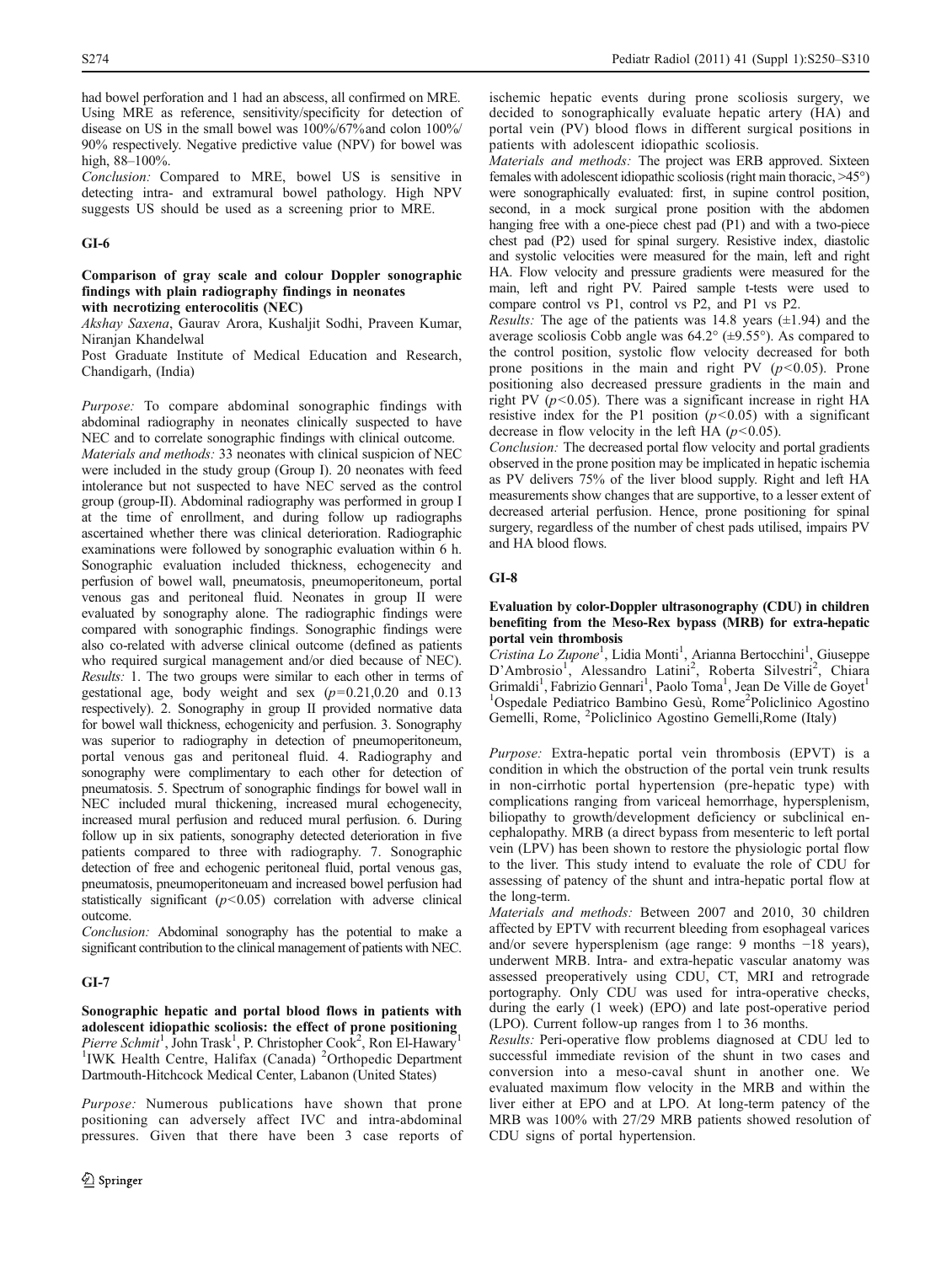Conclusion: This study confirms that: 1- MRB restores normal portal flow through the liver and cures portal hypertension; 2- CDU alone is adequate to efficiently check bypass patency and portal flow at long-term; 3- Intra- and immediate post-operative CDU monitoring is essential for achieving best clinical results.

### GI-9

### Impact of specialised ultrasound examination on the investigation of infants with neonatal cholestasis

Terry Humphrey, Narasimharaju Dantuluri, Sanjay Rajwal, Helen Woodley, Naved Alizai, Patricia McClean

Leeds General Infirmary, Leeds (United Kingdom)

Purpose: No single investigation can confirm the diagnosis of biliary atresia (BA) with certainty. Between 2002 and 2005 we investigated the use of specialised abdominal ultrasound scans (USS), looking for specific ultrasound features to differentiate infants with BA from those with other causes of cholestasis. Combining these features gave an overall accuracy in diagnosis of 98% and this method has been adopted in our unit. The aim of this study was to assess if the incorporation of this technique has reduced the need for invasive investigations.

Materials and methods: Medical notes were reviewed retrospectively from 2 groups of 50 consecutive infants referred for investigation of neonatal cholestasis before (Gp 1) and after (Gp 2) the USS study. Patient demographics, stool colour, laboratory tests, radiological and histological reports and final diagnoses were recorded. The number and types of investigations needed to exclude a diagnosis of BA were noted.

Results: Notes were available for 48 infants in Gp 1 (24 male, median age 5 weeks [range 1–19 weeks]) presenting between Apr. 2000 and Feb. 2002, and 49 infants in Gp 2 (29 male, median age 6 weeks [range 1–20 weeks]) presenting between Nov. 2005 and Jul. 2007. 10 infants in Gp 1 and 7 infants in Gp 2 had a final diagnosis of BA. All infants had the standard first line laboratory investigations for neonatal cholestasis and an USS; standard USS in Gp 1, specialised USS in Gp 2. The number of other investigations such as scintigraphy or operative cholangiogram required to confirm or refute a diagnosis of BA did not differ significantly between the two groups. However there was a significant reduction in the number of biopsies, from 22 in Gp1 to 4 in Gp2 ( $p$ <0.05).

Conclusion: The introduction of specialised USS into our routine investigation of infants referred with neonatal cholestasis has been associated with a significant decrease in the number of liver biopsies performed to diagnose BA.

### GI-10

### Abdominal sonography in the preoperative diagnosis of extrahepatic biliary atresia (EHBA) in children

Akshay Saxena, Vinayak Mittal, Kushaljit Sodhi, Baburam Thapa, Katragadda Rao, Ashim Das, Niranjan Khandelwal

Post Graduate Institute of Medical Education and Research, Chandigarh (India)

Purpose: To assess the role of abdominal sonography in the pre operative diagnosis of extrahepatic biliary atresia (EHBA) in children <90 days of age.

Materials and methods: This was a prospective study with clearance from ethical committee of our institute. Informed written consent was obtained in all cases. Abdominal sonography was performed in 99 children of age <90 days with biochemically proven conjugated hyperbilirubinemia. All children were examined after 4 h of fasting. The children were evaluated for triangular cord (TC) sign, presence and morphology of gall bladder (GB), GB contraction after oral feed, common bile duct (CBD), liver size and echotexture, spleen size, caliber of right branch of hepatic artery, caliber of right branch of portal vein and ratio of caliber of right branch of hepatic artery and right branch of portal vein. Final diagnosis of EHBA was made on preoperative cholangiogram. The diagnostic performance of various parameters in isolation and in combination was evaluated.

Results: There were 68 males and 31 females. Final diagnosis of EHBA was made in 30 cases. TC sign had sensitivity, specificity, PPV, NPV and accuracy of 23.3%, 97.1%, 77.8%, 74.4% and 74.7% respectively. GB was not visualized in 7 cases all of which had EHBA. Sensitivity, specificity, positive predictive value (PPV), Negative predictive value (NPV) and accuracy of abnormal GB for diagnosis of EHBA were 83.3% %, 82.6%, 67.6%, 91.9% and 82.8% respectively while for non contraction of GB after oral feed were 87%, 72.5%, 51.3%, 94.3% and 76.1% respectively. Non-visualized CBD had sensitivity, specificity, PPV, NPV and accuracy of 93.3%, 47.8%, 43.8%, 94.3% and 61.6% respectively. The enlarged right hepatic artery had sensitivity, specificity, PPV, NPV and accuracy of 80%, 49.3%, 40.7%, 85% and 58.6% respectively while increased ratio of right hepatic artery diameter to right branch of portal vein diameter had sensitivity, specificity, PPV, NPV and accuracy of 76.7%, 46.4%, 38.3%, 82.1% and 55.6% respectively. Negative TC sign with normal GB morphology had 83.3% sensitivity and 82.6% specificity for ruling out EHBA with NPV of 91.9%.

Conclusion: Comprehensive sonographic evaluation can help in segregating babies (age <90 days) who are at high risk of having EHBA from those who are at low risk.

## GI-11

### Delineation and characterization of pediatric focal liver lesions using contrast-enhanced ultrasound (CEUS): preliminary results

Joseph Jacob, Preena Patel, Annamaria Deganello, Dino Hadzic, Maria Sellars, Paul Sidhu

Kings College Hospital, London (United Kingdom)

Purpose: To determine the accuracy of CEUS in characterizing pediatric focal liver lesions (FLL) in comparison to computerized tomography (CT), magnetic resonance (MR) and positron emission tomography (PET) imaging or histology as the reference standard.

Materials and methods: Children referred for assessment of FLL over a 3 year period underwent a CEUS examination following fully informed parental consent. CEUS was performed by experienced examiners using a Siemens (Mountain View CA) S2000, a 4 C1 transducer, and 1.2–2.4 mls of SonoVue (Bracco) SpA Milan). A standard multiphase CEUS was performed and recorded with all children undergoing further imaging or followup with ultrasound. A comparison of the CEUS results, arrived by consensus, was compared to the reference standard to ascertain the accuracy of CEUS in characterizing FLL.

*Results:* A total of 20 children, (Female = 11, Male = 9, mean age 13.5, range 15 mths- 17 yrs) were examined with no contrast reactions recorded. 15 children were referred for assessment of a FLL in chronic liver disease, 2 for suspected metastases (treated primary malignancy) and 3 with FLL and no relevant clinical history. Following CEUS, the following were identified: regenerative nodules  $(n=7)$ , focal fatty sparing  $(n=5)$ , hepatic adenoma  $(n=2)$ , hemangioma  $(n=3)$ , metastases  $(n=1)$ , focal fatty infiltration  $(n=1)$  and focal nodular hyperplasia (FNH)  $(n=1)$ . On comparison with CT, MR, PET imaging or biopsy, 16/20 (80%) demonstrated full concordance with CEUS. In 2 discordant cases, neither CT nor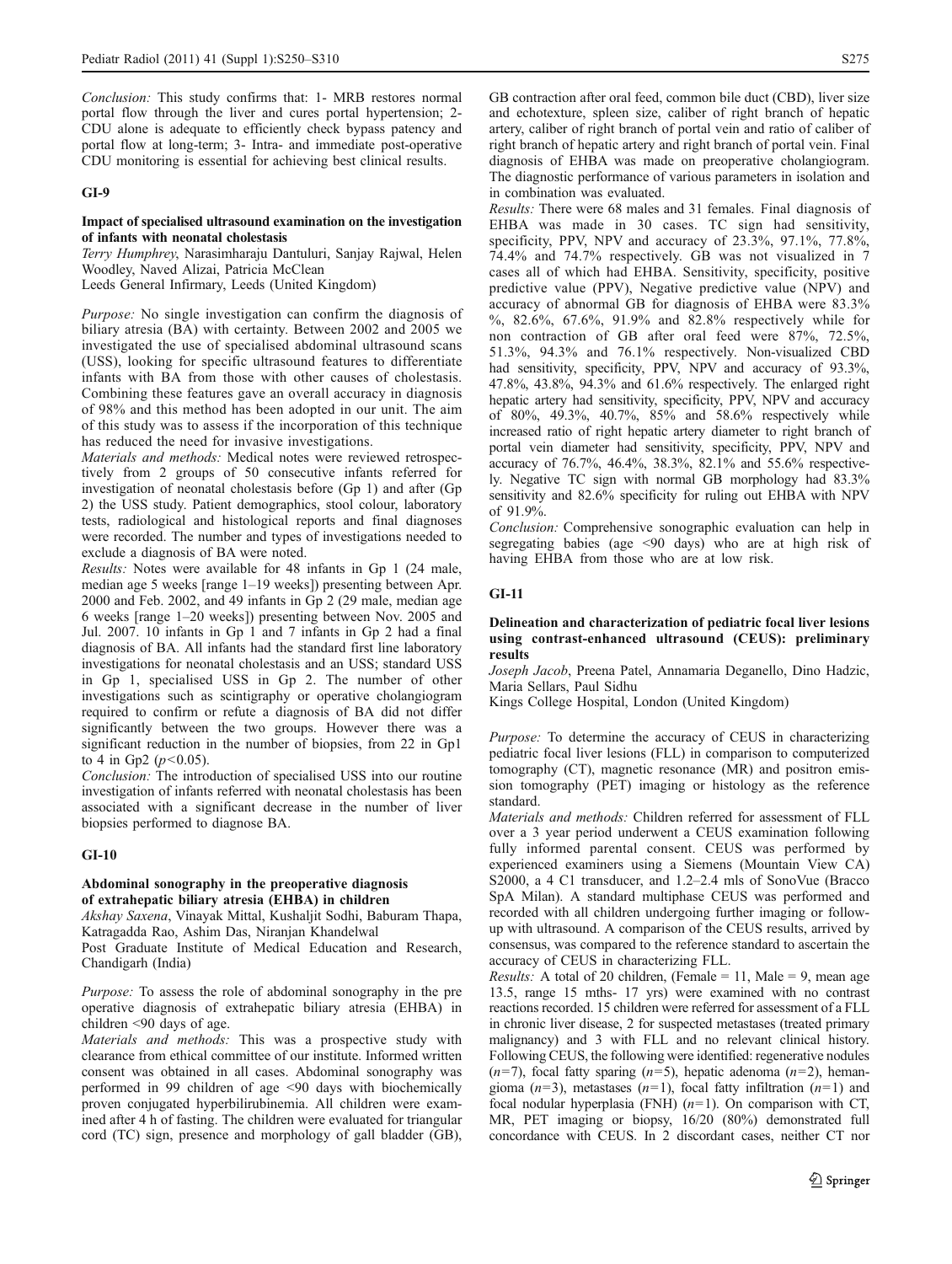MR imaging could characterize the nature of the FLL and in the other 2 cases other modalities diagnosed a different benign lesion to CEUS.

Conclusion: These findings demonstrate the usefulness of CEUS in characterizing FLL compared to traditional methods. CEUS represents a viable, safe, radiation free, cost-effective method for the assessment of FLL in this group and most importantly has the potential of reducing the radiation burden in a young population.

## GI-12

## Rapid MRI techniques for quantification of hepatic fat content in pediatric patients with non-alcoholic fatty liver disease Jie Deng, Mark Fishbein, Cynthia Rigsby, James Donaldson Children's Memorial Hospital, Chicago (United States)

Purpose: Nonalcoholic fatty liver disease (NAFLD) is the most common liver disease among obese children and adolescents in North America. Liver fat quantification using MRI has evolved greatly in the past few years. The purpose of this study was to compare the conventional 2-point Dixon imaging (in and opposed phase) and LIPO-Quant (Liver Imaging of Phaserelated signal Oscillation and Quantification) methods for liver fat fraction measurement.

Materials and methods: A phantom model with known fat fraction of 2.5-50% was used to test the measurement accuracy. Studies were performed on 4 healthy volunteers and 8 patients ( $13±2$  yrs) referred by pediatric NASH clinic. Imaging was acquired on a Siemens 1.5 T AVANTO scanner. Two-point Dixon methods included 2D FLASH and 3D VIBE with small flip angle (10° and 15°) to reduce T1 effect. Multi-echo GRE images were acquired in 2 breath-hold: TR=122 ms, TE=2.3-13.8 ms,  $\Delta$ TE=2.3 ms, flip angle=10°. In the Dixon method, water and fat signals were derived by the sum and difference of in and opposed phase images. LIPO-QUANT separated water and fat signals using non-linear fitting of the signal oscillation. It constructed the fat spectrum with single and multiple peaks (centered at 2.1, 1.3 and 0.9 ppm). It also corrected for T2\* effect, in the situation of co-occurrence of hepatic steatosis and siderosis. Fat fraction (FF) was calculated as Sfat/ (Swater+Sfat).

Results: In the phantom model, LIPO-QUANT modeling with single or three fat peaks and two  $T2^*$  (T2\*water and T2\*fat) provided the most accurate measurements for FF≥5%. For FF≤ 2.5%, the most robust method is the triple-echo and 3-peak, 1-T2\* model. 2D FLASH underestimated all FF. In healthy volunteers, FF=1.9±0.6%. FF in 8 patients was  $9.4 \pm 6.6\%$  (FLASH),  $14.9 \pm$ 8.4% (VIBE) and  $14.1 \pm 5.9$ % (LIPO-QUANT). There were significant differences for FLASH vs.VIBE and FLASH vs. LIPO-QUANT. However, VIBE and LIPO-QUANT were not significantly different  $(p=0.38)$ .

Conclusion: LIPO-QUANT provided a promising method for rapid and accurate fat fraction measurement in NAFLD patients. Future studies will investigate the reproducibility and its correlation with gold-standard biopsy results.

## GI-13

## Measuring liver iron concentration with breath-hold gradient recalled echo (GRE) imaging

Richard Jones, Laura Hayes, Damien Grattan-Smith <sup>1</sup>CHOA/Emory, Atlanta (United States)

Introduction: Measurement of liver R2 is an accepted, noninvasive, MRI-based method of determining liver iron concentration (LIC) that uses previously established calibration data to calculate the LIC from the measured R2 value (St Pierre et al. Blood. 105:855; 2005). Ferriscan, the commercial, web-based implementation of this procedure, requires a fixed repition time (TR) and is hence prone to respiratory artefacts. In this abstract we evaluate a faster, cheaper alternative that is free from respiratory artifacts and which can be processed within the department.

Materials and methods: We developed modified GRE sequences which acquire trains of 12, 6 or 4 echoes after each RF pulse and which, for the shorter echo trains, acquire interleaved echo times. Each acquisition is acquired in a single breath-hold in order to minimize respiratory artefacts. The analysis of the GRE data is carried out using in-house software written in interactive data language (IDL) in which a user manually defines the liver, a pixel by pixel R2\* fit is then performed for all pixels within the liver. A histogram of the R2\* values is calculated and fitted to a normal distribution. The extrapolation of the LIC from the derived R2\* was based on the calibration data published by Wood et al. (Wood et al. Blood 106:1460; 2005). Ferriscan data were also obtained from the same subjects.

Results: For the initial 25 subjects the LIC derived with the modified gradient echo sequence were well correlated  $(r2=0.94)$  with the Ferriscan results. A Bland-Altman analysis of the LICs from the Ferriscan and the modified GRE method showed that the mean differences were not significantly different from zero (−0.17±1.03), implying that the modified GRE method can accurately measure LIC. Conclusion: The modified GRE sequence provides a rapid, artifact free means of determining the LIC and the results obtained are in good agreement with those obtained using Ferriscan. The data analysis can be performed rapidly by a technologist within the department resulting in a more rapid report turn-around and a considerable cost saving.

## GI-14

## Limitations of using linear fitting after logarithmic transformation to estimate relaxation rates in iron-loaded liver

Seth Friedman<sup>1</sup>, Randolph Otto<sup>1</sup>, Ferguson Mark<sup>1</sup>, Kenneth Marro<sup>2</sup>, Dennis Shaw<sup>2</sup>, Ed Weinberger<sup>2</sup>

<sup>1</sup>Seattle Childrens, Seattle, <sup>2</sup>University of Washington, Washington (United States)

Purpose: MRI is used as a front-line tool to measure changes in relaxation that occur in the liver with iron loading. Typically, a number of echoes (10–12) are acquired and curve-fitting performed. Most commercial scanners, and some software, use a linear fit after logarithmic-transformation (LFLT) to generate a relaxation estimate (T2\*). Because most centers do not collect their own paired MRIbiopsy data, literature equations are employed to convert T2\* into an iron concentration. Unfortunately, these equations are derived from non-linear fit methods. While there is high correspondence between LFLT and non-linear T2\* estimates when iron levels are low, substantial divergence in results occur as iron-levels increase. Using human and simulation data, this report quantifies the degree of error that can occur, and suggests guidelines for future use.

Materials and methods: After IRB approval, LFLT and non-linear methods were compared in a cohort of twenty pediatric patients (7 F/13 M,  $14.5 \pm 7.5$  years) that were evaluated for hepatic iron overload. Simulation analyses in MATLAB (Mathworks, Natick MA) were performed to characterize the two main factors impacting derived results.

Results: In human subjects, the T2\* curve calculated using LFLT demonstrates significant deviation from non-linear methodology at T2\* of 5 ms. This error results in consistent under-estimation of liver iron of a magnitude or more as iron levels increase. Simulation analyses demonstrated the primary factors for these differences: a) noise truncating the mono-exponential function, and b) multiple signal components present in iron-loaded tissue impacting fit concordance.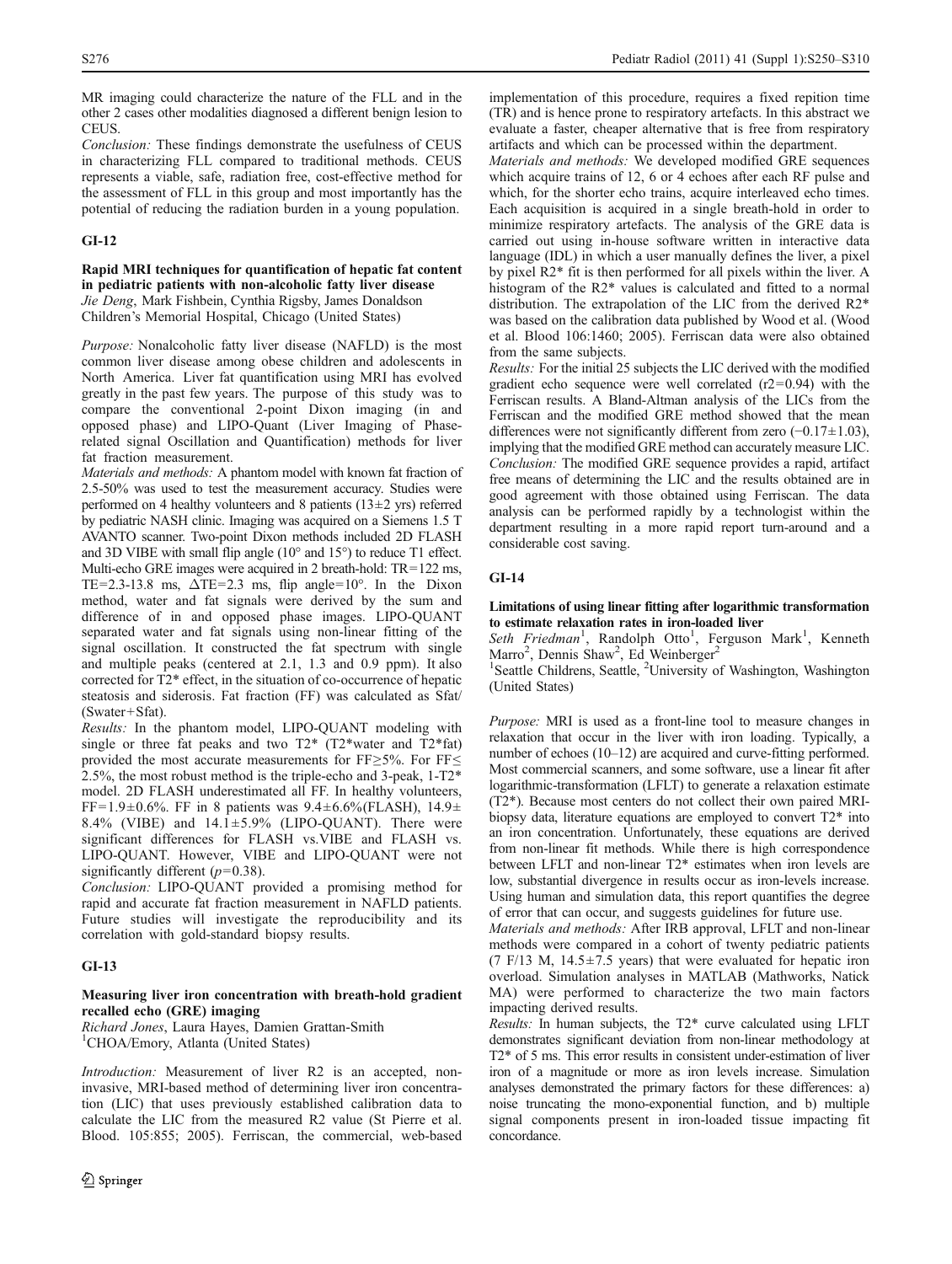Conclusion: LFLT results in erroneous estimation of tissue relaxation at moderate to high levels of iron overload. As LFLT methods are often implemented to generate automated maps, these errors have the potential to go unappreciated. Therefore, while LFLT fitting will provide reasonable results in patients with none to minimal iron loading, we suggest that it should not be used for routine patient care.

## GI-15

## Does visceral fat volume predict duodenal compression in superior mesenteric artery (SMA) syndrome? Urmil Mehta, Owen Arthurs, Pat Set

University of Cambridge, Cambridge (United Kingdom)

Purpose: SMA syndrome is a rare condition in which the duodenum becomes compressed by an abnormally acute angle between the superior mesenteric artery and aorta, causing abdominal pain and vomiting. In this study, we measured the duodenal distance between SMA and aorta, and abdominal fat distribution in asymptomatic children undergoing abdominal CT in order to define the normal range.

Methods: We retrospectively identified all childhood abdominal CT examinations in our department over a 4 year period (2005– 2008). We measured SMA to aorta distance at the midpoint of the third part of the duodenum ("duodenal distance") on 3D reconstructed sagittal/oblique slices. Total and visceral intraabdominal fat at the level of the umbilicus were measured at the level of the umbilicus using automated software.

Results: The mean duodenal distance in 205 consecutive paediatric abdominal CT examinations was 11.3±4.8 mm (range 3.6–35.3 mm). There was no significant gender difference (males,  $11.5 \pm 4.5$  mm, females  $11.1 \pm 5.3$  mm;  $p=$ 0.56), nor significant correlation between duodenal distance and age ( $p=0.66$ ). Duodenal distance was accurate to within 1.3 mm (inter-observer variability). There was a weak but significant correlation between duodenal distance and total fat volume (Y= 1.24 X+11.7;  $R=0.23$ ;  $p<0.005$ ) as well as visceral fat volume  $(Y=0.39 \text{ X}+1.88; R=0.32; p<0.001).$ 

Conclusion: There is a wide range of normal duodenal distances in children, which correlate weakly with visceral fat and total body fat volume. Using a duodenal distance definition of <8 mm (Unal et al., 2005) would diagnose 42 of our 205 asymptomatic children (20%) with SMA compression. Our findings suggest that apparent duodenal compression by a narrow SMA angle is not the sole contributor to this rare syndrome.

### GI-16

### Differentiation between Hirschsprung alied disease and Hirschsprung disease in childhood with barium enema Shuochun Wu, Xinyu Yuan

Capital Institute of Pediatrics, Beijing (China)

Purpose: To compare the barium enema features between Hirschsprung alied disease (HAD) and Hirschsprung's disease (HD).

Materials and methods: Nineteen cases of HAD aged from 30 days to 10 years (median age 14 months) and nineteen cases of HD aged from 42 days to 8 years (median age 8 months) were randomly enrolled in this study. All cases underwent a barium enema examination prior to operation.The X-ray data were reviewed to calculate the appearance rate of the narrow zone, 'truncation sign', spasm notch, and R/C ratio (the longest diometer of rectum/that of colon) respectively by two experienced pediatric radiologists independently. Otherwise, the position of barium retained was observed. Statistically, the parameters of both groups

were compared by SPSS11.5, and  $P < 0.05$  was considered to be significant.

Results: Appearance rate of the narrow zone: group HAD is 9/19, group HD is 18/19, c2=10.364,  $P=0.001<0.05$ , statistical significance is found between the two groups. Appearance rate of the 'truncation sign': group HAD is  $4/19$ , group HD is  $1/19$ ,  $P=0.34>$ 0.05,no statistical significance is found between the two groups. Appearance rate of the spasm notch: group HAD is 3/19, group HD is  $1/19$ , P=0.604 > 0.05,no statistical significance is found between the two groups. R/C ratio: group HAD is  $0.42 \pm 0.15$ , group HD is  $0.29 \pm$ 0.12,  $t=2.892$ ,  $P=0.006<0.05$ , statistical significance is found between the two groups. Position of barium retained in HAD: distal descending colon 37% (7/19), distal sigmoid colon 5% (1/19), distal transverse colon 5% (1/19), total colon 32% (6/19). In HD: distal descending colon  $16\%$  (3/19), distal sigmoid colon  $68\%$  (13/19), distal rectum 16% (3/19).

Conclusion: There are differences between HAD and HD on barium enema though they have similar clinic experience. HAD appears less narrow zone and less R/C ratio than HD; HAD and HD have similar appearance rate of the 'truncation sign' and the spasm notch. Most position of barium retained of HAD is distal descending colon, while that of HD is distal sigmoid colon. Therefore, position of barium retained should be a helpful parameter for differentiation.

## GI-17

## MRI predictors of treatment response for fistulizing Crohn's disease in pediatric patients.

Anuradha Shenoy-Bhangle<sup>1</sup>, Katherine Nimkin, Dana Goldner, Esther Israel, Michael Gee

Masachusetts General Hospital, Boston (United States)

Purpose: To evaluate MRI predictors of clinical response in pediatric Crohn's patients with perianal disease.

Materials and methods: We performed a retrospective analysis of pediatric patients with Crohn's disease who underwent MRI for assessment of perianal fistulae between September 2003 to February 2010. The parameters studied included number and type of fistula according to Park's classification; length of each fistula and presence of associated abscess. In patients who had follow up MRI, response to treatment or disease worsening was analyzed. Clinical response was determined based on presence or absence of perianal pain and discharge on subsequent follow up visits.

Results: 26 patients(15 male and 11 female; mean age range 17 years) were included. Of these, 22 had a follow up MRI while 4 exhibited clinical remission and did not require repeat imaging. All fistulae were well visualized on the T2 fat sat and T1 fat sat post gadolinium sequence. According to Park's classification, out of the 40 fistulae in 26 patients, 4 were noted to be suprasphincteric, 31 transsphincteric and 5 were intersphincteric. 14 patients had multiple fistulae with individual length in the range of 0.5 to 4.5 cm. 18 patients had an associated perianal abscess. Of the 26 patients, 18 had clinical response, 1 was lost to follow up. MR imaging features associated with better prognosis include presence of a single fistula, cumulative length of fistula less than 2.5 cm and absence of an associated abscess. In addition, there is a significant positive correlation between lack of disease progression on subsequent MRI and clinical response.

Conclusion: MRI plays a critical role in the clinical management of pediatric fistulizing Crohn's disease. In addition to anatomic delineation, MR assessment of fistula number and length as well as presence of an associated abscess predicts treatment response. Stability of fistula on follow up MRI correlates significantly with subsequent clinical response. These results suggest a role for serial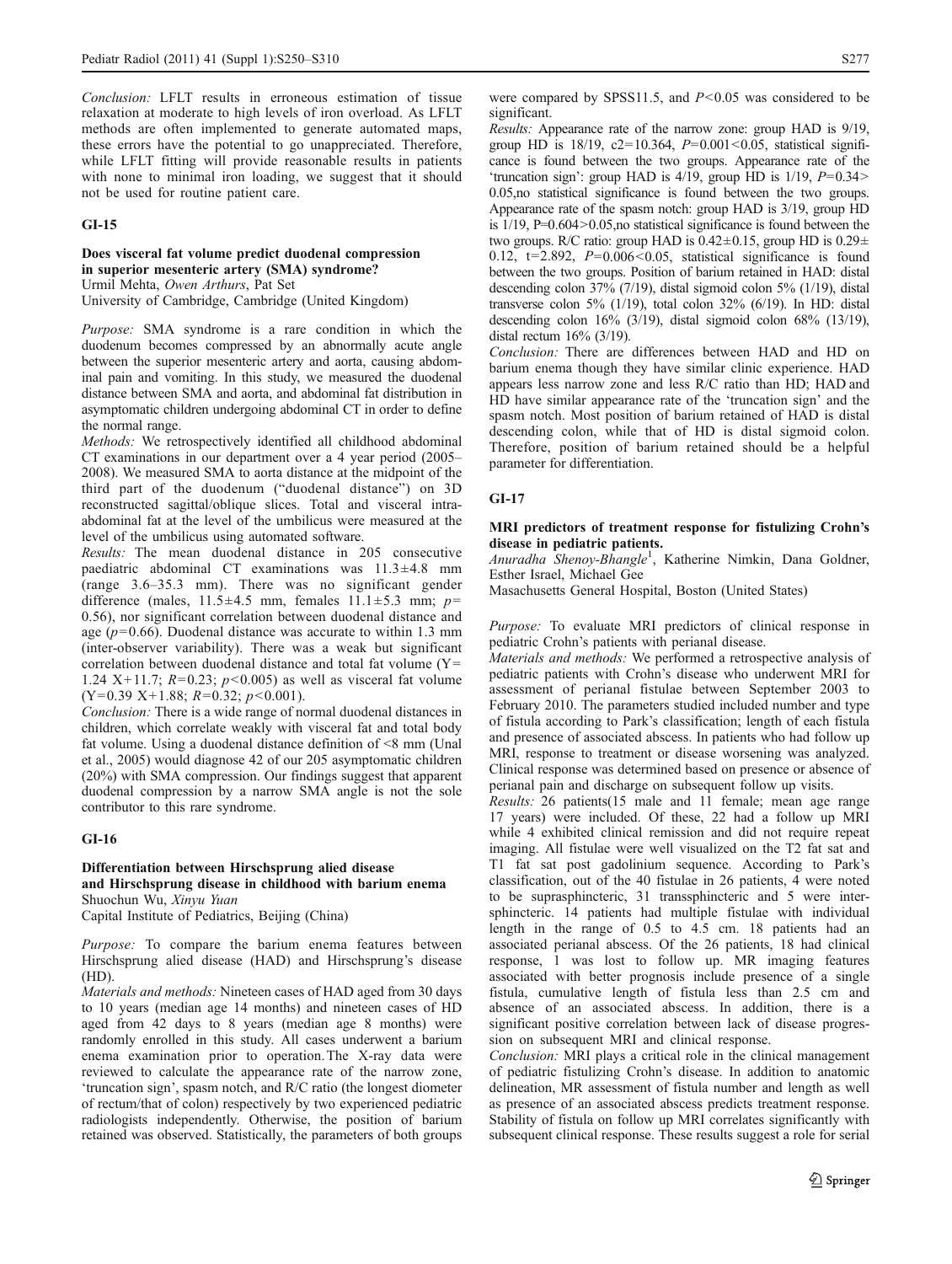MRI exams for determining therapeutic susceptibility and early assessment of response.

## GI-18

## Imaging features of irreducible or atypical intussusception

Sophie Swinson, Annmarie Jeanes Leeds General Infirmary, (United Kingdom)

Purpose: Diagnosis of intussusception with ultrasound has a sensitivity of up to 100%. Fluoroscopic air reduction is widely used as first line treatment and published reduction rates vary (65–90%). Cases of failed air reduction or those unsuitable for the procedure undergo surgical reduction or resection. The incidence of paediatric intussusception appears to be declining with fewer idiopathic, reducible cases resulting in an increasing proportion of atypical cases. Previously described ultrasound features of decreased reducibility include reduced Doppler flow, trapped fluid and atypical location. The aim of this study was to review practice at a large tertiary referral centre highlighting the ultrasound characteristics of atypical or irreducible cases.

Materials and methods: A retrospective review of all cases of intussusception over a 3 year period was carried out. Ultrasound findings, reduction rate, complications, surgical notes and histopathology were reviewed.

Results: Thirty nine cases were included. Eight cases (21%) had a pathological lead point (2 lymphoma, 4 Meckel's diverticulum, 1 hamartomatous polyp and 1 Henoch Schönlein purpura), which is higher than previously quoted in the literature (10%). Twenty one of 31 attempted air reductions were successful (68%). There were no perforations. Five of ten failed reductions and all 8 cases going straight to theatre required subsequent resection due to infarcted bowel or lead points. The presence of reduced Doppler flow was significantly associated with failed reduction  $(p=0.01)$ . Trapped fluid and an atypical position in the abdomen were also associated with non-reduction but this did not reach statistical significance  $(p=0.11)$ and  $p=0.22$  respectively).

Conclusion: The number of intussusception cases over the 3-year study period is smaller than might be expected and our reduction rate is at the lower end of that quoted in the literature. The latter may be due to an increase in the proportion of atypical cases,with a higher than expected number of lead points. Reduced Doppler flow was significantly associated with failed air reduction.

### GI-19

### Is a retromesenteric location of the third portion of duodenum an indicator of malrotation?

Darshit Thakrar, Cynthia Rigsby, Katherine Barsness, Emma Boylan, James Donaldson

Children's Memorial Hospital, Chicago (United States)

Purpose: Ultrasound (US) of the retromesenteric position of the third portion of the duodenum (D3) has been suggested as an indicator for diagnosing or excluding malrotation in newborns. The purpose of this study is to validate this by CT in a broader population of children with surgically proven malrotation.

Materials and methods: Retrospective review of 111 patients between 2001 and 2010 with surgically proven malrotation. 12 patients also had abdominal CT (ages 9 days to 16 years). CT studies were reviewed by 3 pediatric radiologists for the suggested findings of malrotation including D3 position, its relationship to the aorta and superior mesenteric artery (SMA), uncinate process, left jejunal and renal veins. SMA/superior mesenteric vein (SMV) relationship and cecal position were also evaluated. Any bowel loop seen between the aorta and SMA was assessed for its specific location.

Results: D3 was not retromesenteric in 100% of patients. However, a loop of bowel, shown not to be D3 was seen between the aorta and SMA in 33% (4/12) of cases. The longitudinal distance of these non D3 retromesentric loops from the SMA was 10–20 mm.  $25\%$  (3) of these loops were below and 1 (8%) was at the left renal vein level. The uncinate process was absent, left jejunal vein and SMA/SMV relationship were altered and the cecum was not in the right lower quadrant in 100%.

Conclusion: Absence of a retromesenteric D3 appears to be a reliable indicator for diagnosing malrotation. A loop of small bowel known not to be D3 by CT was identified between the aorta and SMA (33%) and at the level of the left renal vein (8%) with known malrotation. Caution should be exercised when excluding malrotation to assure that all suggested US criteria are met including D3 location between SMA and aorta associated with a normal uncinate process, left renal vein and left jejunal vein. If these criteria are met, excluding malrotation appears to be reliable.

### $GU-1$

Uterus didelphys with unilateral vaginal atresia: is multicystic dysplastic kidney the precursor of "renal agenesis" and the key to early diagnosis of this genital anomaly?

Ingmar Gaßner, Ursula Kiechl-Kohlendorfer, Theresa Geley, Kathrin Maurer

Medical University Innsbruck, Innsbruck (Austria)

Purpose: Uterus didelphys with obstructed hemivagina (UDWOH) and ipsilateral renal agenesis is a distinct but rare entity. The purpose of this article is to show both the association between UDWOH and multicystic dysplastic kidney disease (MCDK) detected in neonates and the usefulness of sonography with fluid instillation into the vagina in diagnosing this genital anomaly early and reliably in females with MCDK.

Materials and methods: Our patients were five female neonates with MCDK that had been detected in utero. We performed sonography of the inner genitalia in each girl before and after filling the vagina with saline solution.

Results: In all five patients, sonographic examination revealed uterus didelphys with obstruction of one of the vaginas ipsilateral to the MCDK. In three patients a dilated ureter originating from the MCDK and extending to the level of the vagina could be clearly demonstrated, in one of them even the ureteric insertion into the atretic vagina.

Conclusion: MCDK is a key to early diagnosis of UDWOH that hastens the provision of appropriate treatment. The neonatal period provides a unique opportunity for detecting uterine anomalies by sonography. MCDK usually involutes and eventually mimics renal agenesis later in life.

### GU-2

### Prognostic implications of MR urography in the evaluation of ureteropelvic junction obstruction

Damien Grattan-Smith<sup>1</sup>, Richard Jones<sup>2</sup>, Wolfgang Cerwinka<sup>2</sup>, Stephen Little<sup>2</sup>, Hal Scherz<sup>2</sup>, Andrew Kirsch<sup>2</sup>

<sup>1</sup>Children's Healthcare of Atlanta at Scottish Rite, 1001 Johnson Ferry Rd, Atlanta, United States, <sup>2</sup>Children's Healthcare of Atlanta

Purpose: To determine the prognostic value of MR urography in assessing UPJ obstruction before and after pyeloplasty

Materials and methods: 45 children with unilateral hydronephrosis were evaluated with MR urography both before and after technically successful pyeloplasty. Their ages ranged from 3 months to 14 years. A successful pyeloplasty was defined by rapid calyceal excretion of contrast, improved hydronephrosis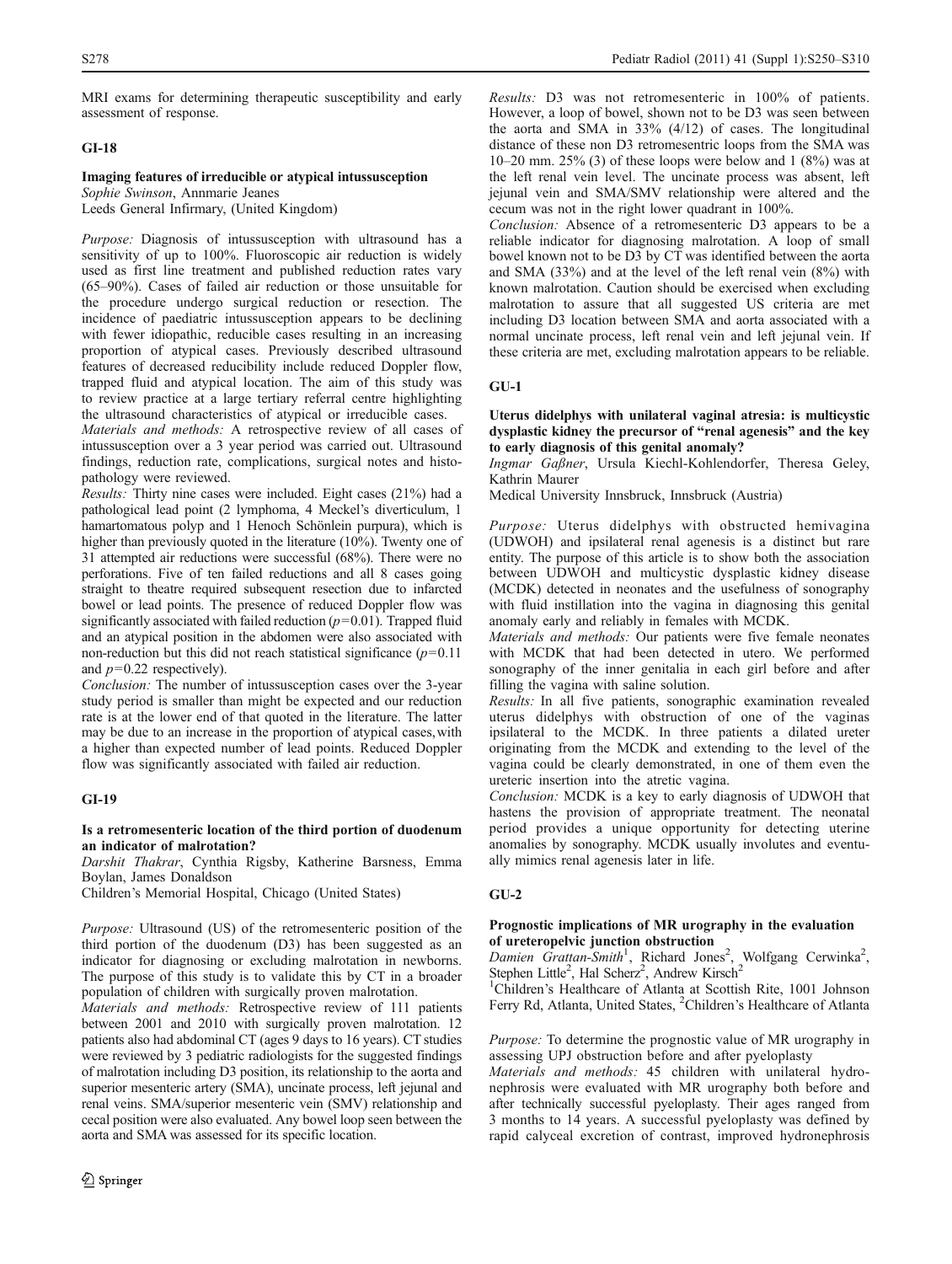and drainage from the renal pelvis. The pre-operative scans were classified as decompensated if there was evidence of physiologically significant obstruction (PSO) manifested by delayed calyceal excretion of contrast and asymmetric renal function. If there was no evidence of PSO they were classified as compensated systems. Both volumetric (vDRF) and Patlak differential function (pDRF) were assessed pre and postoperatively and the asymmetry index calculated.

Results: 19 children were classified as having decompensated hydronephrosis and 26 were considered to have compensated hydronephrosis. The mean asymmetry index for the decompensated group was 0.17 and for the compensated group 0.03. There was significant improvement in the pDRF in the decompensated group following pyeloplasty with little change in function in the compensated group. The asymmetry index was an important indicator of the degree of functional derangement and for potential improvement. Underlying uropathy was a confounding issue that was particularly significant in the group with congenital hydronephrosis.

Conclusion: MR urography has the ability to predict the outcome following successful pyeloplasty: children with decompensated hydronephrosis show significant improvement. Children with compensated hydronephrosis show little functional improvement following pyeloplasty and these children should be followed rather than undergo operative treatment.

## GU-3

## A novel method of identifying ureteropelvic junction obstruction: a comparative study of imaging modalities in assessing renal function and degree of obstruction in a swine model

Jeanne Chow, Courtney Rowe, Brian Minnillo, Alan Retik, Hiep Nguyen

Children's Hospital Boston, Boston (United States)

Purpose: There is currently no gold standard test for diagnosing clinically significant ureteropelvic junction obstruction (UPJO). We introduce the novel use of a fluorescent contrast agent for the urinary tract and compare it to commonly used imaging techniques in swines with UPJO.

Materials and methods: Twenty swine underwent partial or complete unilateral ureteral obstruction: 5 complete obstruction, 5 partial, 5 complete obstruction for 2 days followed by release of obstruction, and 5 sham. Groups were survived for 3–7 days(short term), 10–14 days(long term), and 28–30 days (chronic dilation without obstruction). All subjects underwent imaging ultrasound (US), magnetic resonance urography (MRU), intravenous pyelography (IVP), and MAG-3 lasix renogram, as well as the fluorescence after ligation (days above) and pyeloplasty repair (small subset). Fluorescent images and calculated parameters were compared to the other imaging modalities. Histology was obtained in all cases.

Results: Our models of UPJO could be distinguished by US, MRU, IVP, MAG-3 and fluorescence. Subjective assessment of the images obtained from fluorescent imaging provided excellent anatomic details similar to MRU and US. Detailed visualization of urinary flow could be performed continuously without concern of radiation exposure. Measurement of fluorescent parameters (perfusion time, peak time, relative renal fluorescence (RRf), fluorescent intensity, ureteral transit time) provided objective assessment of renal function and the degree of obstruction similar to renography and MRU. Perfusion time and peak time increased significantly with the degree of obstruction. The degree of obstruction correlated with decreasing absolute amount of renal fluorescence from the obstructed kidney and decreasing RRf of the obstructed kidney, similar to diuretic renography.

Conclusion: Using a large animal model, we demonstrate that dynamic fluorescent imaging can determine the degree of ureteral obstruction based upon subjective and objective measurements.

### GU-4

## Defining urinary collecting system distension in ultrasound reports: a survey of referring physicians

Seth Crapp, J. Herman Kan, Marta Hernanz-Schulman, Kathy Jabs, John Brock, John Thomas

Monroe Carell Jr. Children's Hospital at Vanderbilt University, Nashville (United States)

Purpose: The terms employed by radiologists to describe various degrees of urinary collecting system distension identified on renal sonography can be variable and the meaning intended by the radiologist may not coincide with the understanding of referring physicians from various clinical backgrounds. The purpose of this study is to determine how referring physicians interpret various commonly used terms by radiologists to describe distension of the ureter and the renal collecting system.

Materials and methods: After IRB approval, an on online survey was distributed to 393 pediatric practitioners. The survey asked the practitioners' interpretation of the terms: hydronephrosis, hydroureter, megaureter, and pelvocaliectasis.

Results: There were 89 respondents. Pediatricians comprised 95% of respondents, 58% attending-level. Hydronephrosis was interpreted as obstruction only by 19%, as reflux by 2.3%, and as reflux or obstruction by 42%; 24% thought it could also refer to an extrarenal pelvis or other pathology. Hydroureter was defined as non-specific dilatation of the ureter by 65%, with obstruction or reflux <4% each; megaureter was described as "the same as hydroureter" by 59%, but 4% thought this term synonymous with a normal ureter. Pelvocaliectasis had the widest spread in clinician interpretation, with 33% considering it synonymous with minimal hydronephrosis, 21% thought it was "other pathology", 27% thought it could refer to reflux, obstruction, extrarenal pelvis, minimal hydronephrosis or other pathology, and 4% thought this term synonymous with normal anatomy .

Conclusion: Imaging descriptors of dilatation of the urinary tracts may lead to diverse and sometimes unintended diagnostic implications. Our findings support continued efforts to structure and standardize the radiology lexicon and radiology report.

### GU-6

### Predictors of vesicoureteric reflux in infants with urinary tract infection using National Institute for Clinical Excellence (NICE) criteria

Neil Gupta, Osama Abulaban, Tom Goodfellow, Emma Helm University Hospitals Coventry and Warwickshire NHS Trust, Coventry, (United Kingdom)

Purpose: To examine the relative value of the UK NICE criteria for UTI for prediction of vesicoureteric reflux in infants.

Materials and methods: A retrospective review was performed of all micturating cystourethrogram (MCUG) examinations performed for UTI in our large secondary care setting between January 2006 and September 2010. Inclusion criteria included confirmed UTI and age less than 6 months at the time of infection. Indication for MCUG was analysed according to the NICE criteria for recurrent or atypical UTI. Atypical UTI was defined as septicaemia, atypical organism (non-E.Coli), abnormal ultrasound, raised creatinine, poor urine flow or seriously ill. Seriously ill was defined by the NICE Feverish Illness in Children guideline, which uses a traffic light system for signs and symptoms to classify the severity of illness in children.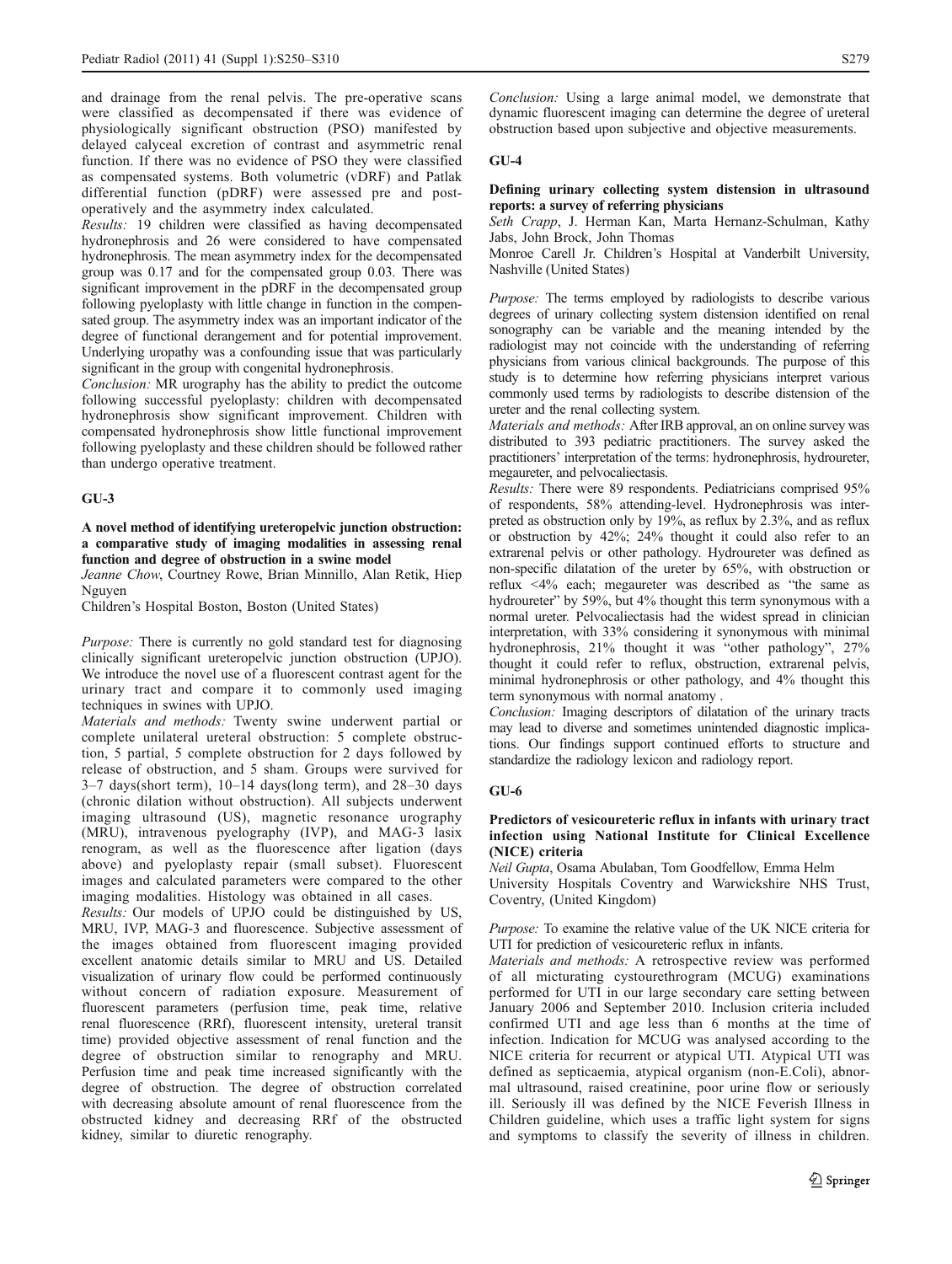Data were obtained from the radiology request card, microbiology results and the electronic patient record. Chi-squared test was used to compare the incidence of abnormal MCUG according to each of the NICE indications.

Results: A total of 126 MCUG examinations were performed in infants with prior UTI. Indications for the test were as follows: seriously ill (59); recurrent UTI (7); abnormal ultrasound (14); atypical organism (25) septicaemia (14), raised creatinine (1) and poor urine flow (1).Overall, vesicoureteral reflux (VUR) was seen in 40/126 (31%) of examinations with grades including 16 (40%) grade II, 15 (37.5%) grade III, 6 (15%) grade IV and 3 (7.5%) grade V. Non-E. Coli UTI was associated with a significant increased incidence of VUR (33% vs  $14\%$ ,  $p=0.02$ , RR 2.3) and age less than 1 month was also significant (77% vs  $28\%$ ,  $p=0.002$ , RR 2.8).

Conclusion: In our population of 126 infants, the strongest predictors of VUR were aged less than 1 month at time of infection and non-E Coli UTI. None of the other criteria was independently associated with increased risk of VUR.

## GU-7

### The role of second-generation echo-enhanced voiding urosonography in the first year of life

Damjana Kljucevsek<sup>1</sup>, Mojca Tomazic<sup>2</sup>, Nina Battelino<sup>3</sup>, Rajko B Kenda<sup>3</sup>, Tanja Kersnik Levart<sup>3</sup>

<sup>1</sup>Universty Medical Centre Ljubljana, Children's hospital, Ljubljana Medical Centre Ljubljana, <sup>3</sup>University Clinical Centre, Ljubljana, (Slovenia)

Purpose: The sensitivity of echo-enhanced voiding ultrasonography (VUS) in detecting vesicoureteric reflux (VUR) has greatly improved by the development of contrast-specific ultrasound (US) techniques and the introduction of second-generation US contrast agent. The purpose of our prospective study was to evaluate, whether echo-enhanced VUS using improved US techniques and the second-generation US contrast agent can safely replace voiding cystourethrography (VCUG) in detecting VUR in the first year of life. The predictive value of US urinary tract findings in selecting the most appropriate cystography was also evaluated.

Materials and methods: 66 children, 35 boys and 31 girls, aged 5 days to 1 year (mean 5 months) were enrolled in the study. In each child the urinary tract US and echo-enhanced VUS were performed, followed immediately by VCUG using the same urinary catheter. US findings were assessed as normal or mildly, moderately or severely abnormal.

Results: During the study 66 children were evaluated, contributing 132 potentially refluxing renal units. According to VCUG, VUR was present in only 16/132 renal units, and according to echoenhanced VUS in 42/132 renal units. Considering VCUG as the reference method to detect VUR, the sensitivity of echo-enhanced VUS, regardless of the grade of VUR was 100% and the specificity 77, 5%. According to US findings, 85/132 renal units were found to be normal and 47/132 abnormal, of which 23 were severely, 8 moderately and 16 mildly abnormal. Abnormal urinary tract US findings were not associated with a higher incidence of VUR, but the severity of US changes were associated with higher grade of VUR. The echo-enhanced VUS was shown superior to VCUG in detecting VUR no matter of the severity of US findings of the upper urinary tract.

Conclusion: The second generation echo-enhanced VUS could safely replace VCUG in children less than one, including the boys after first urinary tract infection with normal voiding pattern no matter what the degree of US abnormality of the upper urinary tract.

## GU-8

### Voiding urosonography with a second-generation contrast agent as a first step study for the diagnosis and grading of vesicoureteric reflux in children

Frederica Papadopoulou<sup>1</sup>, Katerina Ntoulia<sup>1</sup>, Fotis Papachristou<sup>2</sup>, Ekaterini Siomou<sup>f</sup>, Kostantinia Sarantidou<sup>3</sup>, Kassa Darge<sup>4</sup>

<sup>1</sup>Ioanninina University Hospital, Thessaloniki, <sup>2</sup>Aristotle University Thessaloniki (Greece), <sup>3</sup>IKA Organization Thessaloniki, <sup>4</sup>Children's Hospital of Philadelphia, Philadelphia (United States)

Purpose: To assess the efficacy of Voiding Urosonography (VUS) with a second-generation contrast agent (CA) as a first step study for the diagnosis and grading of vesicoureteric reflux (VUR) in children.

Materials and methods: Two hundred and ten consecutive children (86 boys, 124 girls, mean age 33.4 m) with 421 kidneyureter-units (KUU) were evaluated with VUS to rule out  $(n=180)$ or follow-up VUR  $(n=30)$ . In all children VUS was performed with a contrast-specific-harmonic-imaging-mode and 1 ml of a second generation CA (Sonovue, Bracco, Milan), according to ESPR working group recommendations. The VUS was recorded on digital clips and read twice by two blinded radiologists. The diagnosis in discordant cases was reached by consensus. The intraobserver and interobserver reproducibility was calculated by kappa coefficient.

Results: VUR was diagnosed in 178 KUU (42%) from 87 (41%) patients (34/84 boys and 53/126 girls). The rate of reflux was not significantly correlated with the sex, age, clinical indications and the presence or side of dilated pelvis. VUR was significantly more common in duplex than in single kidneys  $(p<0.001)$ . The intraobserver and interobserver reproducibility was excellent for the detection of VUR  $(k>0.85)$  and moderate to excellent for the grading of VUR  $(k=0.75-0.84)$ .

Conclusion: VUS with a second generation CA is an efficient first step study for the diagnosis and grading of VUR in children and it can reliably be used as an alternative radiation-free imaging method for this purpose.

## GU-9

## Voiding urosonography: normal and abnormal appearance of the urethra

Carmina Duran Feliubadaló, Luis Riera Soler, Cesar Martin Martinez, Francesc Novell Teixido UDIAT-CD, Sabadell (Spain)

Purpose: Voiding urosonography (VUS) enables high quality morphologic studies of both the upper urinary tract and male urethra. The main purpose of this work is to demonstrate the diagnostic capacity of VUS for congenital anomalies of the urethra or related conditions.

Materials and methods: Between October 2005 and May 2009, we performed VUS in 261 boys (age range 2 days–16 years). We used a 6–4 MHz convex transducer to study the entire urinary tract including the urethra through a transperineal and/or transpelvic approach. To perform VUS, we used a specific harmonic imaging mode based on pulse inversion with a predetermined low (0.16–0.22) mechanical index and administered a galactosebased contrast agent. During voiding, we focused on whether there was adequate distention and homogeneous caliber of the whole urethra, as well as continuous progression of the contrast material. If any deviation from the normal appearance of the urethra was observed at VUS, voiding cystourethrography (VCUG) was performed to confirm the findings.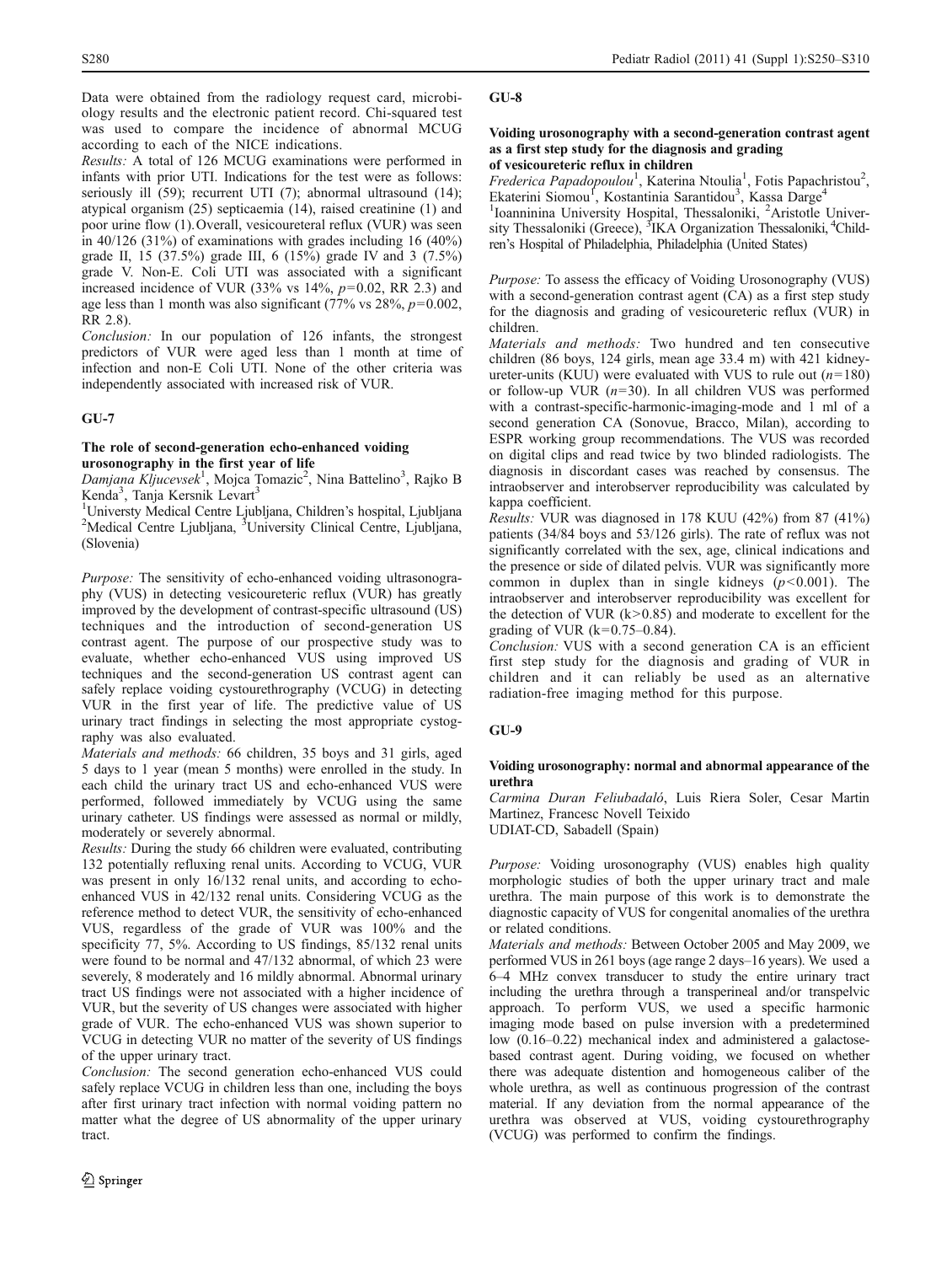Results: Pathological urethral findings in newborns: 5 patients studied for oligohydramnios and prenatal hydronephrosis were diagnosed with posterior urethral valves; 2 patients with scrotal hypospadias were diagnosed with diverticulum of the prostatic utricle (one in the context of WARG syndrome). Pathological urethral findings in boys: two 7 and 16-year-old boys with difficulty in urinating and recurrent infections were respectively diagnosed with anterior urethral valves and congenital stricture of the bulbar urethra. In all these cases, the findings at VUS and VCUG showed good correlation. Variants of normality were also identified with VUS: a small prostatic utricle and one Cobb's Collar. Moreover, 3 ureteroceles were identified with VUS, making it possible to rule out ureterocele prolapse which could cause bladder outlet obstruction.

Conclusion: VUS not only enables the correct morphological study of the male urethra, but it also enables the specific diagnosis of congenital urethral anomalies. In conclusion, VUS is as accurate as VCUG and spares the patient's pelvis and gonads from radiation.

### GU-10

## The Mickey Mouse sign: a useful sonographic finding in the diagnosis of torsion of the testicular appendages (TTA). Anna Ben Ely, Ricardo Faingold, Guilherme Cassia Montreal Children's Hospital McGill, Montreal (Canada)

Purpose: The purpose of the study was to evaluate the significance of the sonographic Mickey Mouse (MM) sign in the diagnosis of torsion of the testicular appendages (TTA).

Materials and methods: 28 cases with a diagnosis of TTA from 2008 to 2010 were retrospectively reviewed. Age range was 36 days to 14 years, mean 9.04 years. All sonographic exams were performed with a standard technique, including a coronal oblique view. This view depicted the upper pole of the testis, the epididymal head and the torsed testicular appendage on the same plane thus resembling the appearance of Mickey Mouse.

Results: The MM sign was demonstrated in 27 of the 28 cases (96.4%) with the use of the coronal oblique view: 17 cases (60.7%) left-sided and 11 cases (39.3%) right-sided. All showed an avascular extratesticular nodule (3–11 mm, mean 6.3 mm). Secondary inflammatory changes included: thickened epididymis in 26 cases (92.9%), increased blood flow to epididymis/testis in 25 (89.3%), scrotal wall edema in 25 (89.3%) and hydrocele in 24 cases (85.7%). Conclusion: Our study shows that the MM sign is very useful in the diagnosis of TTA and was demonstrated in 96.4% of the cases. Adding the coronal oblique view to routine examinations increases the reproducibility of the MM sign and awareness of this important diagnosis. In our practice, it had a positive clinical and educational impact, because most exams are performed by residents and technologists.

## GU-11

### Pediatric testicular microlithiasis: experience at a single institution Matthew Cooper, Boaz Karmazyn

Indiana University School of Medicine, Indianapolis (United States)

Purpose: To determine the incidence of testicular microlithiasis in the pediatric population and any associated testicular pathologies. Materials and methods: From the radiology information system of a tertiary children's hospital, we retrieved all testicular ultrasound (US) scans and selected all pediatric US studies with a diagnosis of testicular microlithiasis (TM) from 2003 to 2010. The patients with TM were categorized by classic TM (greater than 5 microliths on a single ultrasound image) and limited TM (fewer than 5 microliths on a single ultrasound image). Any associated testicular and scrotal pathologies were noted. Medical charts were reviewed for underlying pathologies.

Results: Testicular US studies were performed on 2,577 patients with 58 (2.2%) of them having TM. The most common indication for the US scans was scrotal pain ( $n=26, 45%$ ). Patient ages ranged from 2 to 18 years with an average of 12.5 years. Forty-two (72%) of the patients were older than 10 years of age. Forty-three (74%) patients had classic TM and 15 (26%) patients had limited TM. Bilateral TM was seen in 41 (71%) patients. Associated pathologies were observed in 13 (22%) patients, including one or more of the following: cryptochidism  $(n=5)$ , testicular tumor  $(n=3)$ , leukemia  $(n=1)$ , contralateral testicular agenesis or atrophy  $(n=2)$ , Klinefelter's syndrome  $(n=1)$ , mixed gonadal dysgenesis  $(n=1)$ , and/or McCune– Albright syndrome  $(n=1)$ . Follow-up (range 1–5 years, average 3 years) US studies were performed in 13 patients; 12 had stable TM and 1 with bilateral TM had resolution of the TM after 2 years. Conclusion: The incidence of TM in children is low (2.2%). Most of the TMs were diagnosed after the age of 10 years and none before the age of 2 years. Most TMs are bilateral. The prevalence of associated testicular malignancy was 5% (3/58).

## GU-R1

## Uterine artery pulsatility index (PI) in the diagnosis of puberty and in monitoring treatment for precocious puberty

Vincenza De Iorgi, Gianni Russo, Matilde Ferrario, Francesco De Cobelli, Pierluigi Paesano

IRCCS San Raffaele Hospital, Milan, (Italy)

Purpose: To define the role of PI as a diagnostic tool with particular attention to precocious puberty (PP); to evaluate PI as a parameter of hormonal therapy efficacy in PP.

Materials and methods: We retrospectively analyzed by sovrapubic ultrasound (US) 244 girls (age range: 1–17 yrs): 107 prepubertal and 137 pubertal girls [73 in physiological puberty (PHA) and 54 in precocious puberty (PP)] stage 3 according to Tanner scale and LH peak >5 UI/L after LHRH stimulation. All US were performed between September 2005 and January 2009 by the same expert paediatric radiologist, using convex and micro-convex arrays (5–8 MHz), correlating mean uterine length (cut-off for prepubertal girls ≤35 mm) with (PI value) (fixed >4.6 in prepubertal age). In a sub-population of 39/54 PP-girls, PI was measured before and during adequate inhibition of hypothalamus-pituitary-gonads axis through LHRH analog.

Results: We were able to calculate PI in all patients. In the 107 prepubertal group girls mean PI was 6.3 and mean uterine length was 33 mm. In the 137 pubertal girls, the 73 PHA girls had mean PI value of 3.2 and 3.5 in the remaining 54 PP girls; mean uterine length was 50 mm and 43 mm respectively. In 39/54 PP-girls subpopulation, PI mean value was 3.2 at baseline and raised to 5.7 after 3 months from LHRH analog therapy  $(p<0.001)$ . Uterine mean length was 45 mm at baseline and 42 mm after therapy  $(p<0.003)$ . The mean PI value was  $\leq$ 4.6: our cut-off showed high sensitivity (93%), specificity (94%), PPV (96%) and NPV (91%) in recognizing pubertal girls.

Conclusion: In our experience a PI cut-off value of 4.6 could distinguish prepubertal from pubertal girls (both physiological puberty and PP). During hormonal therapy, PI value varies significantly and increase accordingly to the hormonal treatment efficacy, proving an effective additional parameter in follow-up.

## GU-R2

## Applying the updated transvaginal ultrasound criteria for polycystic ovarian syndrome (PCOS) to transabdominal ultrasound in overweight girls

Valerie Ward, Carol Barnewolt, S. Jean Emans, Amy DiVasta Children's Hospital Boston, Boston, United States

Purpose: Transvaginal ultrasound (US) findings are included in the recently updated PCOS diagnostic criteria, but girls usually undergo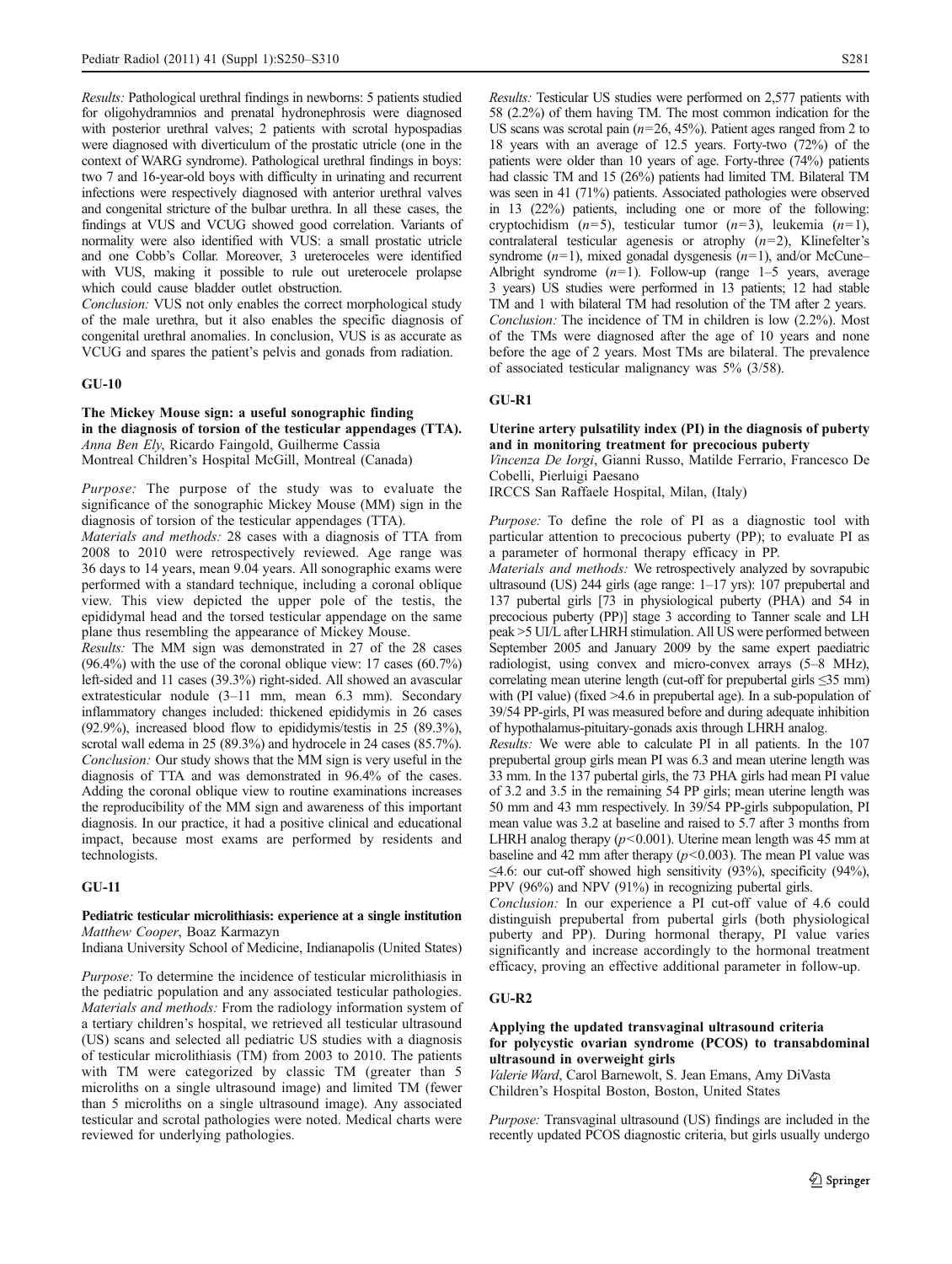transabdominal (TA) US instead. We aimed to determine whether TA US yields diagnostic images, especially in overweight girls, and whether androgen levels or body mass index (BMI) correlate with US findings.

Materials and methods: Two radiologists retrospectively reviewed TA US in girls with PCOS based on 1990 NIH criteria of menstrual irregularity and clinical/biochemical hyperandrogenism. Updated 2006 US criteria (ovarian volume  $\geq 10$  cc and/or  $>12$ follicles/ovary), follicle distribution and endometrial thickness were assessed. Patients were excluded if on a medication affecting ovarian morphology or for a follicle diameter >10 mm. Associations between ovarian volume, androgens (free & total testosterone, dehydroepiandrosterone sulfate (DHEAS)) and BMI were evaluated by Pearson correlations.

*Results:* 78 females aged  $15.8 \pm 2.3$  years were identified. Mean BMI was  $29.7\pm6.7$  kg/m2 with 18 (29%) overweight and 32 (52%) obese. Despite their BMI, 96% of TA US images were usable, allowing evaluation of 65 right and 66 left ovaries after exclusions. Mean ovarian volume was: right  $8.4 \pm 4.0$  cc (range 2.5–19.7) & left 7.7±4.0 cc (1.6–16.0). Many met US criteria for PCOS: 34 patients had 1 ovary ≥10 cc; 48 patients had either 1 ovary  $\geq 10$  cc or  $>12$  follicles/ovary; and 18 patients had both ovaries ≥10 cc. The majority of follicles were distributed evenly; only a small percentage (2.7% right, 7.9% left) had a peripheral "string of pearls" follicle distribution. Endometrial thickness > 10 mm was seen in 16%. No correlations between ovarian volume and either androgen levels or BMI were found.

Conclusion: Between 27% and 73% of girls with a clinical diagnosis of PCOS also met updated US criteria, depending on the component of the definition used. Peripheral follicle distribution was surprisingly uncommon. Neither androgen levels nor BMI correlated with ovarian volume. TA US yielded diagnostic images in the vast majority of girls with PCOS, despite a high prevalence of obesity.

## IR-1

## Safety and efficacy of ethylene vinyl alcohol (EVOH) copolymer (Onyx) used in children

Ali Shaibani

Children's Memorial Hospital, Chicago (United States)

Purpose: Multiple articles have reported the increased efficacy of Onyx in the embolization of neurovascular lesions in the adult population, but there is a relative paucity of reported use in the pediatric population. In this submission we report a very large single center experience with Onyx embolization of pediatric neurovascular disease.

Materials and methods: All patients at a single institution treated with endovascular embolization using Onyx from August 2005 to July 2010 by a single operator were retrospectively reviewed. The following datapoints recorded included: lesion type, preembolization neurological status, efficacy/outcome of the embolization procedure, technical and clinical complications of the embolization, and neurological/functional outcome at follow-up. A total of 40 patients ranging in age from 4 weeks to 17 years of age were treated with a total of 82 embolizations (mean = 2.16 embolizations per patient).

Results: The angiographic efficacy of Onyx for embolization of pediatric vascular lesions is as below: brain pial AVM's-average final nidal reduction - 74%; spinal vascular malformations; average final nidal reduction - 100%; extracranial AVM's – average final nidal reduction- 80% vein Of Galen malformations – Average final nidal reduction – 80%. Technical complications were defined as unintended consequences of the treatment whether or not associated with clinically

apparent deterioration in the patient's condition:overall technical complication rate per embolization - 13%;overall permanent procedural morbidity and mortality – 2.5%;breakdown of clinical complications (per embolization); permanent neurological deficit - 2.5%; transient neurological deficit - 5%; non-target organ permanent damage - 0%; transient abnormality in function of nontarget organ - 0%.

Conclusion: Ethylene vinyl alcohol co-polymer can be used in pedicatric neurovascular procedures in a wide range of patient ages and conditions with very good efficacy and an excellent safety profile.

## IR-2

## Endovenous laser ablation (EVLA): usage in children with lower extremity vascular malformations

Philip John<sup>1</sup>, Joao Amaral<sup>1</sup>, Alex Barnacle<sup>2</sup> <sup>1</sup>The Hospital for Sick Children, Toronto (Canada)<sup>2</sup>Great Ormond

Street Hospital, London (United Kingdom)

Purpose: To describe a two-centre experience of EVLA in children with lower extremity vascular malformations. In adults, EVLA is considered the preferred treatment to close the long saphenous vein (LSV) in treating LSV reflux. Although EVLA usage in children is not widely reported, it offers a new treatment modality for children requiring closure of long venous channels.

Materials and methods: A retrospective review was undertaken on consecutive children undergoing EVLA from two tertiary care paediatric hospitals between 03/2007-11/2009. EVLA was performed under general anaesthesia with an 810 nm diode laser energy delivered via a 600 micron fiber.

Results: 18 consecutive patients (pts) (10 female), age range 3– 17 yrs (mean=12.5 y) underwent 20 EVLAs (including bilateral in 1 & repeat in 1). 12 pts had venous malformations (VMs), 4 Klippel-Trenaunay Syndrome, 1 bilateral varicose veins, 1 an arteriovenous fistula (AVF). 16/18 pts had pain and 2/18 recurrent bleeding, all being difficult to control. Target venous channels lased  $(n=20)$  were 12 LSVs, 5 embryonic veins (EV) and 3 dysplastic veins. EVLA was done to provide outflow control for sclerotherapy of non-sequestrated VMs (8 pts), as a primary vein closure technique (7pts), to reduce skin lesion bleeding (2pts) and to reduce embolisation risk from gluing an AVF (1 pt). Initial technical success was achieved in 17/18 pts (18/19 lased channels). Length of follow-up =  $1-26$  mo (mean 12.6 mo). Clinical benefit was seen in 14/18 (78%) pts, in 1 a large dysplastic vein failed to close, in 2 despite EV vein closure there was no improvement and 1 LSV reopened after EVLA. Two minor and 1 major early procedural complications occurred (the major due to an IVC filter). One direct EVLA-related minor complication occurred (temporary sensory blunting).

Conclusion: Our results suggest that EVLA is well tolerated and can offer a safe, useful treatment adjunct in selected children with troublesome lower extremity vascular malformations. EVLA of large dysplastic veins may be difficult. EVLA of embryonic veins can be achieved though symptoms may persist.

## IR-3

## Is balloon burst pyeloplasty a useful alternative to open or laparoscopic pyeloplasty?

Boma Adikibi, Gordon A. MacKinlay, Alistair Graham Wilkinson Royal Hospital for Sick Children, Edinburgh (United Kingdom)

Purpose: In our institution 12.5% of patients who undergo surgical pyeloplasty require a subsequent procedure.We review our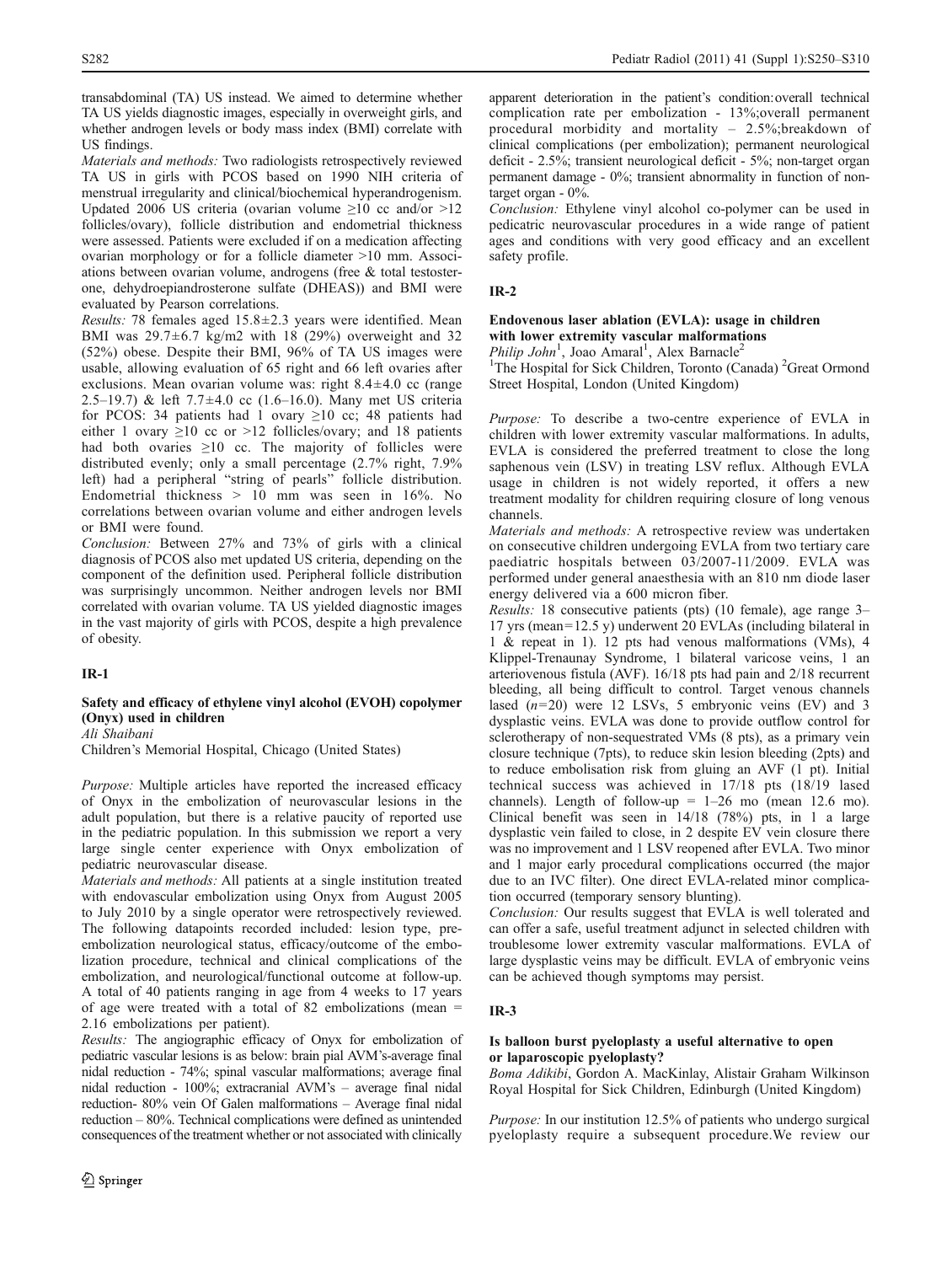experience of endoluminal balloon dilatation for pelvi-ureteric junction obstruction (PUJO) over 14 years.

Materials and methods: A retrospective review of all endoluminal balloon dilatations in one institution.A drainage score was derived from the MAG3 diuretic renography converting the T1/2 to a numerical value: 1- <15mins, 2-15-30 min, 3 30-55 min, 4-falling curve in 55 min too slow to calculate,5- level curve 55 min,6 rising curve.Ultrasonography measured the anterior posterior diameter of the pelvis (APD) and a scoring system was utilised:1-0-10 mm, 2-11-20 mm, 3-21-30 mm etc.

Results: 50 endoluminal balloon dilatations were performed in 44 patients. 31 M: 13 F. Age 5 months to 18.5 yrs (median 5 yrs). 31 primary procedures were performed on 29 patients. The pre median APD score was 4. The pre median MAG 3 score was 5. There was a reduction in the median post MAG 3 and APD score to 2. 39% of this cohort required further intervention. 19 dilatations were performed on 15 patients who had recurrent PUJO.The pre median APD score and MAG 3 score was 4 and 5 respectively.The median MAG 3 score fell to 3 after intervention. The median APD decreased to 2.53% required subsequent intervention. Half of the patients had redo balloon dilatation.Of the remaining 5 patients,1 had an open pyeloplasty and 2 had hemi/nephrectomies performed.

Conclusion: Balloon dilation for PUJO is effective with a decrease in the MAG3 drainage and APD score. 44% of all patients required further intervention.This is higher than the surgical pyeloplasty group in our institution.We postulate this is due to in part to 2 cases of unidentified crossing vessels and 3 patients who were completely obstructed requiring nephrostomy prior to intervention. Surgical results however appear better than balloon dilatation but the 2 groups of patients are extremely heterogenous with more patients with poor prognostic factors in the balloon group. We feel a randomised controlled trial is required to compare the two modes of treatment.

## IR-4

## Directed tumoral therapy of aneurysmal bone cysts in children William Shiels, James Murakami

Nationwide Children's Hospital, Columbus (United States)

Purpose: To evaluate clinical feasibility and efficacy of percutaneous imaging-directed therapy of aneurysmal bone cyst (ABC) with doxycycline as a multimodal (antitumoral, MMP inhibition, and osteoblastic stimulation) antineoplastic therapy.

Materials and methods: Thirty-eight children ages 2-18Y (Mean = 10.2Y) were treated for ABC. Doxycycline microfoam (10 mg/ml) was percutaneously injected into cystic and solid tumoral elements with US, CT, or fluoroscopic directed guidance (Mean dose = 300 mg/session). Bone graft substitute was injected into cystic spaces to facilitate osteoblastic ingrowth. The primary endpoint was boney healing of lytic foci, with stability during surveillance; follow-up 2–48 months.

Results: ABCs of the skull and spine (11), upper extremity (19), and lower extremity (8) were treated in 186 sessions. Four patients did not continue with the therapeutic protocol. Twenty-three patients completed therapy (11 continuing therapy) with mean number of sessions = 5.4, needle sizes 11– 25 G, and mean number of needles per session = 4.8 (range = 1–16 needles). Doxycycline microfoam was visible with US in 92/92 cases targeting solid tumoral elements. Bony healing response was present in 34/34 patients; antitumoral response was biopsy proven in 4 cases; remodeling to normal or nearnormal morphology was documented in 71%, with visible bony scar in 81%. Normal bony morphology, including reconstitution of the medullary cavity was seen in 5 patients. One case of focal skin necrosis was noted; no other complications.

Conclusion: Directed antitumoral therapy with Doxycycline microfoam is feasible, safe, and effective for percutaneous treatment of ABC in the axial and appendicular skeleton of children.

### IR-5

### Review of image-guided fine-needle aspirations of thyroid lesions in children

Sarah Deitch, Pauline Chou, Stanley Kim, Donald Zimmerman, James Donaldson

Children's Memorial Hospital/Northwestern University, Chicago (United States)

Purpose: The estimated prevalence of thyroid nodules in children is 0.05–1.8%, however up to one third are malignant. Fine needle aspiration (FNA) of thyroid lesions in adults is well established, but not in pediatrics. Few prior studies have focused on imageguided thyroid FNA in children, with biopsies relying heavily on the ability to palpate the lesion during biopsy. Here we describe our experience with ultrasound-guided FNA of thyroid lesions in children.

Materials and methods: Among 93 patients, ages 1–24 years, there were 101 ultrasound-guided thyroid FNA at our institution from January 1, 2005 to November 10, 2010. All were performed using a 25 gauge needle without suction aspiration and with either no sedation or light anxiolysis. Biopsies were done with the cytologist present. Additional passes were made until the cytologist determined that sufficient cells had been obtained. We reviewed the cytology reports as well as pathology reports for patients who went on to surgical resection.

Results: Cytopathology reports were available for 99 cases. Diagnoses included: 10 papillary carcinoma; 11 follicular neoplasm, 7 follicular lesions of undetermined significance, 34 benign nodules or collections of benign follicular cells, 13 lymphocytic thyroiditis, and 15 lymph nodes or lymphoid tissue. Surgical pathology results were available for 30 cases following thyroidectomy. The majority had concordant results with the FNA. Of the disconcordant results, two lesions that were suspicious for follicular neoplasm were diagnosed as papillary carcinoma following resection. An additional two were considered benign nodules by FNA and then diagnosed as adenomas following resection.

Conclusion: Ultrasound-guided fine needle aspiration is a reliable and minimally invasive method of evaluating thyroid lesions in children with thyroid nodules. A well-coordinated procedure with a pediatric cytopathologist is necessary for a successful program.

### IR-R1

### Delays in paediatric interventional radiology

Sam Stuart, Sam Chippington, Emma Stockton, Lonay Ridley, Toni Hall

Great Ormond Street Hospital, London (United Kingdom)

Purpose: To investigate the number and causes of delays in a paediatric interventional radiology department

Materials and methods: Data were collected prospectively for all patients booked for procedures in a paediatric radiology department of a children's hospital over a four week period. A specially designed proforma was used by the theatre list co-ordinator to collect data on the presence, timing and causes of delays. 170 patients from 24 different wards had procedures in the study period over 55 theatre sessions.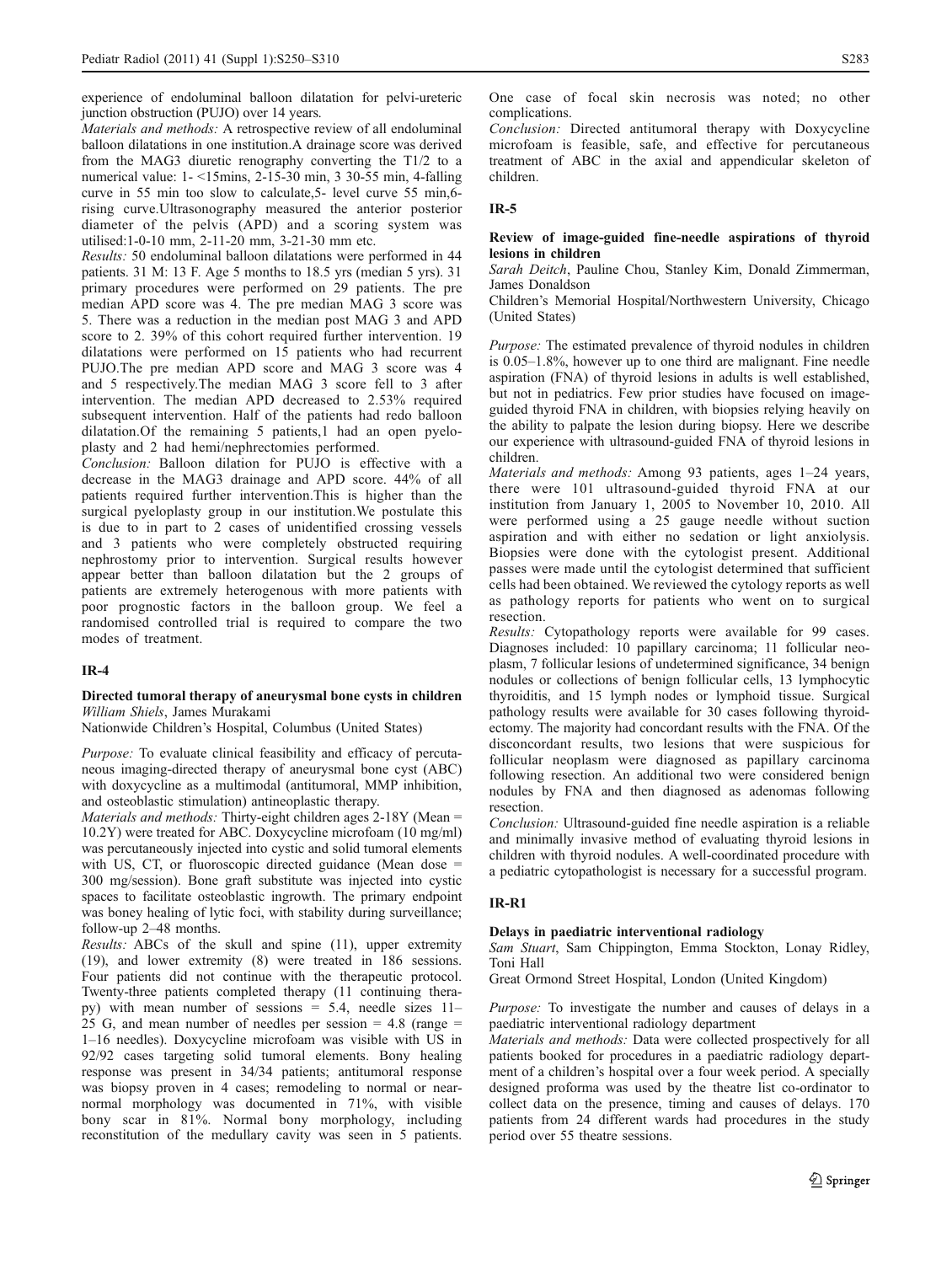Results: Many patients and operating lists were delayed. 47% patients were ready for their procedure at the appropriate start time and 34/55 sessions had one or more patients not appropriately prepared for their procedure. 72% of delays occurred in morning lists. The majority of delays were a result of pre-theatre issues including the patients not being clerked or consented in time (50%), patients arriving late to the hospital (16%) and necessary blood results not being available (7%). There was a discrepancy in delays between individual wards with the largest referrers performing best and a poor performance from day wards.

Conclusion: In these difficult economic times it is imperative that delays in our paediatric interventional radiology department are minimised to allow maximal utilisation of the operating rooms. Delays decrease efficiency and result in cancellations, patient complaints, longer waiting lists and poor staff moral with damage to the relationship between referrer and interventional radiology department. A high number of delays were identified in our study with nearly half of the patients not ready for their procedures at the appropriate start time with the majority of delays being pre-theatre delays. This needs addressing and possible interventions include educating staff on the importance of minimising delays or more wide sweeping changes to the system such as only allowing certain wards to prepare interventional radiology patients, the introduction of pre-clerking clinics or even the establishment of an interventional radiology day unit.

## MI-1

### Efficacy of two oral premedicants: midazolam or a low dose combination of midazolam-ketamine in children undergoing CT imaging

Babita Ghai, Kajal Jain, Akshay Saxena, Deepak Saini, Niranjan Khandelwal

Postgraduate Institute of Medical Education and Research, Chandigarh (India)

Purpose: To assess the efficacy and safety of oral midazolam and a low dose combination of midazolam and ketamine in children undergoing CT imaging.

Materials and methods: 92 ASA I/II children (1–5 years) scheduled for CT imaging under sedation were randomized to one of the three groups. Group M  $(n=29)$  received 0.5 mg/Kg midazolam in 5 ml honey, group MK (n=31) received 0.25 mg/Kg midazolam with 1 mg/Kg ketamine in 5 ml honey and group  $P(n)$ =32) in Group P received 5 ml honey alone orally. 20–30 min after premedication, venipuncture was attempted at the site of EMLA cream. Sedation scores and venipuncture scores were recorded. The child then received IV ketamine to achieve a level of deep sedation for CT imaging. Any movement, motion artifact and repeat scan was noted. Primary outcome of the study was incidence of children crying at venipuncture.

Results: Significantly more children cried during venipuncture in placebo group compared to the other two groups i.e.19(59%) in group P versus 1 each in groups M and MK,  $p < 0.001$ , (RR  $2.37,95\%$  CI 1.55–3.63).  $20-30$  min after premedication more children were either crying or anxious in group P compared to the other two groups ( $p$ <0.05). However, group MK showed more children in calm and awake compared to group M  $(p=0.02)$ . 14 children in group P and 5 in group M moved compared to none in group MK during scan  $(p<0.001)$ . 10 children in group P and 2 in group M developed motion artifacts on CT imaging compare to none in group MK ( $p < 0.001$ ). 4 children, all in group P required repeat scan because of motion artifact hampering the diagnostic quality of image  $(p=0.015)$ .

Conclusion: A low dose combination of oral midazolam with ketamine or oral midazolam alone effectively reduces the stress during intravenous cannulation in children undergoing CT imaging without any adverse effects. However, the combination provides more children in a calm and quiet state as compared to midazolam alone at venipuncture. Combination also reduces the incidence of movement, motion artifact and requirement of repeat scan.

## MI-2

The diagnostic value of radiology in invasive Panton–Valentine leucocidin (PVL) positive staphylococcus aureus (SA) infection. Afshin Alavi, Joanna Danin, Maria Nordlander, Mayai Seah, Linda Maruskova, Sam Walters

Imperial College Healthcare NHS Trust, St Marys HospitalLondon (United Kingdom)

Purpose: PVL is an exotoxin produced by some strains of SA which destroys leucocytes. PVL strains were recognized in the early 1990s in staphylococcal abscesses. There is an increasing number of PVL-SA isolates in the last decade, more than doubling each year since 2005. PVL-SA most commonly causes skin and soft tissue infections. It can also cause necrotizing pneumonia, complicated musculoskeletal (MSK) infections and deep abscesses. In this retrospective study we present 21 children with severe PVL-SA treated in our hospital since January 2006. The objective of this study was to describe systematically the radiological features of invasive PVL-SA, the correlation with the clinical and surgical results and to identify features which may allow early recognition of the disease in order to inform future management strategies.

Materials and methods: We retrospectively reviewed the imaging studies, medical records and risk factors of all children who had invasive PVL-SA infections since January 2006 and collected standardized data, to determine a correlation between specific radiological features and the presence of PVL.

Results: 21 children, 14 male and 7 female, median age 9 years had severe PVL-methicillin-sensitive staphylococcus aureus (MSSA) infections. 1 patient had massive retrophayngeal abscess, 3 had pneumonia, 2 had periorbital and intraorbital infections and 15 had MSK infections. Possible risk factors were identified in15 cases. 14 patients were admitted to a pediatric intensive care unit (PICU) with acute sepsis. 6 had DVT. All of the MSK cases showed radiological features of soft tissue and intraosseus abscesses. All of the pneumonia cases showed radiological characteristics of necrotizing pneumonia. The retropharyngeal and periorbital abscesses were diagnosed using imaging procedures. One child died and 9 have long-term morbidity.

Conclusion: Invasive PVL-SA can cause severe infections, sepsis and multi organ failure. The most common manifestation was severe MSK infections. The results of our study show the ability of imaging to provide important additional information that allow earlier diagnosis, and improve patient management and outcome.

## MI-3

### How and why an Australian children's hospital is planning for MR-PET in 2011

Timothy Cain<sup>1</sup>, Rodney Hicks<sup>2</sup>

<sup>1</sup>Royal Children's Hospital, Melbourne <sup>2</sup>Peter McCallum Cancer Centre, Melbourne (Australia)

Purpose: MRI and PET/CT are important imaging technologies in paediatrics and are often complementary. Anticipating hybrid MR-PET poses design challenges that need to be considered.

Materials and methods: The hospital described is a specialist Children's Hospital that serves a population of about 6 million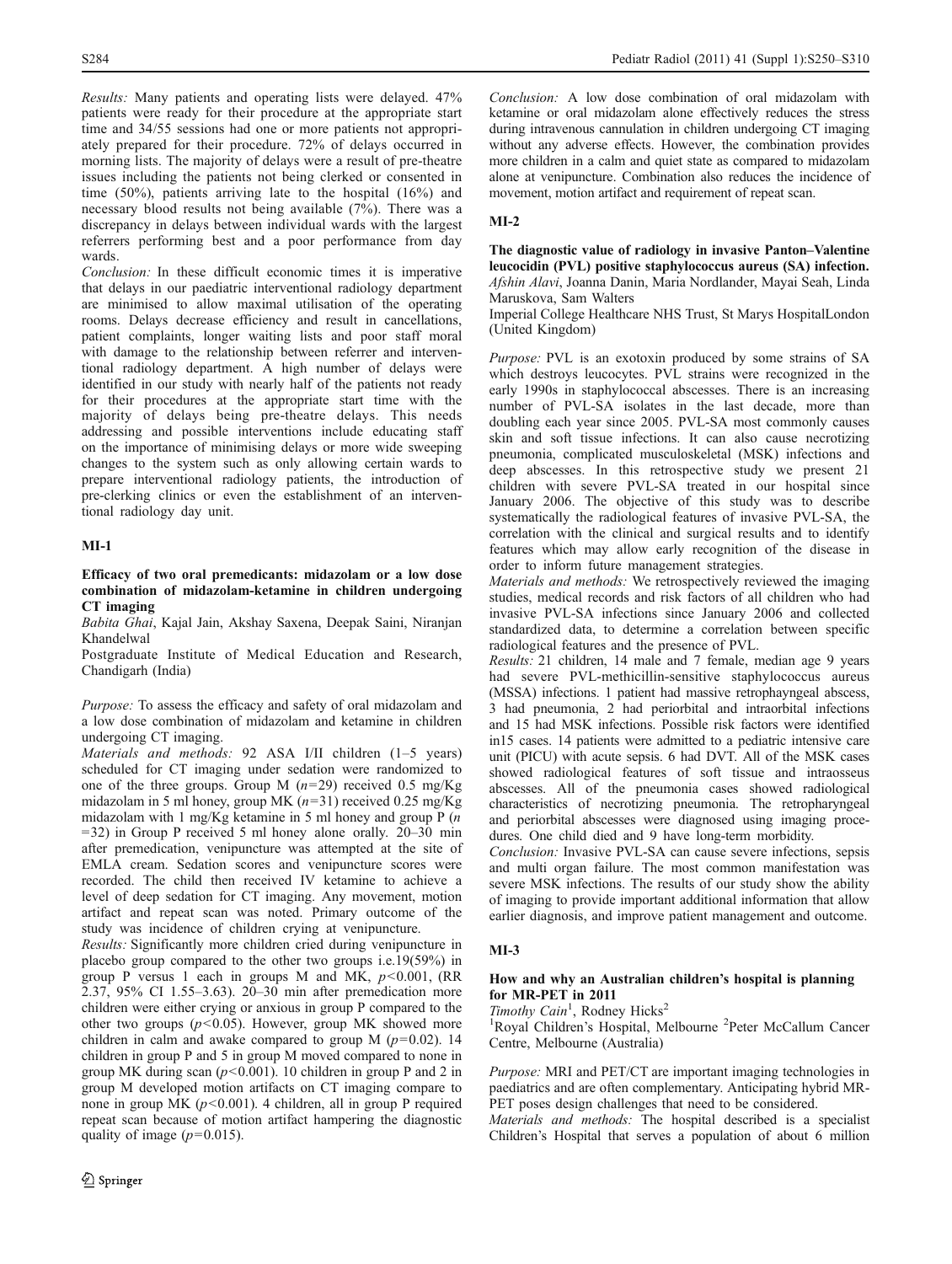people. It is affiliated with an independently funded Children's Research Institute and operates as a University Hospital. In 2005 the State Government decided to construct a new Children's Hospital in a different location as a Public-Private Partnership. The infrastructure of the new CH was therefore very clearly specified in the contract. This included a PET/CT and a need to "future proof" the design, but there was no specific mention of an MR/PET. The reasoning and methodologies applied in developing a new Medical Imaging Department for the Children's Hospital to accommodate MR/PET, which was not commercially available at the time of the design process, are discussed.

Results: An MR/PET was considered a desirable imaging tool for the CH due to the ability to eliminate the radiation associated with the CT component of a PET CT, the ability to perform MR and PET studies under the one anaesthetic, and the synergy of the excellent anatomical detail of MR with the unique functional properties of PET imaging agents. As well as the clinical advantages of an MR/PET scanner, there is also considerable potential to develop imaging paradigms that uniquely address the needs of childhood diseases that require a range of physiological tracers. The specific requirements for magnetic and radiation shielding, as well as support services that are MRI-compatible, informed the design process. These included access to patient preparation and tracer administration areas and consideration of radiotracer supply. The footprint of possible equipment configurations also required consideration.

Conclusion: The layout of the new CH has been configured to optimise the function of an MR/PET, but was physically built before commercial release. Forward planning has enabled the potential for early adoption of this technology.

### MS1-1

### Ultrasound of brachial plexus birth injury in infants: experience in a series of 80 patients

Maura Valle<sup>1</sup>, Nunzio Catena<sup>1</sup>, Filippo Senes<sup>1</sup>, Maria Grazia Calevo<sup>1</sup>, Carlo Martinoli<sup>2</sup>

<sup>1</sup>Istituto Scientifico Giannina Gaslini, Genoa, <sup>2</sup>Università di Genova, Genoa (Italy)

Purpose: To describe the diagnostic performance of ultrasound (US) in infants with a brachial plexus birth injury.

Materials and methods: From January 2002 to August 2010, a series of consecutive  $n=80$  children (mean age 2.3 months; 54 males) with obstetrical palsy were examined with high-frequency 12-5 MHz and 17-5 MHz US transducers. All patients underwent cervical and brachial plexus MR imaging and MR myelography within 1 week of the US study. Then, 53/80 (66%) patients had surgery and underwent intraoperative electrophysiological studies. Analysis of US findings included nerve root injuries with or without pseudomeningoceles and posttraumatic neuromas.

Results: In patients who underwent surgery, the sensitivity and specificity of the US findings of posttraumatic neuromas in the interscalenic area were 89% and 95% respectively, using surgical findings and somatosensory evoked potentials as the standard of reference. Dividing the brachial plexus in an upper and lower part, US was able to establish the level of injury in 70% of cases. Paraforaminal nerve root injuries and pseudomeningoceles were identified with US in only 12% and 8% of surgically-proven root avulsions. In the group of infants who were managed conservatively, US was 92% sensitive and 100% specific to detect neuromas using MR imaging as the standard of reference. In this group, posttraumatic neuromas were smaller in size size  $(p< .0001)$  or absent (9 cases).

Conclusion: US is promising for imaging brachial plexus birth injuries. The information provided has a prognostic value and is useful for the surgeon in a preoperative setting.

#### MS1-2

#### Ultrasound of Poland syndrome

Maura Valle<sup>1</sup>, Maria Grazia Calevo<sup>1</sup>, Anwar Baban<sup>2</sup>, Michele Torre<sup>1</sup>, Carlo Martinoli<sup>1</sup>

<sup>1</sup>Istituto Scientifico Giannina Gaslini, Genoa, <sup>2</sup>Ospedale Bambino Gesù, Rome (Italy)

Purpose: The aim of this paper is to describe the US scanning technique and the main ultrasound (US) findings in patients with Poland syndrome.

Materials and methods: We examined the pectoralis region of  $n=153$  consecutive patients (age range, 8 months to 25 years; mean, 6 year) affected by Poland syndrome with 12-5 MHz and 17- 5 MHz US. In each study, US provided information about: 1) status of any of the three heads (clavicular, sternocostal, abdominal) of the PMaj; 2) presence and size of the PMaj tendon; 3) status of the pectoralis minor (Pmin); 4) vessel size and blood flow characteristics from the ipsilateral subclavian, axillary and internal mammary arteries; 5) status of the latissimus dorsi. US data were matched with clinical phenotype findings.

Results: PMaj abnormalities were arbitrarily subdivided into three main types: type-I, complete agenesis of the PMaj; type-II, hypoplasia of the PMaj with presence of the clavicular head; type-III, hypoplasia of the PMaj with presence of the clavicular and part of the sternocostal heads. Complete agenesis of the PMaj was found in 83/153 cases. Associated agenesis of the latissimus dorsi was observed in 5% of them. In other 61/153 cases, the clavicular head of the muscle and a small tendon were present. The clavicular head associated with an underdeveloped stenocostal head was found in other 9 patients. The Pmin was found in only 7 cases (4.6%). All patients with destrocardia had partial agenesis of the PMaj muscle. No statistically side difference in blood vessel size and arterial blood flow was observed. Comparing the three types of anomaly, a higher incidence of upper limb abnormalities was found in type-I patients  $(p=0.01)$ . None of the three types showed correlation with gender ( $p=0.39$ ), rib ( $p=0.86$ ), sternal (0.85) and nipple (0.61) abnormalities.

Conclusion: US can complement clinical examination to assess the abnormalities of the pectoralis complex in patients with Poland syndrome.

### MS1-3

## Variability of femoral condylar ossification on MRI: imaging features, frequency and age distribution

Lennart Jans<sup>1</sup>, Jacob Jaremko<sup>2</sup>, Michael Ditchfield<sup>2</sup>, Koenraad Verstraete<sup>1</sup>

<sup>1</sup>Ghent University Hospital, Gent (Belgium) <sup>2</sup>Royal Children's Hospital Melbourne (Australia)

Purpose: To determine how magnetic resonance (MR) signal of ossification variability of the distal femoral epiphysis in children varies with (a) age, (b) sex, (c) distribution to the medial or lateral condyles and (d) residual physeal cartilage.

Materials and methods: Ethics committee approval was obtained and informed consent was waived. Consecutive knee MR imaging studies of 910 children (457 boys and 453 girls; ages 0.7– 16.9 years) were retrospectively reviewed for variability of ossification by two pediatric radiologists. The age, gender, site, configuration of the variability, residual physeal cartilage and presence of associated findings were analysed. Basic descriptive statistics, Student's t-tests for comparison of continuous variables and kappa statistics for interobserver agreement were performed where appropriate.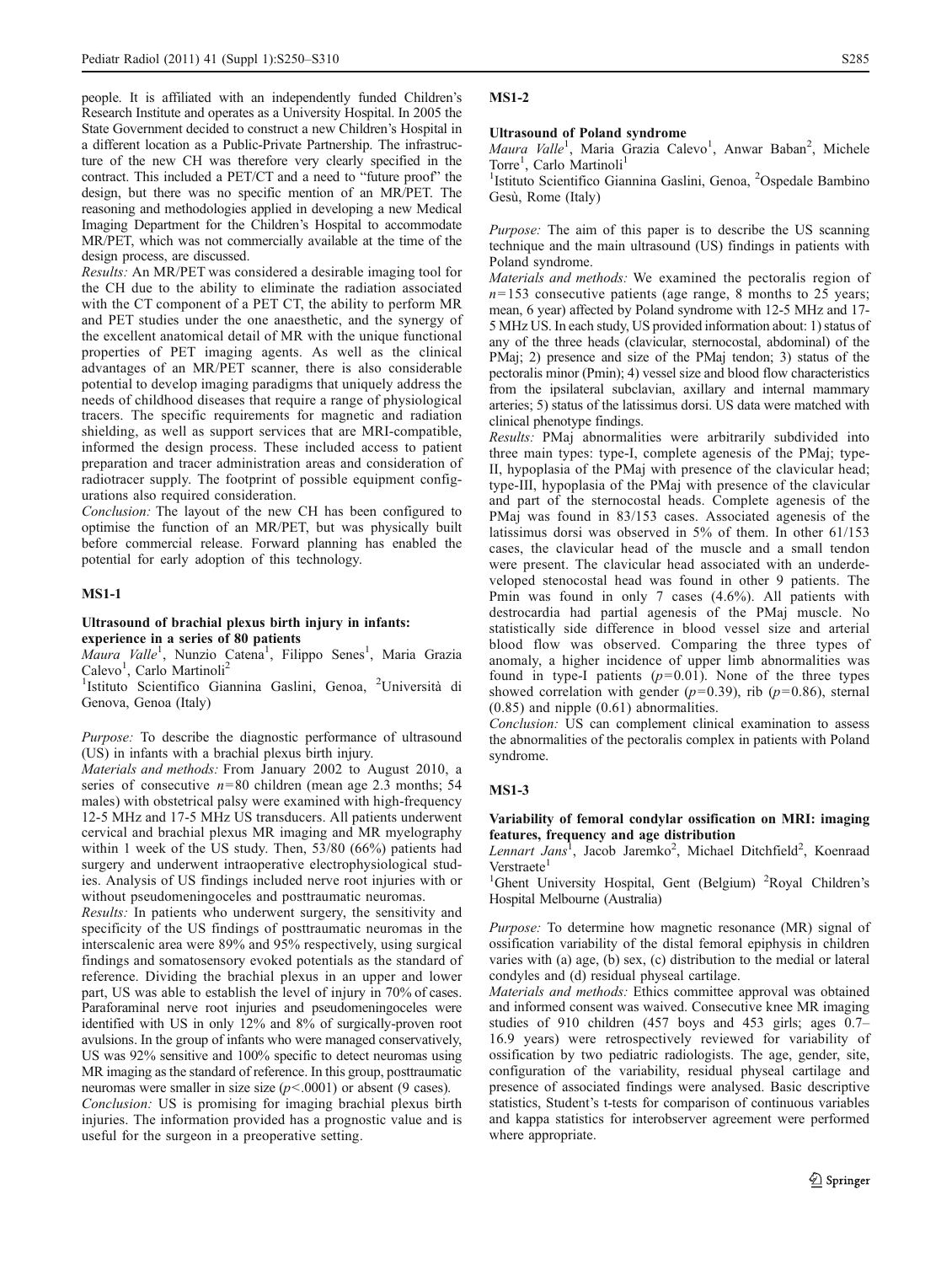Results: In 202 (22%) patients (278 condyles), variability of ossification was present. Early ossification center  $(n=172)$ , 18.9%), spiculated configuration of the secondary ossification center ( $n=151$ , 16.6%) and pre-ossification center ( $n=50$ , 5.5%) were the most common variants. Puzzle piece  $(n=26, 2.9\%)$ , extra ossification center  $(n=9, 1.0\%)$  and incomplete puzzle piece  $(n=2, 0.2\%)$  configurations were seen less often. Ossification variability was more common in the medial condyle  $(n=169, 18.6%)$  than the lateral condyle  $(n=109, 18.6%)$ 12.0%), and was nearly always posteriorly located (99.6%). Ossification variability was more common in boys  $(n=135,$ 33.2%) than in girls  $(n=49, 10.9\%)$ . Ossification variability was less common with decreasing residual physeal cartilage. The peak age range of ossification variability was 2–12 yr (boys) and  $2-10$  yr (girls).

Conclusion: Ossification variability of the femoral condyles is common in children and should not be confused with pathologic processes.

## MS1-4

### Assessment of cortical bone loss with quantitative ultrasound, peripheral CT and micro-CT in post mortem knee specimens of a rabbit model of inflammatory arthritis

Afsaneh Amirabadi<sup>1</sup>, Jackson Wang<sup>1</sup>, Christopher Gordon<sup>1</sup>, Christopher Tomlinson<sup>1</sup>, Marc Grynpas<sup>2</sup>, Rahim Moineddin<sup>3</sup>, Andrea Doria<sup>1</sup>

<sup>1</sup>The Hospital for Sick Children, Toronto, <sup>2</sup>Mount Sinai Hospital, Toronto, <sup>3</sup>University of Toronto, Toronto (Canada)

Purpose: The currently available methods for diagnosis of osteoporosis in children are varied. Micro-CT provides architecture bone information beyond bone densitometry, but it is invasive and bears radiation. Peripheral quantitative CT (pQCT) is capable of assessing trabecular and cortical bone geometry, but also bears radiation. Quantitative ultrasound (QUS) is a potentially valuable tool for assessing bone quality since it is low-cost, radiation free and readily-accessible. Our purpose was to correlate bone measurements of QUS, and pQCT of postmortem knee specimens of a juvenile rabbit model of inflammatory arthritis and bone loss using micro-CT as the reference standard.

Materials and methods: One of the knees of 7 juvenile white New Zealand rabbits was injected with 1% carrageenin solution (7 injected, 7 contralateral knees). Knees of 3 non-injected rabbits (6 knees) were used as controls. The animals were euthanized 28 days after induction of arthritis and their knee specimens kept frozen until 24 h prior to scans. Data acquisition and analysis of QUS (speed of sound), pQCT (bone mineral content and density, cortical bone thickness and area), and micro-CT were performed in the proximal medial and lateral tibiae of all post-mortem specimens.

Results: No differences were noted in mean periosteal circumference of arthritic (27.58 mm), contralateral (27.59 mm) and control (27.99 mm) specimens ( $P=0.94$ ). In the lateral proximal tibiae of arthritic specimens substantial positive correlations were depicted between QUS and pQCT measurements of cortical bone mineral content ( $r=0.78$ ,  $P=0.04$ ), density ( $r=0.74$ ,  $P=0.05$ ) and area ( $r=$ 0.78,  $P=0.04$ ). In this location of control specimens excellent negative correlations were noted (cortical bone mineral content  $(r=$  $-0.93$ ,  $P<0.05$ ), density (r= $-0.99$ ,  $P=0.07$ ) and area (r=  $-0.91$ ,  $P<$ 0.05). pQCT and micro-CT measurements correlated well.

Conclusion: Inverse QUS-cortical pQCT correlations were noted in lateral proximal tibiae of arthritic and control post-mortem specimens in our rabbit model of arthritis/bone loss. This could relate to differences in sound characteristics of bone integrity vs loss.

### MS1-5

### Avascular necrosis (AVN) of bone in adolescents with classical Hodgkin's Lymphoma—a single centre experience

Michael Steward, Peter Boavida, Joseph Cooney, Ananth Shankar, Stephen Daw, Paul Humphries University Hospital London (United Kingdom)

Purpose: To ascertain the incidence, site and extent of AVN/bone infarcts in adolescents with classical Hodgkin Lymphoma (cHL) treated with combination chemotherapy in our centre.

Materials and methods: Between April'05–April'10, 62 adolescents with cHL aged 12 to 18 years treated with OEPA-COPP-COPDAC chemotherapy were included. CT or MR imaging performed at staging, after 2 cycles of chemotherapy and at the end of chemotherapy was reviewed retrospectively by experienced radiologists for evidence of AVN.

Results: 8/62 patients (12.9%) developed imaging findings in keeping with AVN. 23/62 had CT imaging only, of these 2/23 had AVN. 7/62 had combination CT and MRI and no AVN was seen in this small group. 32/62 had serial MRI only and in these 6 had AVN. Of those patients scanned with MRI only, 6/32 (18.8%) developed AVN which was progressive on subsequent imaging. Pain and impaired joint function are the most common associated symptoms. A separate 3/32 developed early signs of AVN which resolved in follow up.

Conclusion: Avascular necrosis causes significant morbidity in adolescents with cHL which is best detected by MRI and may currently be under reported in this patient group.

## MS1-6

## Early assessment of the efficacy of digital infrared thermal imaging in pediatric extremity trauma

Cicero Silva, Nausheen Naveed, Syed Bokhari, Kenneth Baker, Lawrence Staib, Thomas Goodman

Yale University School of Medicine, New Haven (United States)

Purpose: This prospective, exploratory study, assessed the efficacy of Digital Infrared Thermal Images (DITI) in pediatric extremity trauma. Young children or those with intellectual disability are often unable to identify a precise site of injury and are subsequently subjected to multiple radiographs of a whole limb. We hypothesized that fractures would be associated with local hyperthermia detectable with DITI, which could then be used to direct focused radiographic examinations, minimizing radiation exposition.

Materials and methods: Patients seen over a 2-month period in the pediatric emergency department (ED) of a tertiary hospital following limb trauma were eligible for the study, and included if an extremity radiograph was taken on the day of ED visit. Patients were excluded if they were older than 18 years or had dressings or ice over the area of trauma. Enrolled patients had one thermal picture taken of the affected limb, and another from the contralateral limb, by a researcher blinded to the radiographs. The site of pain, when present and known, was recorded. DITI from all patients were pooled and presented in random order to three attending radiologists who, blinded to the radiographs, determined by consensus the warmest area on each image. Subsequently, the same radiologists evaluated the radiographs of each patient by consensus, blinded to the DITI findings, for the presence/absence/ location of fractures. The warmest area on the affected limb was correlated with the fracture site, when present, and with the site of pain. DITI data from contralateral, unaffected limbs were used to determine normal temperature distributions.

Results: 51 patients were enrolled in the study: 30 boys and 21 girls aged 9 m to 17y 10 m. The time interval between DITI and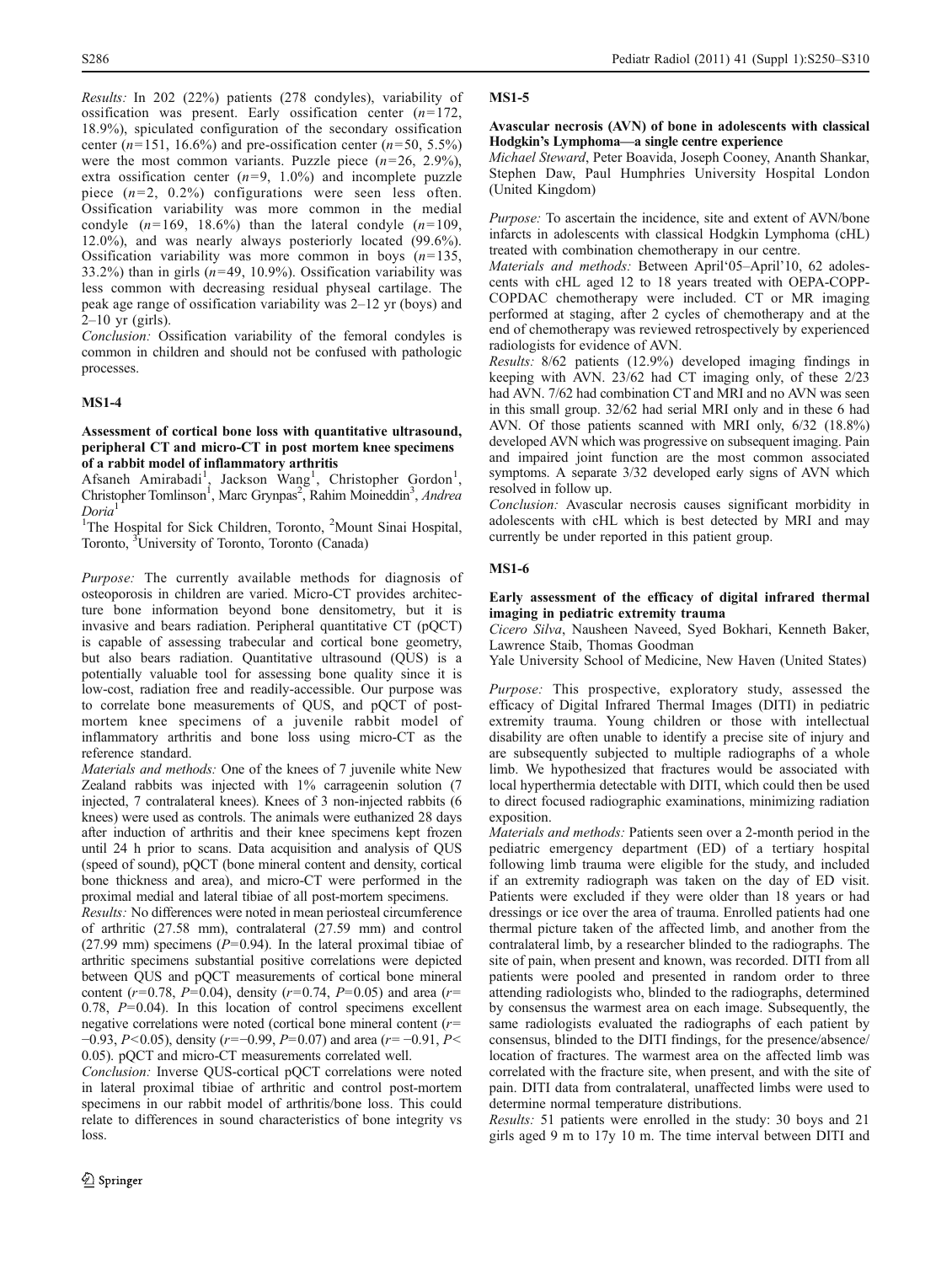radiographs was −614 to +127 min. A site of pain was unknown in 2 toddlers. DITI matched the pain site in 36 of the remaining 49 (73.5%) patients. Fractures were seen in 11 patients. DITI matched the fracture site in 7/11 (63.6%) patients. Unaffected limbs showed a fairly uniform DITI pattern.

Conclusion: DITI performance on this exploratory study seems encouraging for further evaluation with a larger cohort.

### MS1-7

### Lumbar back pain and the use of plain lumbar radiographs Tom Watson, Jeremy Jones, Annmarie Jeanes

Leeds Teaching Hospitals Trust, West Yorkshire Radiology Academy, Leeds General Infirmary, Leeds (United Kingdom)

Purpose: Paediatric lumbar back pain is a common complaint. Radiological investigation is variable according to institution, and no consensus exists with regards to imaging protocol. We attempt to identify common trends between children presenting to radiology with lower back pain with the aim of developing an imaging protocol for investigation of lower back pain.

Materials and methods: We conducted a retrospective review of all paediatric patients presenting to our institution for a lumbar Xray in 2009. Those presenting with lumbar back pain but without history of trauma, scoliosis or raised intracranial pressure were included. X-ray reports and any subsequent relevant imaging such as MRI or Bone scintigraphy were reviewed. Normal and abnormal reports, clinical details and referring speciality were recorded and statistical analysis of the data were conducted using Microsoft Excel 2007.

Results: 116 patients were included with an average age of 13.6 yrs. 92 X-rays (79.3%) were normal, the majority of these 45 (48.9%) were performed following referral from General Practice. Of the 24 abnormal x-rays, 20 (83.3%) were in children over 10 years old. 36 MRIs were performed for children with normal and abnormal radiographs and 16 of them (44.4%) were abnormal. In 9 cases, the MRI demonstrated pathology that was not visible on the plain radiograph. 20 of the 22 patients with pathology (90.1%) presented with symptoms that were less than 1 year in duration (where clinical data were available).

Conclusion: This is a small dataset, but a number of conclusions may be drawn: Lumbar back pain is more common in older children. Pathology is more common in those patients with a shorter onset of symptoms(<1 year). A specialist assessment prior to imaging increases the positive diagnostic yield We recommend that those patients with a long symptom history  $(>2$  yrs), a normal clinical assessment and X-ray need no further imaging. Further research is required to develop a protocol for those patients who do not fit these criteria.

## MS1-R1

### Mechanisms of injury in children younger than 3 years of age presenting to an emergency department

Amaka Offiah, Jessica Hume, Sally Gibbs, Alan Sprigg, Derek Burke

University of Sheffield, Sheffield Children's Hospital, Sheffield (United Kingdom)

Background: The diagnosis of child abuse is fraught with difficulties, not least being the relative absence of evidence regarding mechanisms of accidental injury in children of the appropriate age (less than 3 years). This is because detailed questioning of carers regarding mechanism of injury and correlation with fracture type is usually only performed when abuse is suspected.

Purpose: To improve our understanding of the mechanisms of accidental injury in children less than 3 years of age presenting to an Emergency Department (ED).

Materials and methods: We are prospectively interviewing consented carers accompanying children less than 3 years old to our ED, and collecting a wide range of information regarding family background, current and past medical history and mechanism of injury (including but not limited to whether the incident was witnessed and by whom, height of fall, number of stairs, nature of surface on which the child landed etc.). Results of any laboratory tests performed are also being recorded. Two consultant radiologists (experts in child abuse) are independently reviewing all images in order to allow correlation between mechanism of injury and resultant fracture(s) – if any. Local Research Ethics Committee approval has been obtained.

Results: We are on target to recruit 250 cases by the end of March 2011. We will correlate resultant injury with described mechanism and presence of an underlying pathological condition for each type of fracture (skull, long bone etc.). Interim data suggest that some fractures (e.g. ribs) will be under represented – this in itself is useful information, as it indicates the rarity of these types of fractures in the context of accidental trauma. We shall present the prevalence of particular fractures in three age groups (<1, 1 to 2 and 2 to 3 years) as well as the mechanisms by which they occur within the individual age categories.

Conclusion: Results will be useful to radiologists (from both clinical and medico-legal standpoints) when attempting to determine the veracity of mechanisms of injury put forward by parents/ carers in cases of suspected child physical abuse.

## MS2-1

### Prevalence of hip dysplasia in 18-year-old Norwegians

Ingvild Engesæter, Trude G Lehmann, Lene B Laborie, Lars B Engesæter, Karen Rosendahl

Haukeland University Hospital, Bergen, (Norway)

Purpose: Developmental dysplasia of the hip (DDH) is the underlying cause of 8% of total hip replacements in Norway, thus representing a major health problem. While the reported prevalence of DDH as defined by the acetabular index in infants and young children is 2-3%, the prevalence at skeletal maturity as defined by "adult" markers for DDH such as the centre edge angle of Wiberg and femoral head coverage is unclear. We therefore examined such prevalences in a large, population based cohort of 18-year-olds.

*Materials and methods:* All subjects born in 1989 ( $n=4006$ ) in our hospital were invited to participate in a follow-up hip trial, of which 2081 (1206 females) were included. During the period 2007–2009, all had a clinical examination, as well as two pelvic radiographs; one standing AP and one frog leg view. All radiographs were performed by one, particularly trained radiographer, using a low-dose DR technique. Markers for DDH were: Wiberg's center-edge (CE) angle <20°, femoral head coverage <75° and the acetabular shape as assessed subjectively by one experienced observer. The results for left hips are presented.

Results: A total of 2081 subjects, 1206 females (58%), were included. 35 (1.7%) had a CE angle below 20°, 25 females (2.1%) and 10 males (1.7%), while 55 (2.6%) had a pathological femoral head coverage (<75°), 35 females (2.9%) and 20 males (2.3%). 26 (1.2%) had a dysplastic acetabulum as assessed subjectively (1.7% females and 0.7% males). When classified as normal, borderline (1 of 3 markers for DDH) or dysplasia (2 markers for DDH), 1.6% (1.7% females, 1.2% males) had dysplasia and 2.0% were defined as borderline.

Conclusion: In a general 18-year-old Norwegian population, radographical dysplatic hips were found in 1.6% of the hips.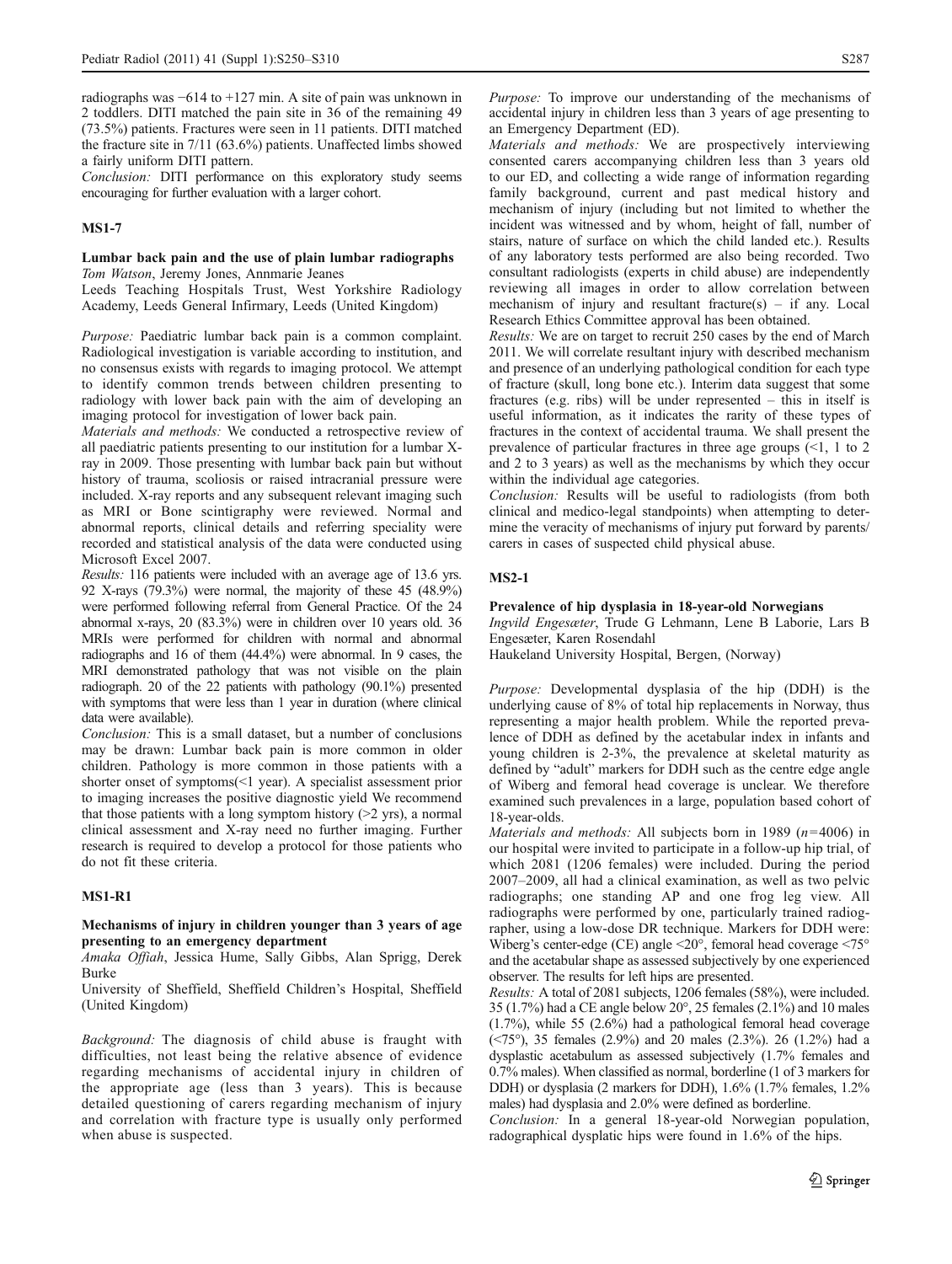## MS2-2

## Long-term effects of different ultrasound screening strategies for developmental dysplasia of the hip (DDH)

Lene Bjerke Laborie<sup>1</sup>, Ingvild Ø. Engesæter<sup>1</sup>, Trude G. Lehmann<sup>1</sup>, Lars B. Engesæter<sup>1</sup>, Deborah M. Eastwood<sup>2</sup>, Francesco Sera<sup>3</sup>, Carol Dezateux<sup>4</sup>, Karen Rosendahl<sup>1</sup>

<sup>1</sup>Institute of Surgical Sciences, University of Bergen, Haukeland University Hospital, Bergen (Norway), <sup>2</sup>Department of Orthopaedics, Great Ormond Street Hospital for Children, London, <sup>3</sup> Institute for child health, London/Arthritis Research UK (grant Ref 18196), 4 MRC Centre of Epidemiology for Child Health, UCL Institute of Child Health, London (United Kingdom)

Purpose: To assess the long term effects of universal, selective or no ultrasound (US) screening on the femoral head coverage and on signs of undergone avascular necrosis (AVN) as a complication to treatment.

Materials and methods: During 1988–90, 11925 newborn infants were enrolled in a clinical trial designed to evaluate the effectiveness of 3 different screening strategies for DDH: a) universal, b) selective (risk factors or clinical indication) or c) no US (only clinical examination) screening. Those born in 1989 ( $n=$ 4006) were invited to a follow-up at age 18/19. 2081(52%) were included. Femoral head coverage was measured using the CE angle of Wiberg. A medially flattened femoral head (yes/no) was defined as a marker for an undergone AVN. Differences between the three groups were examined using ANOVA tests for mean values and chi square statistics for grouping variables. A p-value (2-tailed)

Results: Radiographs of 2039 adolescents (58% females) were analysed, 560 from the universal US group, 782 from the selective US group and 697 from the no US group. For left hips and both sex together, mean CE angle at skeletal maturity was  $31.9^\circ$  (SD=5.8°) for the universal group,  $31.8^\circ$  (SD=6.0°) for the selective group and  $32.5^{\circ}$  (SD  $6.0^{\circ}$ ) for the no US group (one-way between-groups ANOVA,  $p=0.031$ , posthoc  $p$ =0.032 between selective and no ultrasound group). When grouping into normal (CE>25°), borderline (20°≤CE≤25°) or dysplastic (CE

Conclusion: Universal or selective ultrasound screening for DDH with treatment of those testing positive in the newborn period did not improve the femoral head coverage at skeletal maturity as compared to clinical screening alone, although treatment and follow-up rates were significantly higher for the two groups.

## MS2-3

## When should treatment for developmental delay of the neonatal hip be commenced?

Michael Jackson, Sally Wilkinson, Alastair Graham Wilkinson Royal Hospital for Sick Children, Edinburgh (United Kingdom)

Purpose: Supportive harness treatment for developmental dysplasia of the hip is a well-established therapy with a good evidence base. However, controversy exists concerning the optimum time to commence treatment. This study sought to clarify the optimum time to start harness therapy.

Materials and methods: Retrospective analysis of cases was conducted covering a 6-year period. 307 individuals recalled for a follow-up pelvic radiograph at 1 year of age were identified. This group included patients in whom harness treatment had been commenced in a range of different ages, together with individuals in which treatment had not been undertaken. Radiographs were anonymised and independently assessed for features of developmental dysplasia by two radiologists using a standardized scoring proforma. Following scoring the treatment status of each individual was established and data analysis performed. Results and Conclusion: A much higher proportion of radio-

graphically abnormal hips was found in individuals treated after 8 weeks of age with a further increase seen after 12 weeks. Our data suggest treatment should be commenced before 8 weeks of age when possible. Radiographic evidence of hip dysplasia was found in 13 of 92 untreated patients (14%) and in 25 of 166 patients in whom treatment had been commenced before 8 weeks of age (15%). In those treated after 8 weeks of age, abnormalities were found in 24 of 49 cases (49%), with abnormalities found in 82% of those treated after 12 weeks of age. Chi square analysis demonstrates significantly fewer abnormal radiographs in those treated before the following ages compared to after: 6 weeks ( $p$ <0.001), 8 weeks ( $p$ <0.0005) and 12 weeks ( $p$ <0.0005).

## MS2-4

## Relationship of acetabular and femoral head morphology to stability in ultrasound examination of neonatal hips Alastair Wilkinson

Royal Hospital for Sick Children, Edinburgh (United Kingdom)

Purpose: to determine any relationship between visual examination of morphology and stability in neonatal hip ultrasound.

Materials and methods: The first US examinations performed by the author in 828 infants (1656 hips) referred to the hip assessment clinic were retrospectively reviewed to assess acetabular morphology. Acetabular angle, percentage femoral head cover, the presence of femoral head flattening and notching of the acetabular margin and dynamic stability had been prospectively recorded.

Results: In 942 normally concave acetabula 5 hips were unstable (0.53%). Instability was more commonly observed in 17 of 395 (4.3%) hips with reduced concavity (chi2=24.5,  $p$ <0.0005), 80 of 238 (33.6%) hips with flat roofs (chi2=311, p<< 0.0005) and 58 of 81(71.6%) hips with convexity of the acetabular roof (chi2=651, p $\ll$ 0.0005). Notched acetabular margins has been noted in 53 hips and were associated with instability in 11 (20.7%), compared to 149 of 1603(9.2%) in hips with un-notched margins (chi2=7.72,  $p$ <0.001). Flattening of the articular surface of the cartilaginous femoral head was seen in 122 hips and was associated with instability in 53 (43.4%) compared to 107 (7%) of 1534 hips with round heads (chi2  $=172$ , p $<< 0.0005$ ).

Conclusion: Observation of morphology may be equally or more important than measuring angles or calculating% femoral head cover in determining which babies should be treated. Observation of stability during spontaneous patient movement may be more important than stress testing.

## MS2-5

## Dynamic contrast-enhanced MRI of pediatric patients after reduction of dysplastic hips: quantitative MR perfusion analysis for predicting avascular necrosis

Ji Young Kim, Jung-Eun Cheon, Yun-Jung Lim, Woo Sun Kim, In-One Kim, Kyung Mo Yeon

Seoul National University Hospital (South Korea)

Purpose: To determine the relevant perfusion parameters in dynamic contrast enhanced MRI (DCE-MRI) for the prognostic factor of avascular necrosis (AVN) of the femoral head in the developmental dysplasia of the hip (DDH) pediatric patients after reduction of dysplastic hips.

Materials and methods: Nineteen unilateral DDH patients (six boys and thirteen girls; mean age, 12 months ±6.5; age range, 4–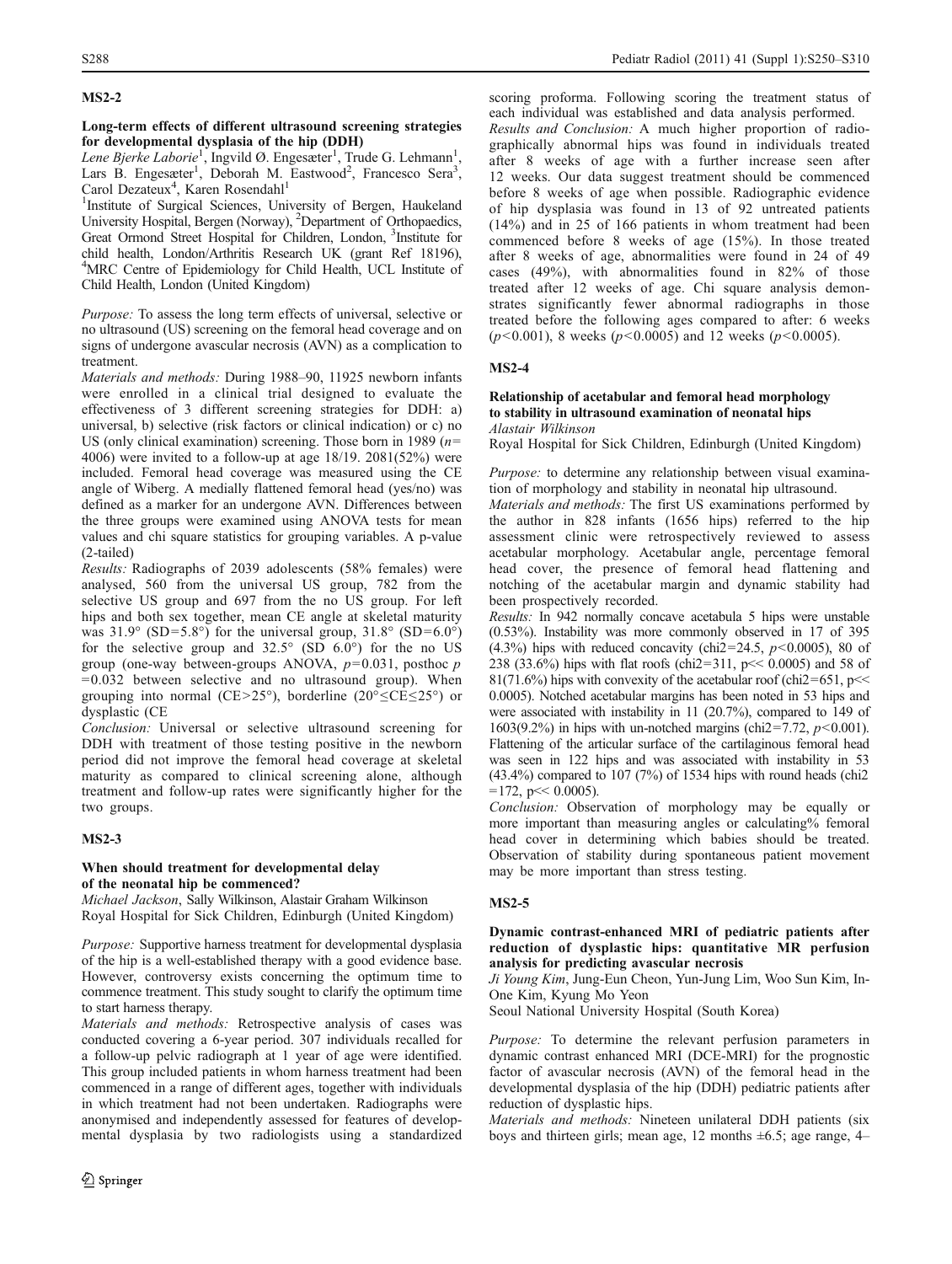26 months) were taken the DCE MR perfusion imaging without 48 h of hip reduction. Quantitative perfusion parameters (Ktrans, Kep, Ve, and iAUC) of the cartilaginous portion of the bilateral femoral heads were calculated by using dedicated software, based on DCE-MR perfusion imaging. And then the parameter's ratio (DDH hip to normal hip) in the same patient, were calculated. The conventional post-contrast T1-weighted images were also reviewed for evaluation the gross perfusion status of femoral head. Hip plain radiographs taken at longer than 1 year follow-up were analyzed for the presence of the AVN by two radiologist and one orthopedic surgeon. Then the quantitative perfusion parameter's ratios were compared between AVN presence group and AVN absence group. Among these perfusion parameters, statistically significant values were determined using the independent ttest, the Mann–Whitney U test, and the receiver operating characteristic (ROC) curve analysis (to determine the optimal cut-off of Ktrans ratio and iAUC ratio).

Results: The Ktrans ratio (Ktrans\_DDH hip/Ktrans \_normal hip) and iAUC ratio (iAUC\_DDH hip/ $\overline{i}$ AUC\_ normal hip) in the AVN presence group were significantly lower than AVN absence group. According to ROC curve analyses, Ktrans ratio and iAUC ratio provided sensitive of 77.8%, 44.7% and specificity of 100%, 90% for the predicting factor of AVN at an optimum cut-off value of 0.95 and 0.9, respectively.

Conclusion: Ktrans ratio and iAUC ratio measured on DCE-MR perfusion imaging can be used as a prognostic factor for the AVN after reduction of dysplastic hips.

#### MS2-6

## Frequencies of three longitudinal dysplasia phenotypes based on sonographic assessments in the newborn

## and radiological assessments at skeletal maturity

Trude Gundersen Lehmann<sup>1</sup>, Lene Bjerke Laborie<sup>1</sup>, Ingvild Øvstebø Engesæter<sup>1</sup>, Lars Birger Engesæter<sup>1</sup>, Fransesco Sera<sup>2</sup>, Deborah Eastwood<sup>3</sup>, Carol Dezateux<sup>4</sup>, Karen Rosendahl<sup>1</sup>

<sup>1</sup>Haukeland University Hospital, Bergen (Norway), <sup>2</sup>MRC Centre of Epidemiology for Child Health, UCL Institute of Child Health, London (United Kingdom)<sup>3</sup>Great Ormond Street Hospital for Children, London (United Kingdom), <sup>4</sup>MRC Centre of Epidemiology for Child Health, UCL Institute of Child Health, London (United Kingdom)

Purpose: To examine radiological outcomes at skeletal maturity of sonographically normal, immature and dysplastic hips in newborns.

Materials and methods: During 1988–90, 11925 newborn infants (>99.5% white) were enrolled in a clinical trial designed to evaluate the effectiveness of different screening strategies for developmental dysplasia of the hip (DDH). Approximately 35% were also examined by hip ultrasound performed in a standardised manner by a single observer. All with pathological ultrasound had standard treatment. In the present study we invited those born during 1989  $(n=4006)$ and those born in 1988 and 1990 and in whom neonatal sonographic abnormalities were detected  $(n=503)$  to participate in a large clinical and radiological follow-up at 18/19 years of age. Radiographic markers for DDH were the centre-edge angle of Wiberg (>25° normal, 20–25° borderline, <20 pathological). Results: 915 out of 4509 participants had both a hip ultrasound as newborns and a hip-radiograph at age 18–19 years, of which 574 were females. For left hips, mean CE at skeletal maturity was 32.0° (SD=5.8°) for sonographically normal, 30.9° (SD=6.2°) for immature and 31.1° (SD 5.9°) for dysplastic hips (one-way between-groups ANOVA,  $p=0.037$ , thus, the effect size was small (eta sq.  $= 0.007$ )). Of the 590 with sonographical normal hips at

birth, 59 developed into borderline and 6 to dysplastic hips (11%), when grouping into normal (CE>25°), borderline (20° $\leq$ CE $\leq$ 25°) and dysplastic (CE<20°) hips based on an AP radiograph at skeletal maturity. This was the case for 40 and 4 of 235 immature at birth (18.7%) and 11 and 3 of 90 dysplastic hips (16%) (Pearson  $chi$ Sq=0.024).

Conclusion: One in ten sonographically normal hip develops into a borderline or dysplastic hip at skeletal maturity, while this is the case for about one fifth of those with immature and one sixth of those with dysplastic hip in the neonatal period.

### MS2-7

## Radiographic and biologic assessment of cam-type

## femoroacetabular impingement morphology of developing hips in asymptomatic children and adolescents: a pilot study

Hal Dunlap<sup>1</sup>, Sasha Carsen<sup>2</sup>, Paul Beaule<sup>2</sup>, Baxter Willis<sup>3</sup>, Leanne Ward<sup>3</sup>, Kawan Rakhra<sup>3</sup>, Paul Moroz<sup>1</sup>

<sup>1</sup>Children's Hospital of Eastern Ontario, Ottawa, <sup>2</sup>The Ottawa Hospital, Ottowa, <sup>3</sup>The Children's Hospital of Eastern Ontario, Ottowa (Canada)

Purpose: The importance of femoral head-neck morphology in the development of early hip osteoarthritis is recognized in femeroacetabular impingement (FAI); however no studies have examined FAI morphology in the developing hip. We developed an MR pilot project to study prevalence of CAM-type FAI hip morphology in both the pre- and post-closure proximal femoral physes of asymptomatic children.

Materials and methods: Recruitment included volunteers with asymptomatic lower extremities, and with either pre- or postclosure of the proximal femoral physis. Males were 10–12 years (pre-closure) or 15–18 years (post-closure); females were 8– 10 years or 14–18 years. MR measurement of alpha angles at both the 3:00 (anterior head-neck junction) and 1:30 (antero-superior head-neck junction) radial image positions were obtained.

Results: Fifty-two recruits (32 boys, 20 girls) with 44 bilateral hips (88 hips) imaged. Radiographic analysis showed no CAM-type morphology in pre-closure hips and 14% in postclosure hips (alpha>50o). The difference between alpha angle measurements in 3:00 and 1:30 positions (5.16o) appears significant in developing hips.

Conclusion: Collected data found FAI in 14% of the closedphyses group and 0% in the open physes group suggesting possible physeal closure importance. Methodologically, the difference between 3:00 and 1:30 alpha angle measurements was significantly less than in published adult figures, suggesting a developmental role in CAM-Type FAI. This may be the first published attempt to assess CAM-type FAI morphology in the developing hip.

### MS2-8

### Osteonecrosis in children after allogenic bone marrow transplantation: study of prevalence, risk factors and longitudinal changes using MRI

Shelly Sharma, Wing-Hang Leung, Deqing Pei, Jie Yang, Shengping Yang, Richard Rochester, Lunetha Britton, Michael Neel, Kirsten Ness, Sue Kaste

St. Jude Children's Research Hospital, Memphis (United States)

Purpose: Osteonecrosis (ON) is a debilitating long-term complication of allogenic bone marrow transplantation (alloBMT) but this issue has seldom been addressed in pediatric population. Thus, we sought to estimate the prevalence and associated risk factors for ON after alloBMT.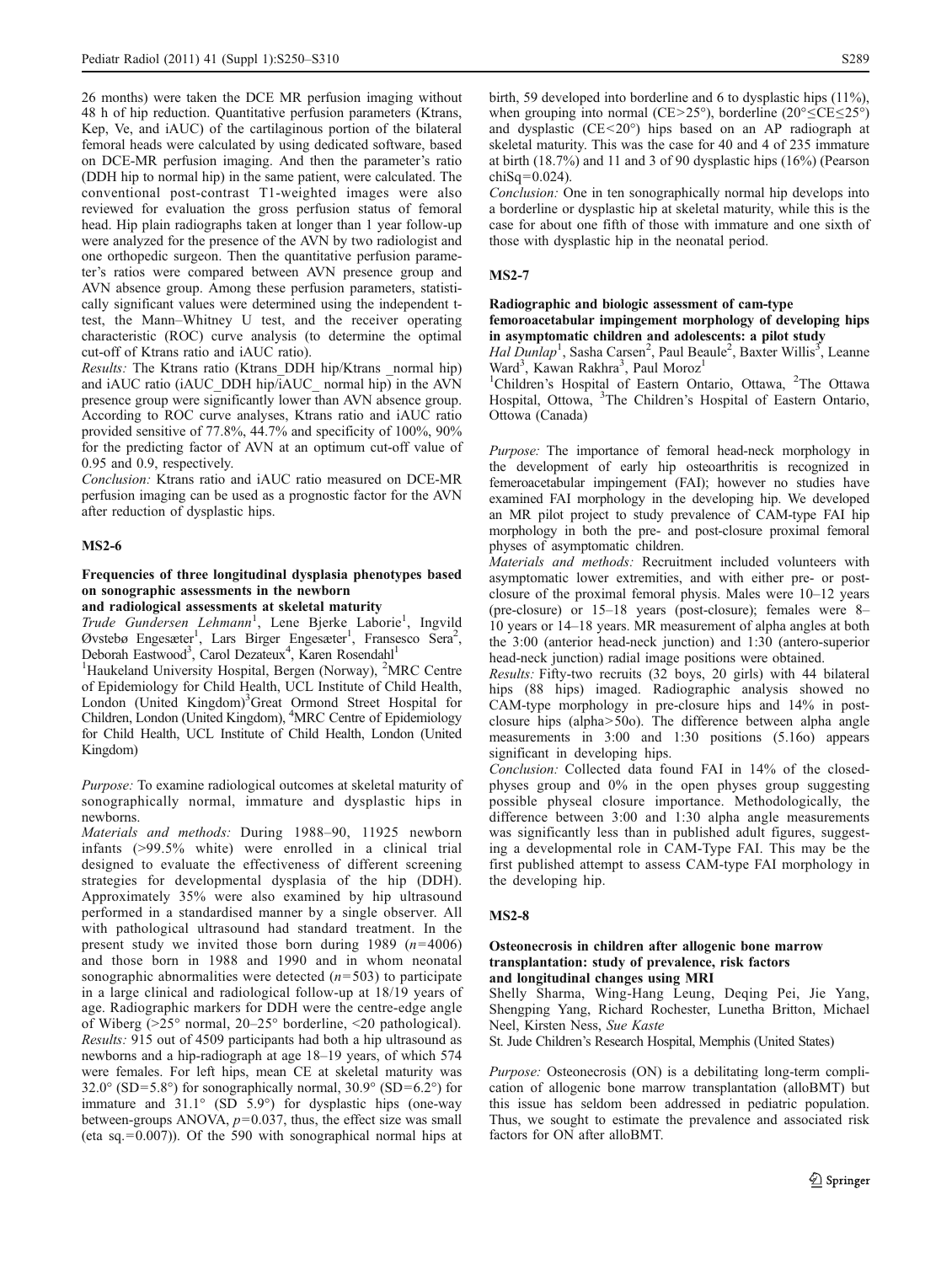Materials and methods: We retrospectively analyzed prospectively acquired magnetic resonance (MR) studies for children who underwent first alloBMT at our institution between December 2000 and September 2007. We described longitudinal changes of lesions for patients with both pre and post alloBMT MRs.

Results: Of the 149 consecutive patients {(84 males; median age at alloBMT 11 yrs (0.5–21 yrs)}, 116 had undergone alloBMT for malignant diseases; 33 for non malignant conditions. Median time to follow-up was 13.1 mo (0.03– 84 mo). Amongst 149, 44(29.5%) were found to have ON either of hips or knees after alloBMT; 45% (20/44) had at least 30% epiphyseal involvement. Twenty three (52.3%) ON lesions were identified in the first yearly scan; 43 (97.7%) by third yearly scans. Knees were more frequently involved than were hips but severity of ON was greater in hips. Seventy-five children had both pre and post alloBMT MRs of hips and/or knees, out of these 44 remained negative, 10 remained stable, 17 progressed, 2 regressed and 4 resolved completely after alloBMT. Besides age at alloBMT ( $p=0.051$ ) and race ( $p=0.043$ ), the primary risk factor was ON identified on preBMT MRs  $(p=0.001)$ .

Conclusion: For children with normal pre transplant and first 3 yearly post-alloBMT normal scans, further ON follow-up is not required. Preventive strategies for ON should focus on prealloBMT rather than transplant or post-alloBMT risk factors.

## MS2-9

## MRI of paediatric wrist and hand trauma—what gives?

Mary-Louise Greer, Michael Guandalini, Anubhav Sarikwal, David Lisle, Kieran Frawley, Trevor Gervais, Geoff Donald Royal Children's Hospital, Brisbane (Australia)

Purpose: To evaluate post-traumatic wrist and hand injuries in children detected by magnetic resonance imaging (MRI) and assess the impact of MRI on patient management.

Materials and methods: Institutional PACS audit identified children 16 years or under having a wrist or hand MRI for trauma on a 1.5 Tesla magnet at a tertiary paediatric hospital from September 2005 to August 2010. Clinical indications for MRI, injury mechanism and timing, and reviewed imaging findings were collated. MRI abnormalities were categorised relative to indication: expected injury, expected injury with additional abnormality, unexpected abnormality or normal. Two orthopaedic surgeons performed chart review to assess clinical outcome and relative impact of MRI on management.

Results: In total, 77 wrist and hand MRIs were performed in 35 boys and 42 girls aged 6 to 16 years (median age 11.8 years) over 5 years. Clinical indications and MRI abnormalities included scaphoid fractures, bone oedema, ulnar collateral ligament (UCL) and related thumb injuries, triangular fibrocartilage complex (TFCC) tears, scapholunate ligament injuries, ganglions and loose bodies. Timing of MRI scans was 27% within 4 weeks and 73% within 3 months of injury, however this varied with clinical indication, on average 4 weeks for suspected UCL injury, 8 weeks for suspected scaphoid fracture and 21 weeks for TFCC tears. MRI was normal in 25%, with treatment discontinued in 95%; had the expected abnormality in 25%, with management unchanged in 79%; additional abnormalities in 9%, 43% requiring a change in non-operative treatment; and had unexpected abnormalities in 41% with change in non-operative care in 72% and surgery in 6%. Clinically suspected scaphoid fractures, UCL injuries and TFCC tears were detected on MRI in only 30–50%.

Conclusion: Post-traumatic wrist and hand MRI were abnormal in 75% however common clinically suspected injuries were demonstrated on MRI in only 30–50%. MRI often showed other unsuspected injuries resulting in management change. The negative predictive value of 94.7% suggests earlier MRI is better to avoid unnecessary immobilisation.

## MS2-10

### Ultrasound as an ALARA-alternative to fluoroscopy for shoulder injection

Tyler Ternes, Kamran Ali, John Knudtson, Debbie Desilet-Dobbs Univ of Kansas, School of Medicine, Wichita (United States)

Purpose: The purpose of this retrospective study was to review the utilization of ultrasound guided shoulder injections prior to MR arthrography as an ALARA (as low as reasonably achievable) alternative to fluoroscopic guidance. This is of particular importance with the increasing awareness of radiation doses in the pediatric population.

Materials and methods: A systematic review was per-formed of ultrasound guided shoulder injections for MR arthrography at our facility. Ultrasound guided joint injection via an anterior approach, utilizing the rotator interval, has been previously described. The procedure was performed in our imaging facility by two attending radiologists, KA with 3 years of experience, and JK with 3 years experience. The rotator interval was identified with ultrasound. After sterile prep, local anesthetic was administered. Then, a 20 gauge spinal needle was directed into the rotator interval with sonographic assistance. Once the needle was in place, position was confirmed with injection of a small amount of lidocaine into the rotator interval. After confirmation of position, a mixture of 0.1 ml gadolinium and 19 ml of sterile saline was injected into the joint space. Total injected volume ranged from 6 to 14 ml. Typically, a sonographic technologist also provided assisted in the procedure by holding the ultrasound probe in the appropriate location. Successful injection was characterized by distention of the shoulder joint. This was done with ultrasound.

Results: A total of 22 patients underwent ultrasound guided shoulder joint injections. Procedure times were not recorded. Ages ranged between 10 and 18 years. Average age was 15.7 years. A review of subsequent MR arthrograms was performed. All of the arthrograms demonstrated successful joint injection, and deemed subjectively adequate for arthrographic interpretation. No complications or adverse events were reported. Conclusion: Ultrasound as an ALARA alternative to fluoroscopy can be successfully utilized for contrast injection prior to MR arthrography as a means to eliminate radiation dose in the pediatric population.

## MS2-11

## Water-bath method for sonographic evaluation of superficial structures of the extremities in children

Rajesh Krishnamurthy<sup>1</sup>, Hyun Yoo Jeong<sup>2</sup>, Michael Callahan<sup>3</sup> <sup>1</sup>Texas Childrens's Hospital, Houston (United States) <sup>2</sup>Mokdong Hospital, Ewha Women's University, Seoul (South Korea)<sup>3</sup> Children's Hospital, Boston (United States)

Introduction: Sonography using gel or a stand-off pad is a useful method for evaluation of superficial structures of the extremities. However, there are several limitations because of small field of view (FOV), curved surface of the extremity resulting in poor transducer contact, compression of the structures by the transducer, noncooperation related to patient discomfort, and patient motion.

Materials and methods: A water-bath technique was developed, in which the affected hand or foot is immersed in warm water with scanning performed without touching the skin. 20 pediatric patients (age range 2 months–10 years) with superficial extremity pathology were scanned by the standard technique using gel/stand-off pad, and the water-bath technique.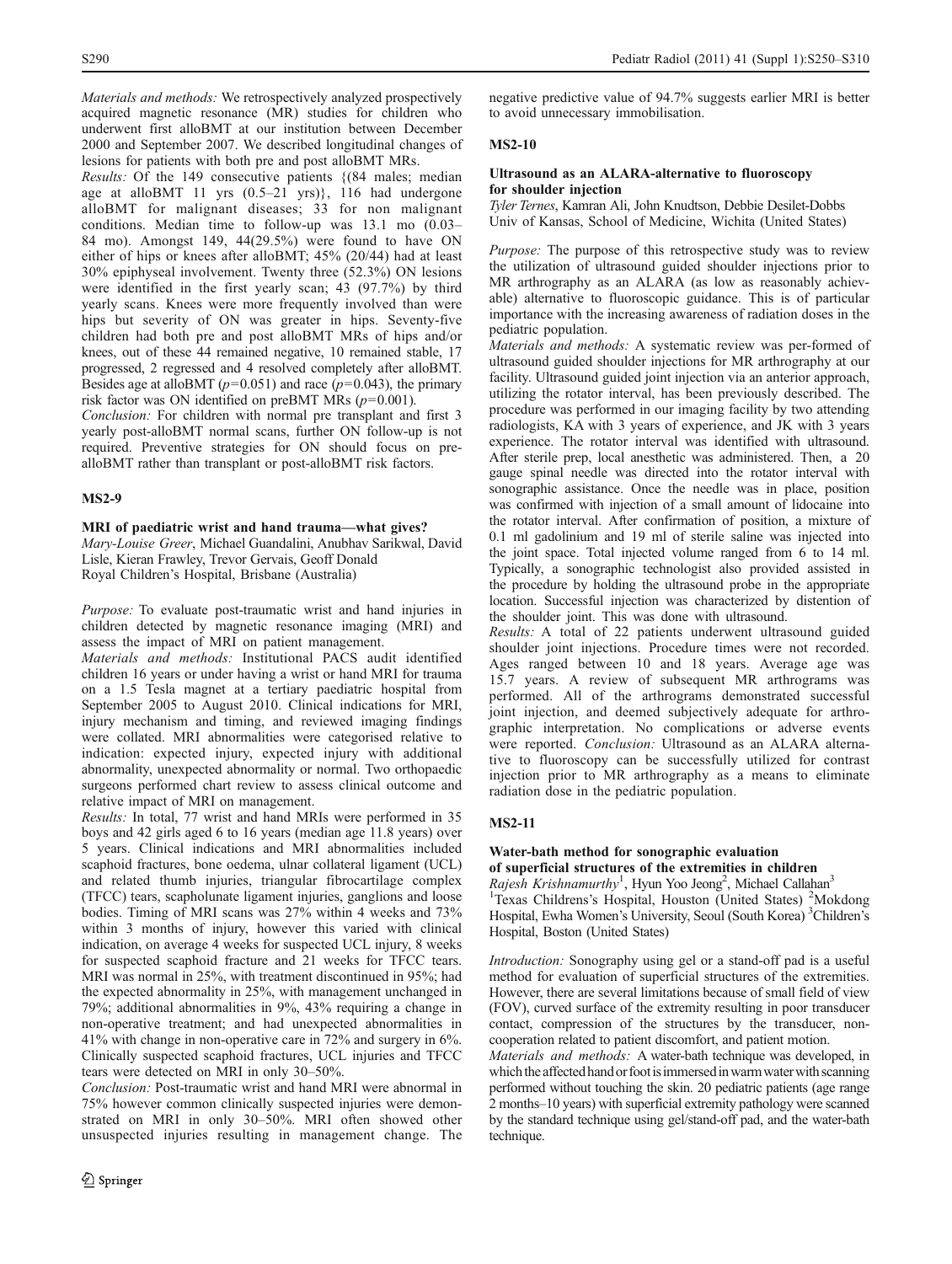Results: The water-bath technique was found to be superior to the standard technique for depiction of depth of skin ulcers, subcutaneous masses, tendon pathology, osteomyelitis, effusions of small joints, foreign body and vascular lesions. Reduced compression of the superficial structures by the water-bath technique led to the diagnosis of a subcutaneous arteriovenous malformation (AVM) missed on the standard technique. In Raynaud's disease, varying temperature of the water-bath reproduced the skin changes of Raynaud's phenomenon. The lack of contact of the transducer with the skin resulted in reduced patient discomfort and improved co-operation.

Conclusion: The water-bath technique overcomes important limitations of standard sonography in the evaluation of superficial structures of the hands and feet in pediatric patients, thereby improving diagnostic accuracy, and has become the technique of choice for this indication in our institution.

### MS2-12

### Subtalar coalition with sparing of the middle facet: Is the abnormal morphology of the sustentaculum tali a clue to etiology?

Sarah Bixby, Delma Jarrett, Susan Mahan, Samantha Spencer, Paul Kleinman

Children's Hospital Boston, Boston (United States)

Purpose: To determine the prevalence and associated morphologic alterations of subtalar coalitions that lie exclusively posterior to the middle facet (MF).

Materials and methods: Radiology records from 1998 to 2010 were reviewed to identify CT studies with findings of subtalar coalition. 100 patients (50 male, 50 female, mean age 13.45 years) with subtalar coalition were identified. 50% (50/100) of patients had bilateral coalitions. CT images of 150 subtalar coalitions were reviewed to determine the site of coalition with respect to the MF. Patients with posteromedial subtalar coalitions that spared the MF were further studied using mutiplanar reformats. AP measurements of the MF and the portion of the sustentaculum tali (ST) extending posterior to the facet (posterior ST) were measured. A ratio of the MF to the posterior ST was calculated and compared to a control population undergoing CT for triplane fractures.

Results: 21% (32/150) of coalitions involved only the MF and 53% (79/150) involved both the MF and posterior ST. In the remaining 26% (39/150), the subtalar coalition spared the MF and involved only the posterior ST. In this group, the mean AP measurements of the MF and posterior ST were 11.5 mm and 14.1 mm, respectively, compared to 16.8 mm and 5.1 mm in the control population ( $p$ <0.001). The ratio of the MF to posterior ST was 0.86 for coalition patients versus 3.7 for controls  $(p<0.001)$ . Conclusion: Although it is often taught that subtalar coalitions involve the middle facet, our findings indicate that this is often not the case. Subtalar coalitions that spare the MF are common, and demonstrate altered morphology with hypoplasia of the MF and elongation of the ST posterior to the MF. These findings suggest that the etiology of subtalar coalions lies in a generalized developmental disturbance involving the posteromedial talocalcaneal interval, rather than a focal fusion defect of the middle facet.

### MS2-14

### Intramuscular hemangioma-small vessel type (IH-SVT): radiologic-pathologic correlation

Sabri Yilmaz, Harry Kozakewich, Steven Fishman, Ahmad Alomari, Gulraiz Chaudry

Children's Hospital Boston, Boston (United States)

Purpose: IH-SVT is a rare tumor of skeletal muscle that typically occurs in children. Histologically, it is comprised of small vessels of capillary size whose endothelium is immunonegative for GLUT-1. We evaluated the imaging of this tumor, with particular emphasis on features differentiating it from vascular malformations and sarcomas.

Materials and methods: A retrospective review was performed from 1990 to 2010 to identify patients diagnosed with IH-SVT. Patient demographics, tumor size, site and type of imaging were recorded. Lesions were evaluated for calcification, fat, outline, vascularity, enhancement and involvement of local structures.

Results: There were 22 patients with a biopsy-proven diagnosis, with adequate imaging in 11 (M:F, 4:7). The mean age was 9.8 yr (14 mo-17. 5 yr). Seven lesions involved muscles of the extremities, 3 of the trunk and 1 of the neck. MR studies had been performed in all 11, ultrasound in 7 and angiograms in 4. All lesions had flow voids on MRI consistent with high-flow, were heterogeneously hyperintense on T2, isointense to skeletal muscle on T1 and showed heterogeneous contrast enhancement. Ten were well-circumscribed and intralesional fat was seen in 4. US demonstrated a heterogeneous, predominantly isoechoic lesion with vascular channels showing arterial flow. Angiography showed inhomogeneous parenchymal staining, with no evidence of direct arteriovenous shunting. In 8, follow-up MRI imaging ranging from 3 mos to 10 yr showed the lesion either remained stable in size or enlarged in proportion to the child, with no change in imaging characteristics.

Conclusion: IH-SVT is rare benign tumor of skeletal muscle that can be distinguished from venous malformation by its high-flow nature. Features differentiating it from infantile hemangioma are age of the patient, location, heterogeneity on imaging, noninvolution, and intralesional fat. However, as the main characteristic that distinguishes it from a sarcoma is its relatively stable appearance over time, imaging does not obviate the need for a biopsy.

## MS2-R1

## Magnetic resonance imaging and joint outcomes in boys with severe hemophilia A treated with tailored primary prophylaxis in a multicentric clinical trial in Canada

Andrea Doria<sup>1</sup>, Jeanette Kraft<sup>2</sup>, Paul Babyn<sup>2</sup>, Christine Demers<sup>3</sup> , Sara Israelis<sup>4</sup>, Mohan Pai<sup>5</sup>, Man-Chiu Poon<sup>6</sup>, Georges Rivard<sup>7</sup>, John Wu<sup>8</sup>, Majorie McLimont<sup>1</sup>, Victor Blanchette<sup>1</sup>

<sup>1</sup>The Hospital for Sick Children, Toronto <sup>2</sup>The Hospital for Sick Children, Toronto <sup>3</sup>L' Hôpital de l'Enfant-Jésus, Québec, University of Manitoba, Winnipeg <sup>5</sup>McMaster University Health Sciences Centre, Hamilton, <sup>6</sup>University of Calgary, Calgary, <sup>7</sup>CHU Sainte-Justine, Montreal, <sup>8</sup> University of British Columbia, Vancouver (Canada)

Purpose: Tailored primary prophylaxis (TPP) is a reducedintensity treatment program for hemophilic boys whose aim goal is to prevent arthropathy. Our purpose was to evaluate the joint outcomes of hemophilic boys treated with TPP using MRI and physical examination as outcome measures.

Materials and methods: Ankles, elbows and knees of 24 boys (median [range] age at start of therapy, 1.6 [1–2.5] years) with severe hemophilia A from 10 Canadian pediatric hemophilia treatment centers [Hamilton (5), Montreal (4), Toronto (4), Winnipeg (3), Calgary (2), Quebec City (2), Halifax (1), Ottawa (1), Thunder Bay (1), Vancouver (1)] were examined by 1.5T MRI, and physical examination at a median age of 8.8 years (range 6.2–11.5 years). Compatible MRI scale (progressive [P] and additive [A] scores) and Colorado Child Physical Examination scale were used to score joint changes.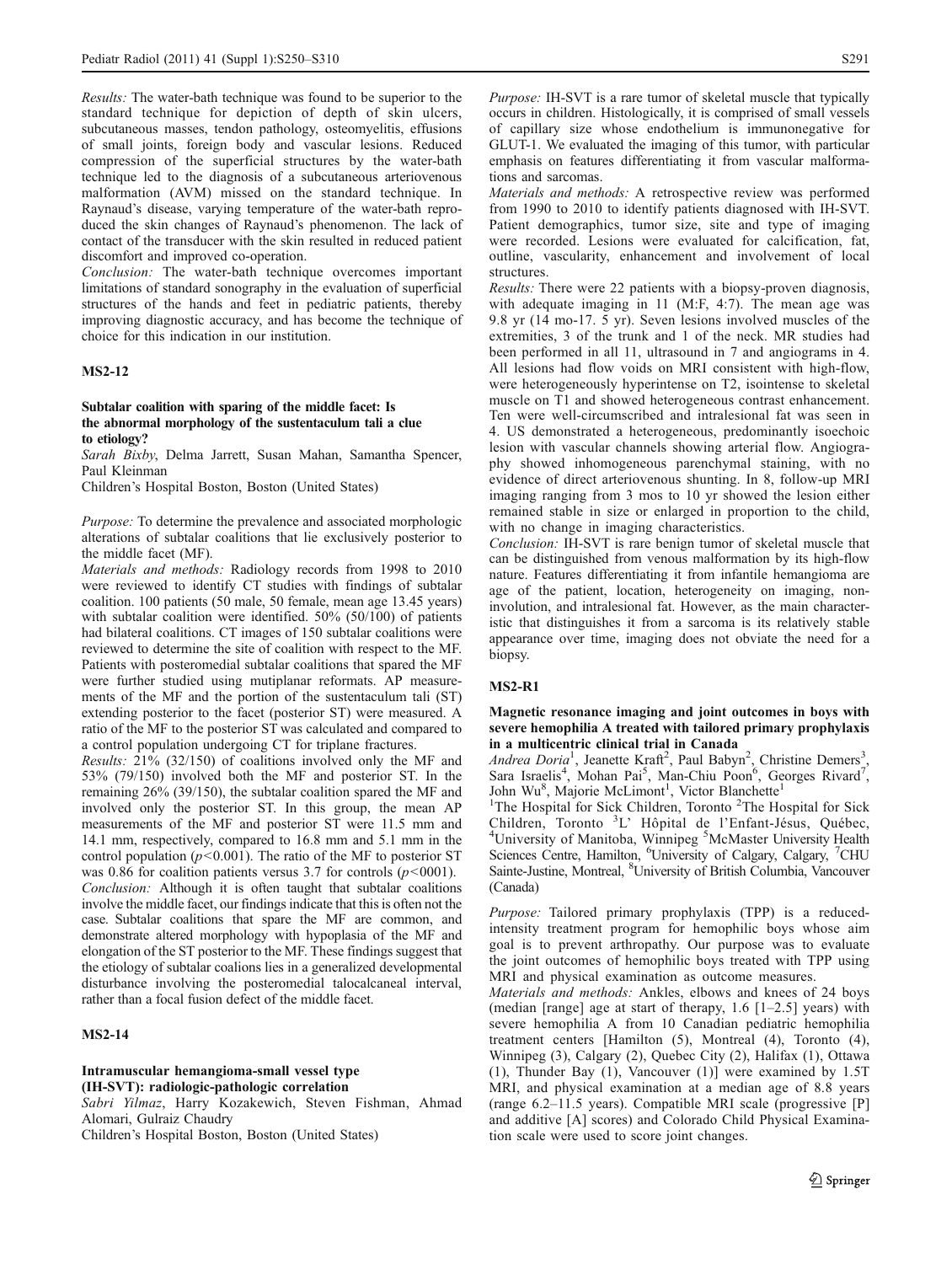Results: At a median age of 8.8 years 50% (12/24) of boys had evidence of osteochondral changes in index joints [ankles, 8/12; elbows, 5/12; and knees, 0/12] on MRI. Soft tissue changes were detected in 31% (20/65) of index joints with no history of clinically evident bleeding [ankles 75% (12/16); elbows 19% (6/32); and knees 12% (2/17)]. In these apparently "bleed free" index joints hemosiderin deposition was detected by MRI in 26% (17/65) of joints [ankles 63% (10/16); elbows 16% (5/32), and knees 12% (2/17)]. Boys with abnormal soft tissue scores on MRI had higher physical examination joint scores as compared to boys with normal MRI scores  $(p=0.03)$ . Joint scores demonstrated positive and moderate correlations with the two MRI scales in examinations of the elbows (soft tissue scores,  $r=0.47/r=0.5$ ,  $p=0.001/p=0.004$ , P/A scores: osteochondral scores,  $r=0.58$ ,  $p<0.0001$ ,  $P/A$  scores), and borderline positive and weak correlations with soft tissue MRI scores of the 2 scales in ankle examinations only  $(r=0.28, p=0.05)$ .

Conclusion: After a median follow-up of 7.1 years, in spite of TPP and the absence of clinical symptoms, 50% (12/24) of boys manifested MRI evidence of osteochondral changes. TPP does not completely avoid the development of structural joint damage in hemophilic boys.

## MS2-R2

## Whole-body MRI (WB-MRI) in the diagnostic work-up of patients with chronic recurrent multifocal osteomyelitis (CRMO)

Tina Stuber<sup>1</sup>, Norbert Heim<sup>2</sup>, Toni Hospach<sup>1</sup>, Micha Langendörfer<sup>1</sup>, Peter Winkler<sup>1</sup>, Thekla von Kalle<sup>1</sup>

<sup>1</sup>Olgahospital, Stuttgart, <sup>2</sup>Katharinenhospital Department of Traumatologic Surgery, Stuttgart (Germany)

Purpose: The purpose of this board-approved study was to investigate the number, localization and morphology of osseous lesions in CRMO by WB-MRI with the aim to describe a typical pattern of involvement.

Materials and methods: 53 patients (34 female, 19 male; median age 11.7 years) with CRMO underwent diagnostic WB-MRI (1.5T) between November 2004 and April 2010. CRMO was confirmed by histology  $(n=37)$  or by clinical diagnostic criteria according to Jansson et al.  $(n=15)$ . Two experienced pediatric radiologists (>9 years of expertise in cross sectional imaging) reviewed coronal STIR images (4 mm).

Results: We found 513 lesions in 456 bones (1–27 lesions/ patient; median 8). Nearly all lesions were of high signal intensity (509). 263/509 (51.7%) (lesions showed parts with signal intensities as high as that of fluid. 4 lesions (0.8%) were hypointense. In 162/509 (31.8%) lesions the surrounding periost, joint and/or soft tissue showed increased signal intensity. In 33 out of 456 (7.2%) affected bones the shape of the bone had changed, 6 of these 33 (18.2%) were vertebrae planae. Lesions in long tubular bones were predominantly found adjacent to a growth plate (184/225 lesions; 81.8%). The most frequently affected tubular bones were tibia ( $n=65$ ), femur ( $n=51$ ), humerus ( $n=18$ ) and fibula  $(n=17)$ . Most frequent localizations of lesions according to anatomic regions were: pelvis/hip (41/53 patients), knee (33), ankle (28) foot (23).and shoulder (18). Bilateral lesions were found in 40 of 53 patients. 19/53 patients had spinal lesions (6 vertebrae planae).

Conclusion: Our study confirmed that WB-MRI can detect high numbers of lesions in patients with CRMO. Lesions detected by MRI, including deformed vertebral bodies, may be clinically asymptomatic. Typical localization and morphology of the lesions can help to support the diagnosis of CRMO and rule out other differential diagnoses.

## NA-1

## Dating of fractures: an analysis of key radiological features of fracture healing in children aged 5 years and younger and inter-observer agreement

Ingrid Prosser<sup>1</sup>, Alison Kemp<sup>2</sup>, Alison Evans<sup>3</sup>, Sara Harrison<sup>3</sup>, Susan Morris<sup>3</sup>, Sabine Maguire<sup>2</sup>, Zoe Lawson<sup>2</sup>

<sup>1</sup>Cardiff and Vale University Health Board, University Hospital of Wales, Cardiff<sup>2</sup>Department of Paediatrics, Cardiff University, 3<br>
<sup>3</sup>Department of Padiology Cardiff and Vale University Health <sup>3</sup>Department of Radiology, Cardiff and Vale University Health Board (United Kingdom)

Purpose: Fracture dating has significant bearing on child protection procedures, highlighting discrepancies in explanations offered, particularly for multiple fractures. There is a dearth of primary evidence to underpin the dating of fractures in children. Thus we aim to determine key radiological variables in fracture healing, their timeline and the level of agreement between reporting radiologists.

Materials and methods: We analysed digital x-rays of children, 5 years of age and under, who presented during 2008 with accidental fractures of known timing. X-rays were reviewed independently by three paediatric radiologists, blinded to clinical details. They evaluated six features of fracture healing; soft tissue swelling(STS), periosteal reaction, soft callus, hard callus, bridging, and remodelling.We used agreement on feature presence, between two or more radiologists, as a proxy for the gold standard of known presence. Kappa analysis was performed to assess the level of agreement between radiologists.

Results: Two hundred and fourteen films of 77 fractures from 63 children (mean age 3.9 years) were analysed. STS was seen in 60% of fractures in days 1–2, and then declined sharply. Periosteal reaction was first seen at day 5, and was seen in 70% of fractures at 21 days. Soft callus was first seen at day 12, and was seen in 46% of fractures at 21 days. Hard callus and bridging were both first seen at day 19, and were seen in 60% by 4 weeks. Remodelling was only found in fractures more than 30 days old. Kappa scores were between 0.52 and 0.79 overall and were greater still when a plaster cast was not present.

Conclusion: These data define the key features from which fracture dating can be estimated in young children. It is possible to date a fracture as acute (less than 1 week), recent (1–3 weeks), and old (more than 3–6 weeks) based on the presence or absence of five variables in combination. In addition, this study demonstrates good inter-observer agreement on the features of fracture healing assessed.

## NA-2

## Suspected non-accidental trauma—comparison between confirmed and indeterminate cases in a large 12-year review

Eglal Shalaby-Rana, Allison Jackson, Tanya Hinds, Natalie Kissoon, Robert McCarter, Dorothy Bulas

Children's National Medical Center, Washington (United States)

Purpose: To retrospectively review the distribution and prevalence of injuries in patients with suspected non-accidental trauma (NAT) and to compare the injuries in patients with proven NAT with those whose final outcome was indeterminate for abuse.

Materials and methods: From the radiology records of patients suspected of NAT, 653 children who had undergone radiographic skeletal surveys (SS) were identified. All radiological imaging results were recorded. The medical charts of 403 of these patients were retrospectively reviewed and the outcome, as determined by the child abuse pediatrician, was recorded. Final outcome was categorized as NAT 144 (36%), indeterminate (IND) 184 (45.5%), accidental trauma 68 (17%), medical 5 (1%) and unknown 2 (0.5%).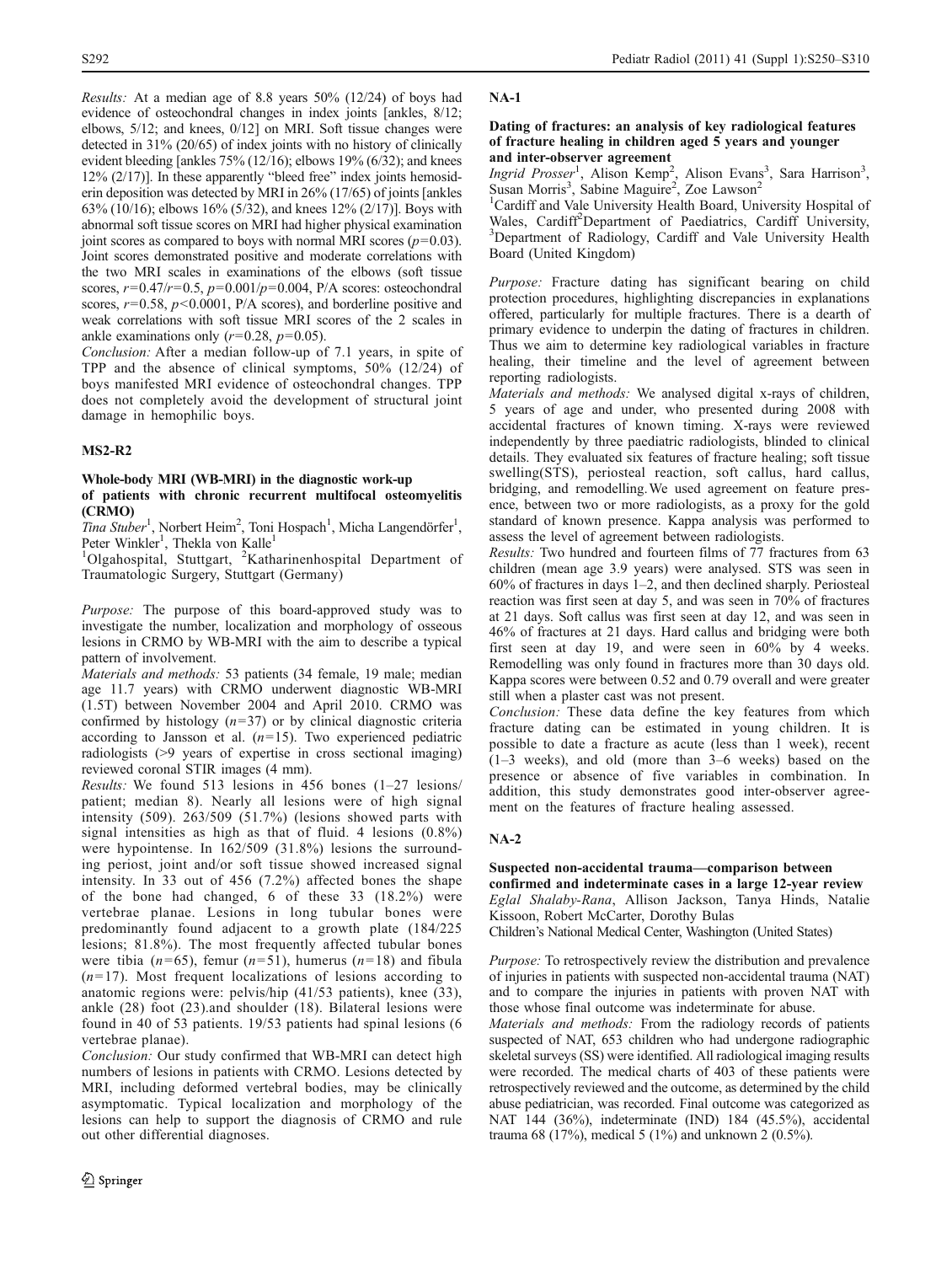Results: Of 144 patients with confirmed NAT- 65 female, 79 male; age range birth-11.5 yrs, mean 17.4 mos. 50% had abnormal SS - 50% rib fractures (97% healing); 32% classic metaphyseal lesions (CML); 43% shaft fractures (32% healing, 55% acute, 13% both).; 26% skull fractures; 15% axial bone fractures and 4% spine fractures. 81% had head CT scans; 57% abnormal. 20% had abdomen CTs; 90% abnormal. Of 184 patients with IND; 81 female,103 male; age range birth-18 years, mean age 13.8 months. 54% had abnormal SS-18% rib fractures (83% healing); 10% CMLs; 44% shaft fractures (16% healing, 82% acute, 2% both), 30% skull fractures; 5% axial bone fractures and 4% spine fractures. 71% had head CT scans, 54% abnormal.4% had abdomen CTs, 75% abnormal.

Conclusion: The types and prevalence of injuries parallel those in the literature except for a higher prevalence in abdominal injuries in this series. This probably reflects the increase in cross-sectional imaging in this population. Despite the fact that a number of children in the IND group had evidence of classic abuse injuries, including CMLs and healing rib fractures, proving NAT remains difficult.

## NA-3

### Validation of a CT based finite element bone model for investigating mechanisms of injury in child abuse

Amaka Offiah, Nick Emerson, Matt Carre, Gwen Reilly, Hayley Morris University of Sheffield, Sheffield (United Kingdom)

Background: Recently, finite element (FE) models based upon high resolution three-dimensional computed tomography (CT) images have been used to assess not only the mechanical properties of bone, but also the performance of its microarchitecture and even the effectiveness of treatments for bone fracture.

Purpose: To investigate whether the geometry and material properties of mid-shaft cortical bone calculated via CT imaging can be used to determine the location of fractures under prescribed test conditions in an FE model.

Materials and methods: Four porcine tibiae were imaged with a spiral CT (GE VCT 64 multi-slice) scanner. FE models were then created for each bone, allowing the correlation of specific geometry between FE and laboratory testing. Endplates were drawn in a CAD package and amalgamated with the cortical bone at the start of the metaphyseal region to replicate the constraints used in laboratory testing and to isolate the mid-shaft region. FE test results were validated by comparison with matched loading tests of each scanned bone within a laboratory setting. The loading tests were conducted by the application of torsional forces to each bone specimen until fracture occurred.

Results: Finite element model predictions of torsional rigidity correlated significantly with experimental torsional rigidity, validating the modelling process for future testing methods.

Conclusion: The use of FE analysis to determine failure mechanisms has great potential for use as a tool in fracture studies. Having validated the technique on a porcine model, we shall now conduct tests based on CT images of infants and children in order to improve our current understanding of mechanisms of injury in infants. In particular the technique may ultimately prove to be important for the validation of mechanisms of injury put forward by carers in the context of suspected child abuse, not only for shaft fractures, but also for fractures at other sites.

## $NA-4$

### Prevalence of rachitic changes in deceased infants: a radiologic and pathologic study

Jeannette Perez-Rossello<sup>1</sup>, Anna G McDonald<sup>2</sup>, Andrew E Rosenberg<sup>2</sup>, Susan L Ivey<sup>1</sup>, Joann M Richmond<sup>2</sup>, Paul K Kleinman<sup>1</sup> <sup>1</sup>Children's Hospital Boston, Boston, <sup>2</sup>Massachusetts General Hospital, Boston (United States)

Purpose: Determine whether there are radiographic or pathologic changes of rickets in two groups of deceased infants, one group with inflicted skeletal injuries and a second group with sudden infant death syndrome (SIDS).

Materials and methods: 26 deceased infants (mean age 2.6 months) with fractures concerning abuse on skeletal imaging underwent osseous resection, detail specimen radiography and post mortem histopathologic assessment that included sections of the distal femurs. 108 infants (mean age 2.5 months) dying of SIDS underwent skeletal surveys as part of post mortem assessment by a State Medical Examiner. Two pediatric musculoskeletal radiologists reviewed the skeletal surveys for rachitic changes at the wrists and knees. The criteria for rachitic changes were physeal widening and/or cupping of the metaphysis, loss of the zone of provisional calcification and fraying of the metaphysis. A musculoskeletal pathologist and a pathology resident reviewed the distal femur specimens for histologic evidence of rickets. The criteria for rickets included osteoid alterations and disorderly accumulation of cartilage at the site of enchondral bone formation. Results: There were no radiographic rachitic changes in the SIDS cases. There were no radiographic changes of rickets in the 26 infants dying with inflicted skeletal injuries, and there were no pathologic features of rickets in the 88 distal femoral histology specimens examined in this group. The prevalence of rachitic changes in infants that died of SIDS was zero (95% CI: 0–0.04). The prevalence of radiographic or pathologic rachitic changes in infants that died with inflicted skeletal injuries was zero (95% CI:  $0-0.16$ ).

Conclusion: There were no rachitic changes in infant fatalities where inflicted injuries were present or where the cause of death was SIDS. Although vitamin D insufficiency/deficiency is common in infants, it is unlikely to manifest as rickets in the general population or in infants with inflicted skeletal trauma.

## NA-5

## Long bone fracture detection in suspected child abuse: contribution of lateral views

Boaz Karmazyn, Ryan Duhn, S. Gregory Jennings, Matthew Wanner, Bilal Tahir, Roberta Hibbard, Ralph Hicks

Indiana University School of Medicine, Riley Hospital for Children, Indianapolis<sup>2</sup>Kalamazoo Division - ARS, Kalamazoo (United States)

Purpose: Evaluate if adding lateral radiographs for long bones changes frequency and confidence of fracture detection in skeletal survey radiographs for suspected abuse.

Materials and methods: From the radiology archives of a tertiary care children's hospital (1/2003-7/2008), we identified 100 patients less than 2 years of age who underwent skeletal survey for child abuse, including 56 consecutive patients with multiple long bone fractures, 22 patients with a single fracture, and 22 patients with no fractures. Our routine skeletal survey includes frontal and lateral radiographs of the long bones. Two separate randomized study series were created. The first group included only frontal radiographs and the second group included both frontal and lateral radiographs of the long bones. Four radiologists (two pediatric radiologists, one pediatric radiology fellow, and one general radiologist) evaluated the two study series for metaphyseal and diaphyseal fractures.

Results: For combined readers, significantly more metaphyseal fractures  $(p=0.01)$  were detected with the two views series radiographs compared with the frontal only view; there was no difference for diaphyseal fractures. Sensitivity of the frontal view for metaphyseal fractures was 72%. Confidence was also significantly higher for the two views series. Kappa was 0.64–0.71 for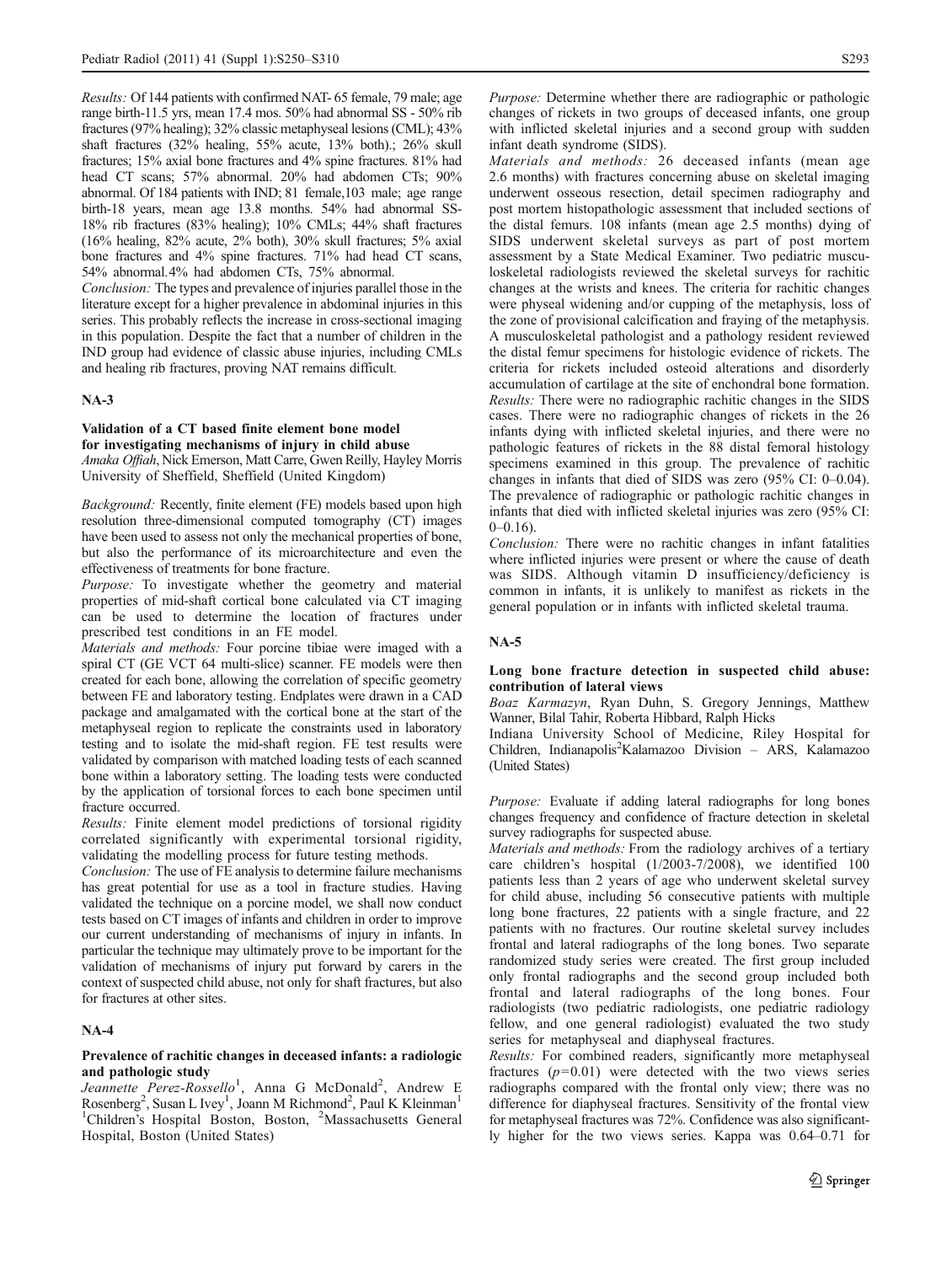diaphyseal fractures for both series and 0.34 for metaphyseal fractures in the frontal view only. The kappa improved when lateral views were added (0.46).

Conclusion: ACR recommends frontal only radiographs of the long bones in skeletal surveys for child abuse. Adding lateral radiographs resulted in significant improved confidence in fracture detection and increased detection of metaphyseal fractures.

## NA-6

## Upper and lower limb fractures in non-ambulatory children: are we doing enough skeletal surveys?

Raj Das, Mark Ingram, Samantha Negus

St George's Hospital, London (United Kingdom)

Purpose: There are well recognised fracture patterns that hold a high specificity for non-accidental injury (NAI) however a long bone fracture sustained in a non-ambulatory child is the commonest radiological mode of NAI presentation. Following recent highprofile UK cases of child physical abuse, and despite the efforts of paediatricians and paediatric radiologists, it is still felt that NAI presentations are under-recognised. We have analysed the practice within a London teaching hospital, to assess standards of NAI recognition.

Materials and methods: Retrospective review was conducted of children presenting over a 5-year period (2005–2010) undergoing a full NAI skeletal survey. Injuries were categorised into: cranial, upper and lower limb, rib injuries and assessment of highly specific NAI patterns and multiple injuries. Further sub-assessment of all nonambulatory children (<1 year of age) presenting with an upper or lower limb fracture May 2008–2010 was also performed.

Results: 81 skeletal surveys for NAI were performed 2005–2010. 52 (64%) skeletal surveys were performed in those under 1 year, and the remaining 29 (35.8%) were >1 year of age. Of those under 1 year of age: 69.2% had no bony injuries, 11.5% had an upper limb fracture, 9.6% had a lower limb fracture. 11.5% demonstrated injuries with high specificity for NAI and 5.8% had multiple fractures. In the 2-year substudy of all non-ambulatory patients, 61 children sustained an upper or lower limb fracture. 9% of patients went on to a skeletal survey for upper limb fracture and 6.8% for lower limb fracture.

Conclusion: Non-ambulatory children (<1 year) sustaining humeral or femoral fractures represent a small proportion of skeletal surveys performed for NAI. Our study demonstrated that only 9% of upper and 6.8% of lower limb fractures sustained in non-ambulatory children proceeded to skeletal survey. We suggest increased vigilance in the assessment of long bone fractures in nonambulatory children, as a significant number of these may be related to NAI, and current data suggest that these may be under-reported.

## NA-R1

## Fracture dating in infant abuse: a scientific system to improve radiologist performance

Michele Walters, Peter Forbes, Sarah Bixby, Carlo Buonomo, Paul Kleinman

Children's Hospital Boston, Boston, United States

Purpose: Dating fractures is critical in cases of suspected infant abuse, but there are little scientific data to guide radiologists, and dating is generally based on personal experience and conventional wisdom. We previously reported a scientific scheme for dating fractures in infants based on an analysis of subperiosteal new bone and callus formation in birth-related clavicular fractures. We hypothesize that when used as a guide this system can significantly improve the ability of radiologists to accurately date fractures in young infants.

Materials and methods: 103 radiographs of presumed birthrelated clavicular fractures in infants 0–3 months were reviewed by 2 pediatric radiologists with 2 (reader A) and 15 (reader B) years experience in two reading sessions separated by one year. For the first read, no guidelines were provided. Training was carried out prior to the second session, and readers were given the dating scheme as a guide during fracture analysis. Readers were asked to provide an estimate of the minimum and maximum fracture age in both sessions. The primary outcome was whether or not the reader's estimated range for fracture age included the actual fracture age. A secondary outcome was the width of the estimate of fracture age. These outcomes were compared across the two reading sessions.

Results: The rate of correct response significantly increased after training for each reader (reader A:  $66\%$  to 89%,  $p < .0001$ ; reader B:  $76\%$  to  $86\%, p=.041$ ). The width of estimated fracture age after training was significantly smaller for each reader (reader A: mean width 17 days to 13 days,  $p < .0001$ ; reader B: 25 days to 15 days,  $p=.001$ ).

Conclusion: Our results suggest that the ability of a radiologist to accurately date fractures can improve significantly when provided with a scientifically based system outlining patterns of fracture healing. This scheme can be applied in radiologic practice and may prove particularly useful in cases of suspected abuse, where fracture dating often has forensic implications.

## NE1-1

## 3-tesla intraoperative MRI in the management of paediatric cranial tumours—initial experience

Shivaram Avula, Laurence Abernethy, Barry Pizer, Conor Mallucci Alder Hey Children's Hospital NHS Foundation trust, Liverpool, (United Kingdom)

Purpose: To review the initial experience of a dedicated paediatric 3T intraoperative MRI (IoMRI) unit in the management of paediatric cranial tumours.

Materials and methods: 37 Children (Mean age 10.9 years; range 0.2–17.6 years) underwent IoMRI during cranial tumour resection using a 3T MR scanner located adjacent to the neurosurgical operating theatre that is equipped with neuronavigation facility. IoMRI was performed either to assess the extent of tumour resection after surgical impression of complete/intended tumour resection or to update neuronavigation.The IoMRI findings were reviewed with the patient records, pathology reports and follow up imaging where available.

Results: Of the 37 children, complete resection was intended in 25. IoMRI confirmed complete resection in 15. Residual tumour was seen in 5 of these children, 2 (5%)of whom underwent further surgery and complete resection was achieved. Of the remaining 3 children with residual tumour, resection was extended in 1(2%) child but complete resection was not achieved, second look surgery in the 2nd child did not reveal residual tumour on direct visualisation and resection biopsy of a small residual abnormality revealed tumour tissue in the 3rd child. Among 5 children in the complete resection group, the findings were equivocal for the presence of residual tumour. In 3 of these children, it was not possible to distinguish surgically induced contrast enhancement from possible residual tumour along the surgical margin. Follow up imaging in these children revealed gradual reduction in the degree of enhancement. In 12 of the 37 children, the surgical aim was to debulk the tumour. In 7(19%) children surgical resection was extended following IoMRI. There were no procedure related complications.

Conclusion: In our initial experience 3T IoMRI has increased the rate of complete resection and the extent of tumour debulk with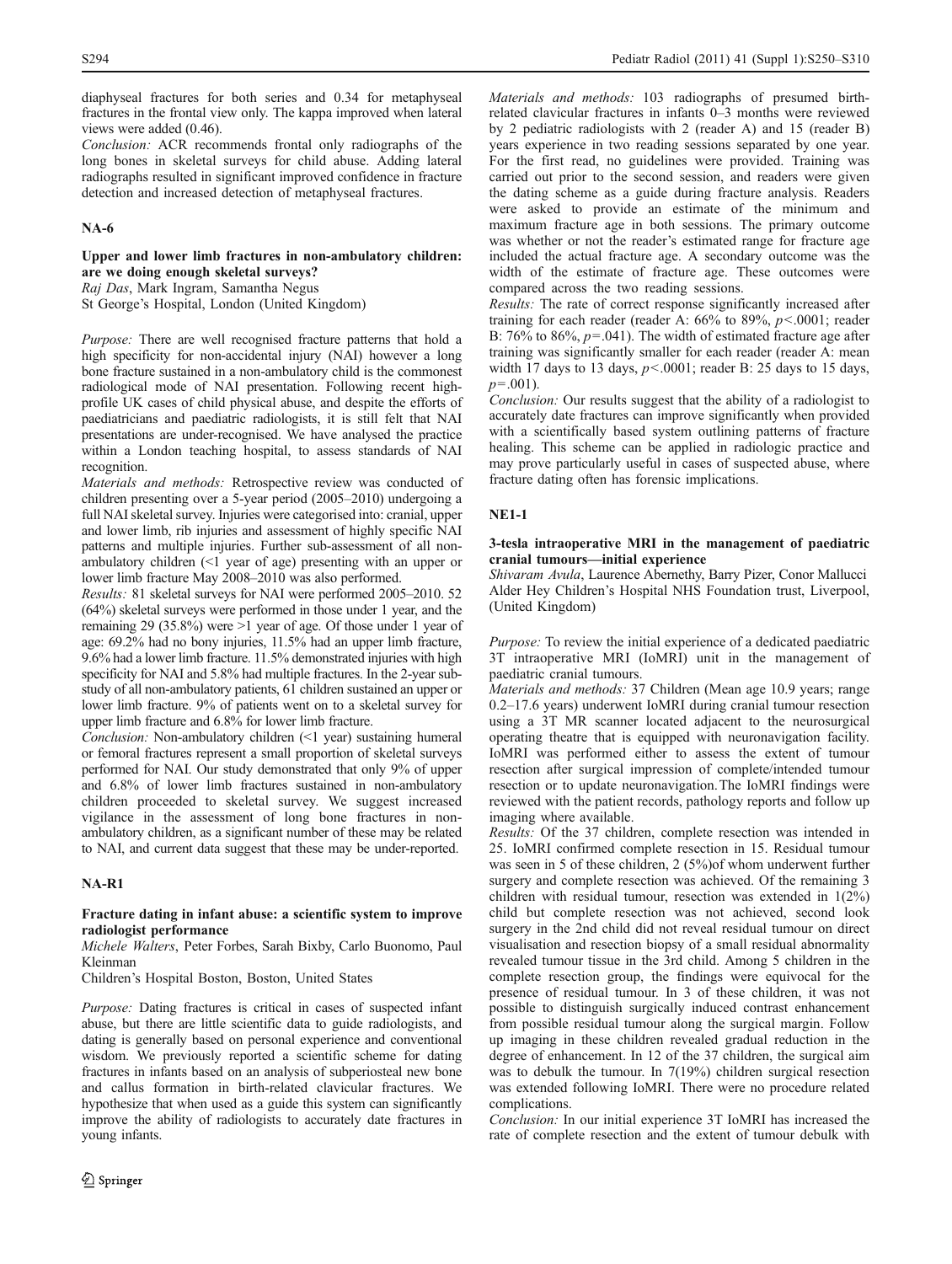surgical strategy being modified in 26% of children undergoing cranial tumour resection. It is important to be mindful of potential pitfalls in image interpretation and collaborative analysis of IoMRI by the radiologist and neurosurgeon is vital to avoid errors.

## NE1-2

### An MR system for imaging neonates in the NICU

Jean Tkach, Jean Tkach, Randy Giaquinto, Wolfgang Loew, Ronald Pratt, Barret Daniels, Blaise Jones, Lane Donnelly, Charles Dumoulin

Cincinnati Childrens Hospital Medical Center, Cincinnati (United States)

Purpose: The current practice of transferring neonates to radiology departments and imaging in full-sized MR scanners is associated with significant safety and image quality issues. To overcome these issues, we are converting a low-cost, small-bore (28 cm) single channel 1.5 Tesla MRI scanner intended for adult orthopedic use (GE Healthcare, Waukesha, WI) into a dedicated neonatal MRI system designed for pre-clinical and clinical use. This small system can be easily sited and installed in a Neonatal Intensive Care Unit (NICU), mitigating many of the logistical limitations. We present the capabilities of our system, and review the steps necessary in the development of such a project. Materials and methods: We have installed a prototype scanner for technological development and preclinical research in a Biosafety Level 2 (BSL-2) research laboratory. A second scanner will be installed in our NICU for clinical use in approximately 9 months. The MR imaging performance of the gradient system (70 mT/M max amplitude; 200 T/m/s slew rate) exceeds that found on fullsized MR systems, permitting us to optimize the most advanced MRI techniques (e.g. ASL, DCE, DTI) for neonate size and anatomy. Modifications to the original system include the addition of multiple receiver channels and the development of dedicated phase array surface and volume coils.

Results: The modified system enables state-of-the-art imaging of the neonatal brain, chest and abdomen with a high degree of safety and diagnostic imaging quality. S/N enhancements and parallel imaging enabled by these changes result in improved image quality and/or reductions in scan time, beyond what is currently possible on conventional MRI scanners. The advanced techniques and resulting image data from our research laboratory unit will be presented.

Conclusion: The development of new RF coils, parallel imaging techniques and advanced MR acquisition strategies optimized for the neonate enables high-performance neonatal MRI on a small-size 1.5 Tesla MRI scanner within the NICU and creates new research tools to advance the study of early human development. The adult orthopedic MR system is a product of GE Healthcare, Waukesha, WI.

## NE1-3

## Diffusion tension imaging (DTI) and 1H in-vivo MRS in normally developing children, and in children with hypoxic-ischemic encephalopathy

Zinayida Rozhkova, Elena Dolia Medical Clinic "BORIS", Kiev (Ukraine)

Purpose: We propose fractional anisotropy (FA) and apparent diffusion coefficeint (ADC) values, and the ratios of the main cerebral metabolites as quantitative indicators for the characteristics of regional and age peculiarities of the brain microstructure and metabolism in normally developing children and in children with hypoxic-ischemic encephalopathy.

Materials and methods: 56 children were examined by 1H MRS using 1.5T Signa EXCITE HD (GE). The 1st group (NG) consisted of 10 healthy children (in the age from 1 month to 16 years). The 2nd group (PG) included 46 developmentally delayed children (2 weeks −16 y). The subjects of both groups were divided into 5 age groups: less than 1 mo, 1 mo– 1 y, 1 y– 3 y, 3 y–8 y, and older than 8 y. 1H spectra were recorded with STEAM:TR/TE=1500/144 ms.

Results: We analyzed alteration of the FA, and ADC values during neurodevelopment: in the neonates of the NG they were higher than in adult brain. In the NG during first 3 years, the mean ADC values in WM are  $(1.13 \times 10^{-3} \text{ mm2/s})$  and in GM  $(1.02 \times 10^{-3} \text{ mm}^2/\text{s})$ , and in children older than 3 y. decreasing ADC values with maturation of the brain were observed. In the PG, there was a significant reduction of FA values in the anterior part of corpus callosum, the posterior limb of the right, and left internal capsule, the left superior cerebellar peduncle and the right and left middle cerebellar peduncle. In PG (for all age groups) FA was elevated in the left putamen. In the PG (for all age groups) a significant decrease of NAA/Cr, increase of Cho/ Cr, and mIns/Cr in anterior cingulate and left striatum in comparison with NG was obtained. In WM in the NG in the 1– 3 months age group, the Glu/Cr increased rapidly from (0.23+  $-0.02$ ), peaking at 6 months  $(0.34+-0.02)$ , and thereafter decreasing moderately to adults level (0.30+−0.02) for the age of 1 year.

Conclusion: DTI and MRS of the fetal, neonatal and adolescent human brain gives us a unique possibility for monitoring neurodevelopment and provide a baseline for age-related differences in the normal human brain and in the brain under pathology.

## NE1-4

### Perinatal brain injury assessed by dynamic FDG-PET in newborn piglets

Charlotte de Lange, Eirik Malinen, Hong Qu, Berit H Munkeby Oslo University Hospital Rikshospitalet, Oslo (Norway)

Purpose: Changes in cerebral glucose metabolism may be an early prognostic indicator of hypoxic ischemic injury. The aim of this study was to use a piglet model to evaluate dynamic FDG-PET changes immediately after global hypoxia and the influence of the oxygen content during resuscitation.

Materials and methods: 16 anesthesized piglets were subjected to global hypoxia using FiO2 8% for 40 min followed by resuscitation with FiO2 21 or 100% for 30 min and reoxygenation. Dynamic PET was performed by injection of 18F Fluoro-2-deoxyglucose (18F FDG), before and after hypoxia and resuscitation. T2 weighted MR images were acquired for anatomic imaging and coregistered with the FDG-PET images. Regions of interest (ROIs) were traced around the basal ganglia, cerebrum, cerebellum, cortex and white matter. Global and regional cerebral metabolic rates of glucose (CMRgl) before and after hypoxia and resuscitation was assessed by Patlak analysis. The two resuscitation groups (room air and 100% O2) were compared. Statistical analysis was performed with paired t-test with a significance level of  $p=0.05$ .

Results: Global CMRgl was significantly reduced from a mean baseline level ( $\pm 1$  SD) of 21.3 $\pm 1.9$  to 12.3 $\pm 0.9$  μmol/min/100 g after hypoxia and resuscitation, for all piglets  $(p<0.01)$ . There was no significant difference between the 21 and 100% group or between different regions, but the basal ganglia, cerebellum and cortex showed the greatest decrease in CMRgl.

Conclusion: Global hypoxia causes immediate decrease of cerebral glucose metabolism in newborn pigs independent of resuscitation with 21 or 100% of O2. Early regional and global cell death or a down-regulation of glucose metabolism are likely mechanisms.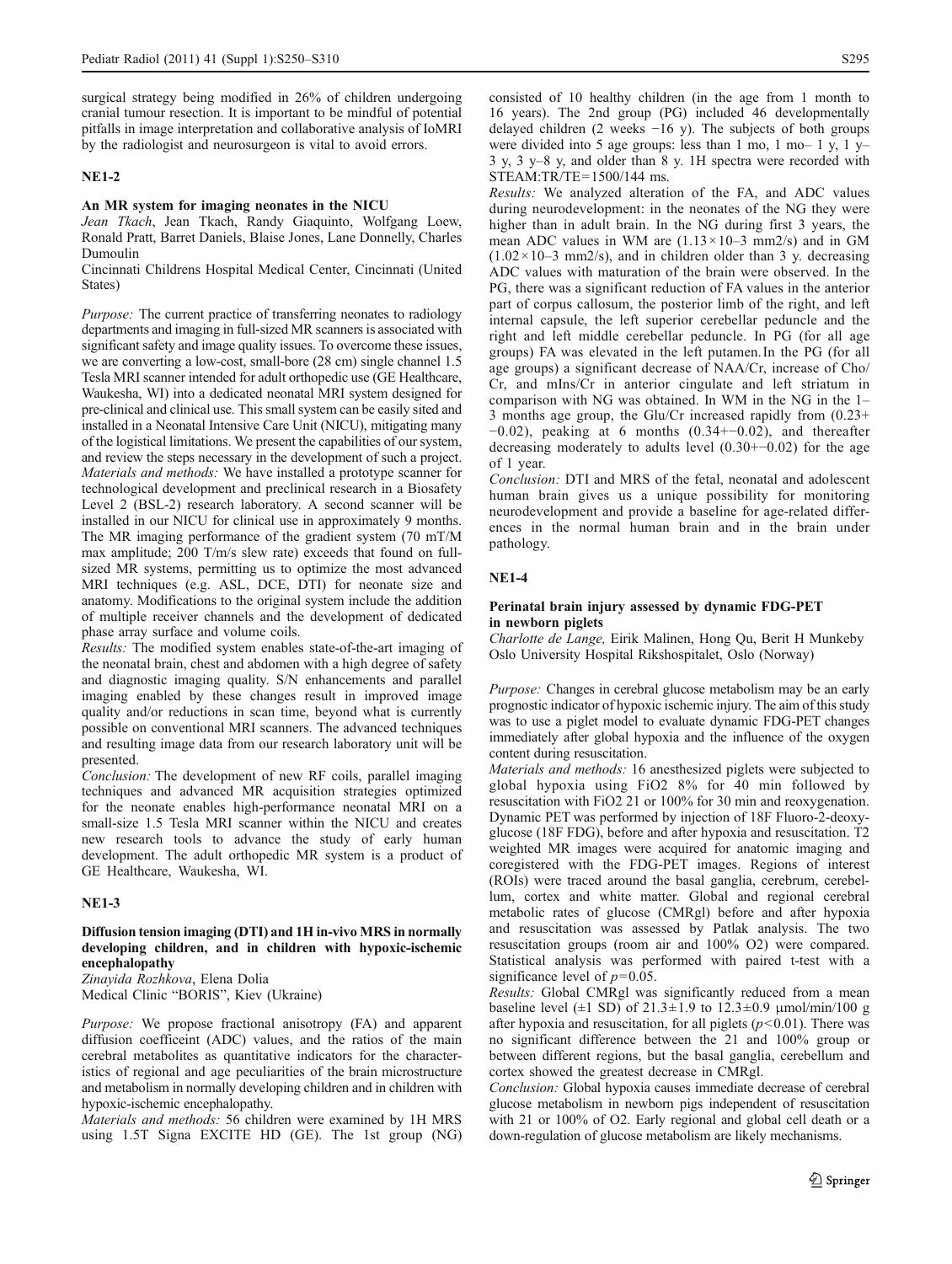## NE1-5

## Neurodevelopmental outcomes in preterm infants with diffuse excessive high signal intensity seen on MRI at near term-equivalent age

Ji Hye Kim, Tae Yeon Jeon, So-Young Yoo, Hong Eo, Jung Yi Kwon, Jee Hoon Lee, Yoon Sil Chang, Won Soon Park

Sungkyunkwan University, Samsung Medical Center, Seoul (South Korea)

Purpose: Diffuse excessive high signal intensity (DEHSI) in the white matter (WM) is commonly seen on brain MRI in preterm infants. However, it is unclear whether DEHSI represents overt white matter abnormality causing any neurodevelopmental deficit. This study was performed to compare the neurodevelopmental outcomes between preterm infants with DEHSI and those without DEHSI.

*Materials and methods:* High risk preterm infants  $(n=126)$  who underwent brain MRI at the time of discharge (mean corrected gestational age of  $36.6 \pm 1.9$  weeks) were classified into 2 groups (infants with DEHSI and those without DEHSI) and the neurodevelopmental outcomes including Bayley scales, presence of cerebral palsy, and neurosensory impairment at 2 years of age were compared. The association of other WM lesions (noncavitary lesion, cystic encephalomalacia, loss of volume, ventriculomegaly, and myelination) and neurodevelopmental outcomes were also evaluated. In addition, apparent diffusion coefficients (ADCs) in the frontal, central, and posterior WM at the level of centrum semiovale were analyzed.

Results: Ninety five infants (75%) were classified into a group with DEHSI while there were 31 controls without DEHSI. Severe cognitive delay, severe motor delay, and cerebral palsy were not significantly different in two groups. Severe motor delay and cerebral palsy were more common in infants with DEHSI and other WM abnormalities compared with infants without WM lesions ( $p = .001$  and  $p < .0001$ , respectively). Of WM abnormalities, non-cavitary lesion and cystic periventricular leukomalacia were significant univariate predictors for severe motor delay (9.3; 1.56–52.63, 7.9; 1.09–55.56) and cerebral palsy (32.3; 5.02–250, 13.3; 1.61–100). In preterm infants with DEHSI, ADC was higher in all WM regions than in those without DEHSI ( $p$ <.0001), with posterior white matter ADC being higher than central or frontal white matter ADC.

Conclusion: Although the incidence of DEHSI was high in highrisk preterm infants at near term MRI, DEHSI alone does not predict adverse neurodevelopmental outcomes.

## NE1-6

## The alteration of gray matter volume in children with mental retardation: an optimal voxel-based morphometry study

Xinyu Yuan<sup>1</sup>, Sheng Xie<sup>2</sup>, Jiangxi Xiao<sup>2</sup>, Chunhua Jin<sup>1</sup>

<sup>1</sup>Capital Institute of Pediatrics, Beijing (China), <sup>2</sup>The Peking University Hospital, Peking (China)

Purpose: To detect brain structural difference in children with nonsyndromic mental retardation compared to children with typically normal development.

Materials and methods: Magnetic resonance imaging was obtained from 21 children with nonsyndromic mental retardation and 30 agematched control children without intellectual disabilities on a 1.5T scanner. Voxel-based morphometry analysis with an optimization of spatial segmentation and normalization procedures was applied to compare the two groups in order to find differences in gray matter. The total gray matter volume was compared between the two groups, and correlation was conducted to analyze the relationship between the total gray matter volume and Intelligence Quotient (IQ).

Results: Compared to controls, children with nonsyndromic mental retardation showed significantly increased gray matter volume in the bilateral thalami, the bilateral superior frontal gyri, the bilateral gyri rectus, the bilateral temporal poles, the right inferior frontal gyrus, right parahippocampal gyrus and the right cerebellum. No significantly reduced gray matter volume was found in the MD children. The total gray matter volume was significantly increased in the MD children relative to the controls.  $(1.012 \times 106 \text{ mm}^3 \text{ vs } 0.956 \times$ 106 mm3,  $t=2.8$ ,  $P=0.007$ ). But no correlation was detected between the total gray matter volume and IQ ( $r=0.078$ ,  $p=0.752$ ). Conclusion: The increased gray matter volume in the frontalthalamus network might indicate the delayed maturation of the brain development. This might be due to impairment of axon pruning, which induces maintenance of original cortical thickness.

## NE1-7

## Functional connectivity evaluation of mesial temporal lobes in epilepsy, potential replacement of Wada memory tests; preliminary studies.

Dennis Shaw, Andrew Poliakov, Edward Novotny, Khanna Paritosh, Gisele Ishak, Jeffrey Ojemann

Seattle Children's Hospital, Univ. of Washington Seattle (United States)

Purpose: Functional MRI (fMRI) has increasingly supplanted the Wada test in presurgical evaluation of epilepsy, in particular for language lateralization. Clinical evaluation of mesial temporal lobe function in memory with fMRI has been more difficult, and is particularly problematic in children who are unable to cooperate with the Wada. We have begun investigation of resting state fMRI for evaluation of mesial temporal lobe function.

Materials and methods: Imaging was performed on a Siemens (Erlangen, Germany) 3T (Trio) (EPIBOLD sequence, TE=30 ms, flip angle =  $90^{\circ}$ ). Analysis was performed using 1000 Functional Connectomes Project scripts based on AFNI and FSL software packages. We retrospectively analyzed connectivity patterns in 5 healthy control subjects (ages 11–15) and compared to 2 patients (age 17 and 6) with epilepsy due to hippocampal sclerosis and 3 patients (ages 5, 3 and 20) with epilepsy without hipppocampal sclerosis including two under propofol anesthesia. Resting state data were analyzed for connectivity with seed points in ventral precuneus and retro-splenial cortex.

Results: Robust connectivity with seed points was seen in fusiform gyri, parahippocampus and hippocampus in individual subjects. Connectivity pattern was found to be bilateral and symmetric in control subjects (in agreement with the literature), and in the patients with epilepsy without hippocampal sclerosis. In contrast the epileptic patients with hippocampal sclerosis exhibited an asymmetric pattern of connectivity with decrease in the hippocampal and parahippocampal regions ipsilateral to their sclerosis.

Conclusion: Epilepsy patients with hippocampal sclerosis revealed a deviation from typical connectivity pattern in controls with diminished connectivity on the side ipsilateral to seizure onset, also not seen in patients with extra temporal epilepsy. This connectivity in memory networks revealed with fcMRI analysis appears to be sufficiently robust, to be clinically applicable in assessment of both adult and pediatric subjects with epilepsy, warranting further study to correlate with Wada and neuropsychiatric testing.

## NE1-8

## Utilization of diffusion tensor imaging (DTI) fiber tractography in children undergoing corpus callosotomy

Susan Palasis, Robert Flamini, Laura Hayes, Richard Jones, Damien Grattan-Smith

Children's Healthcare of Atlanta Atlanta (United States)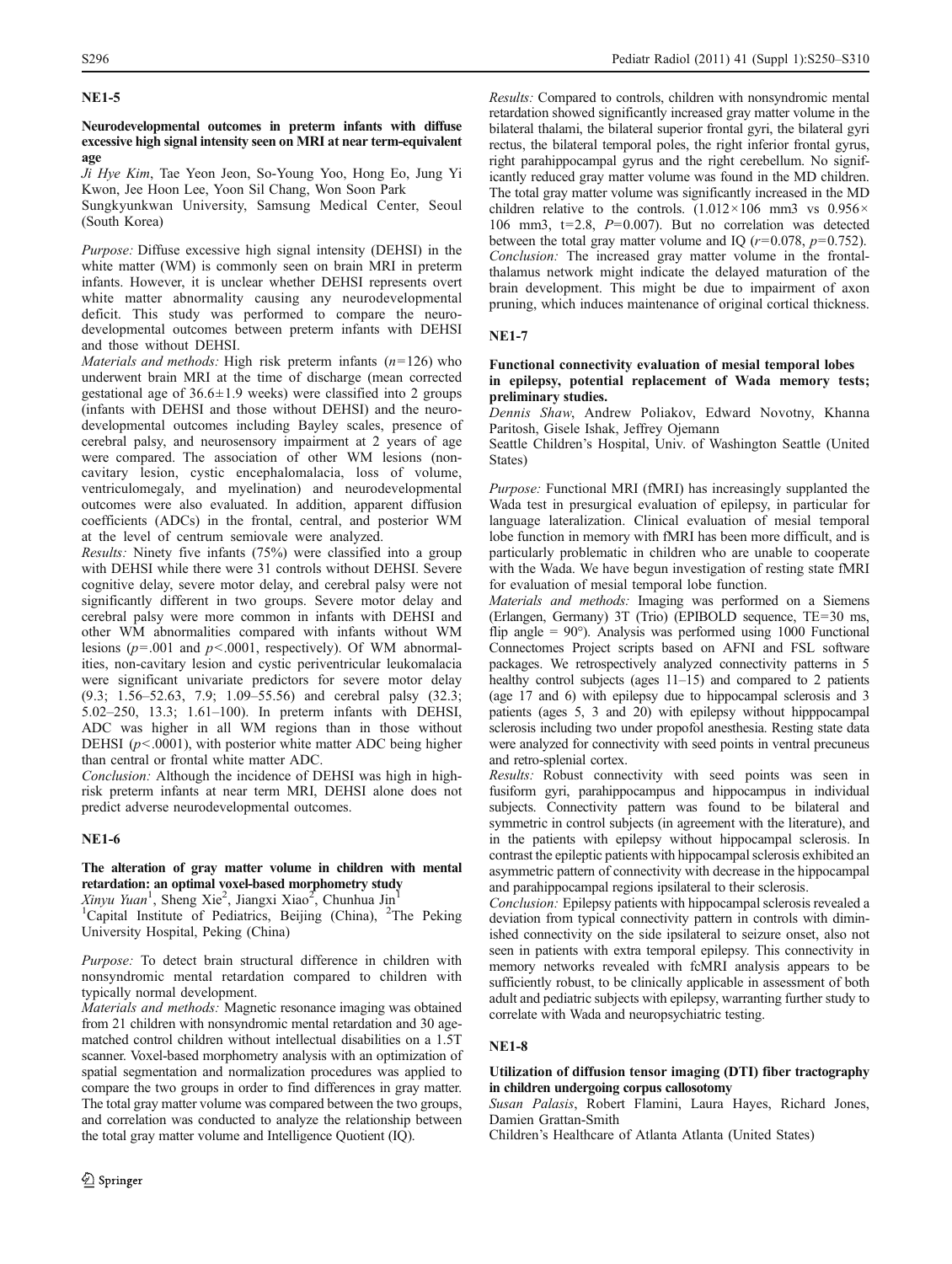Purpose: To correlate the extent of corpus callosotomy when comparing anatomical and electrical findings utilizing MRI, DTI/ Fiber Tractography and electroencephalography (EEG).

Materials and methods: A total of 13 children underwent corpus callosotomy at our institution over the past 5 years. These children had intractable epilepsy and no focal localizing area of ictal onset. Of this group of children, 5 underwent DTI/Fiber tractography. The extent of the callosotomy was determined by the ictal and interictal features, imaging findings, and patient developmental profile. Post operative MRI volumetric imaging was performed on 1.5T and 3.0T scanners. CISS/SPACE imaging sequences were analyzed by a neuroradiologist blinded to the findings of MR tractography or patient's clinical outcome. DTI was performed in 12–35 directions and was coregistered to the 3D imaging data sets utilizing Siemens Neuro3D software for seed points and fiber tractography. EEG reports and patient outcomes were analyzed and compared to imaging data in regards to the degree of EEG asynchrony, seizure frequency, and severity.

Results: The analysis of the conventional MRI data disclosed full callosotomy in only one of the patients in the group. When fiber tractography was analyzed, there was an excellent correlation between the techniques. The visualization of the connecting fibers was far superior utilizing DTI. Conversely, the degree of electrical asynchrony did not correlate with the extent of the disconnection. Seizure outcome showed significant improvement on 2 out of 3 patients following complete callosotomy, one of whom still had posterior connection fibers on tractography.

Conclusion: We recommend the performance of fiber tractography and CISS/SPACE imaging for patients status post corpus callosotomy for proper visualization of the degree of callosal disconnection. According to seizure outcome, these high resolution images can be used to define the need for further surgical intervention in patients with suboptimal seizure outcome. The electrical correlation appears to be poor. Remaining connecting fibers across the corpus callosum can be missed by conventional MRI analysis.

### NE1-9

### Role of diffusion tensor imaging in the post-surgical MR of pediatric patients with pharmacologically resistant epilepsy undergoing hemispherotomy

Carlo Cosimo Quattrocchi, Daniela Longo, Luciana Nogueira Delfino, Olivier Delalande, Elisabetta Genovese, Nicola Specchio, Lucia Fusco, Federico Vigevano, Vittorio Cannatà, Bruno Bernardi, Francesco Randisi

Ospedale Pediatrico Bambino Gesù, Rome, (Italy)

Purpose: Pharmacologically refractory seizures from monolateral brain lesions in pediatric patients are responsive to surgical disconnection of the affected hemisphere. The aim of our study was to correlate residual epileptic activity after functional hemispherotomy with conventional magnetic resonance imaging (MRI) findings and Diffusion Tensor Imaging (DTI) including tractography. Materials and methods: Four patients have been studied: two males and two females, mean age 6 years and 2 months. The etiologies of monolateral refractory seizures were hemimegalencephaly, Rasmussen encephalitis, hemispheric dysplasia and prenatal middle cerebral artery infarction. All patients underwent hemispherotomy as treatment for refractory epilepsy: two patients underwent a vertical parasagittal hemispherotomy and the other two underwent a peri-insular hemispherotomy. MRI studies were performed using a 1.5 T Magnet (Achieva PHILIPS Nova Dual 66 mT/m, slew rate 160T/m/sec), applying a protocol of conventional MRI (FLAIR and Turbo-Spin-Echo T1/T2 weighted imaging), isotropic voxel MPRAGE T1 weighted imaging,

followed by DTI with SE-EPI images acquired at b0 and b1000 (6 gradient directions applied). Analysis of images was performed off-line on an EWS (Extended MR workspace, PHILIPS) workstation.

Results: Soon after hemispherotomy all patients had seizures remission. In the patient with Rasmussen encephalitis, seizures recurred after a few months. Tractography revealed an anterior interhemispheric residual bundle of corpus callosum connecting the two cerebral hemispheres. Fiber Tractography of the three patients with 1 year follow-up seizure free showed a complete interruption of interemispheric connections, which is a prerequisite of a good clinical outcome.

Conclusion: Our study suggests that DTI can be used in the post surgical evaluation of hemispherotomies for drug resistant epilepsy to demonstrate residual inter-hemispheric connections and their anatomical location. Further studies in larger patient cohorts should validate DTI with Tractography as a useful technique to evaluate the anatomical results of hemispherectomy.

### NE1-11

### Blunt head trauma in a community health care setting: a description of patients and use of computed tomography

Jane McMillan, MD<sup>1</sup>, Patrick Van Winkle Van Winkle, MD<sup>1</sup>, Casey Vibbard, MD, MsPH<sup>2</sup>, Ngoc Ho, PhD<sup>3</sup>, Laura Sirikulvadhana,  $MPH<sup>3</sup>$ 

 Kaiser Permanente Medical Center, Anaheim, United States, Department of Family Medicine, Kaiser Permanente, Orange County Research and Evaluation, Southern California Permanente Medical Group,

Purpose: Describe the characteristics of pediatric patients presenting with minor blunt head trauma in a community health care setting and identify factors associated with the use of computed tomography (CT).

Materials and methods: Retrospective cohort study of consecutive patients zero to 18 years of age presenting to community clinics or general emergency departments in our Health Maintenance Organization over a 12 month period. Logistic regression models were used to compare differences in characteristics between patients who received and did not receive CT scans.

Results: One thousand and seven patients were included in the study, 62% male, age range from 14 days to 18 years. Thirty-three percent were seen in a primary care clinic, 34% in urgent care, and 33% in the emergency department. The majority of patients presented with trivial mechanisms of injury and 99% by private transportation. Thirteen (1.3%) patients were hospitalized, and none required Neurosurgical intervention or died. One hundred eighty-nine (18%) had CT scans, 2 (0.2%) showed evidence of ciTBI. One of these patients was an adolescent that presented to the emergency department after a fall off a skateboard, with a nondisplaced skull fracture and a small subdural hematoma. The second patient was an infant who presented 3 days after a poorly described event to urgent care with evidence of nonaccidental trauma, and had subdural and subarachnoid hemorrhage. Also, for the patients that did not receive CT scans, none subsequently had scans or were found at a later time to have ciTBI related to this event. Patients were more likely to have a CT scan if treated in the emergency department compared to the clinic (OR 7.78, 95%CI 3.01–20.15). Time to presentation was not found to be a significant variable, with patients that presented after 48 h just as likely to be scanned as those that presented at 2 h (OR 1.46; 95% CI 0.84–2.53).

Conclusion: This is a distinct, previously unstudied group of patients that appears to be at low risk for ciTBI. There is a potential for overuse of CT in this population.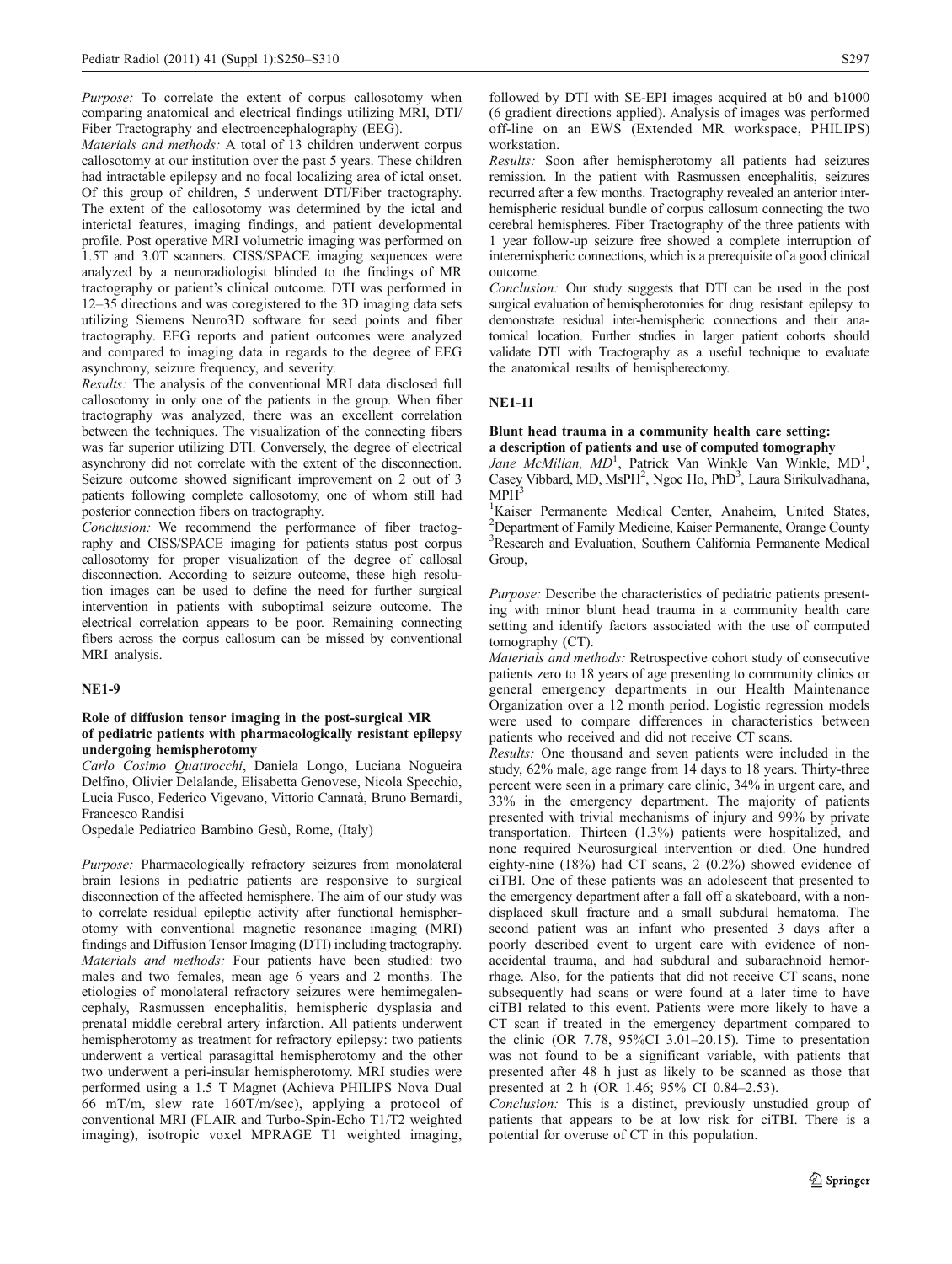## NE1-12

Brain perfusion in trigonocephaly: arterial spin labelling in children Francis Brunelle, David Grevent, Federico di Rocco, Christian Sainte-Rose, Nathalie Boddaert

Hopital Necker Enfants-Malades, Paris (France)

Purpose: Craniosysnostosis in children leads to an absence of growth of the cranium leading to increased intracranial pressure. The purpose of this study is to evaluate the brain perfusion pre and post operatively in children with trigonocephaly.

Materials and methods: Brain perfusion was evaluated in children with trigonocephaly pre and post operatively (day three and after three months) with MRI and arterial spin labelling. Mean age was 9 months. Values were compared to a control group matched for age.

Results: preliminary results (6 patients on a 3 months period) shows a preoperative 26% global diminution of brain perfusion. Post operatively brain perfusion increases by 9% but is still inferior to normal (−17%).

Conclusion: ASL demonstrate a global diminution of brain perfusion in children with trogonocephaly. In May 2011 results on a series of 12 to 16 patients will be presented.

## NE1-13

## Spinal drop metastases revealed with (RS) EPI diffusion tensor imaging (DTI)

Laura Hayes, Richard A Jones, Damien J Grattan-Smith, Susan Palasis, Dolly Aguilera, Claire Mazewski

<sup>1</sup>Children's Healthcare of Atlanta and Emory University, Atlanta (United States)

Purpose: To evaluate readout segmented (RS) EPI as a method for diffusion imaging of the spine to detect drop metastases from hypercellular brain tumors.

Materials and methods: Readout segmented DTI was performed on a 1.5T Avanto & a 3T Trio scanner with 7 segments, a parallel imaging factor of 2, a b factor of 500 s/mm2 and an in-plane resolution of 1.25 mm2. The b factor was chosen to be lower than that used for studies of the brain to compensate for reduced SNR due to the smaller voxel dimensions and for a reasonable acquisition time of approx. 5 min. A sagittal slice orientation was chosen. In initial studies of the C-spine, both gated and nongated versions of the sequence were evaluated, however artifacts were high when gating was not used. Thus, only gated C-spine imaging was used, performed with a single slice acquired on every 3rd heartbeat and a delay for the peripheral trigger of approx. 1/3 of the cardiac cycle. Gating was not used for the T/L spine. This sequence was added to standard protocols for imaging pediatric spines to evaluate for drop metastases from hypercellular brain tumors. 44 studies were performed, and the studies were reviewed independently by 3 pediatric neuroradiologists.

Results: (RS) EPI produced excellent image quality, nearly free from the artifacts plaguing other types of spine diffusion imaging. Traditional artifacts from the vertebra and motion of CSF, breathing, and arterial pulsations were drastically reduced, providing good spatial resolution and strong signal,allowing identification of hypercellular drop metastases. These were identified in 5 patients where no lesions were identified on post-contrast T1-weighted images. Moreover, DWI was helpful in confirming a lack of metastases when conventional sequences were negative.

Conclusion: (RS) EPI is a powerful method for diffusion imaging of the spine. This technique is exquisitely helpful in identifying

drop metastases to the spine from hypercellular brain tumors. Diffusion imaging of the spine should be used routinely in the evaluation for drop metastases.

## NE1-14

## Feasibility of non-invasive quantitative MRI measurements of cerebral vascular reactivity using a computer controlled stimulus in children with sickle cell disease

Andrea Kassner, Jackie Leung, Fatima Nathoo, Manohar Shroff, Gabrielle deVeber, Suzan Williams

Hospital for Sick Children, Toronto (Canada)

Purpose: Sickle cell disease (SCD) is the major cause of stroke in children leading to mortality or long-term disability. A noninvasive means of measuring cerebral blood flow (CBF) reserve would facilitate assessment and clinical management of these patients. Cerebrovascular reactivity (CVR), an indirect measure of CBF reserve, is defined as the CBF response to a vasodilatory stimulus. BOLD MRI has been used as a surrogate for CBF changes in response to partial pressure of  $CO2 (PCO<sub>2</sub>)$ . The aim of this study was to 1) introduce this technique to a pediatric population with SCD, 2) demonstrate the type of information that can be derived; and 3) discuss advantages and disadvantages over existing CVR methods. For this purpose we report our experience with CVR studies in 11 pediatric SCD patients.

Materials and methods: 11 pediatric SCD patients were imaged on a 1.5 T MRI. PCO<sub>2</sub> and  $O_2$  targets were achieved using a modeldriven perspective end-tidal targeting (MPET) system with a custom built breathing circuit. MRI was performed in synchrony with the MPET using a standard BOLD sequence. These data were assessed by correlating the BOLD signal change in time with the measured PET  $CO<sub>2</sub>$  values of each subject, and then normalizing over the mean signal to produce a voxel-wise map of CVR. Structural MRI, MRA and CVR maps were assessed visually by an experienced neuroradiologist (MS) as well as an imaging scientist (AK).

Results: There was a strong concordance between CVR and angiographic findings. All patients in this study had ischemic changes in the brain parenchyma as identified with structural MR imaging. Nine of the 11 patients demonstrated mapped reductions in CVR extending beyond the ischemic lesions (as identified with MR structural imaging) into normal appearing brain parenchyma.

Conclusion: The combined application of tightly controlled reproducible changes in PCO2 and BOLD MRI for generating whole brain maps of CVR is a promising method for imaging the distribution of vasodilatory reserve in children with SCD.

## NE1-R1

## Evaluating the number of acquisitions for non-fiber tracking diffusion-weighted imaging (DTI) applications in pediatric neuroimaging

Salil Soman<sup>1</sup>, Samantha Holdsworth<sup>1</sup>, Stefan Skare<sup>2</sup>, Jalal Andre<sup>1</sup>, Murat Aksoy<sup>1</sup>, Roland Bammer<sup>1</sup>, Patrick Barnes<sup>1</sup>, Kristen Yeom<sup>1</sup> <sup>1</sup>Stanford University, Stanford (United States),<sup>2</sup>Clinical Neuroscience, Karolinska Institute, Stockholm (Sweden)

Purpose: At our pediatric hospital, routine clinical DTI entails averaging 3 separate acquisitions to obtain high SNR DTI and optimize fiber-tracking. We hypothesized that clinically useful fractional anisotropy (FA) and eigenvector-color-coded FA (EV) maps could be derived from DTI using  $NEX = 1$  or 2.

Materials and methods: 15 children with various brain pathologies were imaged at 3T with a twice-refocused GRAPPA DT-EPI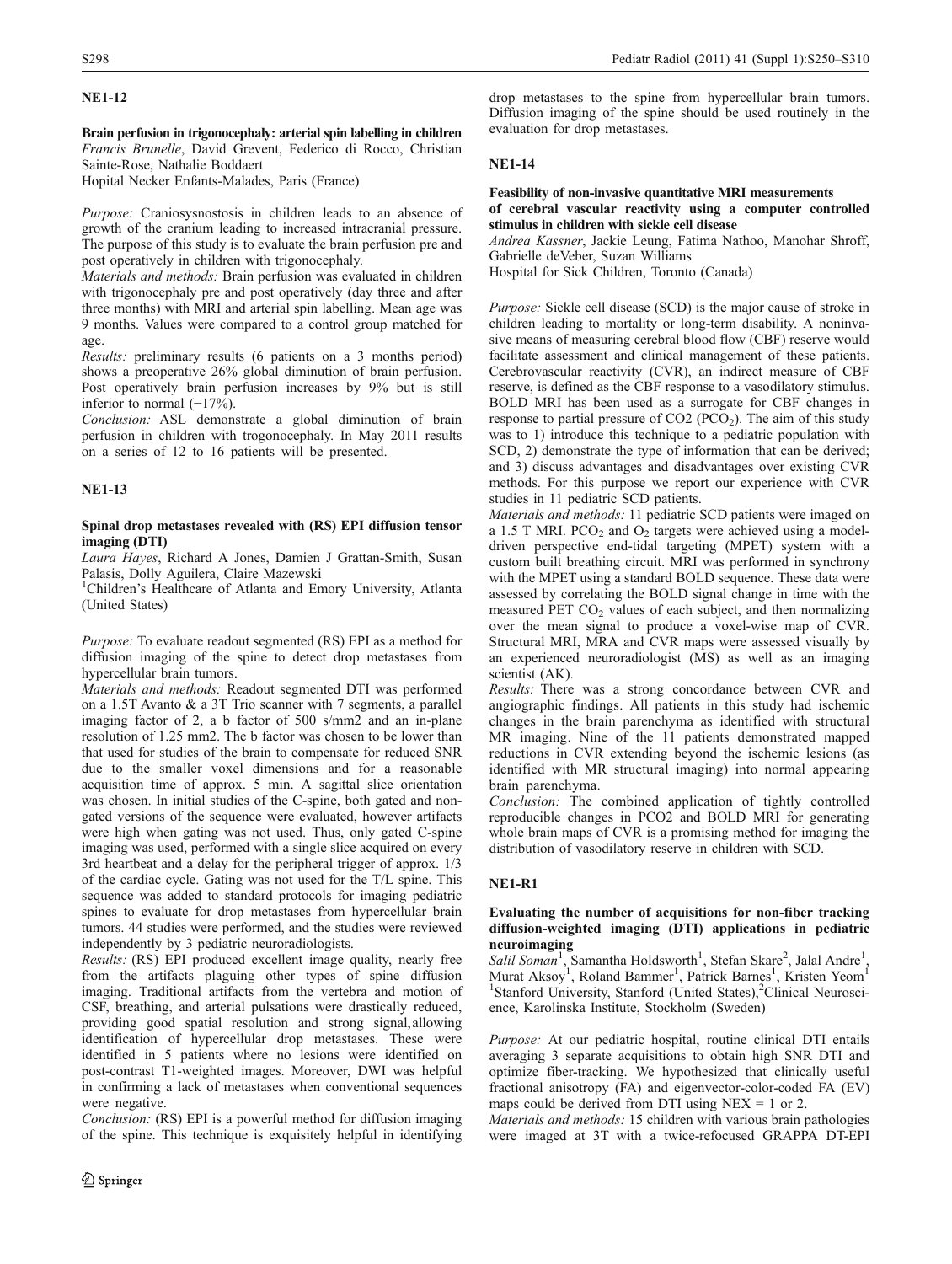sequence (matrix size = 1282, acceleration factor = 3, 25 directions with  $b=1000 \text{ s/mm2}$ , 5  $b=0$ ) and retrospectively reviewed. Three datasets (NEX=1, 2, 3) were generated from the original 3 NEX DTI data, each containing the isotropic diffusion weighted image (DWI), isotropic apparent diffusion coefficient (ADC), FA, and FA (EV). Two neuroradiologists independently reviewed these 3 datasets for each patient in a blinded fashion. A modified Likert scale  $(1 = poor, 2 = below$ average,  $3$  = average,  $4$  = above average,  $5$  = excellent) was used to grade SNR, lesion conspicuity, and diagnostic confidence. Additionally, FA and ADC values of the pathologic lesions were obtained for  $NEX = 1, 2, and 3$ . The difference between measured average and standard deviation (SD) of the FA and ADC values for |NEX1- NEX2|, |NEX2-NEX3|, and |NEX1-NEX3| were calculated.

Results: The score for all 3 datasets was near or above average. For all 4 parameters, NEX=1 scored lower than NEX=2. As expected, the score for SNR and lesion conspicuity increased with NEX, except on DWI where NEX=2 scored the highest. The average FA showed least difference between NEX=2 and NEX=3 and greatest between NEX=1 and NEX=2 (Figure 1B). The average ADC showed greatest difference between NEX=1 and  $NEX=2$ , followed by  $NEX=1$  and  $NEX=3$ . The FA SD stayed constant amongst groups, while the ADC SD showed greatest difference between  $NEX=1$  and  $NEX=3$ .

Conclusion: Our findings suggest that NEX=2 represents an appropriate balance between scan time (time reduction by 1/3) and diagnostic confidence for non fiber-tracking applications. Future work will evaluate the impact of NEX on fiber-tracking in our clinical setting.

### NE1-R2

### Spectrum and evolution of MRI findings in children with cerebral palsy

Charuta Dagia<sup>1</sup>, Susan Reid<sup>1</sup>, Michael Ditchfield<sup>2</sup>, Dinah Reddihough

<sup>1</sup>The Royal Children's Hospital & Murdoch Children's Research Institute, Melbourne, <sup>2</sup> Monash Childrens, Clayton (Australia)

Background: Cerebral palsy (CP) encompasses a group of nonprogressive motor impairment syndromes secondary to lesions or anomalies of the brain, arising in the early stages of brain development. It is the most common physical disability in childhood, occurring in about 2/1000 live births, with significant financial and emotional implications. Despite this, the etiologic factors remain uncertain in a large percentage of cases.

Purpose: To investigate the frequency, spectrum and evolution of MRI abnormalities in a population of children with CP born between 1999 and 2005 in Victoria, Australia.

Materials and methods: 870 patients (59.5% males), mean age at assessed scan 2.5y, (sd 2.2y, range 1d to 10.2 y) were identified through the Victorian Cerebral Palsy Register. Their medical records were systematically reviewed. MRI was available for 641 (74%). 20% MRI scans were comprehensively evaluated by two Paediatric Radiologists to assess correlation, the rest by one of these two readers.Abnormalities were identified on 87% scans. Of these, 12.2% patients were excluded (10.6% with only neonatal MRI, 1.6% with metabolic MRI features). Of the 10% with both neonatal and late scans, the pattern of MRI findings was separately recorded, and assessed for discordance. MRI abnormalities were also correlated with the type of CP.

Results: The most common abnormalities on MRI were periventricular white matter injury (PWMI, 44.5%), grey matter injury (14.3%), focal vascular insult (9.8%) and malformations (10.2%). Non-specific findings in 8.5% patients. Of the patients with neonatal and delayed scans, 29% with PWMI, 7.1% with grey matter injury had discordant interpretation on assessing only one of the two scans. The interpretation was concordant for all focal vascular lesions and malformations.

Conclusion: Periventricular white matter injury, followed by grey matter injury were the most common MRI findings. Interpretation for likely etiology in both these groups was optimal when assessing neonatal and later scans in conjunction.

### NE2-1

Difference in shape and relative alignment of semicircular canals in adolescent idiopathic scoliosis (AIS) compared with normal controls: high-resolution MRI and morphometry study

Winnie CW Chu, Defeng Wang, Lin Shi, Darshana D Rasalkar, Pa Heng, Jack CY Cheng

The Chinese University of Hong Kong, Hong Kong (China)

Purpose: Adolescent idiopathic scoliosis (AIS) is a complex threedimensional deformity of the spine with unknown cause. Abnormal vestibular function has been reported to be a contributing factor to the observed impaired balance control of AIS, which could be linked to the initiation and progression of spinal deformity. This study sought to investigate any morphometric difference in the semicircular canals between AIS subjects and normal controls.

Materials and methods: 19 AIS girls (mean age 13) with Cobb's angle (mean 24° +/− S.D. 6°) were compared with 12 matched normal controls. All subjects underwent high resolution T2 weighted imaging of the vestibular system using 3T MRI. The 3D vestibular system surfaces were segmented by automatic computational pipeline. A best-fit circle was calculated using quadratic optimization to fit each of the three semicircular canals. The shape of each canal was reflected by the radius of its circle while spatial relationship among the three canals was reflected by the length and angle formed between the corresponding lines connecting the centers of each pair of circles. Orientation asymmetry between left and right vestibular systems was measured by the Euler angles calculated from 3D rotational matrix. Statistical analysis was performed using one-way ANOVA.

Results: There was significant difference in the shape and relative alignment of the LEFT-sided semicircular canals between the AIS and controls, as follows: (1) distance between the centers of the lateral and superior canals ( $p=0.007$ ); (2) angle with the vertex at the center of posterior canal  $(p=0.05)$ ; (3) radius of the posterior semicircular canal  $(p=0.01)$ ; however no significance group difference was found in the right vestibular system. In general, AIS girls had a greater orientation asymmetry between the left and right vestibular systems along the z axis  $(p=0.0067)$ .

Conclusion: Morphological difference of the semicircular canals may be one of the factors affecting vestibular function and hence postural mechanism in AIS. Whether this anatomical change has any prognostic effect on curve progression warrants further longitudinal investigation.

### NE2-2

### Establishment of normative neurosonographic indices, including resistive index, based on a longitudinal study of newborns followed through infancy with normal neurodevelopmental outcomes

Don Soboleski, Maya Leitner, Cody Li, Safeeq Salahudeen, Jessica Beiderman, Maxine Clarke, Ian Silver, Michael Flavin, Elizabeth VanDenKerkhof

Queens University, Kingston (Canada)

Background: Normative values for resistive index (RI), delta RI and ventricular size are well established in the neonatal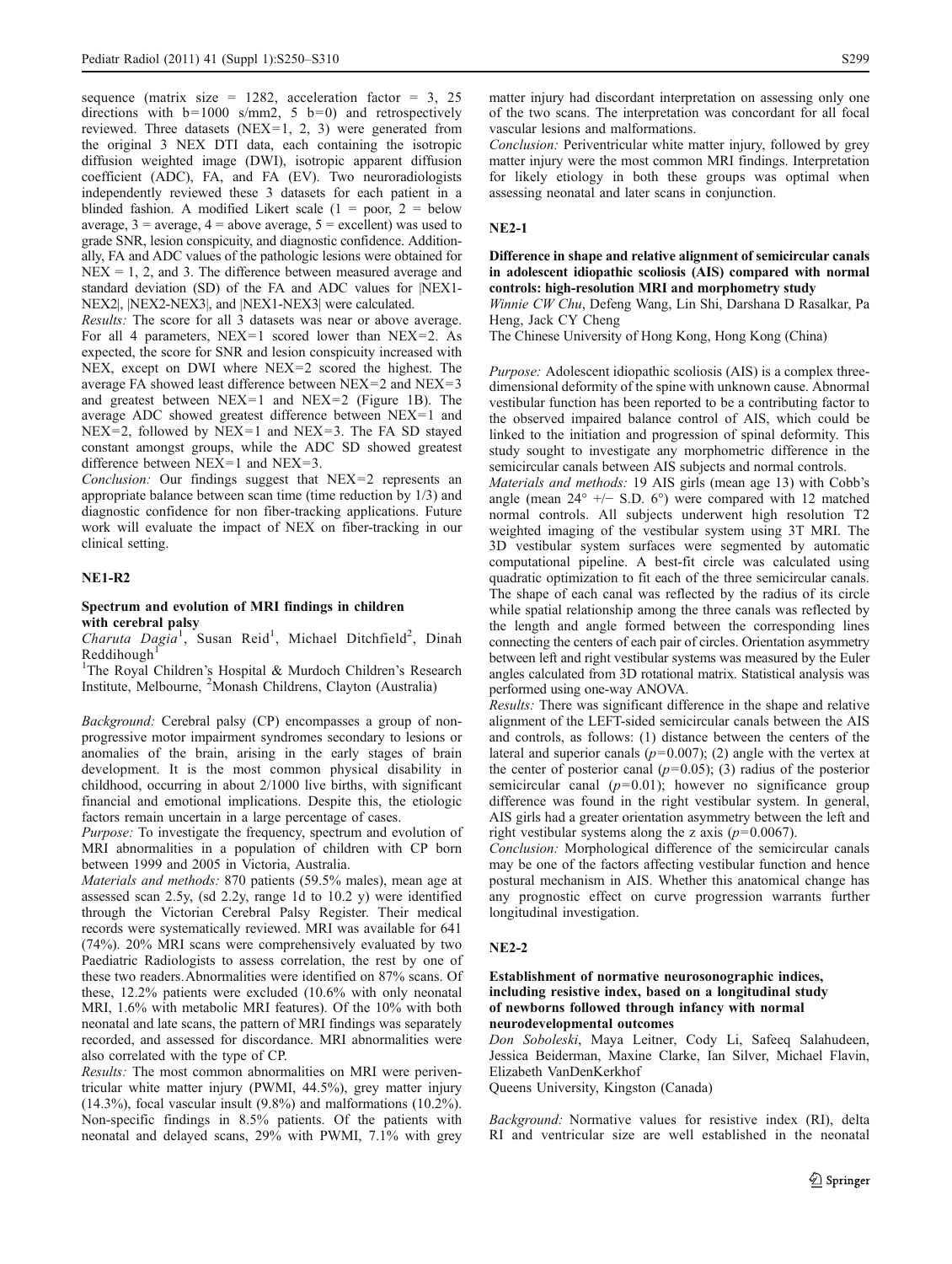population. Neurosonograms (NS) of infants up to 9 months of age are routinely requested in the following scenarios at our institute: i) follow-up of preterm/term infants visiting the neurodevelopmental (N/D) center, ii)an enlarging cranium, iii) and as a preliminary workup of an infant with possible increased intracranial pressure (ICP). There are few longitudinal studies and minimal data available regarding the expected values in this older age group. Normative indices/ranges are required to help predict and enable prognosis of N/ D deficiencies and to determine which patients need further workup Purpose: To develop normative reference data regarding RI, delta RI with fontanelle compression and ventricular size in the infant population. Materials and methods: A longitudinal cohort study of 420 NS performed on 131 newborns (n=73 male) ranging in gestation from 26 weeks to 42 weeks. Timing of the NS was from day 1 of birth thru to ~9 months of age. Routine NS was performed with inclusion of RI and delta RI of the ACA with fontanelle compression. Infants underwent neurodevelopmental testing between 18 and 24 months of age.

Results: All infants had normal N/D exams. Mean RI values increased up to 6 months of age (0.7–0.79) then showed a decreasing trend. Mean delta RI decreased with age (0.6–0.0) apart from a small peak at ~3 months. All ventricular measurements increased with increasing age(frontal horn width mean 1.5 mm–7.2 mm).

Conclusion: Delta RI values can be expected to decrease with age with a possible small peak at  $\sim$ 3 months. These findings suggest delta RI could be used to predict the presence of increased ICP in infants presenting with ventriculomegaly or enlarging cranium, using the method previously described by Taylor et al. Increasing ventricular size with age should be expected when interpreting NS in infants. The normative values used in the newborn and neonatal intensive care unit (NICU) patients should not be used in infants >3 months of age.

### NE2-3

Cerebral perfusion measurements using dynamic color Doppler sonography in neonates with hypoxic ischemic encephalopathy (HIE) treated with therapeutic hypothermia Ricardo Faingold, Guilherme Cassia, Christine Saint-Martin, Linda Morneault, Guilherme Sant'Anna

Montreal Children's Hospital, Montreal (Canada)

Purpose: The objective of this study was to evaluate the cerebral perfusion intensity (CPI) of the basal ganglia with dynamic color Doppler sonography (CDS) in hypoxic ischemic encephalopathy (HIE) neonates treated with hypothermia and to investigate the correlation between CPI measurements and survival.

Materials and methods: A head ultrasound (HUS) was performed with a 9S4 MHz sector transducer in all HIE neonates submitted to hypothermia, as part of their routine care. CDS was performed with an 11LW4 MHz linear transducer to obtain DICOM color Doppler videos of the blood flow in the basal ganglia. Three videos of 3 s each were obtained for the regions of interest (ROIs), in the coronal plane, and used to calculate the CPI. Measurements of CPI were evaluated retrospectively by 2 radiologists using Pixelflux Chameleon software. It allows automatic quantification of color Doppler data from a region of interest (ROI) by dynamically assessing color pixels and flow velocity during the heart cycle. CPI is expressed in cm/sec and is calculated by multiplying the mean velocity of all pixels by the area divided by the ROI. Clinical and radiological data were evaluated retrospectively. Data are presented as mean  $\pm$  SEM or median (quartiles).

Results: A total of 30 neonates, that underwent HUS, were included in this study: 18 male, 12 female,  $BW=3.469\pm607$  g,  $GA=39\pm2$  weeks, age at time of exam  $27.9\pm13.1$  h. MRI performed in 24 neonates (except in 6 of 7 that died). CPI values were significantly higher in the 7 neonates that died  $(0.226 \pm$ 0.221 cm/s vs.  $0.111 \pm 0.082$  cm/sec;  $p=0.02$ ). CPI values also were higher in 9 neonates with MRI showing moderate to severe injury (0.142±0.070 cm/s vs. 0.072±0.080 cm/s;  $p=0.04$ ).

Conclusion: Increased cerebral perfusion intensity to the basal ganglia in neonates with HIE treated with hypothermia was associated with poor outcome. CPI quantification with dynamic CDS opens a window to better understand reperfusion injury in HII. The software Pixelflux Chameleon was acquired with a grant from Canadian Heads of Academic Radiology (CHAR-GE Development Award).

### NE2-4

#### Trilateral retinoblastoma: neuroimaging characteristics

and the potential value of brain MRI screening on admission Firazia Rodjan<sup>1</sup>, Pim de Graaf<sup>1</sup>, Annette C. Moll<sup>1</sup>, Paolo Galluzzi<sup>2</sup>, Philippe Maeder<sup>3</sup>, Sophia Göricke<sup>4</sup>, Hervé Brisse<sup>5</sup>, Jonas A. Castelijns<sup>1</sup>

<sup>1</sup>VU University Medical Center, Amsterdam, the Netherlands, 2 Azienda Ospedaliera e Universitaria Santa Maria alle Scotte Siena, (Italy) <sup>3</sup>CHUV, Lausanne (Switzerland) <sup>4</sup>University Hospital Essen (Germany), <sup>5</sup> Institut Curie, Paris (France)

Purpose: Trilateral retinoblastoma (TRb) is a rare syndrome associating hereditary retinoblastoma with an intracranial neuroblastic tumor. Treatment is difficult and prognosis is poor. The purpose of this European multicenter study was to evaluate imaging features of TRb and assess the potential value of brain MRI on admission to detect early stage TRb.

Materials and methods: Data of 17 patients (16 TRb- and 1 quadrilateral Rb-patients) were reviewed for clinical data including time-intervals between Rb- and TRb-diagnosis and presence of baseline brain imaging (BBI). Two reviewers reviewed all images and 1 reviewer from each participating center evaluated images of patients of their center. Consensus was reached during a joint scoring session. Studies were reviewed for tumorlocation, size and imaging characteristics (signal intensity (SI) on T1- and T2 weighted images, enhancement pattern and presence of cystic component). Short-term follow-up imaging was needed to distinguish pineoblastoma from a pinealcyst in small tumors.

Results: Mean interval between the detection of Rb and TRb was 17mo (median 12 mo, range 0–54 mo). Ten patients (all without BBI) showed metachronous TRb (mean interval 28mo [range 5– 54 mo]), whereas synchronous TRb showedin 7 (41%) patients. Tumor size was smaller in patients with BBI (mean MAD 15 mm [range 9–21 mm]) compared to patients without BBI (mean MAD 35 mm [range 13–45 mm])  $(P=0.05)$ . Of the 18 intracranial tumors, 78% was located in the pineal gland and 22% suprasellar. All tumors showed well-defined borders with mostly heterogenous enhancement (72%) and mainly isointense SI on T1 (78%) and T2 (72%)-weighted images with respect to grey-matter. The majority of pineal TRb showed a cystic component (57%).

Conclusion: TRb mainly develops in the pineal gland with a cyst-like appearance that may cause confusion in diagnosis of small tumors. TRb with BBI were diagnosed in an earlier and potentially curable stage of disease.

## NE2-R1

### Skeletal Features in Cerebroretinal Microangiopathy with Calcifications and Cysts

Sanna Toiviainen-Salo, Tarja Linnankivi, Anne Saarinen, Mervi Mäyränpää, Riitta Karikoski, Outi Mäkitie Helsinki University Hospital, (Finland)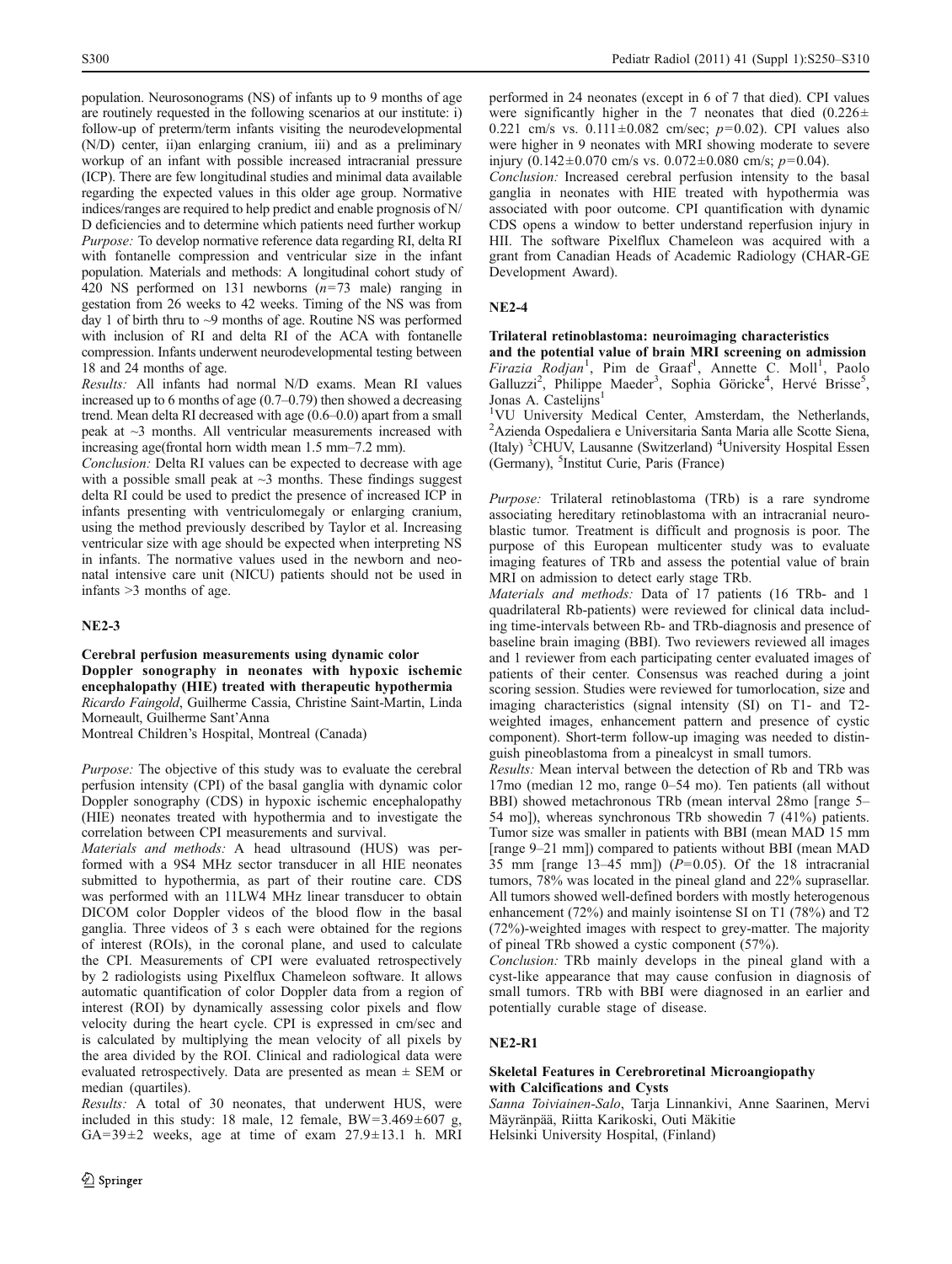Purpose: Cerebral cysts and calcifications with leukoencephalopathy and retinal vascular abnormalities are diagnostic hallmarks of cerebroretinal microangiopathy with calcifications and cysts (CRMCC). Previous studies have suggested that skeletal involvement is common, but its characteristics are unknown. This study aimed to assess the skeletal features of CRMCC.

Materials and methods: All recognized patients in the country with features consistent with CRMCC and for whom radiographs were available were included. Clinical information pertinent to the skeletal phenotype was collected from hospital records, and all plain radiographs were reviewed for skeletal features. Bone mineral density (BMD) was measured by dualemission X-ray absorptiometry (DXA). In one patient, bone biopsies were obtained for bone histology and histomorphometric analyses.

Results: The skeletal features of CRMCC include 1) compromised longitudinal growth pre- and postnatally, 2) generalized osteopenia or early-onset low turnover osteoporosis with fragility fractures, and 3) metaphyseal abnormalities that may lead to limb deformities such as short femoral neck or genua valga. DXA measurements in three patients showed low BMD, and bone biopsies in the fourth patient with pathological fractures and impaired fracture healing showed lowturnover osteoporosis, with reduced osteoclast and osteoblast activity.

Conclusion: The CRMCC-associated bone disease is characterized by low BMD and pathological fractures with delayed healing, metaphyseal changes, and short stature pre- and postnatally.

### ON-1

### Can preoperative MR imaging predict optic nerve invasion of retinoblastoma?

Hong  $Eo<sup>1</sup>$ , Ji Hye Kim<sup>2</sup>, So-Young Yoo<sup>2</sup>, Tae Yeon Jeon<sup>2</sup> <sup>1</sup>Samaung Medical Center, Seoul, <sup>2</sup>Samsung Medical Center, Seoul (South Korea)

Purpose: To assess the accuracy of preoperative MRI for the detection of optic nerve invasion in histopathologically proved retinoblastoma.

Materials and methods: The institutional review boards approved this study and waived the requirement for informed consent. A total of 41 patients (21 girls, 20 boys; mean ages: 21 months) who underwent MR imaging within 30 days before enucleated for retinoblastoma were included. Two radiologists retrospectively reviewed MR images without the knowledge of the pathologic result. Optic nerve enhancement and optic nerve sheath enhancement were determined independently by two readers. Kappa value was calculated to assess interobserver agreement. Other MR findings such as tumor size, growth pattern, and intraocular location were evaluated and compared with pathologic findings of optic nerve invasion by using a Fisher's exact test and t-test.

Results: Optic nerve invasion was confirmed histopathologically in 20% (8/41). The Kappa value for interobserver agreement for optic nerve enhancement was 0.616. Sensitivity, specificity, and accuracy of reader 1 were 25%, 61%, and 54% respectively. Sensitivity, specificity, and accuracy of reader 2 were 25%, 70%, and 56% respectively. The Kappa value for interobserver agreement for optic nerve sheath enhancement was 0.552. Sensitivity, specificity, and accuracy of reader 1 and reader 2 were 38%, 76%, 68% and 38%, 79%, 71% respectively. Tumor sizes were 16.0 mm (SD: 1.9 mm) and 15.1 mm (SD: 3.2 mm) in patients with and without optic nerve involvement respectively (P  $=0.422$ ) and only one patient  $(2%)$  demonstrated endophytic growth pattern. Tumor location was not statistically associated with optic nerve invasion  $(P=0.592)$ .

Conclusion: Findings of MRI including optic nerve and sheath enhancement, size, growth pattern, and location the intraocular tumor could not preoperatively predict presence of the optic nerve invasion in retinoblastoma.

### ON-2

## CT- and MR-imaging characteristics of second primary tumors after irradiation in retinoblastoma patients

Firazia Rodjan<sup>1</sup>, Pim de Graaf<sup>1</sup>, Esther Sanchez<sup>1</sup>, Jonathan I.M.L. Verbeke<sup>1</sup>, Annette C. Moll<sup>1</sup>, Paolo Galluzzi<sup>2</sup>, Philippe Maeder<sup>3</sup>, Sophia Göricke<sup>4</sup>, Hervé Brisse<sup>5</sup>, Jonas A. Castelijns<sup>1</sup>

<sup>1</sup>VU University Medical Center, Amsterdam, the Netherlands, 2 Azienda Ospedaliera e Universitaria Santa Maria alle Scotte Siena (Italy) <sup>3</sup>CHUV, Lausanne (Switzerland) <sup>4</sup>University Hospital Essen (Germany) <sup>5</sup> Institut Curie, Paris (France)

Purpose: Second primary tumors (SPTs) are now the leading cause of death in patients with heritable retinoblastoma (Rb), especially in irradiated patients. In this study, CT and MRI parameters of primary tumours (PTs) in the irradiated area are evaluated to understand the location and pattern of tumorspread per tumortype.

Materials and methods: Data of 42 Rb-patients with radiation therapy (RT) (40 with SPTs and 2 patients with third PTs) obtained from 5 different European retinoblastoma Centers were reviewed. Clinical data included heredity, Rb-treatment, age of irradiation, time-intervals between irradiation and SPT-diagnosis and histological type. Observed imaging parameters included tumor location, spread and imaging characteristics. Consensus was reached during a joint scoring session.

Results: All patients had hereditary Rb and were treated with RT (29 patients in the 1st year [group1] and 13 patients after the 1st year [group 2]). Mean interval between RT and SPT was 14 years (range 3–37 years). Histological type was subdivided into osteosarcomas (41%), rhabdomyosarcomas (23%), other sarcomas (18%), carcinomas (11%) and miscellanous tumors (7%). All 44 PT were divided into 5 predilection sites (PS) from which the tumor originated and/or the largest part of the tumor was located: temporal muscle/bone (TMB, 39%), ethmoid sinus (ES, 23%), orbit (18%), maxillary sinus (MS, 16%) and intracranial (IC, 4%). Osteosarcoma mostly occured in group 1 (78%) and mainly in the orbit (33%) and TMB (39%). In 80% of the patients, rhabdomyosarcoma developed in group 1 with PS in the TMB (50%) and ES (40%). Other sarcomas (71% in group 1) and carcinomas (60% in group 2) had a wide variety of PS. All miscellaneous tumors were located IC and developed in group 2. All SPTs showed characteristic imaging findings.

Conclusion: Osteosarcomas and rhambdomyosarcomas are most common SPTs and frequently develop in patients treated by RT before one year of age. Evaluation of the orbit, temporal muscle/ bone and ethmoidal sinus are most important locations for screening.

### ON-3

Incidence of abdominal tumors in syndromic and idiopathic hemihypertrophy/isolated hemihyperplasia—a retrospective review Molly Dempsey-Robertson, David Wilkes, Alec Stall, Patricia Bush, Edward Batista

Texas Scottish Rite Hospital, Dallas (United States)

Purpose: To review the incidence of associated abdominal neoplasms in our patient population of both syndromic and isolated hemihyperplasia and identify the specific clinical information used for diagnosis.

Materials and methods: We reviewed 285 patients diagnosed with hemihypertrophy by 8 pediatric orthopaedists over a 10-year period.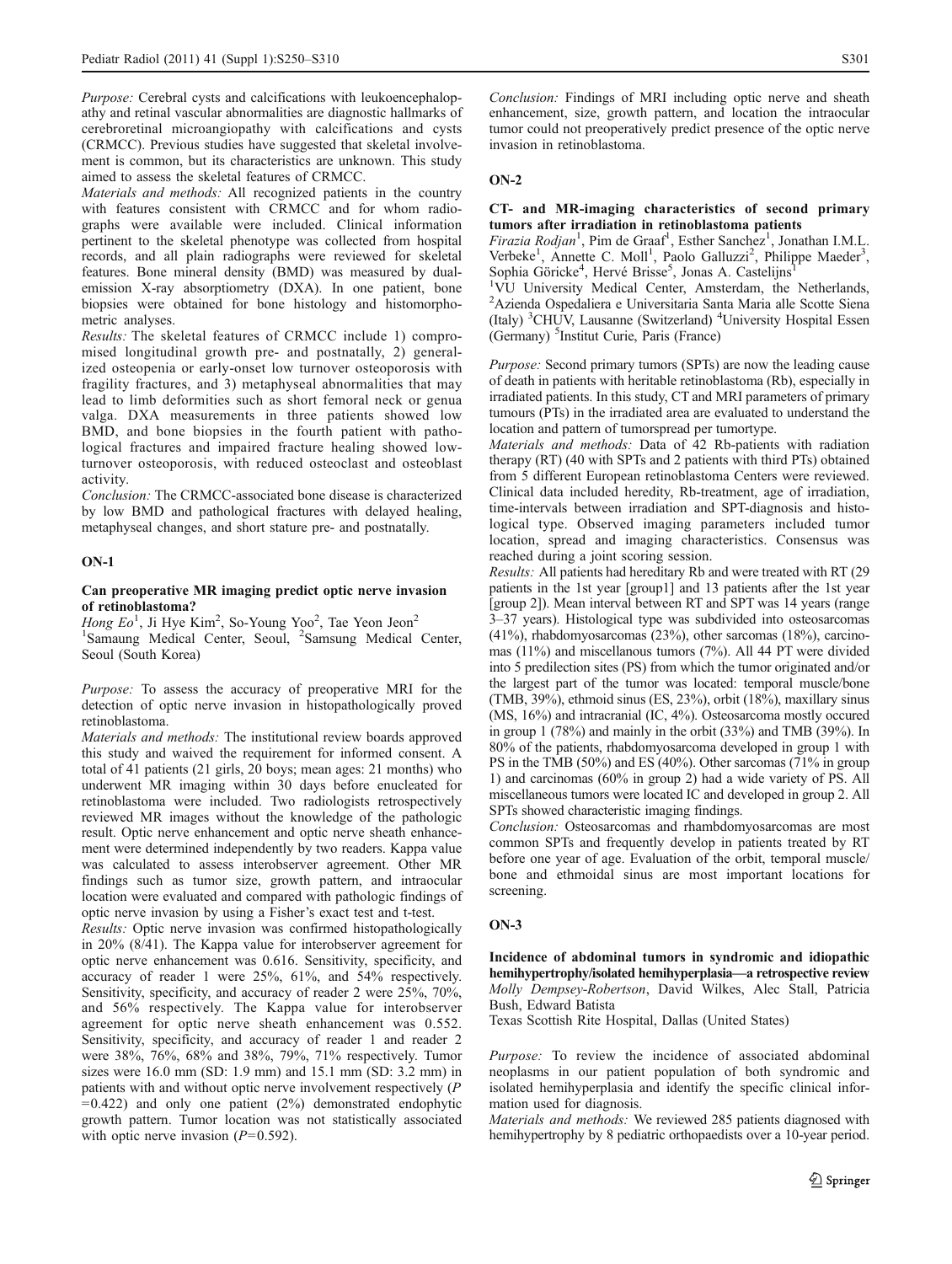The results and frequency of patients' abdominal imaging were recorded.

Results: Of the 285 patients, 39 had syndromes associated with asymmetric tissue overgrowth such as Klippel–Trenaunay and Beckwith–Wiedemann (BWS). 239 children had non-syndromic hemihyperplasia. The overgrowth involved the upper extremity in 17, the lower extremity in 179, and both in 23. 13 patients also had facial asymmetry. There were 7 with partial limb involvement. 80% of patients underwent at least one ultrasound. Only 7% were not imaged at least once and were under the age of 7 years at presentation. Screening intervals ranged from 3 to 24 months. 4 patients had abdominal tumors. One was diagnosed with adrenal carcinoma on the first US, one with Wilms after a normal US one year prior and another diagnosed with Wilms 11 months after a normal US when the child went to the ER for fever and abdominal pain.The other child had hepatoblastoma and BWS.

Conclusion: There was a range of diagnostic criteria for hemihypertrophy. The US screening frequency was quite variable and likely due to multiple factors. There was a 1.3% incidence of tumors in patients with nonsyndromic hemihyperplasia.. 162 of these patients were over the age of 7 and 132 over the age of 10 years at last visit. This differs from the 5.9% incidence previously reported. Two of three patients with non-syndromic isolated hemihyperplasia were diagnosed with tumor by screening exams. One Wilms' tumor was found through screening and the other in the ER despite screening. In both a normal scan had been done 1 year prior. This rapid growth of Wilms' has been reported in the literature, specifically with BWS. This makes the utilization of ultrasound screening alone difficult and has led to the suggestion of the use of US and parental abdominal exams.

## ON-4

### Imaging studies in multi-center trial of Hodgkin lymphoma: importance of central review in assuring consistent response assessment

Stephan Voss<sup>1</sup>, Frank Keller<sup>2</sup>, Kathleen McCarten<sup>3</sup>, Lu Chen<sup>4</sup>, Steven Cho<sup>5</sup>, James Nachman<sup>6</sup>, Tj Fitzgerald<sup>7</sup>, Louis Constine<sup>8</sup>, Cindy Schwartz<sup>9</sup>

<sup>1</sup>Children's Hospital Boston: Boston, <sup>2</sup>Emory University and Aflac Cancer Center, Atlanta, <sup>3</sup> Hasbro Children's Hospital, Brown University, Rhode Island, <sup>4</sup>Children's Oncology Group Data Center, Johns Hopkins University Medical School, Baltimore, <sup>6</sup>University of Chicago School of Medicine, Chicago, <sup>7</sup>Quality Assurance Review Center, University of Massachusetts, <sup>8</sup>University of Rochester Medical Center, <sup>9</sup>Hasbro Children's Hospital, Brown University (United States)

Purpose: Patients with favorable risk HL were enrolled in COG AHOD0431, designed to investigate the prognostic significance of very early response as measured by FDG-PET after the first course of chemotherapy. The purpose of this study was to determine whether central review of the early response data would impact treatment stratification.

Materials and methods: 287 subjects with non-bulky IA and IIA HL were enrolled. 221 pts had evaluable fludeoxyglucose (FDG)- PET results after 1 cycle of chemotherapy. CR was defined after 3 cycles as ≥80% shrinkage of the primary nodal mass with a negative PET. Images were centrally reviewed by a team of 2 radiologists and 1 radiation oncologist experienced in interpreting CT and PET response data in patients (pts) being treated for HL. Treatment stratification was dictated by the institutional interpretation; central review served as a quality control measure, only over-turning institutional interpretation when a discrepancy was unequivocal.

Results: Central review of early response assessment data as reported by the treating institutions revealed discrepancies in interpretation in 58/221 (26%) of the patients treated. In 44/58 cases (75%) differences in interpretation could have affected treatment choice: e.g. in 24/58 cases treating institutions reported scans as positive, central reviewers as negative (Pos/Neg); 10/58 cases were Neg/Pos, 7/58 were Neg/Equiv and 3/58 were Equiv/ Neg. An additional  $21/221$  (~10%) of the patients had clerical errors in reporting and data entry, for example a scan was entered as positive or negative when it had not been done. Had treatment choice been dictated by early PET response, these clerical errors would have been clinically significant.

Conclusion: Central review of imaging studies performed in multi-center clinical trials plays an important role in assuring consistent interpretations in response assessment, and can have a significant impact on treatment stratification. Clearly defined response criteria are needed with improved guidelines for interpreting complex multi-modality imaging studies.

## $ON-5$

Pre-treatment nodal apparent diffusion coefficient (ADC) histographic centile measurements — predictors of early response in adolescent and paediatric lymphoma?

Paul Humphries, Alan Bainbridge, Stephen Daw, Ananth Shankar, Shonit Punwani

University College London Hospital, London (United Kingdom)

Purpose: Assess pre-treatment nodal 25th, 50th and 75th centile ADC for predicting post chemotherapy residual nodal volume at early response assessment [ERA] of lymphoma.

Materials and methods: Sixteen patients with biopsy proven lymphoma underwent 1.5 T MRI at initial staging (pre-treatment), and after two cycles of chemotherapy (ERA). A pre-treatment anatomical MRI defined 9 cm tissue block (containing lymphadenopathy) was interrogated with trace diffusion weighted imaging [DWI] (Short TI Inversion Recovery - Echo Planar Imaging [STIR-EPI] with b=0, 300 and 500). ERA DWI was matched to the same anatomical region as at initial staging of each patient. Regions of interest [ROI] were drawn on the pre-treatment and ERA b500 images precisely around the borders of nodal tissue within the imaged volume (Jim 5.0, Xinapse Systems Ltd., Northants, UK). Total ROI volume was recorded and percentage residual nodal volume at ERA derived. Pre-treatment ROIs were exported to the corresponding apparent diffusion coefficient (ADC) map and a histogram of ADC values for ROI pixels produced. Twenty-fifth centile, 50th and 75th centile ADC values were recorded for each patient. Correlation between ADC centiles and percentage residual volume was assessed with Spearman statistics. Area under ROC curves [AUC] for discrimination between complete response (<25% residual) and incomplete response (>=25%) was determined.

Results: Pre-treatment 25th, 50th and 75th centile ADC ranged from  $0.71 - 1.53 \times 10 - 3$ ,  $0.85 - 1.4 \times 10 - 3$  and  $1.1 - 2.42 \times 10 - 3$  mm2/s respectively. Percentage residual nodal volume varied between 6% and 66%. Pre-treatment 25th centile ADC approached statistical significant correlation with% residual nodal volume ( $r=0.44$ ,  $p=$ 0.08); 50th and 75th centile ADC did not  $(r=0.21$  and 0.31 respectively). AUC was 0.87, 0.83 and 0.81 for 25th, 50th and 75th centile ADC measurements.

Conclusion: Pre-treatment 25th centile ADC shows promise as a predictor of early response to chemotherapy of paediatric and adolescent lymphoma. Recruitment is ongoing and full series data will be presented.

### ON-6

The value of whole-body MRI on Hodgkin lymphoma in pediatrics Henrique Lederman, Jose Schiavon, Rodrigo Regacini, Flavio Luisi Graacc/Federal University of Sao Paulo, Sao Paulo (Brazil)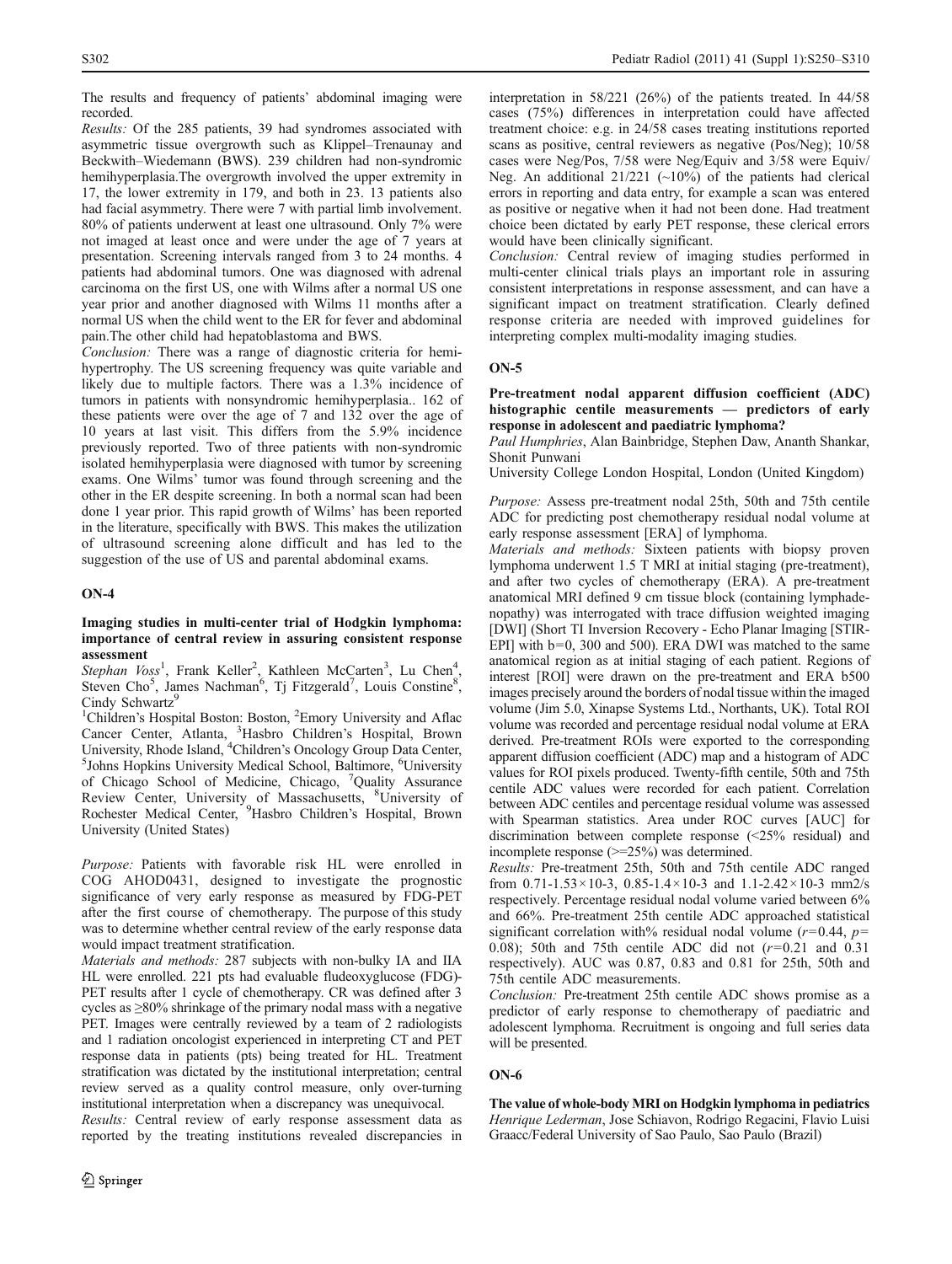Background: Computed tomography (CT) and positron emission tomography (PET) have been used as gold standard for staging and evaluating therapy on Hodgkin lymphoma. The development of whole-body MR imaging (WBMRI) with short tau inversion recovery (STIR) technique brought a new angle of assessment regarding "as low as reasonably achieved" (ALARA) principles. Purpose: Evaluation by WBMRI of IOP-GRAACC-UNIFESP, Sao Paulo, Brazil patients with Hodgkin lymphoma comparing

with CT, PET or scintigraphy findings when available.

Materials and methods: 15 patients from the last 2 years with Hodgkin lymphoma with a medium age of 16.0 years (range 6– 21) that could perform a WBMRI along with CT, PET or scintigraphy. Image findings were compared with Bone Marrow Biopsy (BMB) and clinical findings.

Results: WBMRI agreed with clinical findings on most patients (86.7%). A substantial agreement between WBMRI and BMB was found. WBMRI disagreed with clinical findings in only two patients due to remaining high T2 lesions after treatment. One WBMRI positive finding with negative BMB was treated as positive according to clinical findings, considering, as described in the literature, that the biopsy site did not reach the ill bone marrow. Scintigraphy, less sensitive, could not find secondary lesions in one patient. The disagreement along with CT was about residual masses that lost its signal on MR studies and could be found on CT, considered negative. This study has significant findings helping determinate its value as part of the diagnostic and follow-up of Hodgkin lymphoma following ALARA principles.

### ON-7

## Are the RECIST criteria useful in assessing response in paediatric rhabdomyosarcoma?

 $R$ eineke A. Schoot<sup>1</sup>, Rick R. van Rijn<sup>1</sup>, Kieran McHugh<sup>2</sup>, Johannes H.M. Merks<sup>1</sup>

<sup>1</sup> Emma Children's Hospital - Academic Medical Centre, Amsterdam, (Netherlands) <sup>2</sup>Great Ormond Street Hospital, London (United Kingdom)

Purpose: Volume (3D) measurements are routine in paediatric oncology trials. Unidimensional (1D) measurements (RECIST) have been validated in adult tumours but not with paediatric malignancies. The purpose of this study is to compare volume and RECIST response evaluation in paediatric rhabdomyosarcoma.

Materials and methods: We evaluated a consecutive cohort of children with rhabdomyosarcoma treated at two children's institutions (GOSH and EKZ-AMC) between 1998 and 2008. Tumour measurements in 1D and 3D with CT or MRI were assessed at diagnosis and after 2–3 cycles of chemotherapy. Partial Response (PR) as defined by volume measurements is a decrease in tumour volume of <66%, by RECIST a decrease in largest diameter of <30%. Progressive disease (PD) as defined by volume measurements is an increase in volume of >40%, by RECIST an increase in largest diameter of >20%.

Results: 64 patients were identified with the relevant imaging over 10 years. 32 Patients were excluded (primary surgery at diagnosis, ultrasound follow-up, transfer elsewhere, films missing). There were 36 males and 28 females. Median age was 3.9 years (range 0.2–16.0 years). Median interval between studies was 9.0 weeks (interquartile range 8.4–11.9 weeks). PR was seen in 49 patients with 3D measurements and in 38 with 1D. Stable disease was seen in 10 with 3D and in 22 with 1D. Progressive disease was observed in 2 patients when measured with 3D and in 1 with 1D. Three patients achieved complete remission (CR).

Conclusion: We observed 12 discrepancies (18.8%). 11 cases classified as PR by 3D had SD on 1D assessment and 1 case showed PD on 3D and SD on 1D. In 11 of these cases this would have meant a different treatment decision. Based on this study we

feel that implementation of RECIST in paediatric soft-tissue sarcoma trials is not warranted as it may lead to a significant misclassification of patients.

## ON-8

### Off-therapy CT monitoring of patients with Wilms tumor: is pelvic CT necessary?

Sue Kaste, Samuel Brady, Brian Yee, Valerie McPherson, Yimei Li, Najat Daw, Robert Kaufman, Alberto Pappo

St. Jude Children's Research Hospital, Memphis (United States)

Background: We sought to assess the utility of pelvic CT examination as a component of follow-up CT studies in detecting pelvic relapse in patients treated for Wilms Tumor (WT).

Materials and methods: We retrospectively identified patients treated between January 1999 and December 2009, recorded number of CTs that included pelvis, patient demographics, disease stage, treatment regimen, disease relapse and location, and estimated dose length product (DLP) by age groups. Patient Effective Dose (ED), a merit of relative risk from radiation, was calculated from DLP. We differentiated patient dose from chestabdominal-pelvic (CAP) and chest-abdominal (CA) only CT exams, using MOSFET dosimeters and selected age-specific anthropomorphic phantoms to measure organ specific doses. CT scanning of phantoms used identical scan parameters from age and weight groups they represented.

Results: Of the 168 patients, 73 were males, 112 white, 47 African-American, 9 other. Median age at diagnosis, 3 y (range, 4 m–19 y). At diagnosis, 26 had Stage I, 42 Stage II, 32 Stage III, 33 Stage IV, 31 Stage V, 4 not coded. 35 had bilateral WT, 2 had extension, 1 was extrarenal. 32 developed relapse 4–59 m from diagnosis; none pelvic. Average patient ED for CAP CT exams across all ages/genders was  $(23.2\pm27.7)$  mSv (range, 2.9–171.4 mSv). Average patient received 5.5 $\pm$ 5.4 CAP studies (range, 1–28). When comparing patient equivalent ED measured on anthropomorphic phantom an average estimated dose savings from chest-abdomen only CT scan was 29% across all ages/genders (range, 21–36%).

Conclusion: Omitting pelvic CT in routine surveillance of WT patients saves an average 29% ED without compromising disease detection and reduces ultimate lifetime risk from needless gonadal and marrow radiation exposure.

### ON-9

## Propranolol for treatment of infantile hemangiomas: utility of US for therapeutic effects

Jaroslaw Madzik, Maria Uliasz, Monika Bekesinska-Figatowska, Katarzyna Bilska, Wojciech Wozniak<sup>4</sup>, Hanna Bragoszewska Institute of Mother and Child, Warsaw (Poland)

Background: Over the last 3 years some reports have been published in the literature of effective treatment of infantile hemangiomas with orally administered Propranolol. The program of infantile hemangiomas treatment with use of propranolol was implemented at the Institute of Mother and Child in Warsaw in March 2010.

Purpose: To determine whether ultrasonography (US) is useful for assessment of therapeutic effects in children with hemangiomas treated with Propranolol.

Materials and methods: Since March till November 2010 thirty patients with infantile hemangiomas have been admitted to our Institute and qualified to start therapy with Propranolol (median age at onset of treatment: 5,6 months). The inclusion criteria are as follows: age up to 12 months, big lesions that are life-threatening or disabling important organs (localization – close to the eyes, nostrils, ears, anus, urethra), narrowing respiratory pathways or giving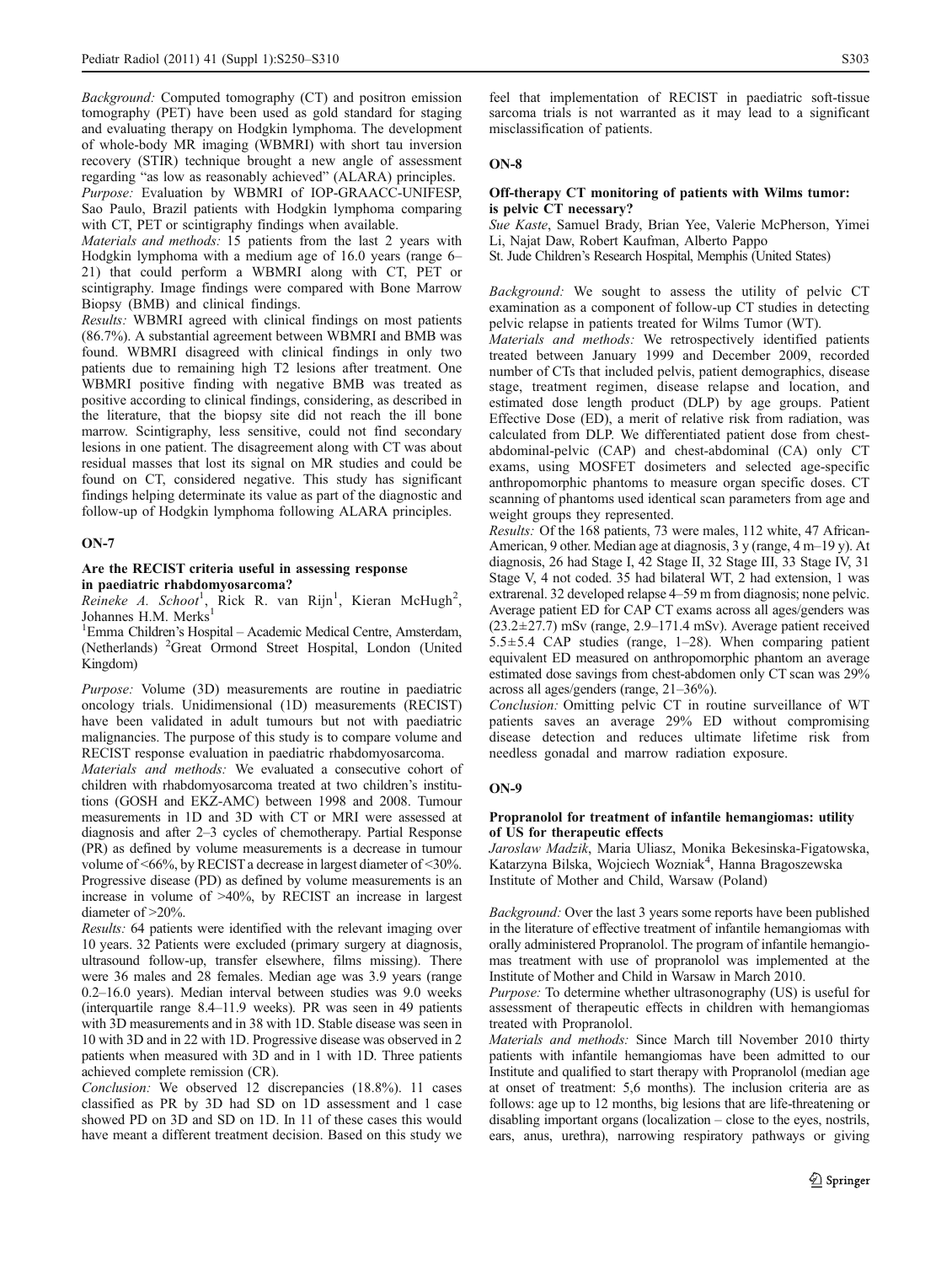feeding difficulties. Sonography has been performed in all the patients before treatment and during therapy at 4–6 weeks intervals. In certain cases MRI (or angio-MRI) has been performed.

Results: Immediate effects of therapy were noted in 93,3% of children  $(28/30)$ . In two of them  $(6,7%)$  therapy was stopped after 4 months without effect. In next two children hemangiomas resolved totally after 3–5 months therapy. 26 children are still treated and observed. In US effects on growth (decrease of size of hemangioma), morphology (increase of echogenicity) and flow parameters in hemagioma's vessels (slowness of flow, increase of resistive index, RI) were observed. Almost no side effects were noted (in one child transient bradycardia was observed after first dose of Propranolol).

Conclusion: US is useful to distinguish hemangioma from other vascular abnormalities and is the method of choice in evaluation of therapeutic effect.

## ON-10

## Incidence and etiology of new liver lesions in pediatric patients previously treated for malignancy

Ethan A. Smith, Shelia Salisbury, Rose Martin, Alexander J. Towbin

Cincinnati Children's Hospital Medical Center, Cincinnati (United States)

Purpose: New liver lesions in patients with a prior malignancy represent a diagnostic dilemma. Prior reports have shown an increased incidence of focal nodular hyperplasia (FNH) in these patients. The purpose of this study was to examine the time course, etiology, and imaging characteristics of new liver lesions in pediatric patients with a previously treated malignancy.

Materials and methods: The hospital cancer registry was used to identify all patients diagnosed with cancer between 1980 and 2005 who met the following criteria: history of solid tumor, survival >2 years after diagnosis, no liver lesions at a post-treatment baseline, and imaging follow-up of >2 years. Three hundred randomized patients were selected. All available cross-sectional imaging reports that included the abdomen were obtained and reviewed for the mention of new liver lesions. Positive reports were followed by consensus review of the images as well as a review of each patient's medical records.

Results: A total of 79 patients met the inclusion criteria and had adequate imaging follow-up. Of these patients, 16 developed liver lesions (20.3%). The frequency of confirmed or suspected FNH was  $6.3\%$  (5/79) overall, and  $31.2\%$  (5/16) in patients with liver lesions. The frequency of confirmed or suspected liver metastasis was 5.1% (4/79) overall, and 25% (4/16) in patients with liver lesions. The mean time from initial cancer diagnosis to the development of FNH was 85.6 months, while the mean time to the development of metastasis was 31 months. FNH demonstrated hyper-enhancement on early postcontrast imaging while metastases were hypo-enhancing on postcontrast imaging.

Conclusion: The most common liver lesions occurring in patients with a treated pediatric malignancy were FNH and metastasis. FNH tended to occur farther from the time of diagnosis and appeared hyper-enhancing on early postcontrast imaging, while metastases occurred closer to the time of diagnosis and appeared hypo-enhancing after contrast. These characteristics may allow more confident differentiation of metastatic disease from FNH.

## ON-11

## Pancreatic neuroblastoma: imaging features of a rare entity Eithne DeLappe, Sara Abramson

Memorial Sloan Kettering Cancer Center, New York (United States)

Purpose: Neuroblastoma is the most common extracranial solid tumor of childhood, and metastasis to distant organs such as bone, bone marrow and liver is well documented. Pancreatic involvement however has only rarely been reported. We present the largest documented case series of pancreatic neuroblastoma and describe the radiological features. We review the radiographic findings with emphasis on the use of metaiodobenzylguanidine (MIBG) and computed tomography (CT). Imaging findings are correlated with clinical and pathological features.

Materials and methods: We reviewed the clinical findings, radiology and pathology of all neuroblastoma patients with a diagnosis of pancreatic involvement by neuroblastoma presenting to our institution. Specifically we correlated CT with MIBG imaging findings and confirmed these with surgery and pathology where available.

Results: Seven patients with a diagnosis of neuroblastoma developed pancreatic involvment. Mean age at development of pancreatic disease was 4 years (range  $1-9$  y). All patients had stage 3 or 4 disease with 5/7 having stage 4 disease. One patient had pancreatic involvement at initial presentation and the remaining 6 developed pancreatic disease at later relapse. 5 of 7 patients had intrinsic pancreatic lesions while 2 had pancreatic involvement by a local mass. All 7 patients had unfavorable histology at initial disease diagnosis. Pancreatic metastases were initially diagnosed with the aid of MIBG and CT imaging. Other imaging studies reviewed included gadolinium enhanced MRI, fluorodeoxyglucose (FDG) PET CT and ultrasonography.

Conclusion: The diagnosis of pancreatic neuroblastoma can be facilitated by an understanding of characteristic appearances seen on MIBG and CT. Through our institutional experience we provide an informative pictorial review of the radiological features allowing confident diagnosis and institution of appropriate management. Pancreatic metastasis should be considered in patients found to have pancreatic nodules and calcification concurrent with neuroblastoma.

## ON-R1

## Suprarenal masses in newborns and infants: imaging characteristics, clinical correlation and follow-up Nina Rodrigues Stein, Alan Daneman, Oscar Navarro The Hospital for Sick Children, Toronto (Canada)

Purpose: With increasing use of sonography (US), suprarenal masses (SRM) are more commonly detected ante- and postnatally. In this clinical setting, the main issue is to differentiate neuroblastoma from other entities, usually benign. The aim was to review spectrum of US appearances of SRM in infants (<1 year), to determine whether CT or MR added useful information regarding character and local extent of disease and to correlate imaging findings with final diagnosis as determined by clinical progress, histopathology and urine catecholamines.

Materials and methods: Retrospective analysis of clinical, imaging, histopathology and urine catecholamine levels in 87 infants with SRM detected on ante- or post-natal US in a tertiary care hospital between March 1999 and December 2009.

Results: SRM were diagnosed antenatally in 29, in neonatal period in 33 and in infants in 25. Based on imaging findings, SRM were considered to be adrenal in 61, extra-adrenal in 19, indeterminate in 5 and a pseudomass in 2. The initial US findings were highly suggestive of neuroblastoma in 24 and of other pathologies in 63. Histopathology was obtained in 31/61 adrenal lesions and 11/19 extra-adrenal lesions. Neuroblastoma was pathologically confirmed in 26 patients. Two cystic neuroblastoma cases had initial features indistinguishable from adrenal hemorrhage. CT and MR were helpful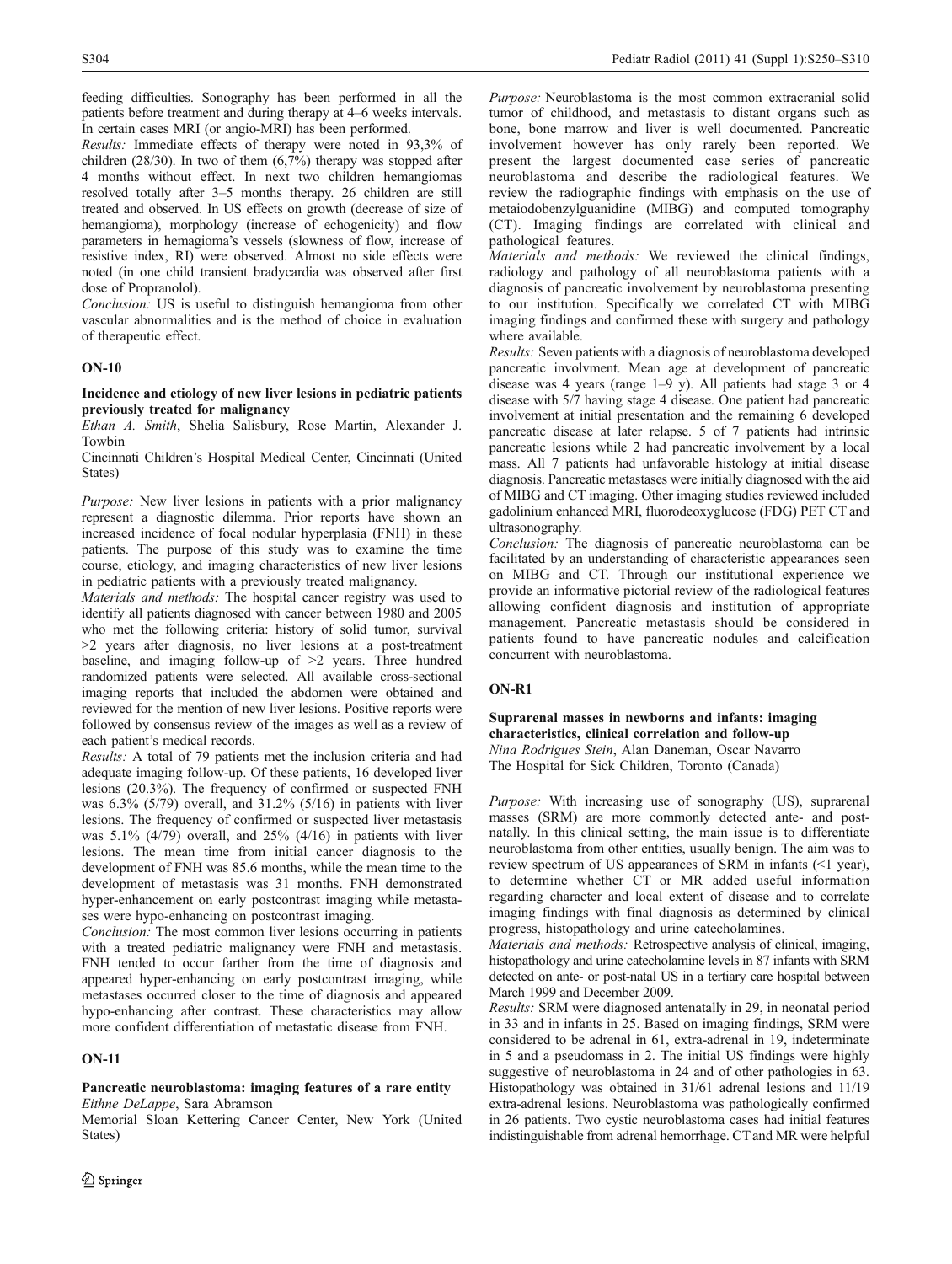in confirming the diagnosis of SRM or in decision making in only 23/ 50 (46%) who had CT and 2/10(20%) who had MR. Only one case of proven neuroblastoma had normal urine catecholamines. Clinical and US follow up was available in 85 patients, showing that 33 adrenal and 6 extra-adrenal cases decreased in size or disappeared.

Conclusion: At presentation, the main difficulty is differentiating cystic neuroblastoma from adrenal hemorrhage. US follow up was the most helpful tool for decisions regarding clinical management. CT and MR were helpful mainly for staging neuroblastoma and other large solid neoplasms. Urine cathecolamines are useful in most cases.

### ON-R2

## Investigation of ultrasonographic findings of infantile hepatoblastoma compared with surgical and pathological presentations

Yingzi Su, Xinyu Yuan

Capital Institute of Pediatrics, Beijing (China)

Purpose: To investigate the value of color Dopplar Ultrasonography (US) in exhibiting the characteristics of infantile hepatoblastoma compared with the findings of surgery and pathological examination. Materials and methods: 8 infants with hepatoblastoma confirmed pathologically were enrolled in the study. There were 3 boys and 5 girls, aged from  $9~-48$  (18.75 $\pm$ 12.68) months. The patients were examined in two-dimension scanning and situation of vessels in/ around the tumors with color Doppler Ultrasomography. The findings of US were compared with the manifestations of surgery and pathology statistically by the paired-temple  $t$  test and/or the paired-temple Kappa test  $(P<0.05)$ 

Results: Comparing with findings at surgery and pathology, the correct rate of US to localize the tumor was 87.5%. US were consistent significantly with surgery and pathology examination in detecting the shape of mass, calcification or/and ossification and cyst in tumors, statistically ( $\kappa$ =1.000,  $\kappa$ =0.714 and  $\kappa$ =0.750 in turn, P= 0.05). The specificity of revealing the shape of mass, calcification or/and ossification and cyst in tumors was 100% and the sensitivities of which were 100%, 80% and 66.7%, respectively.

Conclusion: US is an effective tool for illustrating the localization and shape of the hepatoblstoma as well as the calcification and/or ossification and cysts in the tumors accurately with significant sensitivity and specificity. It would be helpful in determining the strategy of treatment and evaluating the prognosis.

### RS-1

Quality Improvement Registry in CT Scans in Children (QuIRCC): use of a new pediatric CT dose estimate (CTPD) to develop diagnostic reference levels (DRL) for abdominal CT Marilyn Goske<sup>T</sup>, Keith Strauss<sup>2</sup>, Laura Coombs<sup>3</sup>, Keith Mandel<sup>1</sup>, Michael Callahan<sup>2</sup>, Kassa Darge<sup>3</sup>, Donald Frush<sup>4</sup>, David Larson<sup>1</sup>, Daniel Podberesky-Alexander Towbin<sup>1</sup>, Jeffrey Prince<sup>5</sup>, Sjirk Westra<sup>6</sup>

<sup>1</sup>Cincinnati Children's Hospital Medical Center, Cincinnati, <sup>2</sup>Boston Children's Hospital, Boston, <sup>3</sup> American College of Radiology, <sup>4</sup> Duke University Medical Center, <sup>5</sup>Primary Children's Hospital, <sup>6</sup>Massachusetts General Hospital (United States)

Purpose: Radiation doses associated with CT scans in the pediatric population are poorly understood. We started the first US pediatric CT dose registry to establish baseline values of typical scan technique and estimates of radiation dose using a new measure (CTPD) for the purpose of developing DRL.

Materials and methods: 6 children's hospitals participated in a 3 month retrospective review of abdominal CT scans on patients <18 years of age. We recorded: study indication, age, weight, size, contrast, scanner information, scan technique, FOV, CTDIvol and DLP. A new CT dose estimate (CTPD), which accounts for body width (BW), was adopted since CTDIvol is a poor indicator of radiation dose of pediatric patients with varying BW. CTPD was calculated by applying a correction factor to CTDIvol as a function of patient size. The correction factors were derived from measured attenuation data on CT scanners of the 4 major CT manufacturers. CTDIvol and CTPD data were compared as a function of BW.

Results: 555 exams (55% males) were entered into a registry in the American College of Radiology's National Radiology Data Registry. The most common indication was pain (46%). The kVP increased significantly with age. For ages 0–2, 39% of exams were <120 kVp; 18% were <120 kVp for ages 15–18 ( $p$  < 0001). Mean mGy (95% CI) for CTDIvol were  $2.9$  ( $2.0-3.9$ );  $4.8$  ( $4.1-5.5$ );  $5.3$  ( $5.0-5.7$ ); 7.6 (6.9–8.2); and 12.2 (10.5–13.9) for body widths <15 cm; 15– 19 cm; 20–24 cm; 25–29 cm; and >=30 cm. Mean mGy (95% CI) for CTPD were 7.3 (4.9–9.7); 10.5 (8.9–12.1); 10.3 (9.7–11.0); 12.2 (11.2–13.3); and 14.8 (12.8–16.8) for body widths <15 cm; 15– 19 cm; 20–24 cm; 25–29 cm; and >=30 cm.

Conclusion: This registry represents a critical quality improvement strategy for evaluating, optimizing and monitoring CT radiation dose. CTPD values are substantially higher than CTDIvol, especially in younger children. CTPD is a more accurate pediatric radiation dose descriptor for the purpose of developing DRLs and guiding improvement.

## RS-2

## Conversion of the dose-length product to effective dose for different voltages and anatomic regions for pediatric CT examinations

Yulia Smal, Willi A. Kalender

Institute of Medical Physics, Friedrich-Alexander-University, Erlangen-Nuremberg (Germany)

Purpose: The dose-length product (DLP), a technical dose descriptor, is provided on the scanner console for each CT examination. The fastest and most practical way to estimate the effective dose (E) for the respective exam is applying conversion factors (CF) from DLP to E. There is a lack of published CFs, however, reflecting their dependence on voltage and on patient age and gender for the different body regions. Moreover, the new ICRP tissue weighting have to be taken into account.

Materials and methods: We therefore determined CFs for pediatric CT using a validated Monte Carlo dose calculation tool (ImpactMC, CT Imaging GmbH, Erlangen, Germany) and determined organ and effective dose values for a family of anthropomorphic pediatric phantoms mimicking 0, 1, 5, 10, and 15 year-old patients. Five anatomical regions were considered corresponding to head, neck, chest, abdomen, and pelvis. For each phantom and anatomical region we determined CFs at 60, 70, 80, 100, 120, and 140 kV for both tissue weighting factors recommended by reports ICRP60 and ICRP103.

Results: CF values and thereby also E estimates vary notably depending on age and gender and differ significantly from the values published for adults. E.g., for thorax examinations of a newborn and a 15 year-old patient CFs decreases from 0.095 to 0.018 with increasing age. The highest gender-related differences were observed for pelvis examinations using ICRP60 and thorax examinations using ICRP103; the CF for a 5 year-old child can vary by 47% (thorax region applying ICRP103) or 56% (pelvis region applying ICRP60). An energy dependence which was not considered for CFs so far was observed for younger patients.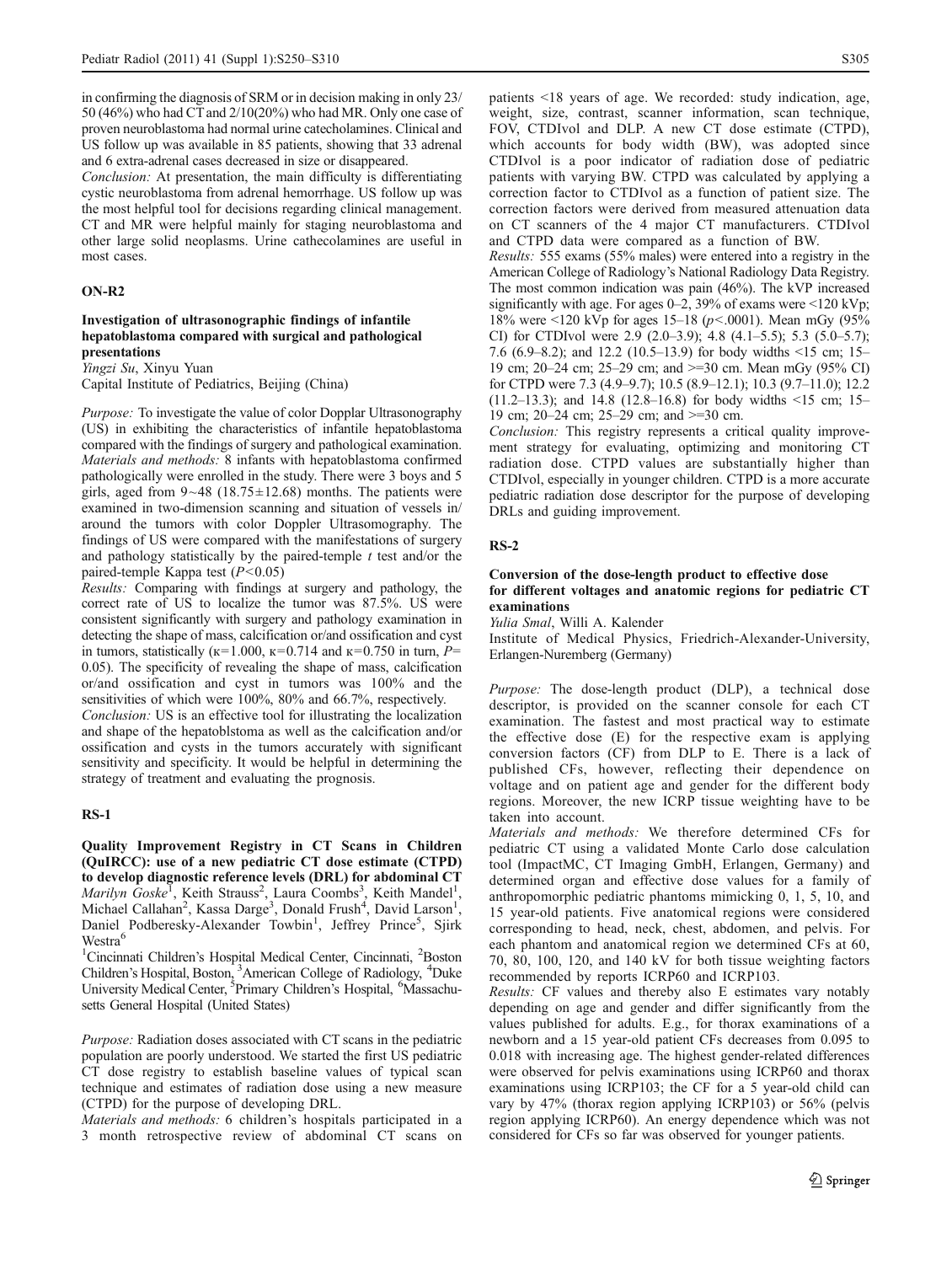Conclusion: We conclude that new age-, gender-, and energyspecific conversion factors from DLP to E should be established for pediatric CT to allow for more accurate estimates of effective dose.

## RS-3

## New conversion coefficients for reconstruction of radiation doses applied during paediatric computer-tomographic (CT) examinations

Michael Seidenbusch, Karl Schneider

Kinderspital, Klinikum der Universität München, Munich (Germany)

Purpose: Previously published conversion coefficients for CT were calculated assuming single slice examinations with slice thicknesses of more than 5 mm and neglected fan beam bowtie filtration. As the old conversion coefficients may not be longer appropriate for dose reconstruction in paediatric CT, new conversion coefficients were calculated for different paediatric age groups.

Materials and methods: Calculations of new conversion coefficients were performed by Monte Carlo simulations using the commercially available computer programme PCXMC developed by the Finnish Radiation and Nuclear Safety Authority STUK and the CTX algorithm developed by the authors simulating spiral and high resolution CT examinations considering angle resolutions of 1° and slice thicknesses of 1 mm. Fan beam bowtie filtration was formally taken into consideration.

Results: New conversion coefficients for dose reconstruction considering angle resolutions of 1° and slice thicknesses of 1 mm and different fan beam bowtie filtrations are presented for body CT of newborns, 1 and 5 year old children. It can be shown that, depending of slice position, spatially radiation dose distribution in high radiation risk organs and tissues can be significantly higher than described by the conversion coefficients published so far.

Conclusion: After including real bowtie filter data, the new conversion coefficients presented here shall allow realistic reconstructions of radiation doses applied to children of any age group during high-resolution and spiral computer-tomographic examinations. The embedding of the factors in a commercially available computer program is planned.

## RS-4

### Adaptive statistical iterative reconstruction technique of the children: radiation dose reduction of computed tomography

Hong Eo, So-Young Yoo, Ji Hye Kim, Tae Yeon Jeon Samaung Medical Center, Seoul (South Korea)

Purpose: To assess radiation dose reduction and image quality for computed tomography (CT) using adaptive statistical iterative reconstruction (ASIR) technique in the children

Materials and methods: The institutional review boards approved this study and waived the requirement for informed consent. From December, 2009 to February, 2010, chest and abdomen CT examinations were performed using ASIR in 78 patients (42 girls, 36 boys; mean ages:  $6.4 \pm 2.8$  yrs) with the CT examinations not using ASIR within 1 year on the same 64 slice multidetector CT (Lightspeed VCT, GE Healthcare, Waukesha, Wis). CT was performed with weighted-based adjustment of kilovolt (peak) (Chest CT with 80 kVp at 20 kg or less; 100 kVp at 21 kg or more, Abdomen CT with 80kVp at 10 kg or less; 100 kVp at 11 kg to 40 kg; 120 kVp at 40 kg or more) and noise indices (Chest CT: 12, Abdomen CT:

11) for automatic exposure control (Auto MA; GE Healthcare, Waukesha, Wis). Remaning scan parameters were held constant at 1.37:1 pitch, 40-mm table feed per rotation, and 5 mm slice thickness. Scanning parameters and DLP were recorded. Effective doses (EDs) were estimated. Image quality assessment was performed with the radiologist-graded image noise and diagnostic acceptability. Data were analyzed using analysis of variance.

Results: Compared with non-ASIR, ASIR was associated with an overall mean (SD) decrease of 44% in ED (ASIR, 0.63 (0.29) mSv; non-ASIR, 1.12 (0.42);  $P \le 0.001$ ). With the use of ASIR, the ED values were 0.79 (0.38) mSv (38% decrease), 0.42 (0.10) mSv (53% decrease) for the chest and abdomen CT, respectively, compared with 1.28 (0.53) mSv, 0.93 (0.24) mSv with non-ASIR  $(P<0.001)$ . Despite dose reduction, there was no decrease of the image quality.

Conclusion: Significant radiation dose reduction and diagnostically acceptable image are achieved in the CT using ASIR technique in the children.

## RS-5

### Clinical validation of optimized mutidetector computed tomography (MDCT) paediatric abdomen protocols with iterative reconstruction: radiation dose and image quality assessment

Antonio Ciccarone<sup>1</sup>, Philippe Coulon<sup>2</sup>, Marco Esposito<sup>3</sup>, Silvia Mazzocchi<sup>3</sup>, Giovanna Zatelli<sup>3</sup>, Claudio Fonda<sup>1</sup>

<sup>1</sup>Meyer's Children University Hospital, Florence (Italy) <sup>2</sup>Philips Healthcare, (United States), <sup>3</sup>Florence Healthcare

Purpose: Optimization of X-ray dose in paediatric CT is a major concern due to children sensitivity to radiation. The purpose of our study is to assess the image quality and radiation dose of new MDCT paediatric abdomen protocols with an automatic mAs selection (DoseRight), dose modulation and a innovative iterative reconstruction technique iDose4 (Philips Healthcare), and to compare with our previous protocols with mAs adjusted according to a table based on patient weight and size resulting from an internal phantom study.

Materials and methods: 50 consecutive paediatric abdomen CT without contrast injection and 50 with contrast injection acquired on a 64 MDCT scanner (Brilliance 64, Philips Healthcare) with the new protocols and reconstructed with iDose4, were mixed with 100 paediatric abdomen CT (50 without and 50 with contrast) extracted from our picture archiving and communications systems (PACS), acquired with the previous protocols and reconstructed with a conventional Filtered Back Projection (FBP) method, for a blind reading. For each dataset, 2 experienced radiologists graded the perceived image noise, low contrast separation between muscle and fat, small structures visibility and diagnostic confidence. Objective noise measurements were also performed in the liver and muscles. Aligned rank and Wilcoxon's signed rank tests were used for statistical analysis.

Results: A reduction in average CTDI of 30% has been reached in our new scanning protocols with automatic mAs selection, dose modulation and iterative reconstruction as compared to our previous protocols with FBP, without any significant reduction of the detection in low-visibility structures like fat, muscle, liver, small vessels or diagnostic confidence.

Conclusion: An Automatic Exposure Control technique optimized for paediatric CT combined with new iterative reconstruction techniques can significantly reduce the radiation dose to children compared to already optimized low dose protocols based on patient weight and size mAs selection and FBP without compromise on image quality and diagnostic confidence.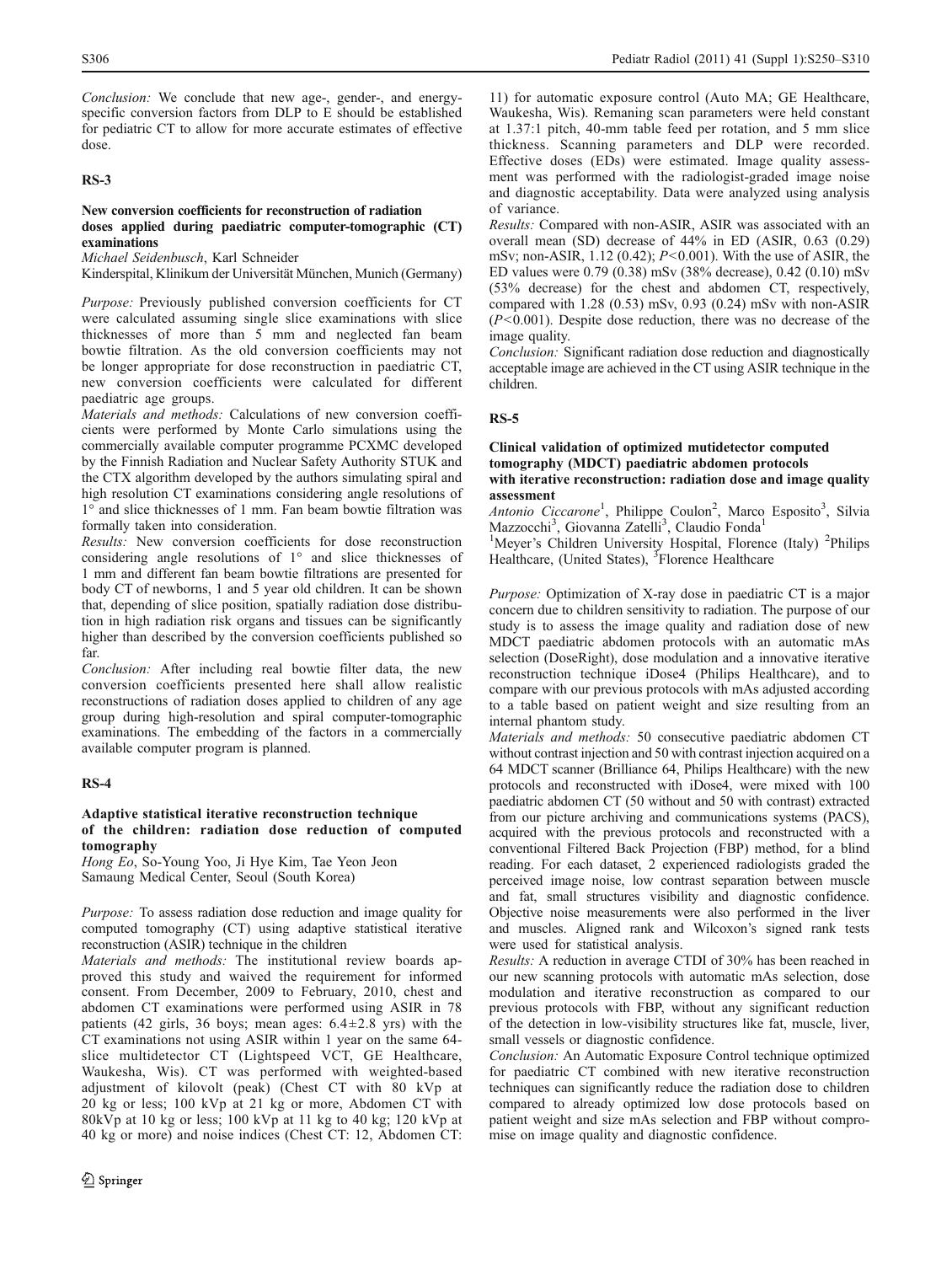### RS-6

Automatic exposure control in pediatric CT—does it really work? Erich Sorantin, Dennis Boysen

Medical University Graz (Austria)

Background: Children are considerable more sensitive to radiation than adults. Besides cardiac catherization, Computed Tomography (CT) represents one of the most widely used and dose burdened type of examination in children. Several possibilities for dose reduction exists, automated exposure control (AEC) being one of many.

Purpose: Efficiency assessment of AEC in CT examinations of traumatized children.

Materials and methods: CT examinations in 52 pediatric trauma patients (mean age 13.4+−4.2y). All patients were investigated by a AquilionOne (Toshiba Medical Systems Inc.). AEC z-modulation with fixed noise values were used, all other parameters were kept constant. Patients demographic data, including, age (as a marker of body composition) weight, height, body mass index (BMI), type of examination (head-cervical, chest, abdomen-pelvis), scan length for every individual organ region as well as the corresponding dose length products (DLP) and Computed Tomography Dose Index (CTDIv) were stored in the database. Finally the DLP and the CTDIv was compared to BMI and age by regression analysis and both factors were combined in an multiple regression model.

Results: The 54 ct examinations consisted the following regions head-neck: 14, thorax: 19, abdomen-pelvis: 19. Therefore only the regions head-neck, thorax and abdomen-pelvis were used for analysis. Regression analysis yielded no statistical correlation between DLP and CTDIv with BMI and age for head-neck even in a combined model. For thorax an  $R^2$  of 0.643 (p $\leq 0.0001$ ) was found for BMI, and for age a  $\mathbb{R}^2$  of 0.566 ( $p \le 0.00012$ ), respectively. The corresponding values for CTDIv were  $R^2$  of 0.69 (p $\leq 0.00001$ ) for BMI and  $R^2$  of 0.611 (p $\leq 0.0001$ ) for age. Using a combined model of BMI and age for DLP and CTDIv only BMI reached statistical significance for both variables but R<sup>2</sup> squared increased only minimally . Analysis of the abdomen-pelvis values yielded same results:  $R^2$  of 0.79 (p<<0.0001) for BMI versus DLP,  $R^2$  of 0.524 ( $p$ <0.00028) for DLP versus age, R<sup>2</sup> of 0.68 ( $p$ <0.0001) for BMI vs CTDIv and  $R^2$  of 0.547 ( $p < 0.00018$ ) for CTDIv versus age. Using a combined model of age and BMI there was only a minimal change of R² in DLP and CTDIv.

Conclusion: Automated exposure control is statistically significant dependent on BMI for chest, abdomen-pelvis - as can be expected. But the BMI effect accounts only for about 2/3 of all effects. Combining with age does not increase the correlation. Of all CT imaging protocols using Z-modulation, which rely on simple data like weight, height and BMI, maybe only 2/3 meet the target. More reseach will be done using other available AEC systems (XY-Modulation, 4D-Modulation) but more importantly, the interaction between children's growth and dose requirements need further study.

### RS-7

Combining organ-based dose modulation technology and innovative dosimetry: refining our ability to practically estimate patient- and age-specific cancer risk in children from chest mutidetector computed tomography (MDCT)

Brett Bartz<sup>1</sup>, Donald P. Frush<sup>1</sup>, Terry T. Yoshizumi<sup>1</sup>, Ehsan Samei<sup>1</sup>, Xiang Li<sup>1</sup>, Greta Toncheva<sup>1</sup>, Lynne Hurwitz<sup>1</sup>, William Paul Segars<sup>1</sup>, Xiaodong Zhou<sup>2</sup>

<sup>1</sup>Duke University Medical Center, Durham, <sup>2</sup>Siemens (United States)

Purpose: To assess the effect of new organ-based dose modulation (OBDM: mA reduced in a 120o arc over anterior structures such

as breasts with posteriorly increased mA) on effective dose (ED), organ dose, and age and gender specific total cancer risk estimates in pediatric chest MDCT.

Materials and methods: (1) MOSFET dosimetry data were obtained in a 5-yr-old anthropomorphic phantom for 64-slice MDCT (120 kVp, 47 effmAs, 64×0.6, 0.6 pitch) with OBDM (Siemens X-CARE) on and off. Doses averaged in 20 organs were used for ED estimation (ICRP 103). (2) A validated Monte Carlo MDCT dose study determined correlative relationships between organ dose and chest diameters. Organ doses for a 15.4 cm chest diameter equivalent to the 5-yr phantom were used to calculate ED and to estimate the total cancer risk (lifetime attributable risks: cancer incidence/10,000 exposed males and females; BEIR VII). The Monte Carlo-predicted breast, esophageal and lung doses were modified by applying the% dose changes from OBDM MOSFET on vs off for these same organs and effect on total cancer risk determined.

Results: MOSFET ED (mSv) was 3.0 OBDM on and 3.2 OBDM off, similar to Monte Carlo (3.1). Monte Carlo organ doses closely agreed (differed by 7.2% for breast, 17.7% for esophagus, and 0.7% lung) with MOSFET. Using OBDM, MOSFET data demonstrated that dose decreased 12% in the breast, increased 2% in the esophagus, and decreased 5% in the lung. Using these% changes, Monte Carlo simulation-predicted total cancer risk was lower for a 5-yr-old girl with OBDM on (12.3 cases) versus OBDM off (13.0) but similar for a 5-yr-old boy with OBDM on (4.3) and off (4.4).

Conclusion: Phantom and MOSFET provide for system- atic evaluation of new OBDM technology, and MOSFET agrees with Monte Carlo. Use of OBDM decreased breast dose without changing ED. Based on this investigation, there was a decrease in total cancer risk using OBDM for a 5-yr-old girl not seen in boys. Combining MOSFET dose data with Monte Carlo simulation can provide gender and age specific total cancer risk unavailable with dose measurement changes alone and may guide clinical use of dose reduction strategies for pediatric CT.

### RS-8

### Comparison of radiation dose estimates and scan performance time in pediatric head and neck imaging using volumetric 320-row detector CT and helical 64

John Egelhoff<sup>1</sup>, Alan Brody<sup>1</sup>, Daniel Podberesky<sup>1</sup>, Terry Yoshizumi<sup>2</sup>, Erin Angel<sup>3</sup>, Greta Toncheva<sup>2</sup>, Colin Anderson-Evans<sup>2</sup>, A Barelli<sup>3</sup>, Chris Alsip<sup>1</sup>, Sheila Salisbury<sup>1</sup>, Donald Frush<sup>2</sup>

<sup>1</sup>Cincinnati Children's Hospital Medical Center, Cincinnati, <sup>2</sup>Duke Medical Center, <sup>3</sup>Toshiba Medical Systems (United States)

Purpose: Determine and compare effective radiation dose (ED) estimates and scan time for pediatric temporal bone, orbit, and sinus exams using volume acquisition mode on a 320-row MDCT scanner and helical acquisition mode on a 64 row MDCT scanner. Materials and methods: Using a 5 year-old pediatric anthropomorphic phantom organ doses were measured using twenty metal oxide semiconductor field effect transistors (MOSFET) dosimeters for volumetric temporal bone, orbit, and sinus exams on a 320 MDCT scanner and compared to helically acquired exams on a 64 row MDCT scanner using clinical pediatric acquisition parameters. Three scans for each protocol were averaged to calculate a mean ED using a weighted average of measured absorbed organ doses (ICRP 103). Computed tomography dose index (CTDI)/dose length produuct (DLP) values and scan times were recorded. Image quality was not directly evaluated. The protocols are used clinically and image quality was considered diagnostic by a consistent group of pediatric radiologists.

Results: ED for volumetric studies (320 row) MDCT compared to helical studies (64 row) MDCT are: temporal bone - 0.17 mSv vs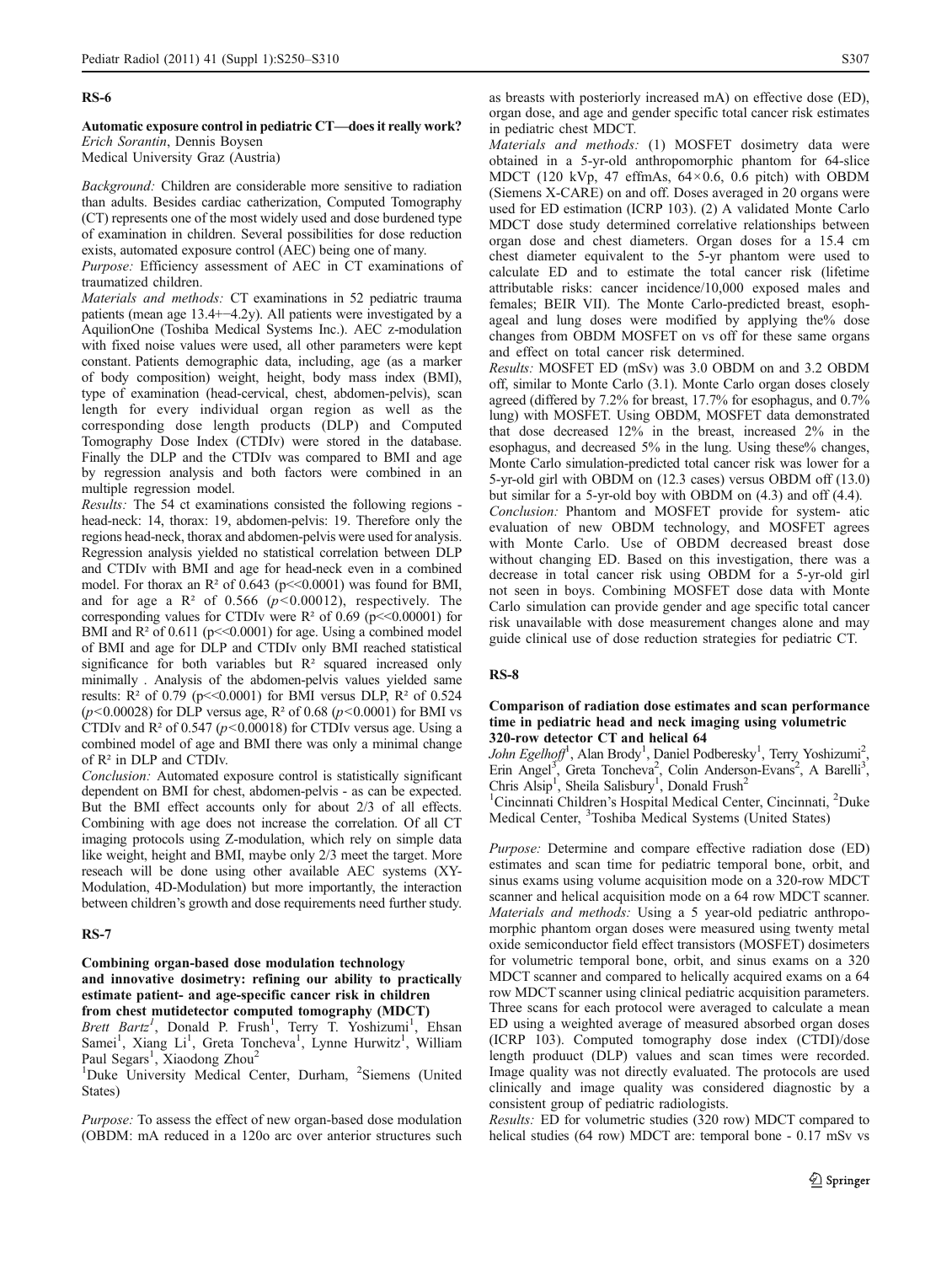0.44 mSv; orbit - 0.41 mSv vs 2.24 mSv; sinus - 0.20 mSv vs 1.09 mSv. Use of volume acquisition on a 320 row MDCT resulted in decrease in ED of 60.8%, 81.8%, and 80.6% (average 74.4%) respectively for temporal bone, orbit, and sinus studies compared to 64 row MDCT. CTDI and DLP values were consistently lower on the 320 row MDCT. Scan time was 0.5 sec (volume) vs 3.33 sec (helical). Conclusion: The combination of MOSFET and anthropomorphic phantoms provides an opportunity to study dose changes with new CT technology in the pediatric age group. Using clinical pediatric acquisition parameters, volumetric temporal bone, orbit, and sinus studies on a 320 row MDCT scanner resulted in a substantial decrease in effective dose (2.6 - 5.5 fold) compared to helically acquired studies on a 64 row MDCT scanner. Reduced scan time with volumetric studies may decrease motion artifact and the need for sedation.

## RS-9

### Bismuth shielding and automatic tube current modulation during pediatric head CT

Maria Raissaki, Antonis Papadakis, Kostas Perisinakis, John Damilakis

University Hospital of Heraklion, Heraklion (Greece)

Background: Automatic tube current modulation (ATCM) reduces dose during pediatric CT. Bismuth shielding reduces low-energy photons; this effect cannot be equivalently achieved by reducing tube current alone. ATCM combined with bismuth shielding during pediatric head CT and its effect on tube current and image quality have not been investigated.

Purpose: To study the effect of orbital bismuth shielding combined with ATCM on tube current and image noise.

Materials and methods: Four anthropomorphic phantoms (ATOM phantoms, CIRS Inc., Norfolk), representing the average head of newborn, 1, 5, and 10-year-old were scanned on a Siemens Somatom Sensation 16 scanner a) with fixed tube current b) with ATCM c) with ATCM and a shield on orbits before scout acquisition and d) with ATCM and a shield on orbits after scout acquisition. Noise was measured in Hounsfield units (HU)by drawing 0.5 cm3 regions of interest (ROIs) in homogeneous-appearing areas at both orbits, temporal, frontal and parietal lobes for each scan.

Results: CDTIs were 20.21 mGy/100mAs in all scans. DLPs were 303, 430, 485 and 515 mGy x cm for the neonate, 1, 5 and 10-year equivalent, respectively. Tube current was 110 mA when fixed and 59–87 mA (mean 74.56) with ATCM. Current reduction over the eyes was 5–43.5% (mean 22.5%) and overall 20.9–46.4% (mean 32.2) with the neonate-equivalent scans benefiting the most from ATCM. Current over the eyes was 62–100 mA (mean 83.2) and 63–104.5 mA (mean 86.1) when ATCM was combined with bismuth shield placement before and after the scout acquisition, respectively. Mean orbital values were 34.44 HU without shields and 43.73 HU with shields. Mean brain values were 27 in the neonate (24.8 without, 28.5 with shields) and 46.54 in other age phantoms (46.4 without, 46.6 with shields).

Conclusion: ATCM is a requisite during pediatric head CT. Tube current is not affected by bismuth shield placement.Shields cause increase in image density over the eyes especially in neonates, irrespectively of fixed or reduced current. Brain density is minimally affected by shield placement.

## RS-10

## Breast dose reduction utilizing breast shield in pediatric cardiac gated and non-gated CT angiography

Beverley Newman<sup>1</sup>, Juan Plata<sup>2</sup>, Arundhuti Ganguly<sup>2</sup>, Frandics Chan<sup>1</sup> <sup>1</sup>Lucile Packard Children's Hospital, Stanford, <sup>2</sup>Stanford University, Stanford (United States)

Purpose: CT angiography (CTA) of the chest incurs the highest organ dose to the breasts. Childhood exposure increases the cumulative risk of developing breast cancer later in life. We examine the effectiveness of breast shield in reducing radiation exposure to the breasts during non-gated CTA and cardiac gated CTA studies in children.

Materials and methods: A tissue-equivalent anthropomorphic phantom (Model 705D, CIRS) was used to simulate a 5-year old child. Five MOSFET detectors were imbedded to measure radiation dose at the breasts, heart, liver, and thyroid gland. The phantom was scanned in a 64-slice multi-detector row CT scanner (Definition, Siemens) using non-gated CTA and retrospectively electrocardiography (ECG)-gated CTA protocols, at 80 and 100 kVp, and with and without a breast shield (AttenuRad, F&L Medical Products) in place. Each scan was repeated. The breast shield was deployed after the scout view to prevent the automatic tube current software (CareDose4D, Siemens) from adjusting for the breast shield attenuation. Shielded and nonshielded radiation doses were compared for statistical significance using Student  $t$ -test.

Results: For all ECG-gated protocols and the non-gated protocol at 100 kVp, the breast shield achieved a statistically significant ( $p$  < 0.004) reduction of breast dose by an average of 25%. For the non-gated protocol at 80 kVp, there was a 10% reduction that was not statistically significant  $(p=0.13)$ . For other organs, the change in average organ dose ranges from −13% to +11%, none statistically significant. Without breast shield, a drop in tube voltage from 100 to 80 kVp reduces breast dose by 44% for gated study and 49% for non-gated study. A change from gated to non-gated study lowers the breast dose by 60% for 100 kVp and 63% for 80 kVp.

Conclusion: Breast shield reduces breast dose by 25% in pediatric non-gated and retrospectively ECG-gated CTA studies while having little impact on other organs. Decrease in tube voltage and conversion to non-gated scan achieve greater dose reduction and remain important dose reduction techniques.

### RS-11

## Radiation doses from CT-guided abdominal and pelvic interventional procedures in children at a tertiary care general hospital: Is there opportunity for improvement?

Shauna Duigenan, Shauna Duigenan, Debra Gervais, Bob Liu, Xinhua Li, Mueller Peter

Massachusetts General Hospital, Boston (United States)

Purpose: Given the currently accepted linear non-threshold model for radiation-induced cancer, radiation doses in children are under intense scrutiny. The purpose of our study is to review historic radiation doses from CT guided abdominal and pelvic procedures in children in a single tertiary care general hospital setting and to compare to historic radiation doses from the adult literature on similar procedures.

Materials and methods: All patients up to 18 years of age who underwent a CT guided abdominal or pelvic interventional procedure from 1995 to 2010 were retrospectively identified from an institutional interventional radiology database. Medical records and images were retrospectively reviewed with IRB permission. Data collected included, dose length product (DLP) and scanning parameters such as kVP, mA, pitch, gantry rotation time, length of scan, slice thickness, and total number of slices. For studies lacking dose reports, DLP was calculated from scan data and converted to effective dose using published pediatric DLP to effective dose conversion coefficients. Mean values of effective dose for this cohort was compared to literature values obtained for cohorts of adult patients who underwent similar interventional procedures.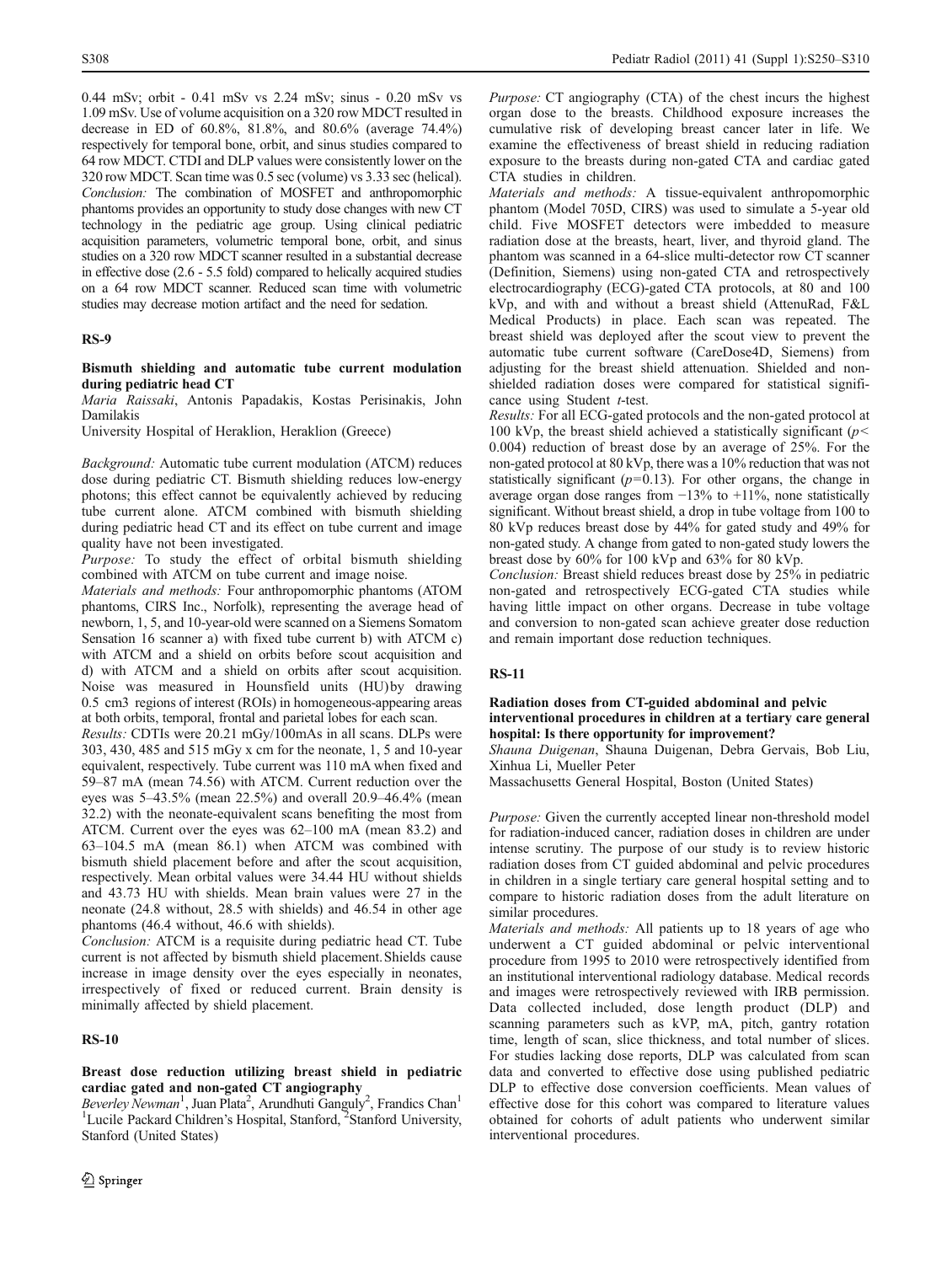Results: Data were obtained for 43 CT guided abdominal or pelvic interventional procedures performed in children from 1995 to 2010. Mean effective dose dose was 13 mSv with an interquartile range of 5.5 to 13.8 mSv and total range of 1.4 to 94 mSv. This is compared to values in the literature for adult CT guided cases [mean of 18 mSv and ranges of 10.9 to 31.5 mSv]. Only 5 cases employed tube current modulation to reduce dose.

Conclusion: In a tertiary general hospital setting, historic radiation doses for CT guided abdominal and pelvic interventional procedures in children vary widely and mean radiation doses in children have approached those for adult patients. Comparable historic radiation doses in children and adults for CT guided procedures at a tertiary care general hospital provides a baseline and impetus for implementation of dosereduction strategies.

## RS-12

## Comparing radiation dose from 3D O-arm imaging (3D-Oarm) with that of traditional CT and 2D imaging Xiaowei Zhu<sup>1</sup>, Marc Felice<sup>2</sup>

<sup>1</sup>The Children's Hospital of Phialdelphia, 34th and Civic Center Blvd., Philadelphia, <sup>2</sup>University of Pennsylvania (United States)

Purpose: Portable fluoroscopic imaging systems with CT-like imaging capabilities enable the orthopedic surgeon to confirm the precision of surgical procedures without transferring patients out of the operating room (OR) for conventional CT imaging. However, it is important to ascertain the radiation dose consequence of this practice. This study compares the radiation dose from 3D O-arm imaging (3D-Oarm) in the OR suite with that of traditional CT and 2D imaging.

Materials and methods: 2D and 3D scans were performed utilizing an O-arm with a multidimensional surgical imaging platform on a 5-y old anthropomorphic phantom. Scans were performed of cervical(C), thoracic(T), and lumbar(L) spines in 2D and 3D modes. The CTDIw was measured on the anthropomorphic phantom for the 3D scans on the O-arm, and on a traditional CT scanner utilizing clinical scan protocols. Entrance Skin Exposure Rates from 2D fluoroscopic studies were also measured. The effective radiation dose was evaluated with PCXMC software and compared for the 2D, 3D and CT studies. Results Utilizing the routine clinical settings during our phantom studies, we determined that the effective doses from one-minute of 2D-Oarm, a 3D-Oarm image, and a conventional CT of the C-spine are 1.1 mSv, 2.9 mSv and 1.6 mSv; while those of the T-spine are 0.3 mSv, 7.4 mSv and 6.1 mSv; and of the L-spine are 1.1 mSv, 6.0 mSv, 10.9 mSv, respectively.

Conclusion: The Effective Dose from 3D-Oarm studies are 20% to 70% higher than traditional CT for C- and T-spine studies, and 40% lower for L-spine. The dose from a single 3D-Oarm study is equivalent to 2.5 to 25 min of 2D-Oarm fluoroscopy, depending of the anatomical region. It was also observed that 2D-Oarm fluoroscopy provides higher doses than conventional C-arm fluoroscopy, since only a fixed 30 pulse per second mode is available. This phantom study provided practical dose references to clinicians regarding 2D and 3D imaging modalities for orthopedic surgery and dose comparison with traditional CT.

### RS-13

Quantitative assessment of overexposure in pediatric digital chest radiographs based on European guidelines Argjend Imeri, Erich Sorantin, Sabine Weissensteiner Medical University Graz, Austria

Purpose: Quantitative Assessment of Overexposure in pediatric digital chest x-rays based on "European Guidelines on Quality Criteria for Diagnostic Radiograpic Images in Pediatrics".

Materials and methods: 89 pediatric chest x-rays (age  $5.63\pm$ 5.3 y, range from 0.08 to 17.9 y) were selected randomly in the x-ray unit and reseted to unprocessed state. On these images the following rectangles were drawn by digital image processing: the minimal exposed area (MEA), the area above and below MEA in full width of the unexposed image, as well as on both lateral sides between the upper and lower area. According to the guidelines 2.0 cm above and below the MEA was accepted. Afterwards all areas were expressed as percentages of MEA in order to normalize them and all results refer to this normalization. It must be taken into account that the rectangles above MEA and on the lateral side do not reflect the overexposed body surface area, as the body surface represents only part of that are. This is particularly important for the rectangle above MEA (cervical region). The normalized rectangle represents an indicator of overexposure.For image processing and statistical analysis the following open source software: ImageJ (<http://rsbweb.nih.gov/ij/>) and R-Project ([http://](http://www.r-project.org/) [www.r-project.org/](http://www.r-project.org/))

*Results:* Overall overexposure was  $42 \pm 18.9\%$  of MEA, individual analysis yielded the following results: rectangle above MEA (cervical region) 15.6±13.9%, rectangle below MEA (upper abdomen)  $14.3 \pm 10.5\%$ , right lateral rectangle  $6.5 \pm 4.9\%$  and left rectangle 7.5±4.6%. There was trend that overexposer decreased with age.

Conclusion: Improper use of the shutter results in overexposure and degrades image quality. An electronic shutter allows radiographers to fine tune the image. Even in a dedicated pediatric division, overexposure can happen in about 40% of cases, this figure could be even higher in units not dealing with children on a daily basis. The trend to reduce by age reflects the complexity of estimating the correct anatomic landmarks for exposure. The proposed method is easy to perform and can be used as a quality assurance tool.

### RS-14

Assessment of pediatric radiation exposure during ureteroscopy Jeanne Chow, Paul Kokorowski, Keith Strauss, Melanie Pennison, Caleb Nelson

Children's Hospital Boston, Boston, (United States)

Purpose: The "as low as reasonably achievable" (ALARA) principle requires efforts to minimize exposure to the patient. Little is known about radiation exposure during urologic procedures in children, including ureteroscopy (URS) for urolithiasis. Our goal is to measure radiation exposure during pediatric URS and identify opportunities for improvement.

Materials and methods: We performed a prospective direct observation of URS as part of a quality improvement initiative. Pre-operative patient characteristics, operative factors, fluoroscopy settings and radiation exposure were recorded. Primary outcomes were total fluoroscopy time (min) and patient skin entrance dose (SED, mGy). Specific modifiable factors were identified as targets for quality improvement. Univariate tests of association were used to identify specific patient and operative factors associated with primary outcomes.

Results: Direct observation was performed on 48 consecutive URS procedures at a single hospital. 34 procedures were included in our analysis, excluding 2 procedures for arteriovenous malformations, 1 terminated procedure, and 11 adults (≥21 years of age). Median patient age was 16.5 years (range 7.4–19.2). 21% of procedures resulted in failure to treat a stone due to spontaneous passage or difficult access. Median total